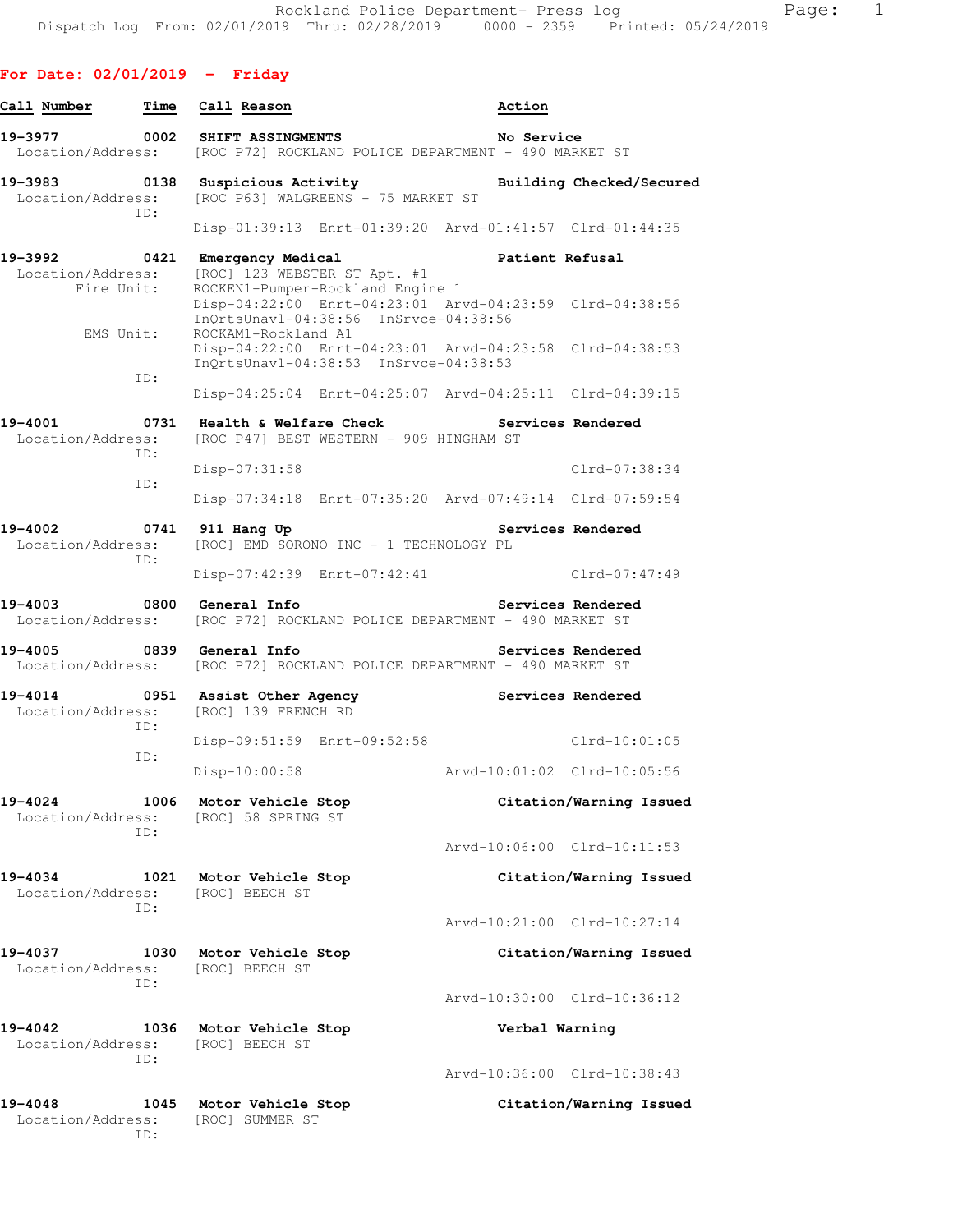Arvd-10:45:00 Clrd-10:51:52

**19-4049 1056 Motor Vehicle Stop Citation/Warning Issued**  Location/Address: [ROC] SUMMER ST ID: Arvd-10:56:00 Clrd-11:01:43 **19-4055 1130 Suspicious Activity Gone on arrival**  Location/Address: [ROC] 47 WILLOW POND DR ID: Disp-11:35:14 Enrt-11:36:09 Arvd-11:38:05 Clrd-11:43:53 **19-4076 1243 Assist Public Gone on arrival**  Location/Address: [ROC 73] ROCKLAND TOWN HALL - 242 UNION ST ID: Disp-12:44:50 Enrt-12:45:15 Arvd-12:47:34 Clrd-12:56:33 ID: Disp-12:47:45 Arvd-12:47:49 Clrd-12:56:35 **19-4081 1316 Motor Vehicle Stop Citation/Warning Issued**  Location/Address: [ROC] PLEASANT ST ID: Disp-13:17:45 Enrt-13:17:49 Arvd-13:18:50 Clrd-13:21:14 **19-4083 1318 Follow-Up Investigation Taken/Referred to Other Agency**  Location/Address: [ROC] WEYMOUTH ST ID: Disp-13:19:49 Enrt-13:19:51 Arvd-13:20:55 Clrd-13:38:45 ID: Disp-13:27:36 Arvd-13:27:39 Clrd-13:41:36 ID: Disp-13:38:51 Arvd-13:39:01 Clrd-14:07:18 19-4086 **1332** Identity Theft **1899 Services Rendered**  Location/Address: [ROC] 91 WEBSTER ST ID: Disp-13:34:08 Enrt-13:34:12 Arvd-13:37:58 Clrd-13:58:24 **19-4087 1336 Motor Vehicle Complaint Unfounded**  Location/Address: [ROC P98] RITE AID - 201 MARKET ST ID: Disp-13:38:45 Clrd-13:38:51 ID: Disp-13:39:06 Clrd-13:41:51 ID: Disp-13:41:43 Enrt-13:41:45 Clrd-13:48:01 **19-4089 1347 Assist Public Services Rendered**  Location/Address: [ROC] 105 EMERSON ST ID: Disp-13:47:48 Enrt-13:47:58 Arvd-13:52:30 Clrd-14:34:10 19-4093 1356 Suspicious Activity **19-4093** Sent On Way Location/Address: [ROC] 51 MAPLE ST ID: Disp-13:57:56 Arvd-13:58:03 Clrd-14:13:00 **19-4094 1407 Follow-Up Investigation Peace Restored**  Location/Address: [ROC] 520 WEST WATER ST ID: Disp-14:08:19 Arvd-14:08:22 Clrd-14:21:57 **19-4101 1426 Assist Other Agency Report Follows**  Location/Address: [ROC 70] WEBSTER PARK NURSING AND REHAB - 56 WEBSTER ST ID: Disp-14:28:07 Enrt-14:28:09 Arvd-14:34:08 Clrd-14:35:39 **19-4102 1438 Motor Vehicle Stop Citation/Warning Issued**  Location/Address: [ROC] 258 UNION ST @ 3 GODDARD AVE ID:

Arvd-14:38:00 Clrd-14:47:29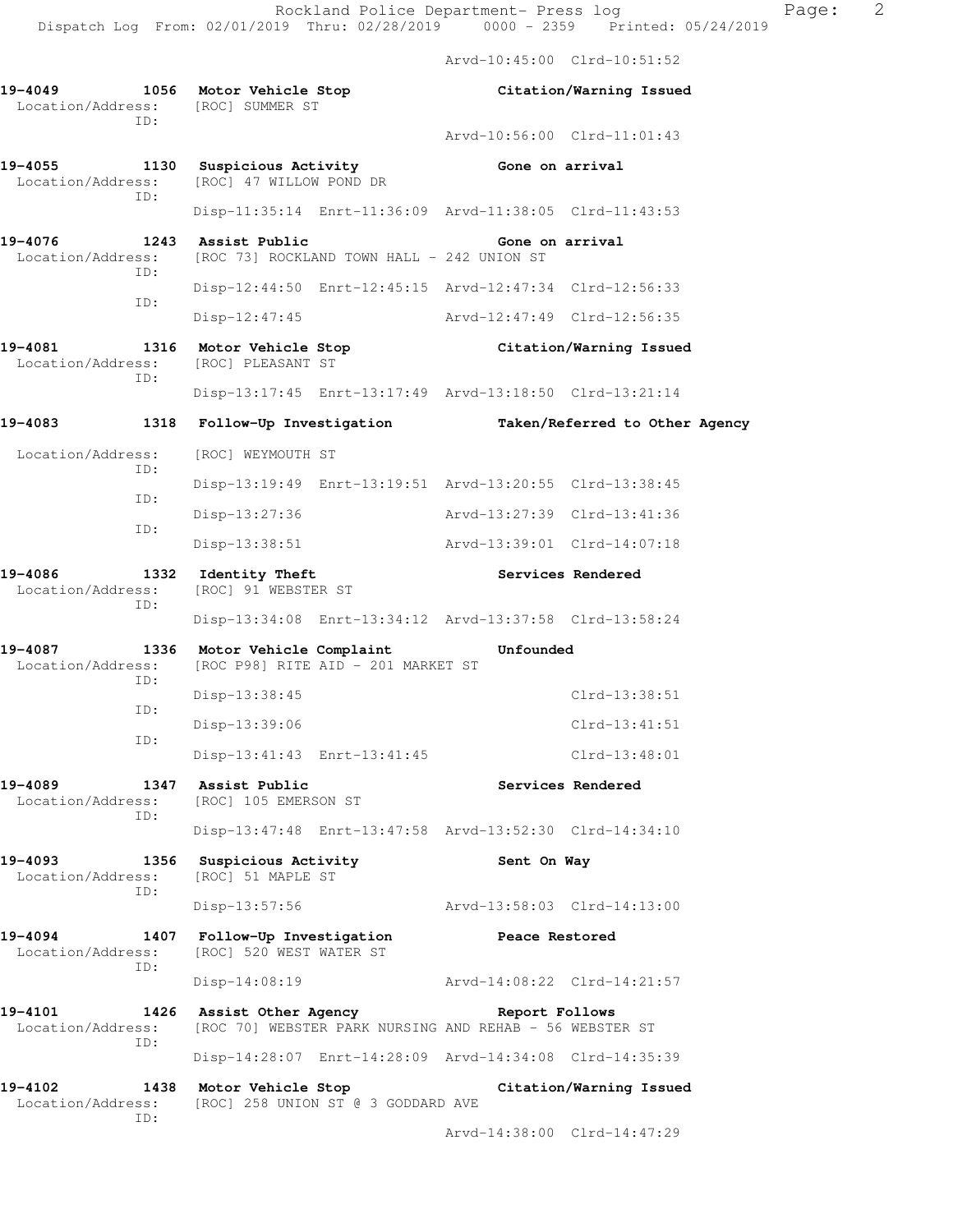Dispatch Log From: 02/01/2019 Thru: 02/28/2019 0000 - 2359 Printed: 05/24/2019 19-4103 1454 Disturbance **19-4103** Unfounded Location/Address: [ROC P106] ROCKLAND HIGH SCHOOL - 52 MACKINLAY WAY ID: Disp-14:56:56 Arvd-14:56:58 Clrd-14:57:00 **19-4104 1515 Motor Vehicle Stop Citation/Warning Issued**  Location/Address: [ROC] 660 LIBERTY ST @ 130 SUMMIT ST ID: Arvd-15:15:00 Clrd-15:19:31 **19-4106 1609 General Info Services Rendered**  Location/Address: [ROC P72] ROCKLAND POLICE DEPARTMENT - 490 MARKET ST ID: Arvd-16:09:00 Clrd-16:15:04 **19-4108 1623 Motor Vehicle Stop Citation/Warning Issued**  Location/Address: [ROC] MARKET ST ID: Disp-16:24:16 Arvd-16:24:32 Clrd-16:28:54 **19-4110 1626 911 Accidental Investigated**  Location/Address: [ROC] 124 WEST WATER ST ID: Disp-16:27:21 Enrt-16:27:47 Arvd-16:36:07 Clrd-16:38:36 **19-4113 1633 Motor Vehicle Stop Citation/Warning Issued**  Location/Address: [ROC] 754 UNION ST @ 9 SALEM ST ID: Disp-16:33:55 Enrt-16:33:57 Arvd-16:36:25 Clrd-16:39:08 **19-4115 1634 Motor Vehicle Complaint Gone on arrival**  Location/Address: [ROC] KING PHILLIP CIR ID: Disp-16:36:27 Enrt-16:37:40 Arvd-16:43:25 Clrd-16:44:19 **19-4116 1639 Traffic Enforcement Verbal Warning**  Location: [ROC] TOWN WIDE TRAFFIC ENFORCEMENT ID: Disp-16:39:55 Arvd-16:39:59 Clrd-18:38:20 ID: Disp-18:46:30 Arvd-18:46:36 Clrd-20:04:32 19-4117 1646 Building Check **Appears Secure**  Location/Address: [ROC] HANNAH WAY ID: Arvd-16:47:12 Clrd-16:47:27 **19-4119 1650 Building Check Appears Secure**  Location/Address: [ROC] GROVE ST ID: Arvd-16:51:06 Clrd-16:51:20 **19-4123 1727 Motor Vehicle Stop Citation/Warning Issued**  Location/Address: [ROC] 416 SUMMER ST @ 67 CONDON CIR ID: Disp-17:27:56 Arvd-17:27:59 Clrd-17:31:28 19-4128 1835 Suspicious Activity **185 Services Rendered**  Location/Address: [ROC] CLUB HOUSE - LEISUREWOODS DR ID: Disp-18:36:57 Enrt-18:37:03 Clrd-18:41:07 ID: Disp-18:38:38 Arvd-18:38:42 Clrd-18:44:20 **19-4137 1932 MVA Property Damage Only Vehicle Towed**  Location/Address: [ROC P75] WEYMOUTH ST - BILL DELAHUNT PKWY ID: Disp-19:34:07 Enrt-19:34:11 Clrd-19:36:46 ID: Disp-19:38:09 Clrd-19:58:58

Rockland Police Department- Press log Paqe: 3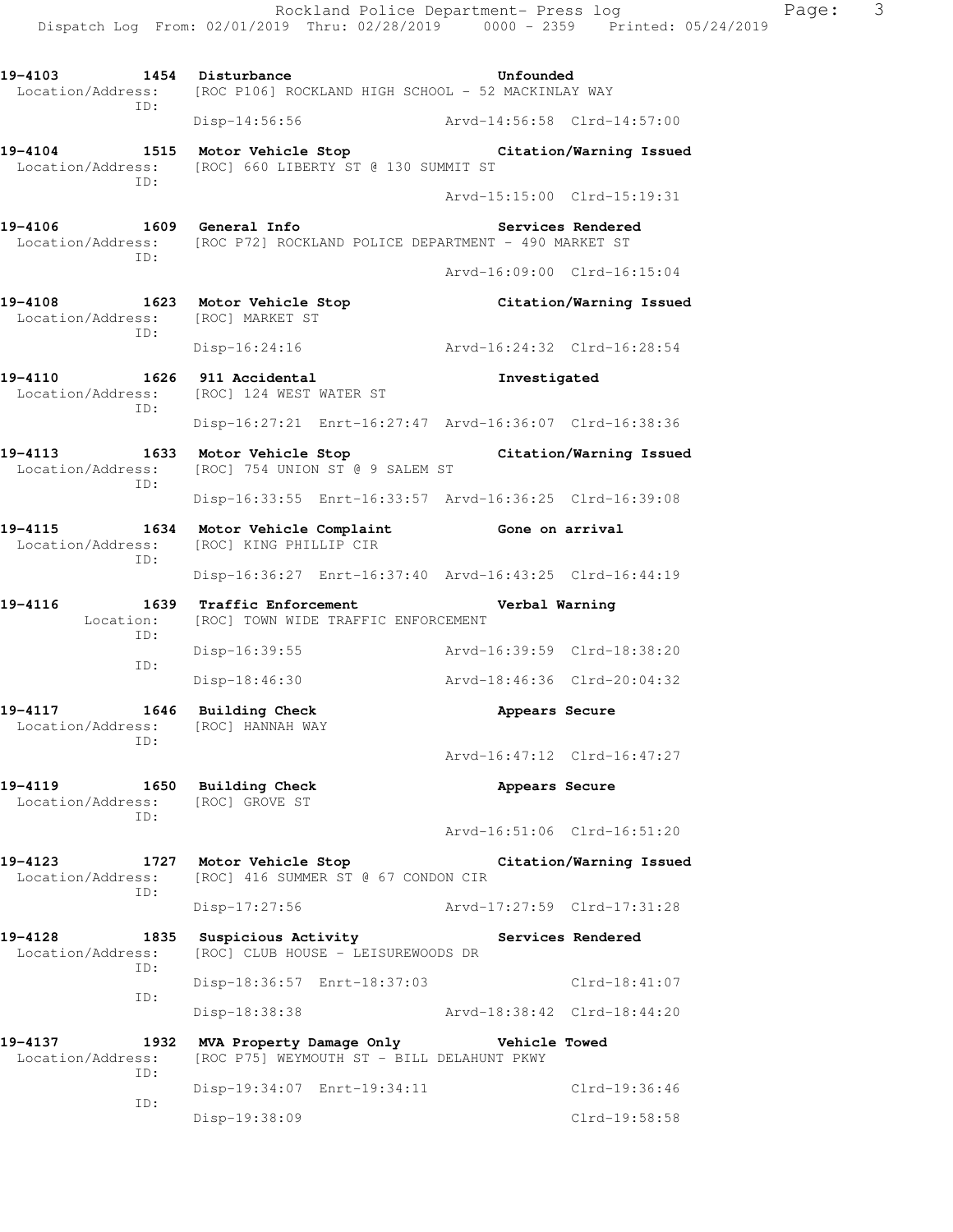Dispatch Log From: 02/01/2019 Thru: 02/28/2019 0000 - 2359 Printed: 05/24/2019 **19-4138 1936 MVA Property Damage Only Report Follows**  Vicinity of: [ROC] 200 WEBSTER ST @ 354 LIBERTY ST ID: Disp-19:36:46 Clrd-19:38:09 ID: Disp-19:38:02 Enrt-19:38:06 Arvd-19:47:38 Clrd-20:02:13 ID: Disp-19:39:26 Enrt-19:39:28 Arvd-19:47:43 Clrd-20:11:18 ID: Disp-19:47:24 Enrt-19:47:31 Arvd-19:47:35 Clrd-20:11:15 **19-4139 1941 Suspicious Activity Investigated**  Location/Address: [ROC] 476 LIBERTY ST Apt. #2 ID: Disp-19:45:00 Clrd-19:59:41 ID: Disp-19:59:19 Enrt-19:59:22 Arvd-19:59:30 Clrd-20:16:12 **19-4142 1959 911 Accidental Services Rendered**  Location/Address: [ROC] 15 DAVIS RD ID: Disp-20:02:03 Enrt-20:02:08 Arvd-20:08:26 Clrd-20:08:35 ID: Disp-20:02:20 Enrt-20:02:21 Arvd-20:08:29 Clrd-20:08:37 19-4145 2014 Motor Vehicle Stop **Services Rendered**  Location/Address: [ROC] SHOE LOFT APARTMENTS GARAGE ROOF - 51 MAPLE ST ID: Disp-20:15:23 Clrd-20:18:03 ID: Disp-20:16:36 Clrd-20:17:56 **19-4146** 2022 911 Accidental Could Not Locate Vicinity of: [ROC] 360 SUMMER ST [ROC] 360 SUMMER ST ID: Disp-20:23:49 Enrt-20:23:53 Arvd-20:26:00 Clrd-20:26:04 ID: Arvd-20:24:00 Clrd-20:26:08 **19-4147 2023 Lockout Services Rendered**  Location/Address: [ROC] PRIME GAS - MARKET ST ID: Disp-20:26:55 Enrt-20:26:59 Clrd-20:29:55 ID: Disp-20:29:38 Enrt-20:29:44 Arvd-20:29:48 Clrd-20:30:19 **19-4149 2029 Traffic Enforcement Citation/Warning Issued**  Location/Address: [ROC] 334 MARKET ST @ 14 HOWARD ST ID: Disp-20:30:19 Arvd-20:30:31 Clrd-21:25:03 ID: Disp-21:50:14 Enrt-21:50:20 Arvd-21:50:23 Clrd-22:02:36 ID: Disp-22:02:45 Enrt-22:02:49 Arvd-22:02:51 Clrd-22:33:11 ID: Disp-22:38:18 Arvd-22:38:22 Clrd-23:52:22 **19-4151 2035 911 Hang Up Taken/Referred to Other Agency**  Location/Address: [ROC] 130 MYRTLE ST ID: Disp-20:36:19 Enrt-20:36:24 Arvd-20:39:48 Clrd-20:44:27 ID: Disp-20:37:09 Enrt-20:37:12 Arvd-20:39:51 Clrd-20:44:06 **19-4152 2041 Unwanted Party Gone on arrival**  Location/Address: [ROC] 886 UNION ST Apt. #2 ID: Disp-20:44:19 Enrt-20:44:23 Arvd-20:49:00 Clrd-20:55:00 ID: Disp-20:44:35 Enrt-20:44:40 Arvd-20:48:56 Clrd-20:54:18 ID:

Rockland Police Department- Press log Nage: 4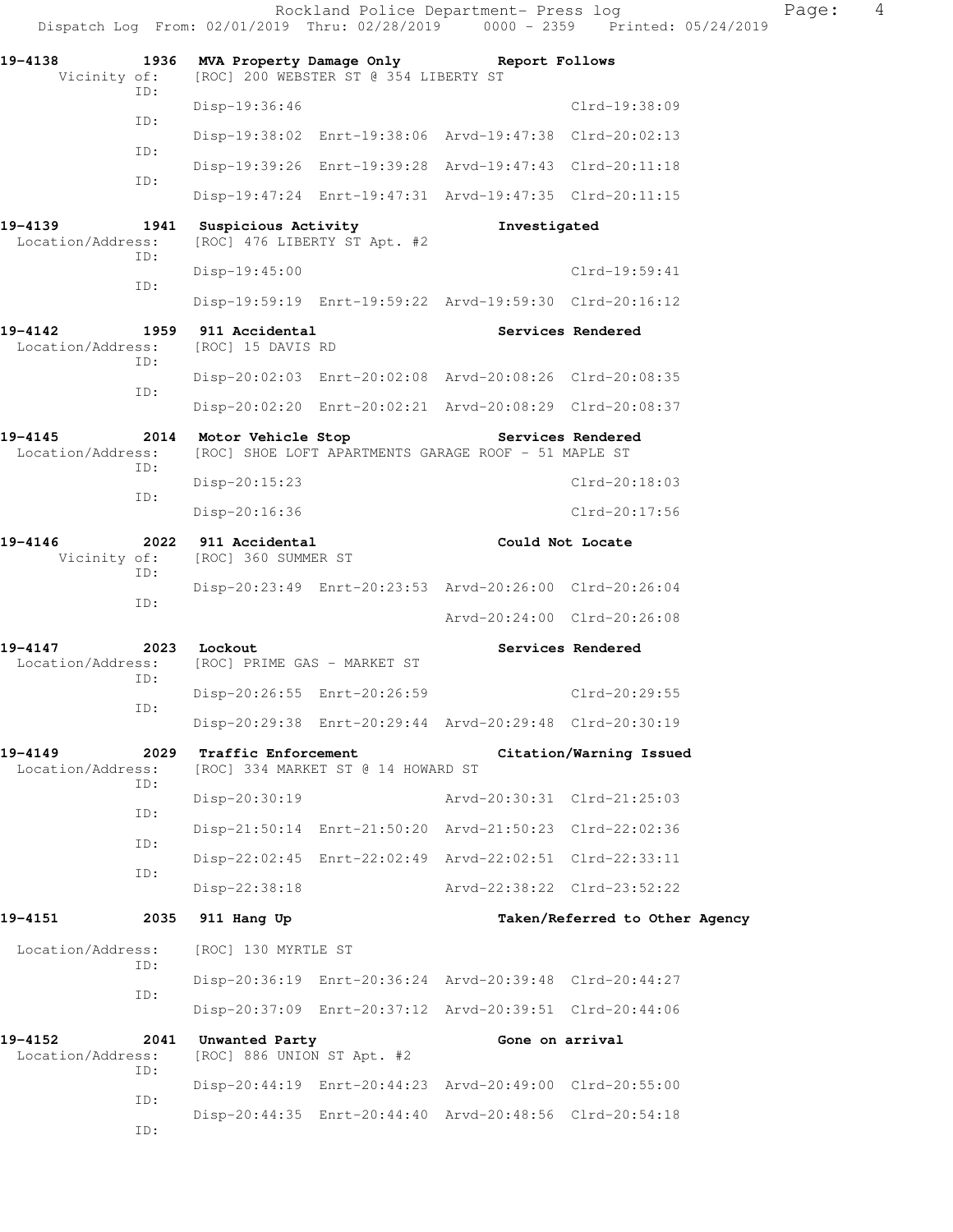Rockland Police Department- Press log Paqe: 5 Dispatch Log From: 02/01/2019 Thru: 02/28/2019 0000 - 2359 Printed: 05/24/2019

Disp-20:50:19 Arvd-20:50:25 Clrd-20:55:03

- **19-4156 2101 Larceny / Forgery/ Fraud Unfounded**  Location/Address: [ROC 60] SPRING GATE APARTMENTS - 52 HANNAH WAY ID: Disp-21:25:23 Enrt-21:25:29 Arvd-21:30:05 Clrd-21:47:35
- **19-4157 2106 Vehicle Maintenance Vehicle Towed**  Location/Address: [ROC] 886 UNION ST ID: Disp-21:06:43 Enrt-21:06:46 Arvd-21:06:50 Clrd-21:26:46
- **19-4162 2122 Burglar Alarm Building Checked/Secured**  Location/Address: [ROC P89] CALVARY CHAPEL - 175 MARKET ST ID: Disp-21:27:20 Enrt-21:27:24 Arvd-21:30:39 Clrd-21:37:07
- **19-4166 2226 Building Check Building Checked/Secured**  Location/Address: [ROC] 55 PHILLIPS ST ID: Disp-22:28:03 Enrt-22:28:10 Arvd-22:32:33 Clrd-22:41:17

#### **For Date: 02/02/2019 - Saturday**

**19-4171 0005 SHIFT ASSINGMENTS No Service**  Location/Address: [ROC P72] ROCKLAND POLICE DEPARTMENT - 490 MARKET ST **19-4184 0401 Burglar Alarm Building Checked/Secured**  Location/Address: [ROC] 14 HOWARD ST ID: Disp-04:04:40 Enrt-04:05:28 Arvd-04:07:03 Clrd-04:10:49 ID: Disp-04:05:45 Enrt-04:05:51 Arvd-04:07:16 Clrd-04:10:42 **19-4196 0632 Building Check Services Rendered**  Location/Address: [ROC] BUIDING CHECKS - UNION ST ID: Disp-06:33:11 Enrt-06:33:18 Arvd-06:33:21 Clrd-07:00:04 19-4201 **0811** General Info **1999** Services Rendered Location/Address: [ROC P72] ROCKLAND POLICE DEPARTMENT - 490 MARKET ST **19-4204 0835 Burglar Alarm Appears Secure**  Location/Address: [ROC P17] THE RUG MERCHANT - 11 COMMERCE RD ID: Disp-08:37:52 Clrd-08:50:58 ID: Disp-08:50:44 Arvd-08:50:49 Clrd-08:53:16 **19-4206 0857 Building Check Building Checked/Secured**  Location/Address: [ROC] BILL DELAHUNT PKWY ID: Arvd-08:58:49 Clrd-08:59:23 19-4212 **0908** General Info **1998** Patient Refusal Location/Address: [ROC P47] BEST WESTERN - 909 HINGHAM ST Apt. #123 ID: Arvd-09:08:00 Clrd-09:47:07 ID: Disp-09:12:02 Enrt-09:12:05 Arvd-09:18:33 Clrd-09:47:04 **19-4219 0946 911 Hang Up Investigated**  Location/Address: [ROC] MARKET ST ID: Disp-09:51:19 Clrd-09:51:23 **19-4218 0948 Motor Vehicle Stop Citation/Warning Issued**  Location/Address: [ROC] CENTER - SPRING ST ID: Arvd-09:48:00 Clrd-09:50:20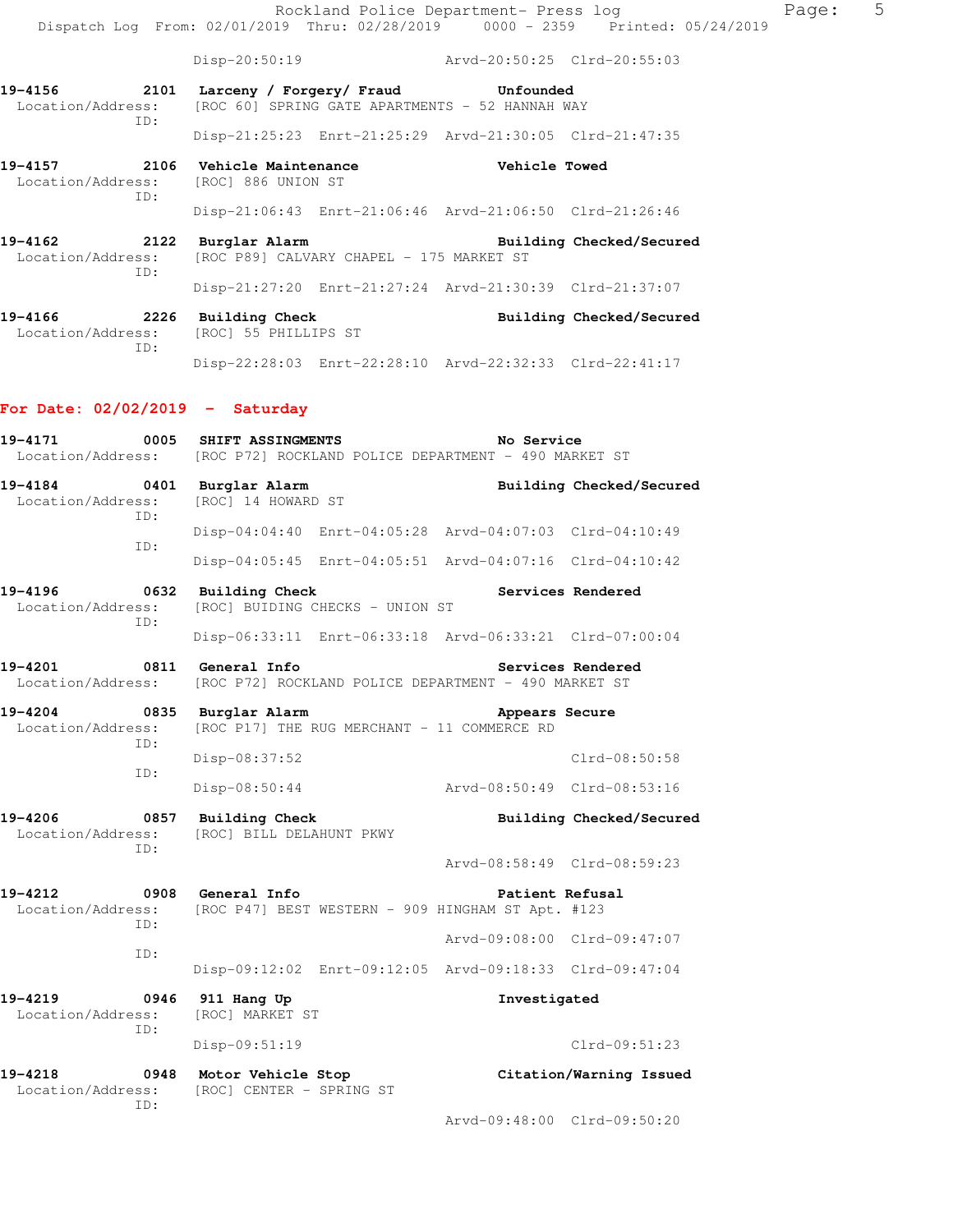**19-4220 0953 Motor Vehicle Stop Citation/Warning Issued**  Vicinity of: [ROC] MARKET ST ID: Arvd-09:53:00 Clrd-10:04:10 **19-4224 1014 Suspicious Activity No Action Required**  Location/Address: [ROC] 262 WEST WATER ST ID: Disp-10:17:35 Enrt-10:17:40 Arvd-10:20:53 Clrd-10:23:20 **19-4226 1039 Motor Vehicle Stop Citation/Warning Issued**  Vicinity of: [ROC] BALL FIELD - SPRING ST ID: Arvd-10:39:00 Clrd-10:45:20 **19-4228 1134 Burglar Alarm Appears Secure**  Location/Address: [ROC] 137 WEYMOUTH ST ID: Disp-11:34:53 Enrt-11:34:56 Arvd-11:44:25 Clrd-11:47:47 19-4231 1147 Disturbance **Peace Restored**  Location/Address: [ROC] 68 PLAIN ST ID: Disp-11:48:35 Enrt-11:49:33 Arvd-11:49:35 Clrd-12:11:36 ID: Disp-12:01:41 Enrt-12:01:43 Arvd-12:03:31 Clrd-12:11:39 ID: Disp-12:03:28 Enrt-12:03:29 Arvd-12:03:30 Clrd-12:11:42 19-4237 1225 Soliciting **19-4237** Services Rendered Location/Address: [ROC P72] ROCKLAND POLICE DEPARTMENT - 490 MARKET ST ID: Arvd-12:25:00 Clrd-12:27:30 **19-4252 1414 Unwanted Party Investigated**  Location/Address: [ROC P69] MCDONALD'S - 117 MARKET ST ID: Disp-14:15:56 Enrt-14:15:59 Arvd-14:16:00 Clrd-14:21:12 ID: Disp-14:18:03 Arvd-14:18:07 Clrd-14:21:14 **19-4255 1504 Burglar Alarm Services Rendered**  Location/Address: [ROC] 481 FOREST ST ID: Arvd-15:04:00 Clrd-15:18:23 ID: Disp-15:14:31 Arvd-15:14:35 Clrd-15:18:20 **19-4259 1600 SHIFT ASSIGNMENTS Services Rendered**  Location/Address: [ROC] 490 MARKET ST ID: Disp-16:01:55 Arvd-16:02:02 Clrd-16:02:05 **19-4265 1701 Suspicious Activity Report Follows**  Location/Address: [ROC] 325 MARKET ST Apt. #2 ID: Disp-17:07:53 Arvd-17:07:59 Clrd-17:36:23 **19-4262 1703 Building Check Investigated**  Location/Address: [ROC 60] SPRING GATE APARTMENTS - 52 HANNAH WAY ID: Arvd-17:04:24 Clrd-17:04:42 19-4270 1735 911 Accidental **19-4270** Services Rendered Location/Address: [ROC] 8 BERLIN ST ID: Disp-17:36:42 Enrt-17:36:44 Clrd-17:42:15 **19-4273 1744 Building Check Investigated**  Location/Address: [ROC 5] COMMUNITY CENTER - 394 UNION ST ID: Arvd-17:44:44 Clrd-17:44:54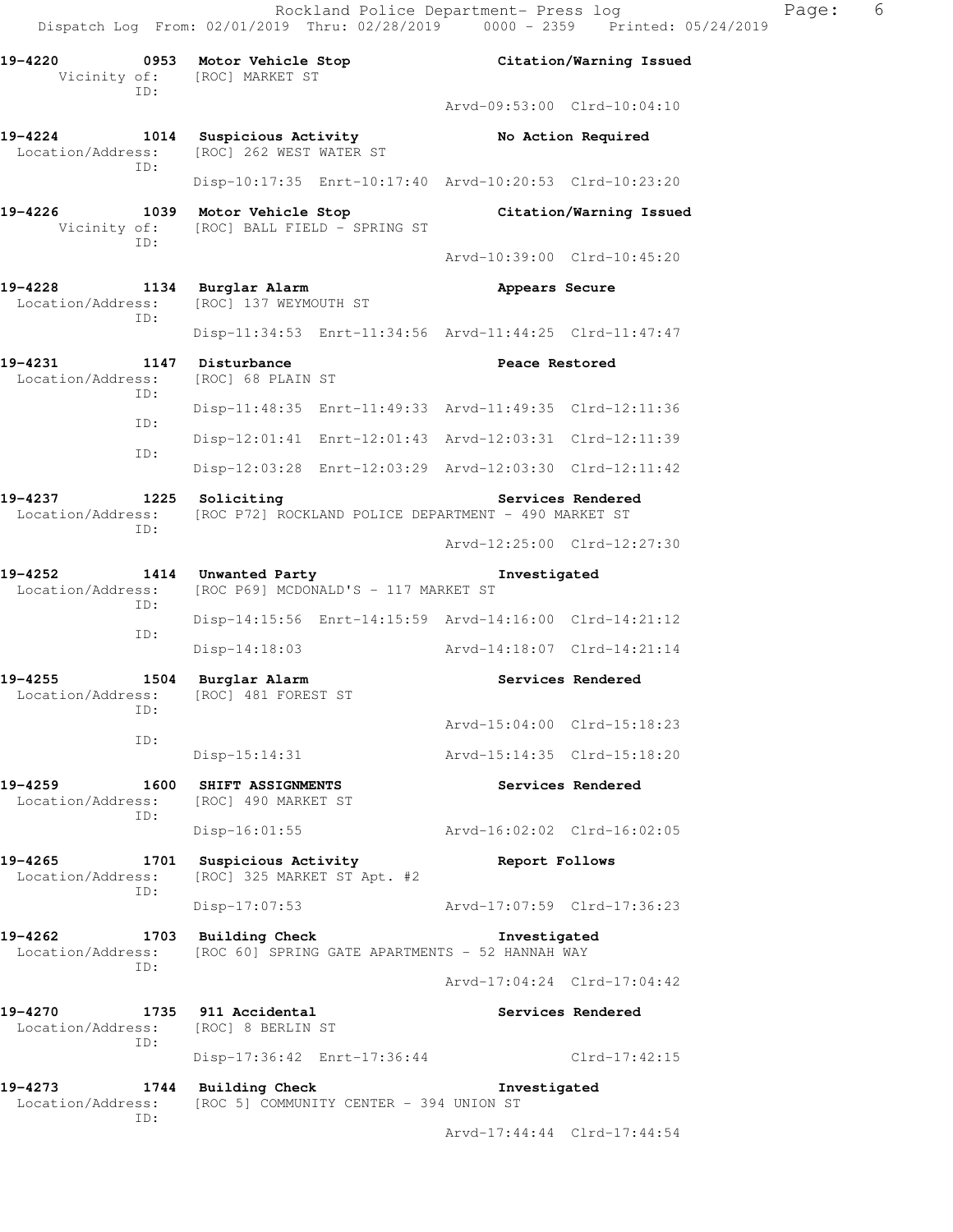**19-4275 1750 Building Check Investigated**  Location/Address: [ROC] EMERSON SHOE LOFT - MAPLE ST ID: Arvd-17:51:13 Clrd-17:51:31 **19-4277 1843 Emergency Medical Transported to Hospital**  Location/Address: [ROC] 210 MARKS ST Fire Unit: ROCKEN1-Pumper-Rockland Engine 1 Disp-18:44:34 Enrt-18:44:58 Clrd-18:45:57 InQrtsUnavl-18:45:57 InSrvce-18:45:57

 EMS Unit: ROCKAM2-Rockland A2 Disp-18:44:42 Enrt-18:45:00 Arvd-18:47:25 Clrd-18:58:28 Hosp-19:07:20 ClrHosp-20:04:52 InQrtsUnavl-20:09:55 InSrvce-20:09:58 ID: Disp-18:45:07 Enrt-18:45:11 Arvd-18:49:50 Clrd-19:05:06 Fire Unit: ROCKC4-Staff-Rockland Fire C4 Disp-18:45:19 Enrt-18:45:22 Arvd-18:50:06 Clrd-18:58:25 InQrtsUnavl-19:02:40 InSrvce-19:02:43<br>Fire Unit: ROCKEN2-Pumper-Rockland Engine 2 ROCKEN2-Pumper-Rockland Engine 2 Disp-18:45:49 Enrt-18:45:53 Arvd-18:48:57 Clrd-18:58:21 InQrtsUnavl-19:02:35 InSrvce-19:02:37

**19-4286 2011 Building Check Services Rendered**  Location/Address: [ROC] EMERESON SHOE LOFT - 31 MAPLE ST ID: Arvd-20:12:44 Clrd-20:16:57

19-4290 **2035** 911 Hang Up **Services Rendered**  Location/Address: [ROC] 67 J A DUNN MEM DR Apt. #36 ID: Disp-20:37:16 Enrt-20:37:19 Arvd-20:38:26 Clrd-20:41:03

## **For Date: 02/03/2019 - Sunday**

| 19-4302<br>Location/Address: | 0000        | General Incident                                                                      |               | [ROC P72] ROCKLAND POLICE DEPARTMENT - 490 MARKET ST    | Services Rendered |  |
|------------------------------|-------------|---------------------------------------------------------------------------------------|---------------|---------------------------------------------------------|-------------------|--|
| 19-4306<br>Location/Address: | 0017<br>ID: | Disturbance<br>[ROC] 51 MAPLE ST Apt. #122                                            |               | Advised to Court                                        |                   |  |
|                              | ID:         |                                                                                       |               | Disp-00:18:53 Enrt-00:20:01 Arvd-00:22:25 Clrd-00:39:35 |                   |  |
|                              | TD:         | Disp-00:19:41 Enrt-00:19:57                                                           |               |                                                         | $Clrd-00:21:16$   |  |
|                              |             |                                                                                       |               | Disp-00:21:05 Enrt-00:21:11 Arvd-00:23:13 Clrd-00:39:32 |                   |  |
| 19-4311<br>Location/Address: | 0103<br>ID: | 911 Accidental<br>Transported to Hospital<br>[ROC P107] DUNKIN DONUTS - 165 MARKET ST |               |                                                         |                   |  |
|                              |             | $Disp-01:04:50$                                                                       |               | Enrt-01:04:58 Arvd-01:05:06 Clrd-01:22:08               |                   |  |
|                              | ID:         | $Disp-01:04:50$                                                                       |               | Enrt-01:05:00 Arvd-01:09:12 Clrd-01:09:14               |                   |  |
|                              | ID:         | $Disp-01:04:50$                                                                       | Enrt-01:05:01 |                                                         | $Clrd-01:08:56$   |  |
|                              | ID:         |                                                                                       |               | Disp-01:04:50 Enrt-01:05:03 Arvd-01:05:12 Clrd-01:22:06 |                   |  |
| 19-4319<br>Location/Address: | 0224<br>ID: | Disturbance<br>[ROC] 74 MARTHA DR Apt. #C                                             |               |                                                         | Services Rendered |  |
|                              | ID:         | Disp-02:25:30                                                                         | Enrt-02:25:36 | Arvd-02:27:21 Clrd-02:32:38                             |                   |  |
|                              | TD:         | $Disp-02:25:30$                                                                       | Enrt-02:25:37 | Arvd-02:27:23                                           | $Clrd-02:32:40$   |  |
|                              |             | Disp-02:26:07                                                                         | Enrt-02:26:09 | Arvd-02:27:30                                           | Clrd-02:32:31     |  |
|                              | ID:         |                                                                                       |               | Disp-02:26:14 Enrt-02:26:16 Arvd-02:28:17 Clrd-02:32:34 |                   |  |
| 19-4320<br>Location/Address: | 0244        | Disabled Motor Vehicle<br>[ROC] 200 NORTH AVE                                         |               |                                                         | Services Rendered |  |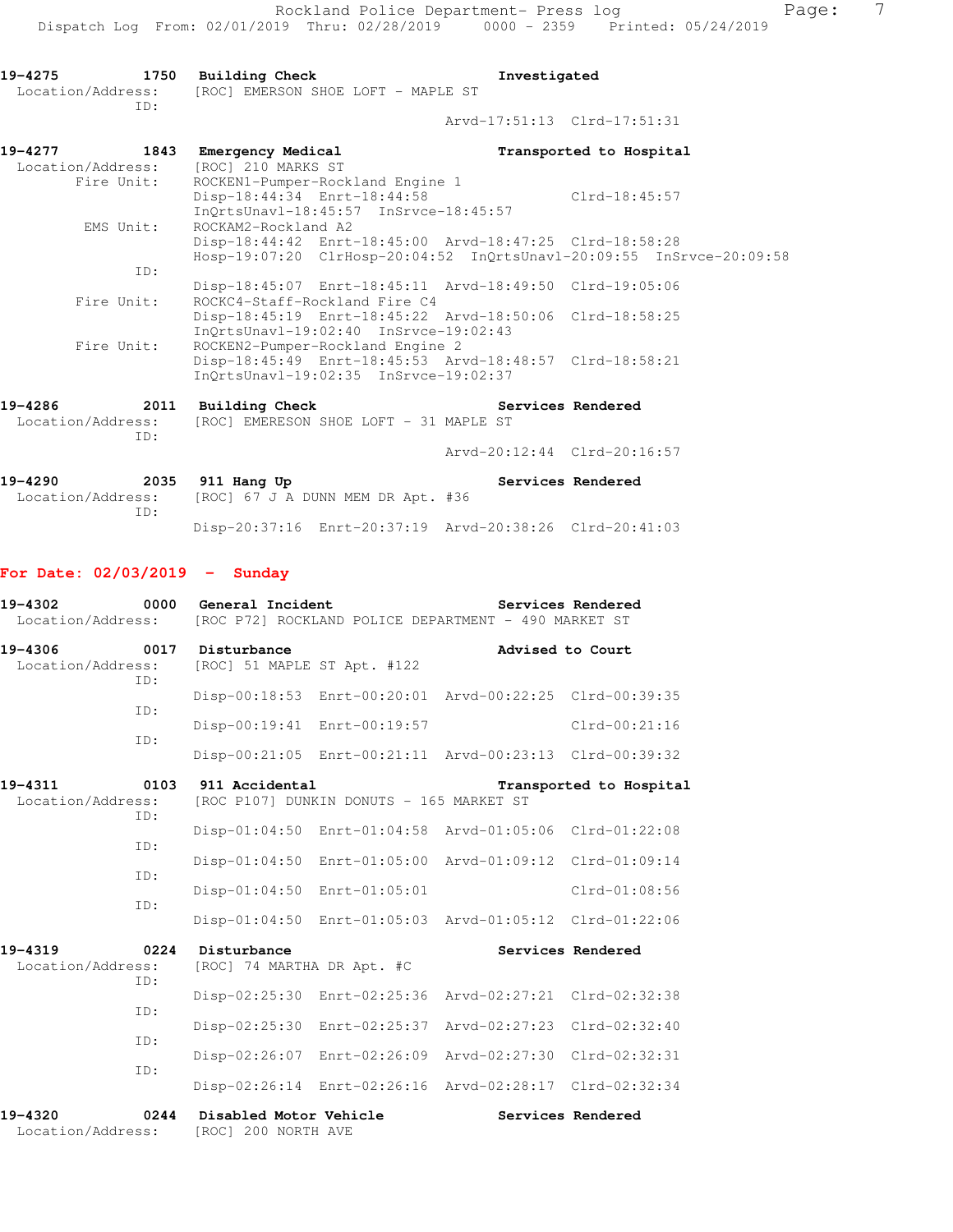Arvd-02:44:00 Clrd-03:03:56

ID:

ID:

**19-4321 0258 General Incident Unfounded**  Location/Address: [ROC] 45 HANNAH WAY Apt. #E **19-4324 0606 Building Check Appears Secure**  Location/Address: [ROC] UNION ST ID: Arvd-06:06:45 Clrd-06:07:04 **19-4331 0800 SHIFT ASSIGNMENTS Services Rendered**  Location/Address: [ROC] 490 MARKET ST ID: Disp-08:11:38 Arvd-08:11:46 Clrd-08:11:49 **19-4332 0823 Burglar Alarm Services Rendered**  Location/Address: [ROC P108] SOUTH SHORE BMW - 1040 HINGHAM ST ID: Arvd-08:23:00 Clrd-08:36:08 **19-4343 1039 Motor Vehicle Stop Citation/Warning Issued**  Location: [ROC] BILLAHUNT ID: Arvd-10:39:00 Clrd-10:44:39 **19-4346 1104 HINGHAM POLICE DEPT BOLO Assist Police**  Location/Address: [ROC P72] ROCKLAND POLICE DEPARTMENT - 490 MARKET ST ID: Disp-11:11:40 Clrd-11:11:51 **19-4355 1255 Motor Vehicle Stop Citation/Warning Issued**  Location/Address: [ROC] SUMMER ST ID: Arvd-12:55:00 Clrd-13:03:12 ID: Disp-13:01:55 Arvd-13:01:59 Clrd-13:03:15 **19-4367 1356 Motor Vehicle Stop Citation/Warning Issued**  Location/Address: [ROC] IAO #100 - SPRING ST ID: Arvd-13:56:00 Clrd-14:03:36 **19-4368 1406 Motor Vehicle Stop Citation/Warning Issued**  Vicinity of: [ROC] 50 J A DUNN MEM DR @ 35 MARKET ST ID: Arvd-14:06:00 Clrd-14:15:08 **19-4370 1450 Motor Vehicle Stop Citation/Warning Issued**  Location/Address: [ROC] 100 SPRING ST ID: Arvd-14:50:00 Clrd-14:56:55 **19-4378 1601 SHIFT ASSIGNMENTS Services Rendered**  Location/Address: [ROC P72] ROCKLAND POLICE DEPARTMENT - 490 MARKET ST ID: Disp-16:00:00 Clrd-16:07:25 **19-4382 1717 Building Check Investigated**  Location/Address: [ROC 60] SPRING GATE APARTMENTS - 52 HANNAH WAY ID: Arvd-17:18:25 Clrd-17:18:40 **19-4383 1722 Building Check Investigated**  Location/Address: [ROC] EMERSON SHOE LOFT - MAPLE ST ID: Arvd-17:22:35 Clrd-17:22:56 **19-4384 1728 Building Check Investigated**  Location/Address: [ROC 5] COMMUNITY CENTER - 394 UNION ST

Arvd-17:29:23 Clrd-17:29:37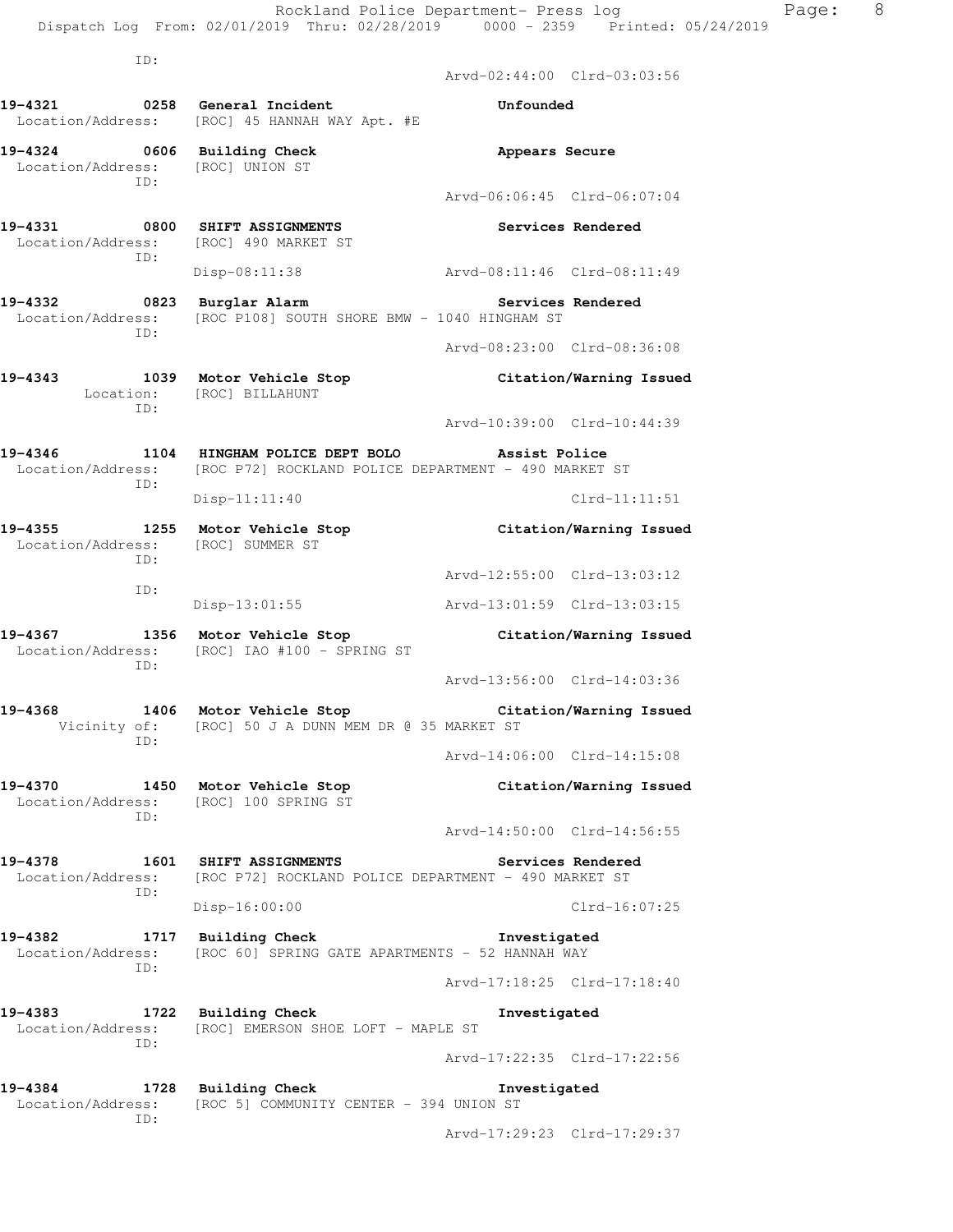Rockland Police Department- Press log Page: 9 Dispatch Log From: 02/01/2019 Thru: 02/28/2019 0000 - 2359 Printed: 05/24/2019 19-4385 1810 911 Accidental **19-4385** Services Rendered Location/Address: [ROC] 190 POND ST Apt. #R ID: Disp-18:12:06 Enrt-18:12:11 Arvd-18:17:34 Clrd-18:19:36 **19-4393 1949 BROCKTON POLICE BOLO Services Rendered**  Location/Address: [ROC P72] ROCKLAND POLICE DEPARTMENT - 490 MARKET ST ID: Disp-19:59:08 Clrd-19:59:15 **19-4394 2008 Building Check Investigated**  Location/Address: [ROC 60] SPRING GATE APARTMENTS - 52 HANNAH WAY ID: Arvd-20:09:19 Clrd-20:09:28 **19-4399 2024 Building Check Investigated**  Location/Address: [ROC 5] COMMUNITY CENTER - 394 UNION ST ID: Arvd-20:25:16 Clrd-20:25:32 **19-4400 2029 Building Check Investigated**  Location/Address: [ROC] MAPLE ST ID: Arvd-20:29:47 Clrd-20:29:58 **19-4405 2248 Building Check Investigated**  Location/Address: [ROC] MARTHA DR ID: Arvd-22:49:13 Clrd-22:49:28 **19-4406 2253 Burglar Alarm Building Checked/Secured**  Location/Address: [ROC] 371 UNION ST ID: Disp-22:55:16 Enrt-22:56:32 Arvd-22:58:44 Clrd-22:58:46 ID: Disp-22:56:23 Arvd-22:56:30 Clrd-22:58:48 19-4407 **2259** Building Check **Building Building Checked/Secured**  Location/Address: [ROC] UNION ST ID:

# Arvd-23:00:22 Clrd-23:01:39

#### **For Date: 02/04/2019 - Monday**

| 19-4416           | 0057 | Building Check | Building Checked/Secured                        |  |
|-------------------|------|----------------|-------------------------------------------------|--|
| Location/Address: |      |                | [ROC 60] SPRING GATE APARTMENTS - 52 HANNAH WAY |  |
|                   | TD:  |                |                                                 |  |
|                   |      |                | Arvd-19:58:00 Clrd-02/07/2019 @ 20:01:18        |  |
|                   |      |                |                                                 |  |

**19-4418 0103 Building Check Investigated**  Location/Address: [ROC 5] COMMUNITY CENTER - 394 UNION ST ID:

**19-4419 0106 Building Check Investigated**  Location/Address: [ROC] MAPLE ST ID: Arvd-01:07:17 Clrd-01:07:30

**19-4430 0548 Building Check Appears Secure**  Location/Address: [ROC] UNION ST ID:

Arvd-05:49:36 Clrd-06:09:22

Arvd-01:03:50 Clrd-01:04:02

| 19-4437 |     | 0656 Motor Vehicle Collision W/PI                        |                                                         | Services Rendered |
|---------|-----|----------------------------------------------------------|---------------------------------------------------------|-------------------|
|         |     | Location/Address: [ROC P45] COMFORT INN - 850 HINGHAM ST |                                                         |                   |
|         | TD: |                                                          |                                                         |                   |
|         |     |                                                          | Disp-06:57:47 Enrt-06:58:23 Arvd-07:06:32 Clrd-07:42:21 |                   |
|         | TD: |                                                          |                                                         |                   |
|         |     |                                                          | Disp-06:58:30 Enrt-06:58:34 Arvd-07:06:29 Clrd-08:00:51 |                   |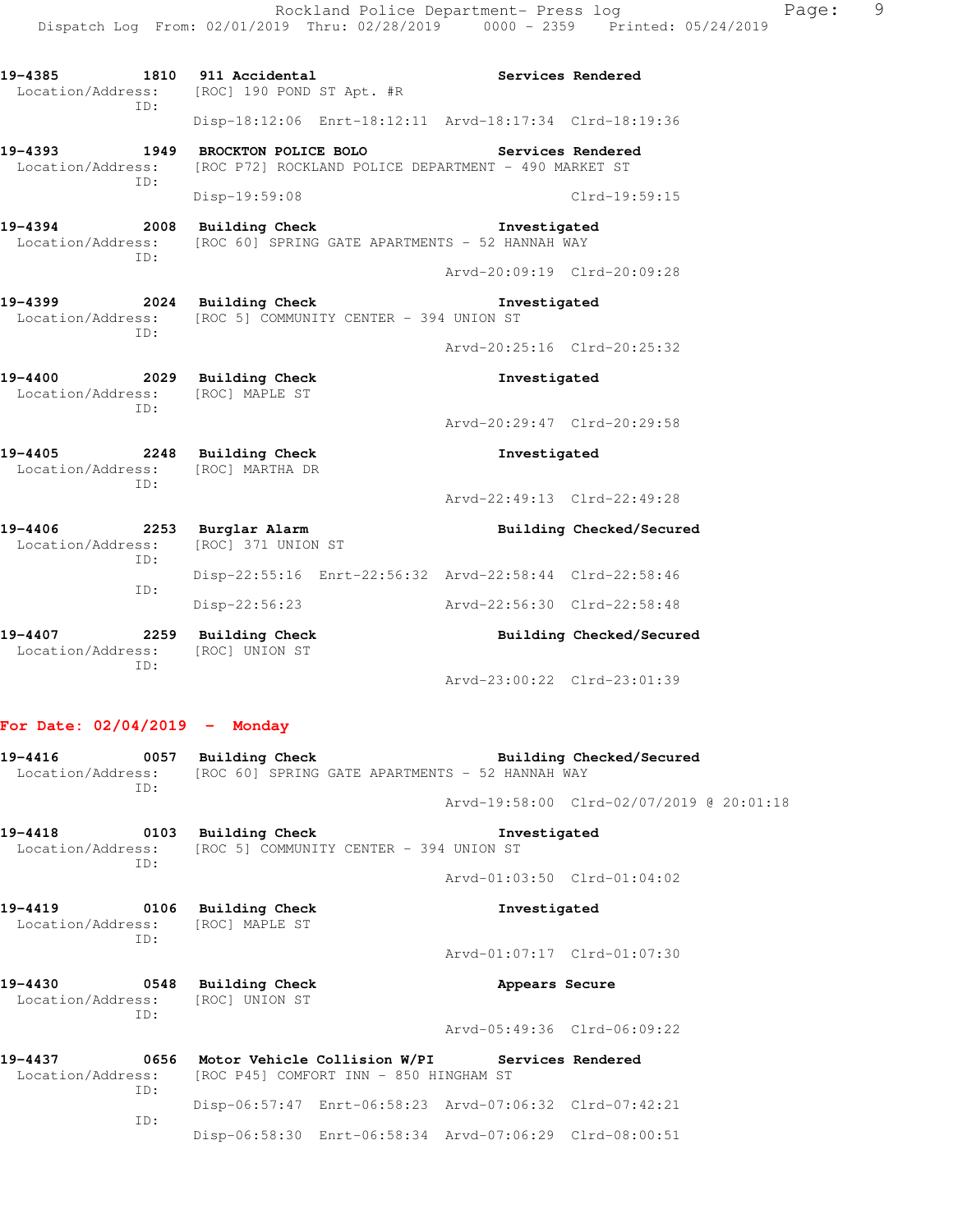|                                             | Rockland Police Department- Press log<br>Dispatch Log From: 02/01/2019 Thru: 02/28/2019 0000 - 2359 Printed: 05/24/2019 |                             | Page:                    | 10 |
|---------------------------------------------|-------------------------------------------------------------------------------------------------------------------------|-----------------------------|--------------------------|----|
| ID:                                         | Disp-06:58:41 Enrt-06:58:49 Arvd-07:06:41 Clrd-08:00:54                                                                 |                             |                          |    |
| 19-4744                                     | 0800 Animal Complaint                                                                                                   | Services Rendered           |                          |    |
| Location/Address:                           | [ROC] 421 MARKET ST                                                                                                     |                             |                          |    |
| 19-4442 0808 General Info                   | Location/Address: [ROC P72] ROCKLAND POLICE DEPARTMENT - 490 MARKET ST                                                  | <b>Services Rendered</b>    |                          |    |
| ID:                                         | 19-4451 0931 Building Check<br>Location/Address: [ROC] BILL DELAHUNT PKWY                                               |                             | Building Checked/Secured |    |
|                                             |                                                                                                                         | Arvd-09:32:30 Clrd-09:33:14 |                          |    |
|                                             | 19-4454 0951 Emergency Medical                                                                                          |                             | Transported to Hospital  |    |
| Fire Unit:                                  | Location/Address: [ROC] 55 FAIRVIEW ST Apt. #A<br>ROCKEN2-Pumper-Rockland Engine 2                                      |                             |                          |    |
|                                             | Disp-09:52:34 Enrt-09:53:26 Arvd-09:58:43 Clrd-10:21:39<br>InQrtsUnavl-10:33:42 InSrvce-10:33:45                        |                             |                          |    |
| EMS Unit:                                   | ROCKAM2-Rockland A2<br>Disp-09:52:34 Enrt-09:53:28 Arvd-09:57:59 Clrd-10:21:42                                          |                             |                          |    |
| ID:                                         | Hosp-10:34:18 ClrHosp-11:09:45 InQrtsUnavl-11:15:00 InSrvce-11:15:00                                                    |                             |                          |    |
|                                             | Disp-09:53:35 Enrt-09:54:22 Arvd-09:57:30 Clrd-10:20:35                                                                 |                             |                          |    |
| 19-4461                                     | 1058 Motor Vehicle Stop Citation/Warning Issued<br>Vicinity of: [ROC] 500 BEECH ST                                      |                             |                          |    |
| ID:                                         |                                                                                                                         | Arvd-10:58:00 Clrd-11:06:44 |                          |    |
| 19-4462<br>Location/Address:                | 1123 Follow-Up Investigation<br>[ROC P45] COMFORT INN - 850 HINGHAM ST                                                  | Investigated                |                          |    |
| ID:                                         | $Disp-11:25:30$                                                                                                         | Arvd-11:25:43 Clrd-11:57:10 |                          |    |
| ID:                                         | Disp-11:25:30                                                                                                           | Arvd-11:25:39 Clrd-11:57:06 |                          |    |
|                                             | 19-4470 1206 Lost/Found Property The Services Not Required                                                              |                             |                          |    |
| Location/Address:                           | [ROC P72] ROCKLAND POLICE DEPARTMENT - 490 MARKET ST                                                                    |                             |                          |    |
| 19-4473<br>ID:                              | 1254 Assist Other Agency<br>Location/Address: [ROC] 111 MARKET ST Apt. #4                                               |                             | Transported to Hospital  |    |
|                                             | Disp-12:58:17 Enrt-12:58:29 Arvd-13:01:09 Clrd-13:25:38                                                                 |                             |                          |    |
| ID:                                         | Disp-13:02:34 Enrt-13:02:41 Arvd-13:05:01 Clrd-13:19:26                                                                 |                             |                          |    |
| 19-4478<br>1318<br>Location/Address:<br>ID: | Assist Other Agency<br>[ROC P93] THE BANNER - 167 UNION ST                                                              |                             | Transported to Hospital  |    |
|                                             | Disp-13:19:34 Enrt-13:19:48 Arvd-13:20:00 Clrd-13:31:20                                                                 |                             |                          |    |
| ID:                                         | Disp-13:19:44 Enrt-13:19:53 Arvd-13:19:56 Clrd-13:31:14                                                                 |                             |                          |    |
| 19-4482<br>Location/Address:                | 1343 General Info<br>[ROC P72] ROCKLAND POLICE DEPARTMENT - 490 MARKET ST                                               | Services Rendered           |                          |    |
| 19-4486<br>Location/Address:<br>ID:         | 1413 Motor Vehicle Stop<br>[ROC] 118 DIVISION ST @ 77 TAUNTON AVE                                                       | Verbal Warning              |                          |    |
|                                             |                                                                                                                         | Arvd-14:13:00 Clrd-14:16:34 |                          |    |
| 19-4487<br>Location/Address:                | 1415 General Incident<br>[ROC] 50 CONCORD ST                                                                            | Services Rendered           |                          |    |
| Location/Address:                           | 19-4501 1543 Disabled Motor Vehicle<br>[ROC] 471 WEBSTER ST                                                             | Investigated                |                          |    |
| ID:                                         | Disp-15:45:29 Enrt-15:46:03 Arvd-15:51:41 Clrd-15:58:28                                                                 |                             |                          |    |
| 19-4542                                     | 1600 General Info<br>Location/Address: [ROC P72] ROCKLAND POLICE DEPARTMENT - 490 MARKET ST                             | No Action Required          |                          |    |
|                                             |                                                                                                                         |                             |                          |    |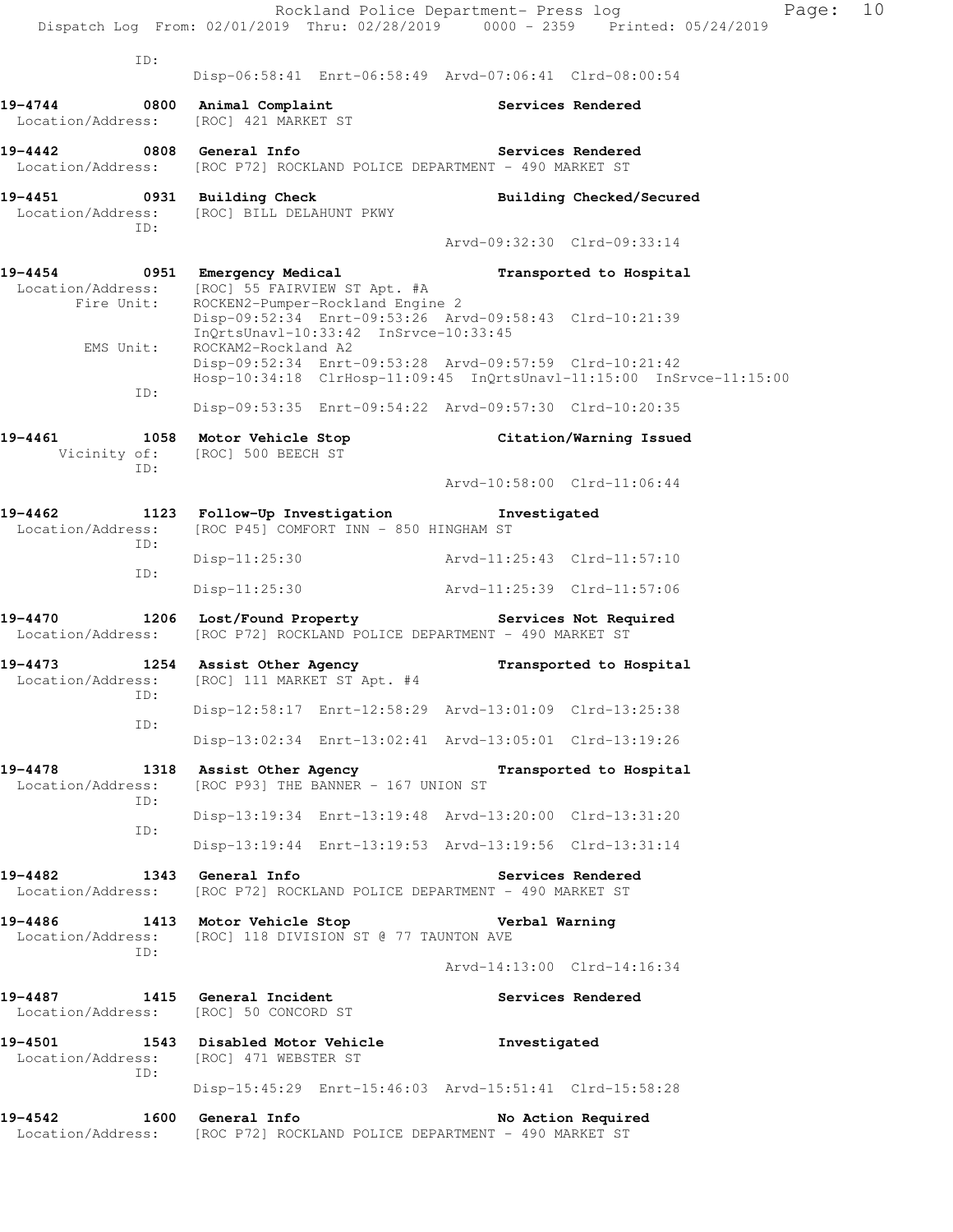- **19-4505 1659 Building Check Investigated**  Location/Address: [ROC] MARTHA DR ID:
- **19-4507 1704 Building Check Investigated**  Location/Address: [ROC] MAPLE ST ID:
- **19-4508 1714 Building Check Building Checked/Secured**  Location/Address: [ROC] UNION ST ID:
	- ID:
- **19-4509 1715 Building Check Services Rendered**  Location/Address: [ROC] UNION ST ID:
- 

ID:

ID:

ID:

 Location/Address: [ROC] MARTHA DR ID:

**19-4513 1727 Personnel Complaint OR Commend Services Rendered**  Location: [ROC]

Location/Address: [ROC] BILL DELAHUNT PKWY

Location/Address: [ROC] 83 DIVISION ST

- **19-4512 1728 Motor Vehicle Complaint Investigated**  Location/Address: [ROC P51] HOLIDAY INN - 929 HINGHAM ST ID:
	- Arvd-17:28:00 Clrd-17:41:25
- 19-4514 1742 Building Check **Services Rendered**

Arvd-16:00:00 Clrd-21:49:53

Arvd-17:02:11 Clrd-17:02:37

Arvd-17:05:45 Clrd-17:06:00

Arvd-17:14:58 Clrd-17:15:08

Arvd-17:20:00 Clrd-17:21:42

Arvd-17:15:56 Clrd-17:16:06

- Arvd-17:42:55 Clrd-17:43:12
- **19-4528 1954 911 Accidental Services Rendered** 
	- Disp-19:55:00 Arvd-20:00:56 Clrd-20:03:01
- **19-4530 2017 Building Check Investigated** 
	- Arvd-20:17:33 Clrd-20:17:41
- **19-4531 2038 911 Hang Up Investigated**  Location/Address: [ROC P47] BEST WESTERN - 909 HINGHAM ST Apt. #123 ID: Disp-20:39:12 Arvd-20:43:58 Clrd-20:46:58 ID: Disp-20:39:55 Arvd-20:44:04 Clrd-20:46:54
- **19-4534 2052 Building Check Services Rendered**  Location/Address: [ROC] UNION ST
	- Arvd-20:53:13 Clrd-20:53:21
- 19-4535 **2053** Emergency Medical **Example 19-4535**  Location/Address: [ROC] 292 MARKET ST Apt. #33 Fire Unit: ROCKEN2-Pumper-Rockland Engine 2 Disp-20:56:09 Enrt-20:57:56 Arvd-21:00:03 Clrd-21:13:50 InQrtsUnavl-21:16:36 InSrvce-21:16:39 ID: Disp-20:56:15 Enrt-20:56:16 Arvd-20:57:16 Clrd-21:07:22 EMS Unit: ROCKAM2-Rockland A2 Disp-20:56:25 Enrt-20:57:53 Arvd-21:00:00 Clrd-21:13:48 Hosp-21:24:57 ClrHosp-21:44:06 InQrtsUnavl-21:49:05 InSrvce-21:49:08 ID: Disp-20:56:53 Arvd-20:56:59 Clrd-21:05:26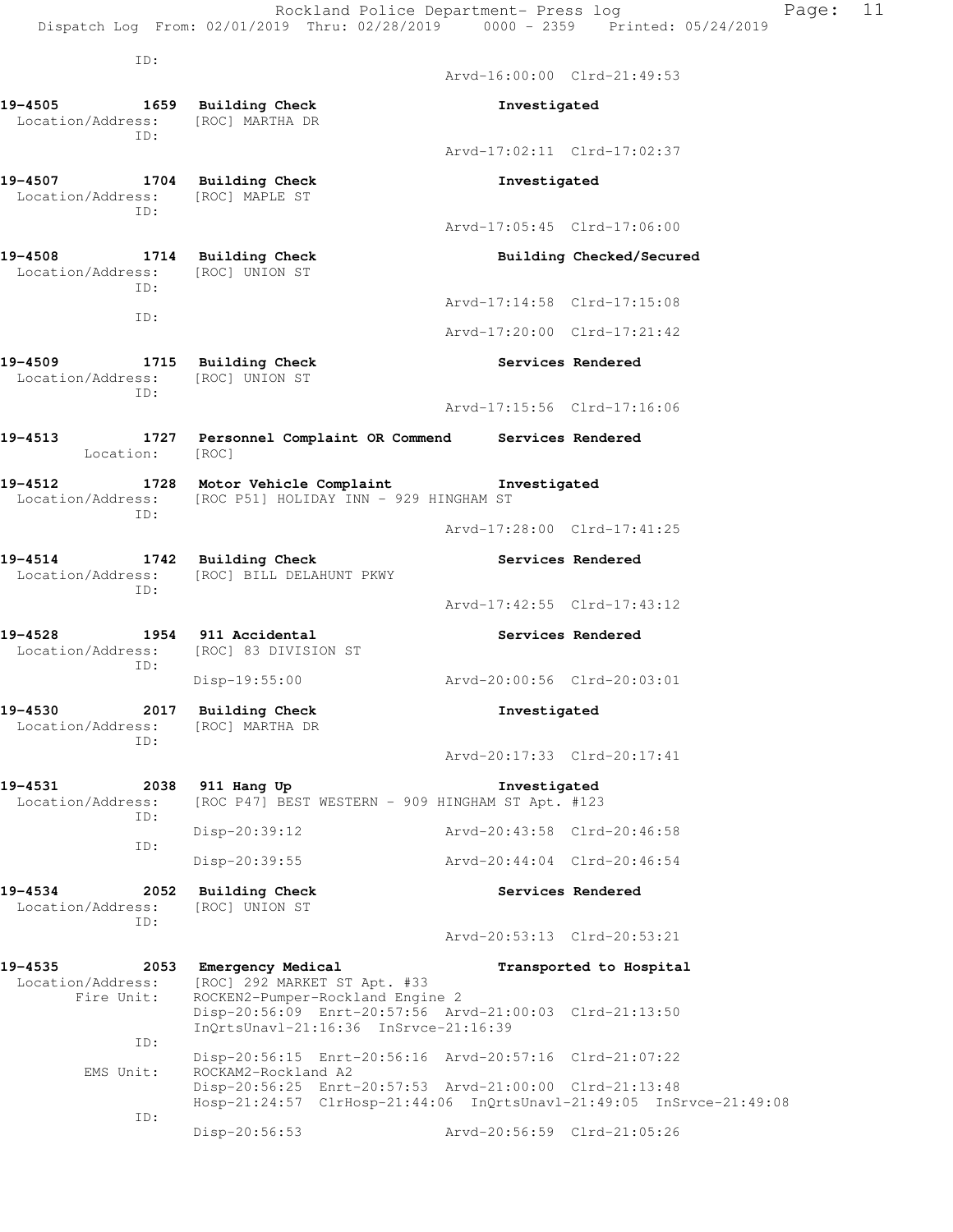| 19-4536<br>Location/Address:         | ID:         | 2053 Building Check<br>[ROC] UNION ST    |                                                                     | Services Rendered |
|--------------------------------------|-------------|------------------------------------------|---------------------------------------------------------------------|-------------------|
|                                      |             |                                          | Arvd-20:54:22 Clrd-20:54:32                                         |                   |
| 19-4537<br>Location/Address:         |             | 2104 Disturbance                         | Peace Restored<br>[ROC P47] BEST WESTERN - 909 HINGHAM ST Apt. #123 |                   |
|                                      | ID:<br>TD:  |                                          | Disp-21:06:02 Enrt-21:06:08 Arvd-21:14:09 Clrd-21:23:26             |                   |
|                                      | TD:         |                                          | Disp-21:06:02 Enrt-21:06:09 Arvd-21:14:13 Clrd-21:23:30             |                   |
|                                      |             |                                          | Disp-21:07:59 Enrt-21:08:04 Arvd-21:13:36 Clrd-21:23:34             |                   |
| 19-4540<br>Location/Address:         | 2130<br>TD: | Building Check<br>[ROC] MAPLE ST         | Investigated                                                        |                   |
|                                      |             |                                          | Arvd-21:31:09 Clrd-21:31:21                                         |                   |
| 19-4546<br>2300<br>Location/Address: | ID:         | <b>Building Check</b><br>[ROC] MARTHA DR | Investigated                                                        |                   |
|                                      |             |                                          |                                                                     |                   |
|                                      |             |                                          | Arvd-23:00:38 Clrd-23:00:48                                         |                   |
| 19-4548<br>2322<br>Location/Address: |             | Building Check<br>[ROC] MAPLE ST         | Investigated                                                        |                   |
|                                      | TD:         |                                          | Arvd-23:23:08 Clrd-23:23:23                                         |                   |
| 19-4549<br>Location/Address:         |             | 2328 Building Check<br>[ROC] UNION ST    |                                                                     | Services Rendered |
|                                      | ID:         |                                          | Arvd-23:28:34 Clrd-23:28:42                                         |                   |
| 19-4550<br>2329<br>Location/Address: | ID:         | <b>Building Check</b><br>[ROC] UNION ST  | Investigated                                                        |                   |

## **For Date: 02/05/2019 - Tuesday**

| 19-4553 2001                                                            | 0000 SHIFT ASSINGMENTS                                        | No Service<br>Location/Address: [ROC P72] ROCKLAND POLICE DEPARTMENT - 490 MARKET ST |
|-------------------------------------------------------------------------|---------------------------------------------------------------|--------------------------------------------------------------------------------------|
| 19-4554 0056 Building Check<br>Location/Address: [ROC] MARTHA DR<br>TD: |                                                               | Investigated                                                                         |
|                                                                         |                                                               | Arvd-00:57:18 Clrd-00:57:31                                                          |
| 19-4555 0100<br>Location/Address: [ROC] MAPLE ST<br>ID:                 | Building Check                                                | Investigated                                                                         |
|                                                                         |                                                               | Arvd-01:00:49 Clrd-01:00:59                                                          |
| 19-4556 0104 Building Check<br>Location/Address: [ROC] UNION ST<br>TD:  |                                                               | Investigated                                                                         |
|                                                                         |                                                               | Arvd-01:05:49 Clrd-01:06:02                                                          |
| 19-4566<br>Location/Address:<br>TD:                                     | 0311 Suspicious Activity<br>[ROC] 520 SALEM ST @ 122 GREEN ST | Sent On Way                                                                          |
|                                                                         | $Disp-03:12:01$                                               | Arvd-03:12:23 Clrd-03:25:16                                                          |
| 19-4568 0557 Building Check<br>Location/Address: [ROC] UNION ST<br>ID:  |                                                               | Building Checked/Secured                                                             |
|                                                                         |                                                               | Arvd-05:58:19 Clrd-06:18:27                                                          |
| 19-4577<br>0658                                                         | Motor Vehicle Stop                                            | Citation/Warning Issued                                                              |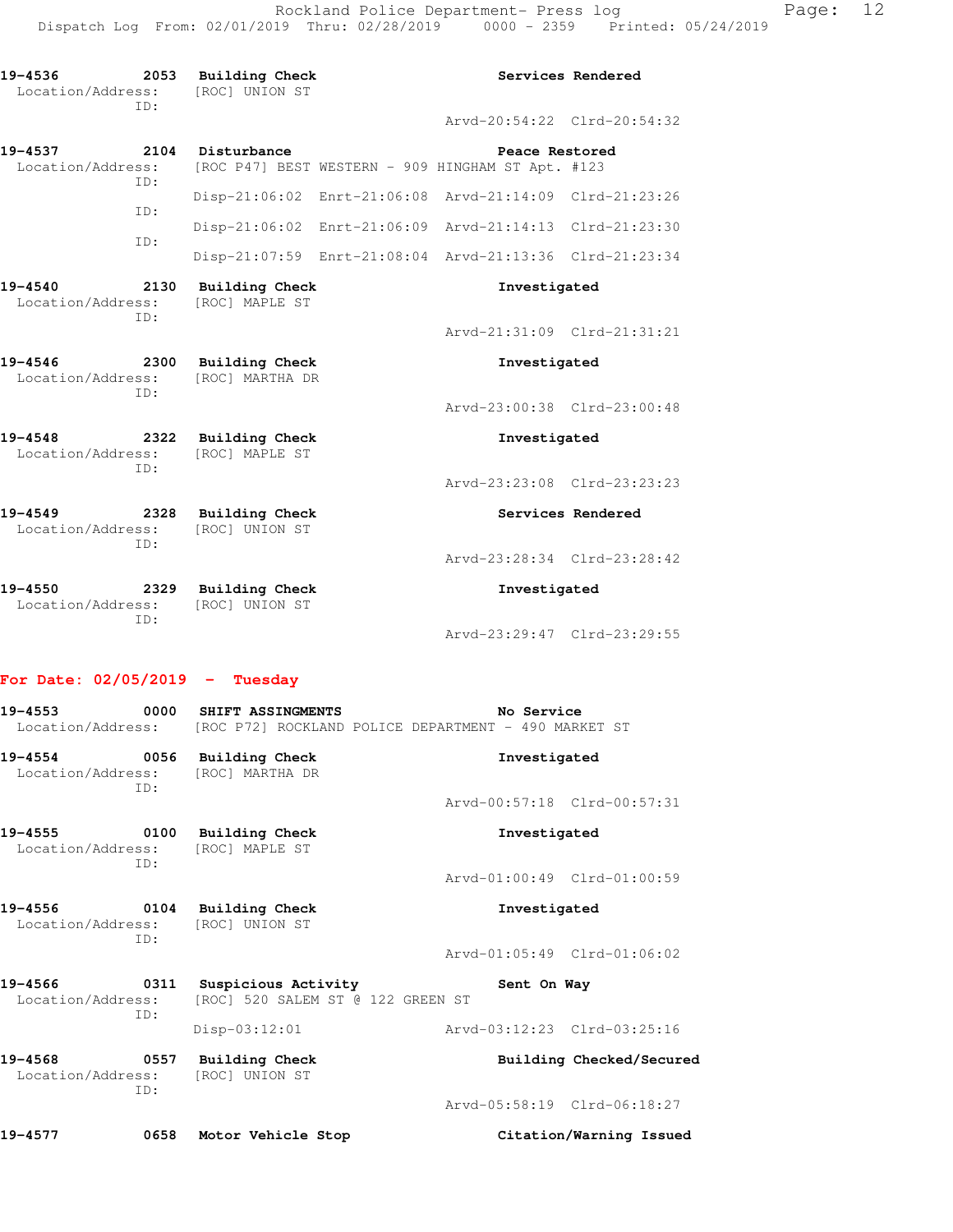|                                                   | Rockland Police Department- Press log<br>Dispatch Log From: 02/01/2019 Thru: 02/28/2019 0000 - 2359 Printed: 05/24/2019 |                             |                   | Page: | 13 |
|---------------------------------------------------|-------------------------------------------------------------------------------------------------------------------------|-----------------------------|-------------------|-------|----|
| Location/Address:                                 | [ROC] 386 EAST WATER ST                                                                                                 |                             |                   |       |    |
| ID:                                               | Disp-06:59:11 Enrt-06:59:14 Arvd-07:00:10 Clrd-07:05:05                                                                 |                             |                   |       |    |
| 19-4584<br>Location/Address:                      | 0800 General Info<br>[ROC P72] ROCKLAND POLICE DEPARTMENT - 490 MARKET ST                                               |                             | Services Rendered |       |    |
| 19-4591<br>0856<br>Location/Address:              | MVA Property Damage Only<br>[ROC] SUNSET - NORTH AVE                                                                    | <b>Vehicle Towed</b>        |                   |       |    |
| ID:                                               | Disp-08:57:32 Enrt-08:57:37 Arvd-08:58:55 Clrd-09:27:00                                                                 |                             |                   |       |    |
| 19-4592<br>Location/Address:<br>ID:               | 0904 Motor Vehicle Collision W/PI Vehicle Towed<br>[ROC] VFW DR                                                         |                             |                   |       |    |
| EMS Unit:                                         | Disp-09:06:19 Enrt-09:10:14 Arvd-09:19:34 Clrd-09:37:30<br>ROCKAM1-Rockland A1                                          |                             |                   |       |    |
| ID:                                               | Disp-09:06:32 Enrt-09:07:24 Arvd-09:09:41 Clrd-09:16:28<br>InOrtsUnavl-09:16:28 InSrvce-09:16:28                        |                             |                   |       |    |
| Fire Unit:                                        | Disp-09:06:52 Enrt-09:10:18 Arvd-09:19:34 Clrd-09:37:35<br>ROCKEN2-Pumper-Rockland Engine 2                             |                             |                   |       |    |
|                                                   | Disp-09:07:21 Enrt-09:07:36 Arvd-09:10:10 Clrd-09:11:35<br>InQrtsUnavl-09:11:35 InSrvce-09:11:35                        |                             |                   |       |    |
| 19-4593<br>Location/Address:                      | 0905 Motor Vehicle Collision W/PI Services Not Required<br>[ROC] VFW DR                                                 |                             |                   |       |    |
| 19-4610<br>Location/Address:<br>ID:               | 1107 Assist Public<br>[ROC P72] ROCKLAND POLICE DEPARTMENT - 490 MARKET ST                                              |                             | Services Rendered |       |    |
|                                                   |                                                                                                                         | Arvd-11:07:00 Clrd-11:32:05 |                   |       |    |
| 19-4745<br>Location/Address:                      | 1130 Animal Complaint<br>[ROC] 806 SUMMER ST                                                                            |                             | Services Rendered |       |    |
| $19 - 4746$<br>Location/Address:                  | 1145 Animal Complaint<br>[ROC] 295 SPRING ST                                                                            |                             | Services Rendered |       |    |
| 19-4747<br>Location/Address: [ROC] 244 LIBERTY ST | 1200 Animal Complaint                                                                                                   |                             | Services Rendered |       |    |
| 19-4748<br>1215<br>Location/Address:              | Animal Complaint<br>[ROC] 196 EAST WATER ST                                                                             |                             | Services Rendered |       |    |
| 19-4621<br>Location:                              | 1230 HYPODERMIC SYRINGE (RECOVERED)<br>[ROC]                                                                            |                             | Services Rendered |       |    |
| ID:                                               | Disp-12:31:00 Enrt-12:33:10                                                                                             |                             | $Clrd-12:54:26$   |       |    |
| 19-4749<br>1245<br>Location/Address:              | Animal Complaint<br>[ROC] 211 WEST WATER ST                                                                             |                             | Services Rendered |       |    |
| 19-4750<br>1300<br>Location/Address:              | Animal Complaint<br>[ROC] 187 EAST WATER ST                                                                             |                             | Services Rendered |       |    |
| 19-4751<br>1315<br>Location/Address:              | Animal Complaint<br>[ROC] 73 SPRING ST                                                                                  |                             | Services Rendered |       |    |
| 19-4752<br>Location/Address:                      | 1330 Animal Complaint<br>[ROC] 74 SOUTH DOUGLAS ST                                                                      |                             | Services Rendered |       |    |
| 19-4627<br>Location:                              | 1335 Assist Public<br>[ROC] HARTSUFF PARK                                                                               | Investigated                |                   |       |    |
| ID:                                               |                                                                                                                         | Arvd-13:35:00 Clrd-14:03:18 |                   |       |    |
| 19-4628<br>Location/Address:                      | 1339 Animal Complaint<br>[ROC] 408 UNION ST                                                                             | Peace Restored              |                   |       |    |
| ID:                                               |                                                                                                                         | Arvd-13:39:00 Clrd-13:52:48 |                   |       |    |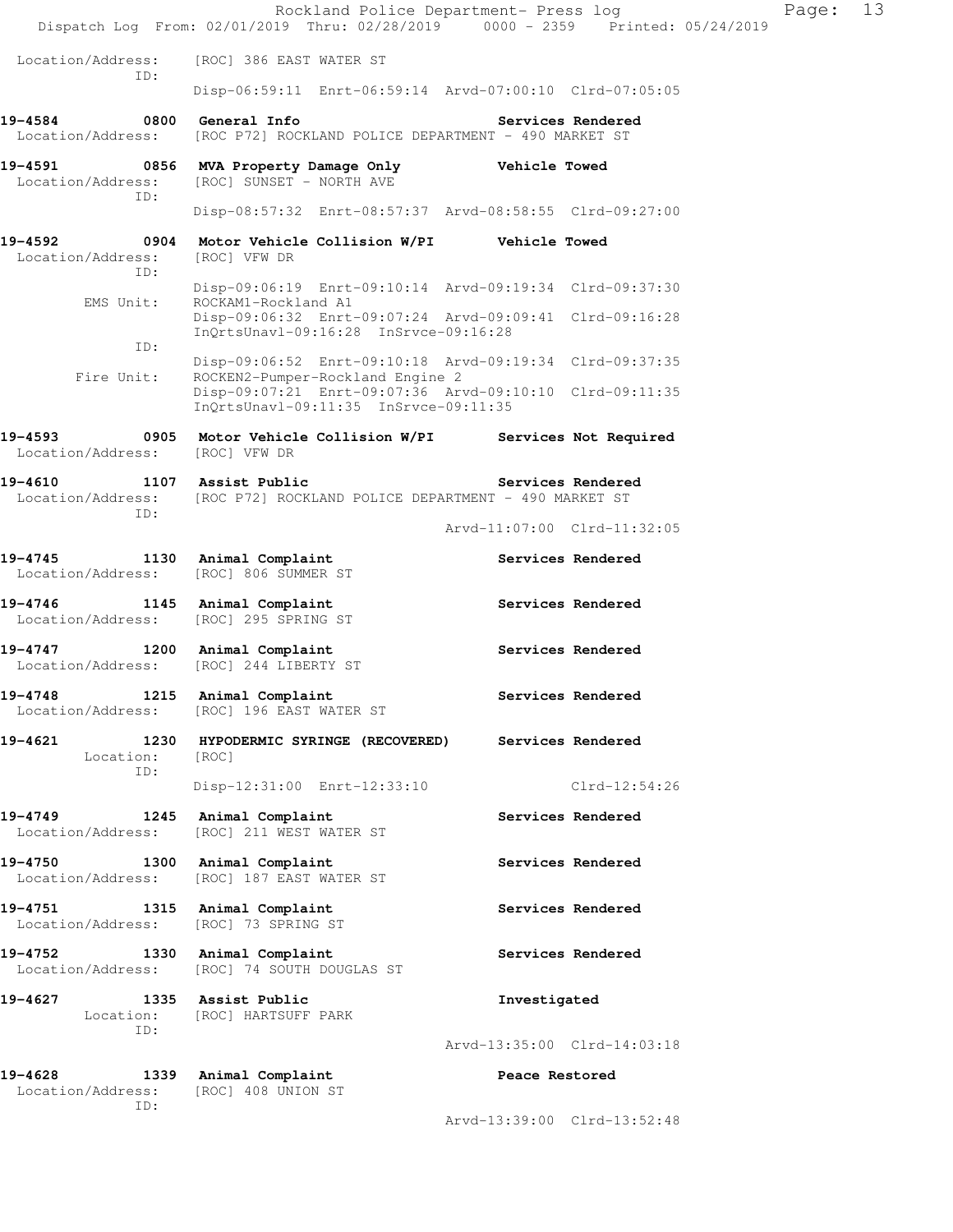**19-4753 1345 Animal Complaint Services Rendered**  Location/Address: [ROC] 17 NORMAN ST 19-4754 1400 Animal Complaint **19-4754** Services Rendered Location/Address: [ROC] 240 CONCORD ST 19-4755 1415 Animal Complaint **Services Rendered**  Location/Address: [ROC] 501 STANDPIPE DR **19-4756 1430 Animal Complaint Services Rendered**  Location/Address: [ROC] 19 WILSON ST 19-4757 **1445** Animal Complaint **Services Rendered** Location/Address: [ROC] 50 CUSTER ST 19-4758 1500 Animal Complaint **19-4758** Services Rendered Location/Address: [ROC] 107 MONCRIEF RD 19-4759 1515 Animal Complaint **1896 1897 1898** Services Rendered Location/Address: [ROC] 34 HANNAH WAY 19-4760 1530 Animal Complaint **19-4760** Services Rendered Location/Address: [ROC] 6 DURBECK RD **19-4647 1532 Building Check Building Checked/Secured**  Location/Address: [ROC] BILL DELAHUNT PKWY ID: Arvd-15:37:33 Clrd-15:38:08 **19-4648 1536 General Info Services Rendered**  Location/Address: [ROC P72] ROCKLAND POLICE DEPARTMENT - 490 MARKET ST 19-4761 1545 Animal Complaint **19-4761** Services Rendered Location/Address: [ROC] 36 PAYSON AVE **19-4649 1554 MVA Property Damage Only Report Follows**  Vicinity of: [ROC] 13 CONCORD ST @ 215 MARKET ST ID: Arvd-15:54:00 Clrd-15:58:51 ID: Disp-16:03:22 Enrt-16:03:28 Clrd-16:04:30 19-4762 1600 Animal Complaint **19-4762** Services Rendered Location/Address: [ROC] 39 GROVE ST **19-4650 1606 SHIFT ASSIGNMENTS No Action Required**  Location/Address: [ROC P72] ROCKLAND POLICE DEPARTMENT - 490 MARKET ST **19-4656 1700 Building Check Building Checked/Secured**  Location/Address: [ROC] MARTHA DR ID: Arvd-17:01:29 Clrd-17:01:51 **19-4662 1714 Larceny / Forgery/ Fraud Services Rendered**  Location/Address: [ROC P86] MOBIL GAS STATION - 158 MARKET ST ID: Disp-17:16:34 Enrt-17:16:40 Arvd-17:30:52 Clrd-18:31:54 19-4672 1823 Building Check **Building Checked/Secured**  Location/Address: [ROC] BILL DELAHUNT PKWY ID: Arvd-18:23:56 Clrd-18:24:13 **19-4673 1826 General Incident Services Rendered**  Location/Address: [ROC] 411 FOREST ST

**19-4690 2035 Building Check Building Checked/Secured**  Location/Address: [ROC] MAPLE ST ID: Arvd-20:36:59 Clrd-20:37:24

**19-4693 2053 Health & Welfare Check Services Rendered**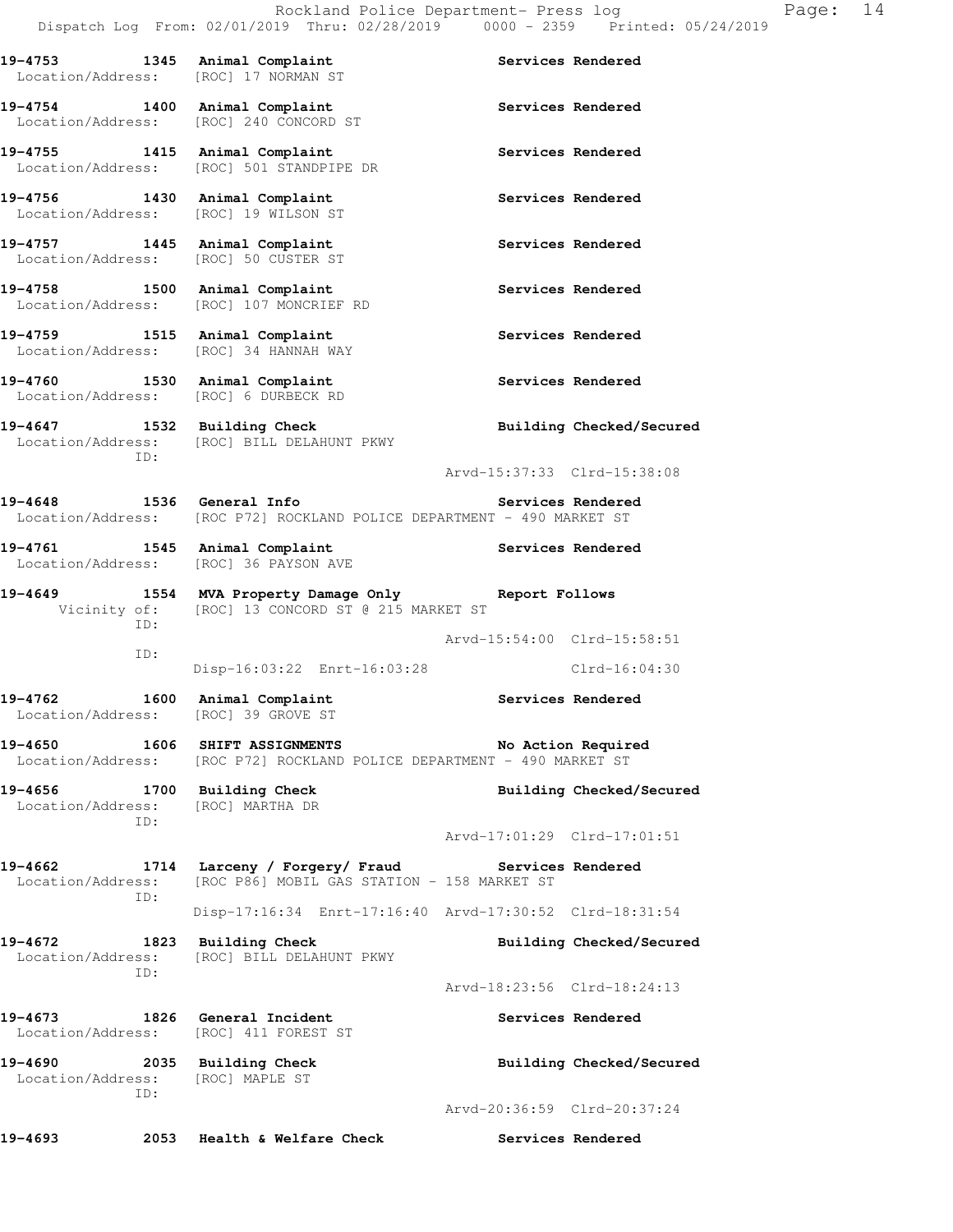|                                                                                                              |      |                                                |                                           | Rockland Police Department- Press log                   | Dispatch Log From: 02/01/2019 Thru: 02/28/2019 0000 - 2359 Printed: 05/24/2019 | Page: | 15 |
|--------------------------------------------------------------------------------------------------------------|------|------------------------------------------------|-------------------------------------------|---------------------------------------------------------|--------------------------------------------------------------------------------|-------|----|
| Location/Address:                                                                                            |      | [ROC] 239 WEBSTER ST                           |                                           |                                                         |                                                                                |       |    |
| ID:                                                                                                          |      | $Disp-20:55:54$                                |                                           | Arvd-21:02:14 Clrd-21:06:40                             |                                                                                |       |    |
| ID:                                                                                                          |      | Disp-21:02:06                                  |                                           | Arvd-21:02:11 Clrd-21:06:43                             |                                                                                |       |    |
| 19-4697<br>Location/Address:<br>ID:                                                                          |      | 2119 Burglar Alarm                             | [ROC] SOUTH SHORE LAUNDRY - 153 MARKET ST | Appears Secure                                          |                                                                                |       |    |
| ID:                                                                                                          |      |                                                |                                           | Arvd-21:19:00 Clrd-21:20:27                             |                                                                                |       |    |
|                                                                                                              |      | Disp-21:20:19 Enrt-21:20:34                    |                                           |                                                         | $Clrd-21:23:53$                                                                |       |    |
| 19-4703<br>Location/Address:<br>ID:                                                                          |      | 2247 Building Check<br>[ROC] MAPLE ST          |                                           |                                                         | Building Checked/Secured                                                       |       |    |
|                                                                                                              |      |                                                |                                           | Arvd-22:48:54 Clrd-22:49:11                             |                                                                                |       |    |
| For Date: $02/06/2019$ - Wednesday                                                                           |      |                                                |                                           |                                                         |                                                                                |       |    |
| 19-4709 0112 Building Check<br>Location/Address: [ROC] MARTHA DR<br>ID:                                      |      |                                                |                                           | Investigated                                            |                                                                                |       |    |
|                                                                                                              |      |                                                |                                           | Arvd-01:13:22 Clrd-01:14:41                             |                                                                                |       |    |
| 19-4711 		 0114 Suspicious Activity 					 Arrest(s) Made<br>Location/Address: [ROC] 485 EAST WATER ST<br>ID: |      |                                                |                                           |                                                         |                                                                                |       |    |
| ID:                                                                                                          |      |                                                |                                           | Disp-01:16:20 Enrt-01:16:51 Arvd-01:18:05 Clrd-01:34:56 |                                                                                |       |    |
|                                                                                                              |      |                                                |                                           | Disp-01:16:49 Enrt-01:16:54 Arvd-01:20:08 Clrd-01:35:00 |                                                                                |       |    |
| 19-4712<br>Location/Address:<br>ID:                                                                          |      | 0118 Building Check<br>[ROC] MAPLE ST          |                                           | Investigated                                            |                                                                                |       |    |
|                                                                                                              |      |                                                |                                           | Arvd-01:19:15 Clrd-01:19:23                             |                                                                                |       |    |
| 19-4714<br>Location/Address:<br>ID:                                                                          |      | 0222 Suspicious Activity<br>[ROC] 8 STUDLEY CT |                                           | Could Not Locate                                        |                                                                                |       |    |
|                                                                                                              |      |                                                |                                           | Disp-02:24:41 Enrt-02:24:45 Arvd-02:26:16 Clrd-02:29:43 |                                                                                |       |    |
| 19-4715<br>Location/Address:<br>ID:                                                                          | 0230 | <b>Building Check</b><br>[ROC] MARTHA DR       |                                           | Investigated                                            |                                                                                |       |    |
|                                                                                                              |      |                                                |                                           | Arvd-02:30:53 Clrd-02:31:01                             |                                                                                |       |    |
| 19-4716<br>Location/Address:<br>ID:                                                                          |      | 0233 Building Check<br>[ROC] UNION ST          |                                           | Investigated                                            |                                                                                |       |    |
|                                                                                                              |      |                                                |                                           | Arvd-02:34:10 Clrd-02:34:26                             |                                                                                |       |    |
| 19-4717<br>Location/Address:<br>ID:                                                                          | 0247 | Motor Vehicle Stop                             | [ROC] 379 HINGHAM ST @ 1 HOBART LN        | Arrest (s) Made                                         |                                                                                |       |    |
| ID:                                                                                                          |      |                                                |                                           | Disp-02:48:31 Enrt-02:48:35 Arvd-02:48:39 Clrd-03:10:22 |                                                                                |       |    |
| ID:                                                                                                          |      | Disp-02:50:37 Enrt-02:50:41                    |                                           |                                                         | Clrd-02:52:59                                                                  |       |    |
|                                                                                                              |      |                                                |                                           | Disp-02:52:48 Enrt-02:52:52 Arvd-02:52:56 Clrd-03:10:14 |                                                                                |       |    |
| 19-4718<br>Location/Address:<br>ID:                                                                          | 0248 | <b>Building Check</b><br>[ROC] MAPLE ST        |                                           | Investigated                                            |                                                                                |       |    |
|                                                                                                              |      |                                                |                                           | Arvd-02:48:46 Clrd-02:49:06                             |                                                                                |       |    |
| 19-4725<br>Location/Address:<br>ID:                                                                          |      | 0600 Building Check<br>[ROC] UNION ST          |                                           |                                                         | Building Checked/Secured                                                       |       |    |
|                                                                                                              |      |                                                |                                           | Arvd-06:01:25 Clrd-06:23:01                             |                                                                                |       |    |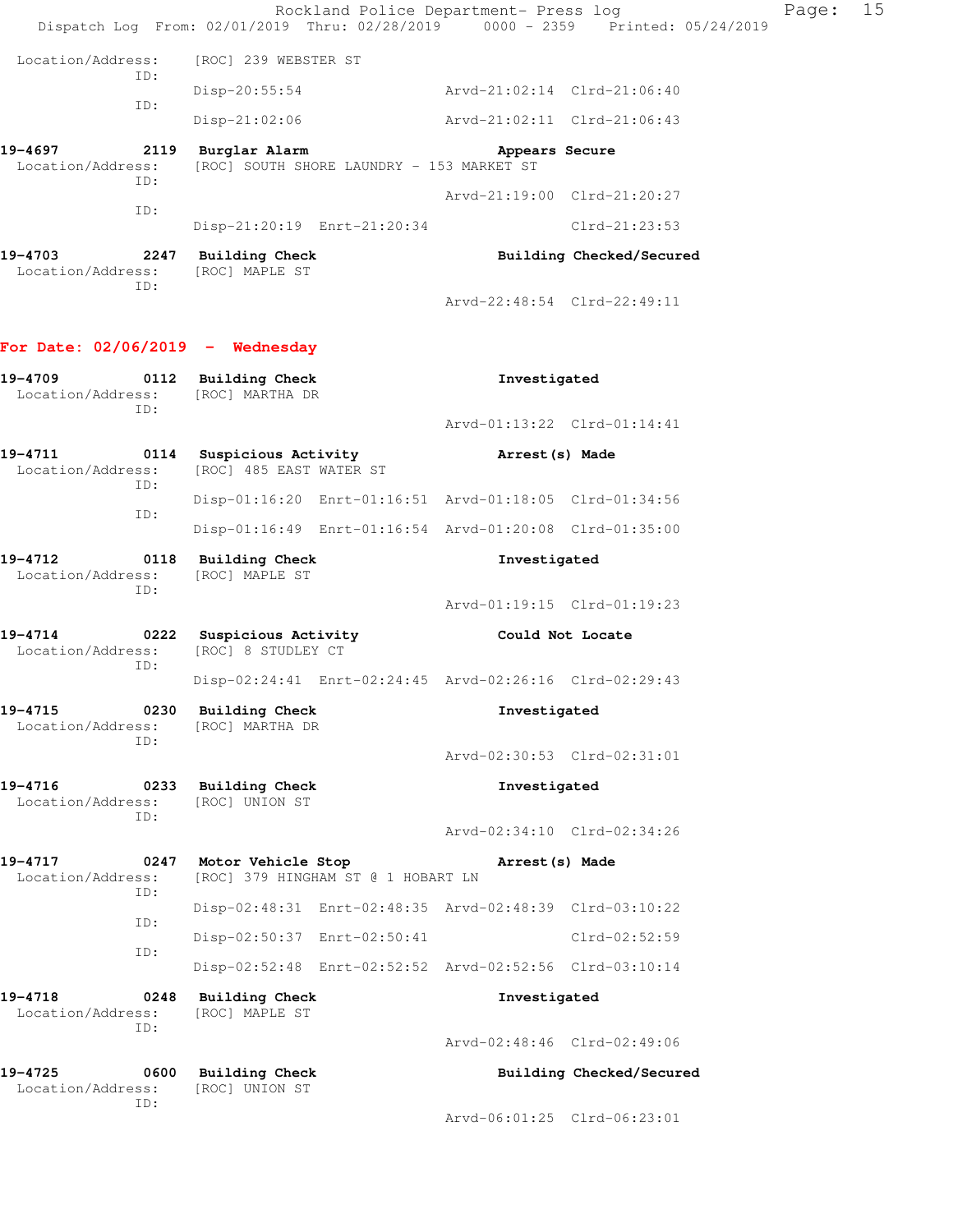|                              |      |                                                                        |                                     |                                                                                      | Rockland Police Department- Press log<br>Dispatch Log From: 02/01/2019 Thru: 02/28/2019 0000 - 2359 Printed: 05/24/2019 | Page: | 16 |
|------------------------------|------|------------------------------------------------------------------------|-------------------------------------|--------------------------------------------------------------------------------------|-------------------------------------------------------------------------------------------------------------------------|-------|----|
| Location/Address:            |      | 19-4730 0707 Burglar Alarm<br>[ROC] UBS - 1099 HINGHAM ST              |                                     |                                                                                      | Building Checked/Secured                                                                                                |       |    |
|                              | ID:  |                                                                        |                                     | Disp-07:09:52 Enrt-07:09:55 Arvd-07:15:48 Clrd-07:21:45                              |                                                                                                                         |       |    |
| Location/Address:            | ID:  | [ROC] WEBSTER ST                                                       |                                     | 19-4735 0739 Motor Vehicle Complaint Could Not Locate                                |                                                                                                                         |       |    |
|                              | ID:  |                                                                        |                                     | Disp-07:41:30 Enrt-07:43:56 Arvd-07:44:00 Clrd-07:45:55                              |                                                                                                                         |       |    |
|                              |      |                                                                        |                                     | Disp-07:44:14 Enrt-07:44:21 Arvd-07:44:24 Clrd-07:45:51                              |                                                                                                                         |       |    |
|                              |      | 19-4743 0803 SHIFT ASSIGNMETS                                          |                                     | No Service<br>Location/Address: [ROC P72] ROCKLAND POLICE DEPARTMENT - 490 MARKET ST |                                                                                                                         |       |    |
| Location/Address:            |      | [ROC] 36 WILLOW POND DR                                                |                                     |                                                                                      |                                                                                                                         |       |    |
|                              | ID:  |                                                                        |                                     | Disp-09:17:25 Enrt-09:17:47 Arvd-09:18:25 Clrd-09:26:28                              |                                                                                                                         |       |    |
|                              | ID:  |                                                                        |                                     | Disp-09:17:39 Enrt-09:17:44 Arvd-09:21:46 Clrd-09:26:24                              |                                                                                                                         |       |    |
| Location/Address:            | ID:  | [ROC] 24 BIGELOW AVE                                                   |                                     | 19-4768       0932   Health & Welfare Check         Cancelled Enroute                |                                                                                                                         |       |    |
|                              | ID:  |                                                                        | Disp-09:33:55 Enrt-09:34:06         |                                                                                      | Clrd-09:35:18                                                                                                           |       |    |
|                              |      |                                                                        | Disp-09:34:01 Enrt-09:34:09         |                                                                                      | Clrd-09:35:14                                                                                                           |       |    |
| 19-4777<br>Location/Address: | ID:  | 1027 Assist Other Agency<br>[ROC] 28 WEST WATER ST Apt. #2             |                                     | Services Rendered                                                                    |                                                                                                                         |       |    |
|                              |      |                                                                        |                                     | Disp-10:56:31 Enrt-10:56:34 Arvd-11:06:33 Clrd-11:11:56                              |                                                                                                                         |       |    |
| 19-4889<br>Location/Address: |      | 1130 Animal Complaint<br>[ROC] 78 BROOKSIDE RD                         |                                     |                                                                                      | Services Rendered                                                                                                       |       |    |
| 19-4892<br>Location/Address: |      | 1145 Animal Complaint<br>[ROC] 23 DUBLIN ROW                           |                                     |                                                                                      | Services Rendered                                                                                                       |       |    |
|                              |      | 19-4893 1200 Animal Complaint<br>Location/Address: [ROC] 543 SUMMER ST |                                     |                                                                                      | Services Rendered                                                                                                       |       |    |
| 19-4895<br>Location/Address: |      | 1215 Animal Complaint<br>[ROC] 381 WEST WATER ST                       |                                     |                                                                                      | Services Rendered                                                                                                       |       |    |
| 19-4896<br>Location/Address: |      | 1230 Animal Complaint<br>[ROC] 37 LINDEN ST                            |                                     |                                                                                      | Services Rendered                                                                                                       |       |    |
| 19-4795<br>Location/Address: |      | 1244 Disturbance                                                       | [ROC] ROCKLAND TRUST - 288 UNION ST | Report Follows                                                                       |                                                                                                                         |       |    |
|                              | ID:  | $Disp-12:45:59$                                                        |                                     | Arvd-12:47:26 Clrd-13:08:07                                                          |                                                                                                                         |       |    |
|                              | ID:  | $Disp-12:47:19$                                                        |                                     | Arvd-12:47:23 Clrd-13:08:02                                                          |                                                                                                                         |       |    |
| 19-4897<br>Location/Address: |      | 1245 Animal Complaint<br>[ROC] 20 STANLEY AVE                          |                                     |                                                                                      | Services Rendered                                                                                                       |       |    |
| 19-4898<br>Location/Address: |      | 1300 Animal Complaint<br>[ROC] 186 EAST WATER ST                       |                                     |                                                                                      | Services Rendered                                                                                                       |       |    |
| 19-4798<br>Location/Address: | ID:  | 1310 Harassment                                                        |                                     |                                                                                      | Services Rendered<br>[ROC 70] WEBSTER PARK NURSING AND REHAB - 56 WEBSTER ST Apt. #204                                  |       |    |
|                              |      |                                                                        |                                     | Disp-13:13:11 Enrt-13:14:10 Arvd-13:18:14 Clrd-13:56:07                              |                                                                                                                         |       |    |
| 19-4899<br>Location/Address: | 1315 | Animal Complaint<br>[ROC] 119 SALEM ST                                 |                                     |                                                                                      | Services Rendered                                                                                                       |       |    |
| 19-4900                      |      | 1345 Animal Complaint                                                  |                                     |                                                                                      | Services Rendered                                                                                                       |       |    |

Location/Address: [ROC] 52 SAW MILL LN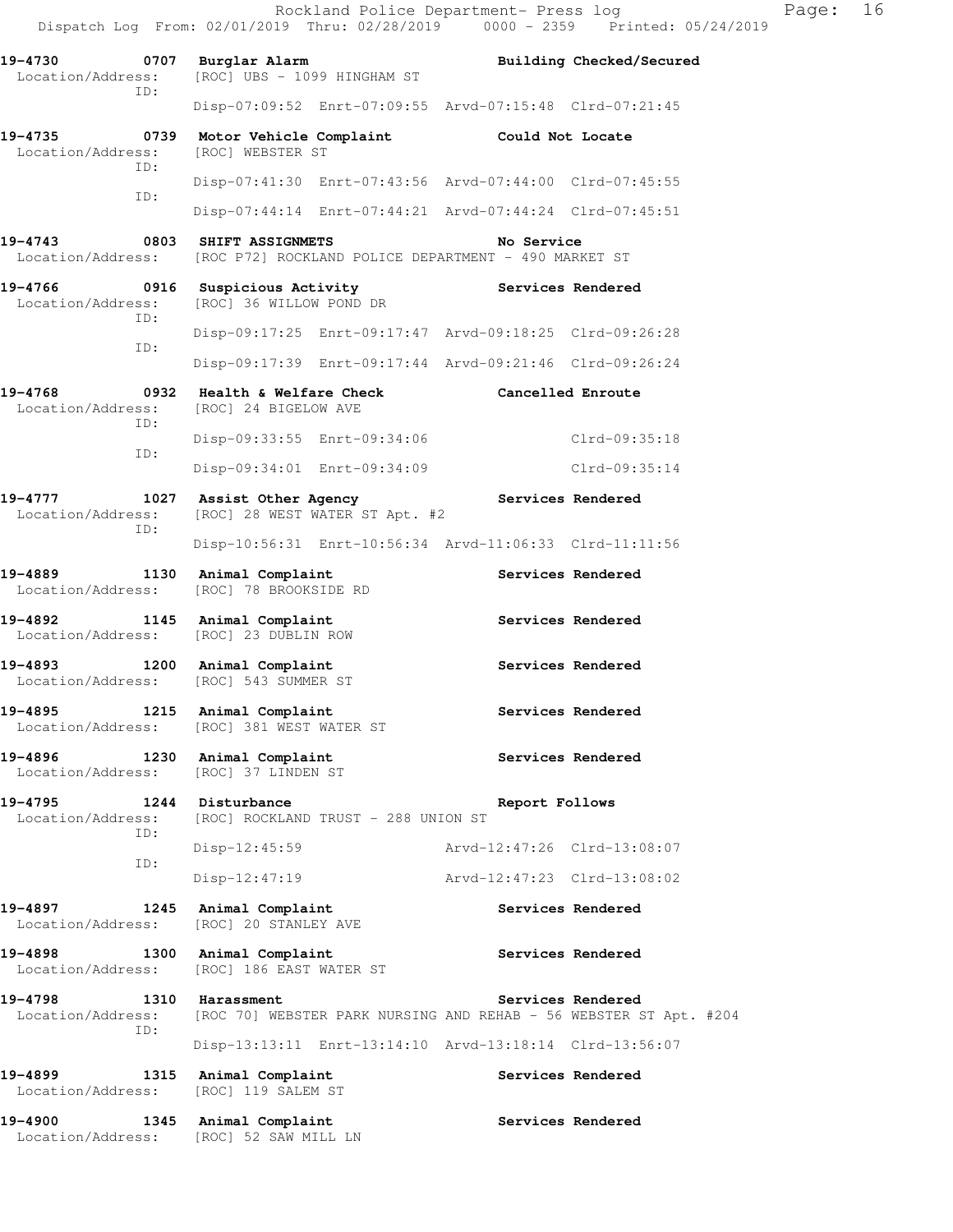19-4802 1356 Harassment **19-4802** Services Rendered Location/Address: [ROC 7] WEBSTER PARK REHAB CENTER - 56 WEBSTER ST ID: Arvd-13:57:08 Clrd-13:57:13 **19-4901 1400 Animal Complaint Services Rendered**  Location/Address: [ROC] 6 FRENCH RD 19-4902 1415 Animal Complaint **19-4902** Services Rendered Location/Address: [ROC] 671 UNION ST 19-4903 1430 Animal Complaint **19-4903** Services Rendered Location/Address: [ROC] 175 GREENWOOD ST 19-4904 **1445** Animal Complaint **1495** Services Rendered Location/Address: [ROC] 55 FAIRVIEW ST 19-4905 1500 Animal Complaint **1500 Services Rendered**  Location/Address: [ROC] 34 SUMMIT ST **19-4808 1508 Breaking & Entering Services Rendered**  Location/Address: [ROC] 57 TAUNTON AVE ID: Disp-15:09:33 Enrt-15:09:37 Arvd-15:17:10 Clrd-16:02:42 19-4907 **1530** Animal Complaint **19-4907** Services Rendered Location/Address: [ROC] 32 EARL ST **19-4810 1531 Assist Fire Department Investigated**  Location/Address: [ROC] 329 NORTH AVE Apt. #1 ID: Disp-15:32:34 Enrt-15:32:44 Arvd-15:35:16 Clrd-16:05:40 ID: Disp-15:32:41 Enrt-15:32:50 Arvd-15:35:42 Clrd-16:05:32 Fire Unit: ROCKC1-Staff-Rockland Fire Chief Disp-15:42:09 Enrt-15:42:15 Arvd-15:43:36 Clrd-16:22:33 InQrtsUnavl-16:22:37 InSrvce-16:22:37 19-4908 1545 Animal Complaint **19-4908** Services Rendered Location/Address: [ROC] 53 TAUNTON AVE **19-4815 1616 General Info Services Rendered**  Location/Address: [ROC P72] ROCKLAND POLICE DEPARTMENT - 490 MARKET ST ID: Arvd-16:16:00 Clrd-16:21:02 **19-4816 1631 Disturbance Services Rendered**  Location/Address: [ROC] 4 LINDEN ST ID: Disp-16:31:47 Enrt-16:31:55 Arvd-16:35:43 Clrd-16:44:57 ID: Arvd-16:35:56 Clrd-16:44:54 **19-4822 1717 Motor Vehicle Complaint Services Rendered**  Location/Address: [ROC] 40 BLANCHARD ST ID: Disp-17:19:00 Clrd-17:26:40 **19-4825 1732 Suspicious Activity Services Rendered**  Location/Address: [ROC] SALEM ST ID: Disp-17:35:39 Enrt-17:43:04 Arvd-17:43:06 Clrd-17:43:16 **19-4832 2059 Suspicious Activity Sent On Way**  Location/Address: [ROC P75] UNION POINT - BILL DELAHUNT PKWY ID: Disp-21:00:30 Enrt-21:00:36 Arvd-21:03:54 Clrd-21:12:01 ID: Disp-21:02:57 Enrt-21:03:00 Arvd-21:04:15 Clrd-21:12:04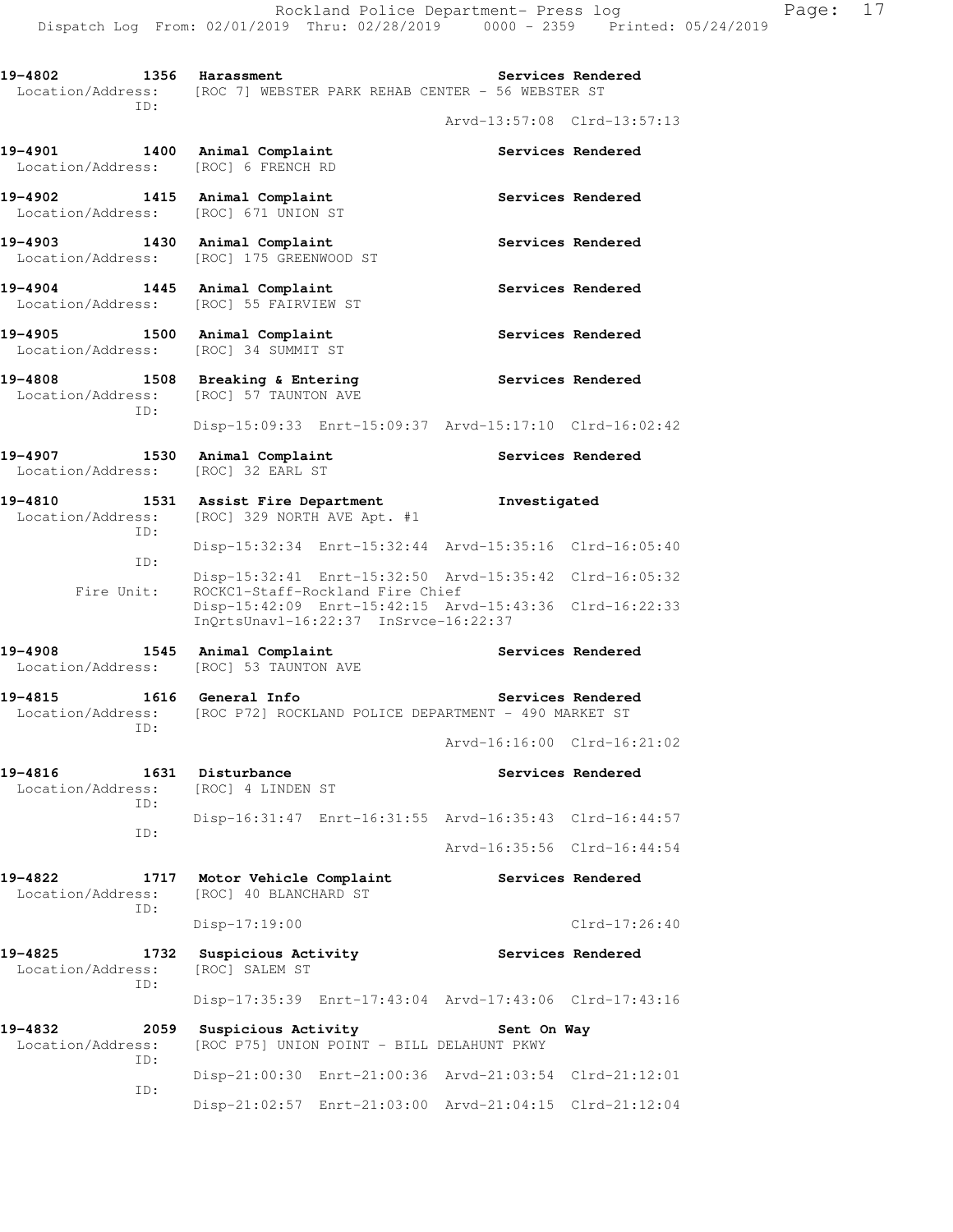### **For Date: 02/07/2019 - Thursday**

**19-4846 0001 SHIFT ASSINGMENTS No Service**  Location/Address: [ROC P72] ROCKLAND POLICE DEPARTMENT - 490 MARKET ST

- **19-4848 0036 Burglar Alarm Cancelled Enroute**  Location/Address: [ROC] 30 RESERVOIR PARK DR ID: Disp-00:37:02 Enrt-00:37:48 Clrd-00:42:21 ID: Disp-00:37:44 Enrt-00:37:50 Clrd-00:42:19 19-4857 **0227** General Incident **Constructs** Services Rendered Location/Address: [ROC] 51 MAPLE ST Apt. #132 ID: Disp-02:29:55 Enrt-02:29:58 Arvd-02:29:59 Clrd-02:47:02 ID: Disp-02:39:11 Arvd-02:39:13 Clrd-02:47:00 19-4858 **0249** Suspicious Activity **Services Rendered** Location/Address: [ROC] 51 MAPLE ST
	- ID: Disp-02:50:36 Arvd-02:51:46 Clrd-02:56:32 ID: Disp-02:50:36 Arvd-02:51:50 Clrd-02:56:34
- **19-4861 0441 Burglar Alarm Cancelled Enroute**  Location/Address: [ROC] 21 EAST WATER ST ID: Disp-04:42:13 Enrt-04:42:17 Clrd-04:44:40 ID: Disp-04:42:28 Enrt-04:42:29 Clrd-04:44:38
- **19-4868 0631 Motor Vehicle Stop Verbal Warning**  Location/Address: [ROC] EAST WATER ST @ EVERETT ST ID:

Arvd-06:31:00 Clrd-06:35:49

Arvd-07:32:00 Clrd-07:38:01

**19-4875 0732 Motor Vehicle Stop Citation/Warning Issued**  Location/Address: [ROC] 215 MARKET ST @ 13 CONCORD ST ID:

**19-4879 0815 General Info Services Rendered**  Location/Address: [ROC P72] ROCKLAND POLICE DEPARTMENT - 490 MARKET ST

**19-4888 0943 490General Info Services Rendered**  Location/Address: [ROC P72] ROCKLAND POLICE DEPARTMENT - 490 MARKET ST

19-4890 1009 911 Accidental **Services Rendered Services Rendered Integral Services Rendered** Location/Address: ID: Disp-10:11:46 Enrt-10:11:50 Arvd-10:12:56 Clrd-10:16:19

19-4910 **1042** Warrant **No Service**  Location/Address: [ROC] 34 CULVER DR ID: Arvd-10:42:00 Clrd-10:46:04 ID:

Arvd-10:44:46 Clrd-10:46:09

**19-4914 1108 Building Check Services Rendered**  Location/Address: [ROC 60] SPRING GATE APARTMENTS - 52 HANNAH WAY ID: Arvd-11:09:12 Clrd-11:10:57

**19-4917 1145 MVA Property Damage Only Report Follows**  Location/Address: [ROC P55] HOME DEPOT - 1149 HINGHAM ST ID: Disp-11:46:40 Enrt-11:46:44 Arvd-11:51:58 Clrd-12:19:23

**19-4920 1347 MVA Property Damage Only Report Follows**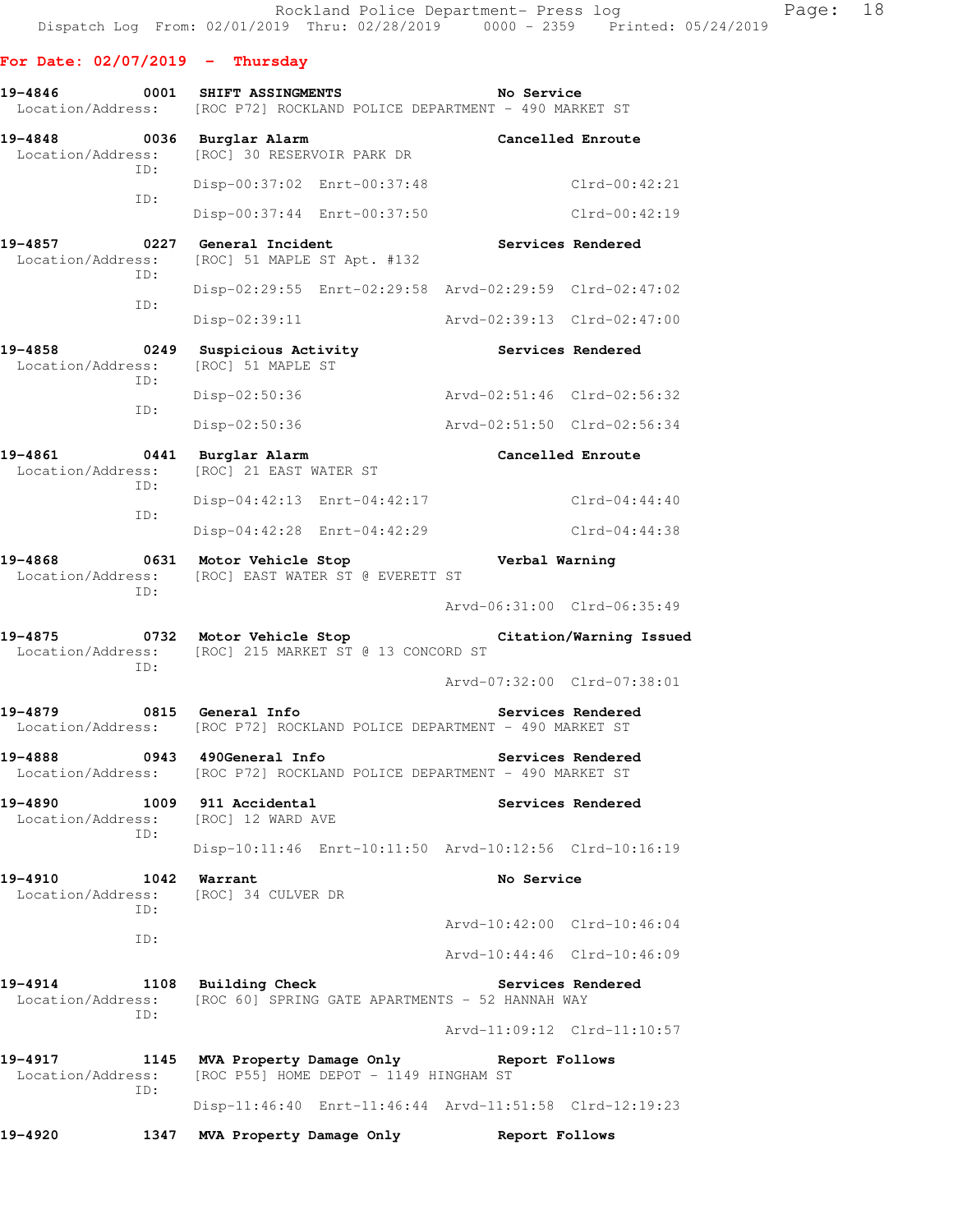|                                                                        | Rockland Police Department- Press log<br>Dispatch Log From: 02/01/2019 Thru: 02/28/2019 0000 - 2359 Printed: 05/24/2019 |                             |                          | 19<br>Page: |
|------------------------------------------------------------------------|-------------------------------------------------------------------------------------------------------------------------|-----------------------------|--------------------------|-------------|
| Location/Address:                                                      | [ROC] WEST WATER ST                                                                                                     |                             |                          |             |
| ID:                                                                    | Disp-13:48:46 Enrt-13:48:51 Arvd-13:51:10 Clrd-14:05:25                                                                 |                             |                          |             |
| 19-5381 1400 Animal Complaint<br>Location/Address:                     | [ROC] 215 VERNON ST                                                                                                     |                             | Services Rendered        |             |
| 19-4922 1402 General Incident                                          | Location/Address: [ROC] 139 TURNER RD                                                                                   |                             | Services Rendered        |             |
| 19-4925 1425 General Info                                              | Location/Address: [ROC] 51 MAPLE ST Apt. #132                                                                           |                             | Services Rendered        |             |
| 19-4934<br>1513 Threats                                                | Location/Address: [ROC 58] NORTH RIVER COLLABORATIVE SCHOOL - 525 BEECH ST                                              | Report Follows              |                          |             |
| 19-5383 1545 Animal Complaint<br>Location/Address: [ROC] 157 TURNER RD |                                                                                                                         | Services Rendered           |                          |             |
| 19-4940<br>ID:                                                         | 1606 General Info<br>Location/Address: [ROC P72] ROCKLAND POLICE DEPARTMENT - 490 MARKET ST                             |                             | Services Rendered        |             |
|                                                                        |                                                                                                                         | Arvd-16:06:00 Clrd-16:13:27 |                          |             |
| 19-4951<br>ID:                                                         | 1746 Building Check<br>Location/Address: [ROC] BILL DELAHUNT PKWY                                                       |                             | Building Checked/Secured |             |
|                                                                        |                                                                                                                         | Arvd-17:47:54 Clrd-17:48:30 |                          |             |
| 19-4954<br>Location/Address:<br>ID:                                    | 1755 Suspicious Activity<br>[ROC] VFW - 3 PLEASANT ST @ 675 LIBERTY ST                                                  |                             | Services Rendered        |             |
|                                                                        | Disp-18:04:34 Enrt-18:04:41 Arvd-18:08:34 Clrd-18:29:32                                                                 |                             |                          |             |
| 19-4953<br>Location/Address:<br>ID:                                    | 1757 General Incident<br>[ROC 69] SOUTH SHORE REHAB & NURSING - 115 NORTH AVE                                           |                             | Services Rendered        |             |
|                                                                        | Disp-18:03:51 Enrt-18:05:08 Arvd-18:11:10 Clrd-18:41:57                                                                 |                             |                          |             |
| $19 - 4961$<br>Location/Address:<br>ID:                                | 1830 Complaint<br>[ROC] 40 BLANCHARD ST                                                                                 |                             | Services Rendered        |             |
|                                                                        | Disp-18:35:43 Enrt-18:37:44 Arvd-18:58:02 Clrd-18:58:07                                                                 |                             |                          |             |
| 19-4967<br>Location/Address:<br>ID:                                    | 1934 Building Check<br>[ROC 5] COMMUNITY CENTER - 394 UNION ST                                                          |                             | Building Checked/Secured |             |
|                                                                        |                                                                                                                         | Arvd-19:44:09 Clrd-19:50:16 |                          |             |
| 19-4968<br>Location/Address:<br>ID:                                    | 1950 Building Check<br>[ROC] 51 MAPLE ST                                                                                |                             | Building Checked/Secured |             |
| ID:                                                                    |                                                                                                                         | Arvd-19:54:17 Clrd-19:58:00 |                          |             |
|                                                                        | $Disp-20:02:51$                                                                                                         |                             | Clrd-20:07:15            |             |
| 19-4969<br>Location/Address:<br>ID:                                    | 2003 911 Accidental<br>[ROC] 26 PARK ST                                                                                 |                             | Services Rendered        |             |
| ID:                                                                    | Disp-20:04:16 Enrt-20:04:22 Arvd-20:07:04 Clrd-20:20:52                                                                 |                             |                          |             |
|                                                                        | Disp-20:11:44 Enrt-20:11:48 Arvd-20:11:51 Clrd-20:20:56                                                                 |                             |                          |             |
| 19-4970<br>2008<br>Location/Address:<br>ID:                            | Building Check<br>[ROC] 2000 BILL DELAHUNT PKWY                                                                         |                             | Building Checked/Secured |             |
|                                                                        |                                                                                                                         | Arvd-20:11:49 Clrd-20:24:59 |                          |             |
| 19-4972<br>Location/Address:<br>ID:                                    | 2033 Assist Other Agency<br>[ROC] 91 WEBSTER ST                                                                         | No Service                  |                          |             |
|                                                                        | Disp-20:36:22 Enrt-20:38:43 Arvd-20:38:46 Clrd-20:44:23                                                                 |                             |                          |             |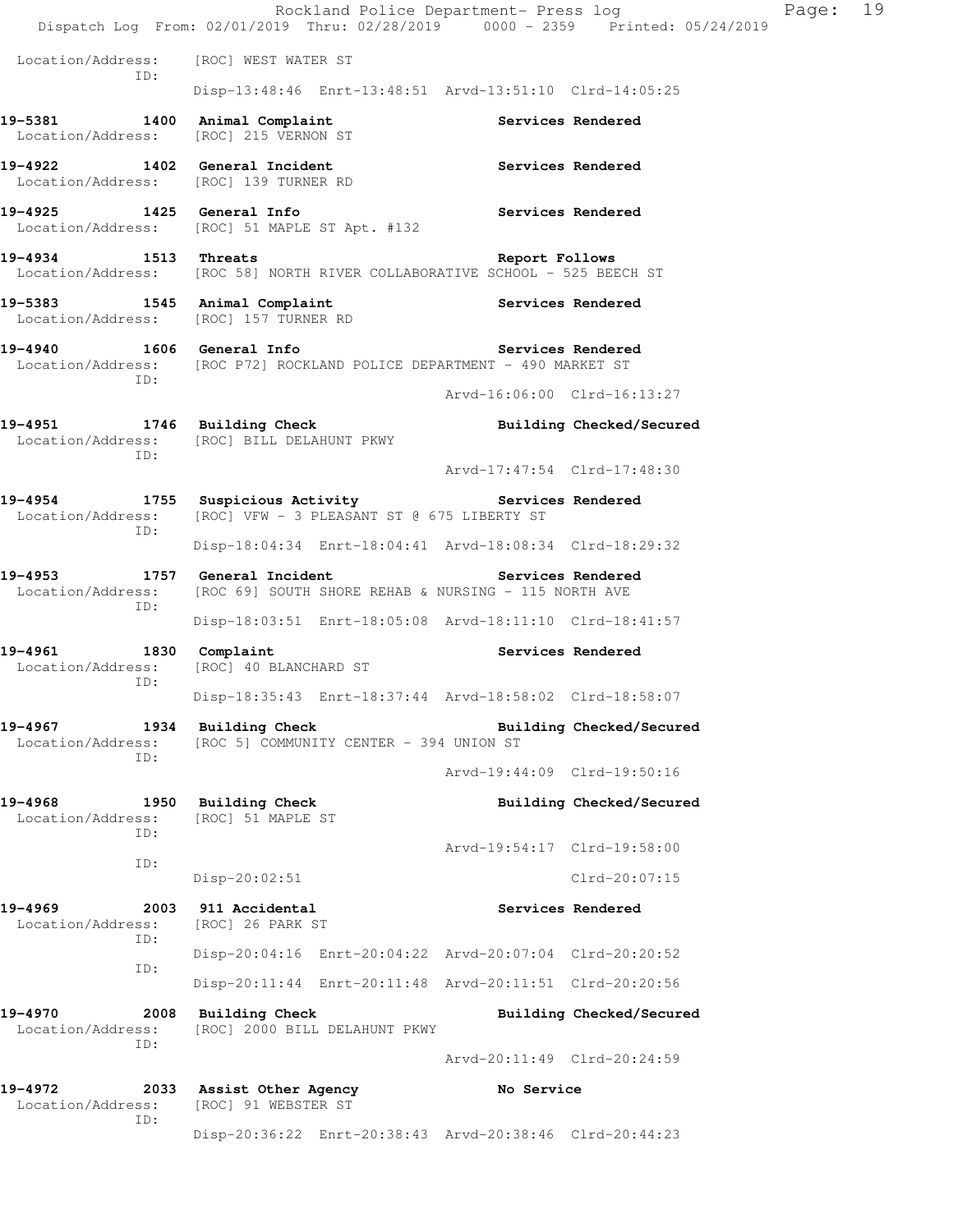|                                             |                                                   |                                         | Rockland Police Department- Press log                              | Dispatch Log From: 02/01/2019 Thru: 02/28/2019 0000 - 2359 Printed: 05/24/2019 | Page: | 20 |
|---------------------------------------------|---------------------------------------------------|-----------------------------------------|--------------------------------------------------------------------|--------------------------------------------------------------------------------|-------|----|
| ID:                                         |                                                   |                                         |                                                                    |                                                                                |       |    |
|                                             |                                                   |                                         | Disp-20:36:22 Enrt-20:38:48 Arvd-20:38:50 Clrd-20:44:27            |                                                                                |       |    |
| 19-4973<br>2107<br>Location/Address:<br>ID: | 911 Accidental<br>[ROC] 21 THAYER TER             |                                         | No Service                                                         |                                                                                |       |    |
|                                             |                                                   |                                         | Disp-21:08:00 Enrt-21:09:05 Arvd-21:11:40 Clrd-21:21:46            |                                                                                |       |    |
| ID:                                         |                                                   |                                         | Disp-21:46:11 Enrt-21:46:17 Arvd-21:46:20 Clrd-22:05:28            |                                                                                |       |    |
| 19-4974<br>Location/Address:<br>ID:         | 2122 Motor Vehicle Stop<br>[ROC] 100 CENTRAL ST   |                                         | Verbal Warning                                                     |                                                                                |       |    |
|                                             |                                                   |                                         | Disp-21:24:21 Enrt-21:24:33 Arvd-21:24:38 Clrd-21:27:23            |                                                                                |       |    |
| 19-4977<br>Location/Address:<br>ID:         | 2205 Building Check                               | [ROC 5] COMMUNITY CENTER - 394 UNION ST |                                                                    | Building Checked/Secured                                                       |       |    |
|                                             |                                                   |                                         |                                                                    | Arvd-22:06:34 Clrd-22:07:32                                                    |       |    |
| 19-4978<br>Location/Address:<br>Fire Unit:  | 2207 Emergency Medical                            | ROCKEN1-Pumper-Rockland Engine 1        | [ROC 69] SOUTH SHORE REHAB & NURSING - 115 NORTH AVE               | Transported to Hospital                                                        |       |    |
| EMS Unit:                                   | ROCKAM2-Rockland A2                               | InOrtsUnav1-22:27:23 InSrvce-22:27:23   | Disp-22:07:54 Enrt-22:10:14 Arvd-22:11:29 Clrd-22:25:36            |                                                                                |       |    |
| ID:                                         |                                                   |                                         | Disp-22:07:54 Enrt-22:10:16 Arvd-22:11:07 Clrd-22:25:29            | Hosp-22:34:44 ClrHosp-23:34:45 InQrtsUnavl-23:41:36 InSrvce-23:41:38           |       |    |
| ID:                                         |                                                   |                                         | Disp-22:09:22 Enrt-22:09:26 Arvd-22:12:19 Clrd-22:21:26            |                                                                                |       |    |
|                                             |                                                   |                                         | Disp-22:12:40 Enrt-22:12:43 Arvd-22:12:45 Clrd-22:21:32            |                                                                                |       |    |
| 19-4979<br>2213<br>Location/Address:<br>ID: | <b>Building Check</b><br>[ROC] 51 MAPLE ST        |                                         |                                                                    | Building Checked/Secured                                                       |       |    |
|                                             |                                                   |                                         |                                                                    | Arvd-22:15:10 Clrd-22:17:04                                                    |       |    |
| 19-4980<br>Location/Address:<br>ID:         |                                                   |                                         | [ROC 60] SPRING GATE APARTMENTS - 52 HANNAH WAY                    | 2218 Building Check Building Checked/Secured                                   |       |    |
|                                             |                                                   |                                         |                                                                    | Arvd-22:20:59 Clrd-22:24:09                                                    |       |    |
| 19-4981<br>2252<br>Location/Address:<br>TD: | Disturbance<br>[ROC] 119 GROVE ST                 |                                         | Peace Restored                                                     |                                                                                |       |    |
| ID:                                         | $Disp-22:53:04$                                   |                                         |                                                                    | $Clrd-22:53:28$                                                                |       |    |
| ID:                                         |                                                   |                                         | Disp-22:53:04 Enrt-22:53:31 Arvd-22:55:42 Clrd-23:13:39            |                                                                                |       |    |
| ID:                                         |                                                   |                                         | Disp-22:53:23 Enrt-22:53:29 Arvd-22:59:37 Clrd-23:11:59            |                                                                                |       |    |
|                                             |                                                   |                                         |                                                                    | Arvd-22:59:31 Clrd-23:11:51                                                    |       |    |
| For Date: $02/08/2019$ - Friday             |                                                   |                                         |                                                                    |                                                                                |       |    |
| 19-4984<br>0002<br>Location/Address:<br>ID: | MVA Property Damage Only<br>[ROC] 361 PLEASANT ST |                                         | Investigated                                                       |                                                                                |       |    |
|                                             |                                                   |                                         | Disp-00:05:02 Enrt-00:05:09 Arvd-00:07:00 Clrd-00:13:49            |                                                                                |       |    |
| ID:                                         |                                                   |                                         | Disp-00:05:02 Enrt-00:05:10 Arvd-00:06:39 Clrd-00:13:47            |                                                                                |       |    |
| 19-4986<br>0003<br>Location/Address:        | SHIFT ASSINGMENTS                                 |                                         | No Service<br>[ROC P72] ROCKLAND POLICE DEPARTMENT - 490 MARKET ST |                                                                                |       |    |
| 19-4987<br>0017<br>Location/Address:<br>ID: | [ROC] 385 FOREST ST                               |                                         |                                                                    | MVA Property Damage Only Citation/Warning Issued                               |       |    |
| ID:                                         |                                                   |                                         | Disp-00:18:47 Enrt-00:18:51 Arvd-00:18:52 Clrd-00:41:18            |                                                                                |       |    |
|                                             |                                                   |                                         |                                                                    |                                                                                |       |    |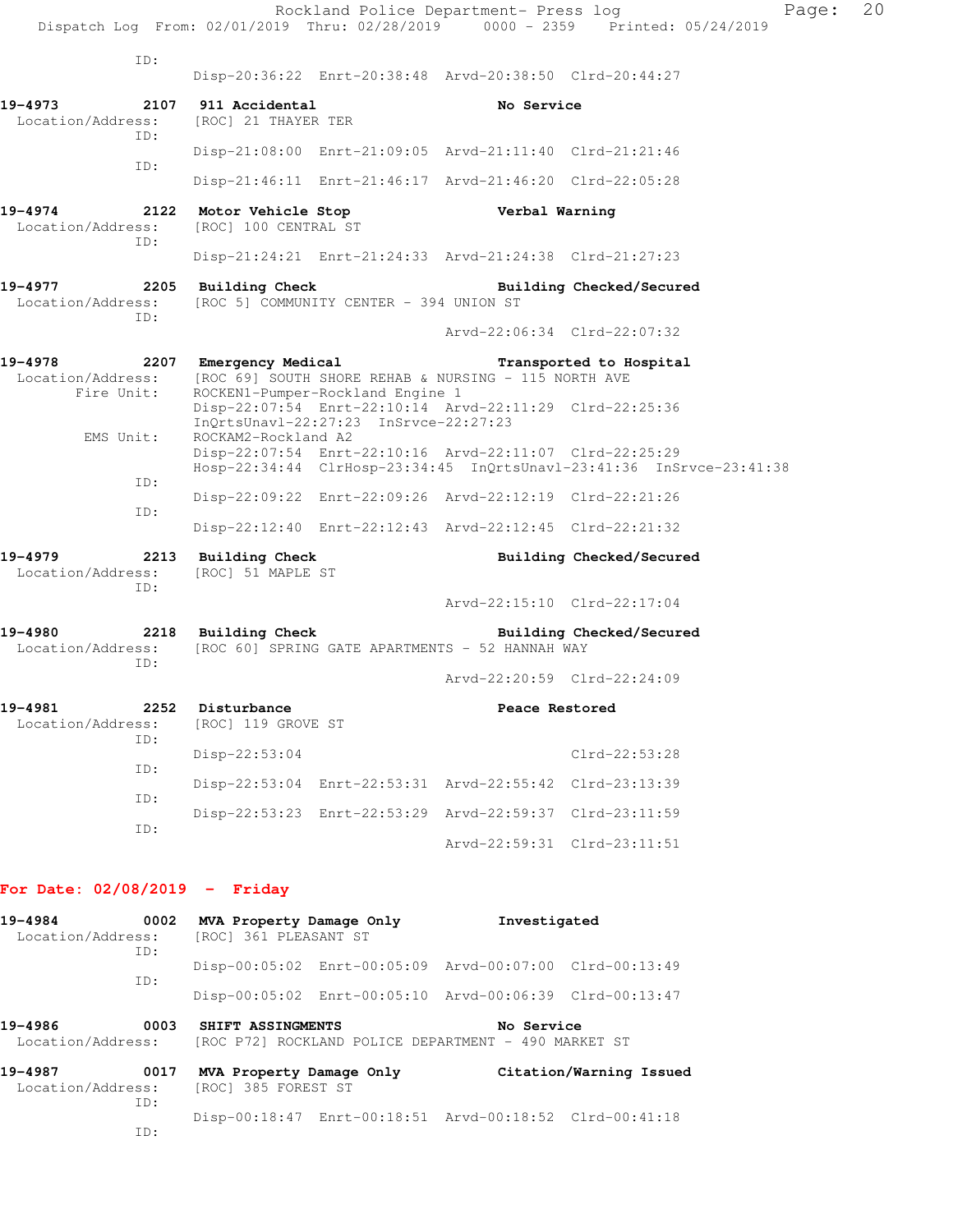|                                                                             |                                                                                   | Rockland Police Department- Press log                                         | Dispatch Log From: 02/01/2019 Thru: 02/28/2019 0000 - 2359 Printed: 05/24/2019 | Page: | 21 |
|-----------------------------------------------------------------------------|-----------------------------------------------------------------------------------|-------------------------------------------------------------------------------|--------------------------------------------------------------------------------|-------|----|
|                                                                             | $Disp-00:22:45$                                                                   | Arvd-00:22:48 Clrd-00:32:34                                                   |                                                                                |       |    |
| ID:                                                                         | $Disp-00:29:18$                                                                   | Arvd-00:29:21 Clrd-00:41:15                                                   |                                                                                |       |    |
| Location/Address:<br>ID:                                                    | 19-4988 0029 Building Check<br>[ROC] 2000 BILL DELAHUNT PKWY                      |                                                                               | Building Checked/Secured                                                       |       |    |
|                                                                             |                                                                                   | Arvd-00:30:44 Clrd-00:34:24                                                   |                                                                                |       |    |
| 19-4989<br>Location/Address:<br>ID:                                         | 0031 Disturbance<br>[ROC] 141 NORTH AVE                                           | Peace Restored                                                                |                                                                                |       |    |
| ID:                                                                         | Disp-00:32:54                                                                     | Arvd-00:32:59 Clrd-00:47:06                                                   |                                                                                |       |    |
|                                                                             | Disp-00:33:17                                                                     | Arvd-00:33:22 Clrd-00:47:26                                                   |                                                                                |       |    |
| 19-4990<br>ID:                                                              | 0039 Building Check<br>Location/Address: [ROC 5] COMMUNITY CENTER - 394 UNION ST  |                                                                               | Building Checked/Secured                                                       |       |    |
|                                                                             |                                                                                   | Arvd-00:40:12 Clrd-00:40:30                                                   |                                                                                |       |    |
| 19-4991 0041 Building Check<br>Location/Address: [ROC] 51 MAPLE ST<br>ID:   |                                                                                   |                                                                               | Building Checked/Secured                                                       |       |    |
|                                                                             |                                                                                   | Arvd-00:42:22 Clrd-00:46:17                                                   |                                                                                |       |    |
| 19-4992 0047 Building Check<br>Location/Address: [ROC] 53 HANNAH WAY<br>ID: |                                                                                   |                                                                               | Building Checked/Secured                                                       |       |    |
|                                                                             |                                                                                   | Arvd-00:48:56 Clrd-00:50:35                                                   |                                                                                |       |    |
| 19-4995<br>Vicinity of:<br>ID:                                              | 0104 Motor Vehicle Complaint<br>[ROC P55] HOME DEPOT - 1149 HINGHAM ST            |                                                                               | Services Rendered                                                              |       |    |
| ID:                                                                         |                                                                                   | Disp-01:06:30 Enrt-01:06:39 Arvd-01:13:33 Clrd-01:21:08                       |                                                                                |       |    |
|                                                                             |                                                                                   | Disp-01:06:35 Enrt-01:06:39 Arvd-01:10:55 Clrd-01:21:08                       |                                                                                |       |    |
| 19-4996<br>Location/Address:<br>ID:                                         | 0123 Disturbance<br>[ROC] 51 MAPLE ST Apt. #122                                   | Peace Restored                                                                |                                                                                |       |    |
| ID:                                                                         |                                                                                   | Disp-01:24:55 Enrt-01:25:00 Arvd-01:27:31 Clrd-01:31:51                       |                                                                                |       |    |
| ID:                                                                         | $Disp-01:25:52$                                                                   | Arvd-01:25:55 Clrd-01:31:51                                                   |                                                                                |       |    |
|                                                                             | $Disp-01:28:07$                                                                   | Arvd-01:28:17 Clrd-01:31:51                                                   |                                                                                |       |    |
| 19-5005<br>Location/Address:<br>Fire Unit:                                  | 0324 Emergency Medical<br>[ROC] 56 LIBERTY ST<br>ROCKEN1-Pumper-Rockland Engine 1 | No EMS<br>Disp-03:24:53 Enrt-03:26:31 Arvd-03:29:14 Clrd-03:36:54             |                                                                                |       |    |
| EMS Unit:                                                                   | InQrtsUnavl-03:37:04 InSrvce-03:37:04<br>ROCKAM2-Rockland A2                      | Disp-03:24:53 Enrt-03:26:31 Arvd-03:29:14 Clrd-03:36:54                       |                                                                                |       |    |
| ID:                                                                         | InQrtsUnavl-03:37:04 InSrvce-03:37:04<br>Disp-03:33:23 Enrt-03:33:42              |                                                                               | Clrd-03:34:20                                                                  |       |    |
| 19-5011<br>0551                                                             | Building Check                                                                    |                                                                               | Services Rendered                                                              |       |    |
| Location/Address:<br>ID:                                                    |                                                                                   | [ROC 61] UNION ST BUSINESS DISTRICT - UNION ST<br>Arvd-05:52:52 Clrd-06:21:44 |                                                                                |       |    |
| 19-5017<br>0732<br>Location/Address:                                        | MVA Property Damage Only<br>[ROC] 100 LIBERTY ST                                  | Peace Restored                                                                |                                                                                |       |    |
| ID:                                                                         |                                                                                   | Disp-07:33:49 Enrt-07:33:57 Arvd-07:34:25 Clrd-07:52:30                       |                                                                                |       |    |
| ID:                                                                         |                                                                                   | Disp-07:33:49 Enrt-07:33:59 Arvd-07:34:25 Clrd-07:52:29                       |                                                                                |       |    |
| 19-5019<br>0807                                                             | General Info                                                                      |                                                                               | Services Rendered                                                              |       |    |
| Location/Address:                                                           |                                                                                   | [ROC P72] ROCKLAND POLICE DEPARTMENT - 490 MARKET ST                          |                                                                                |       |    |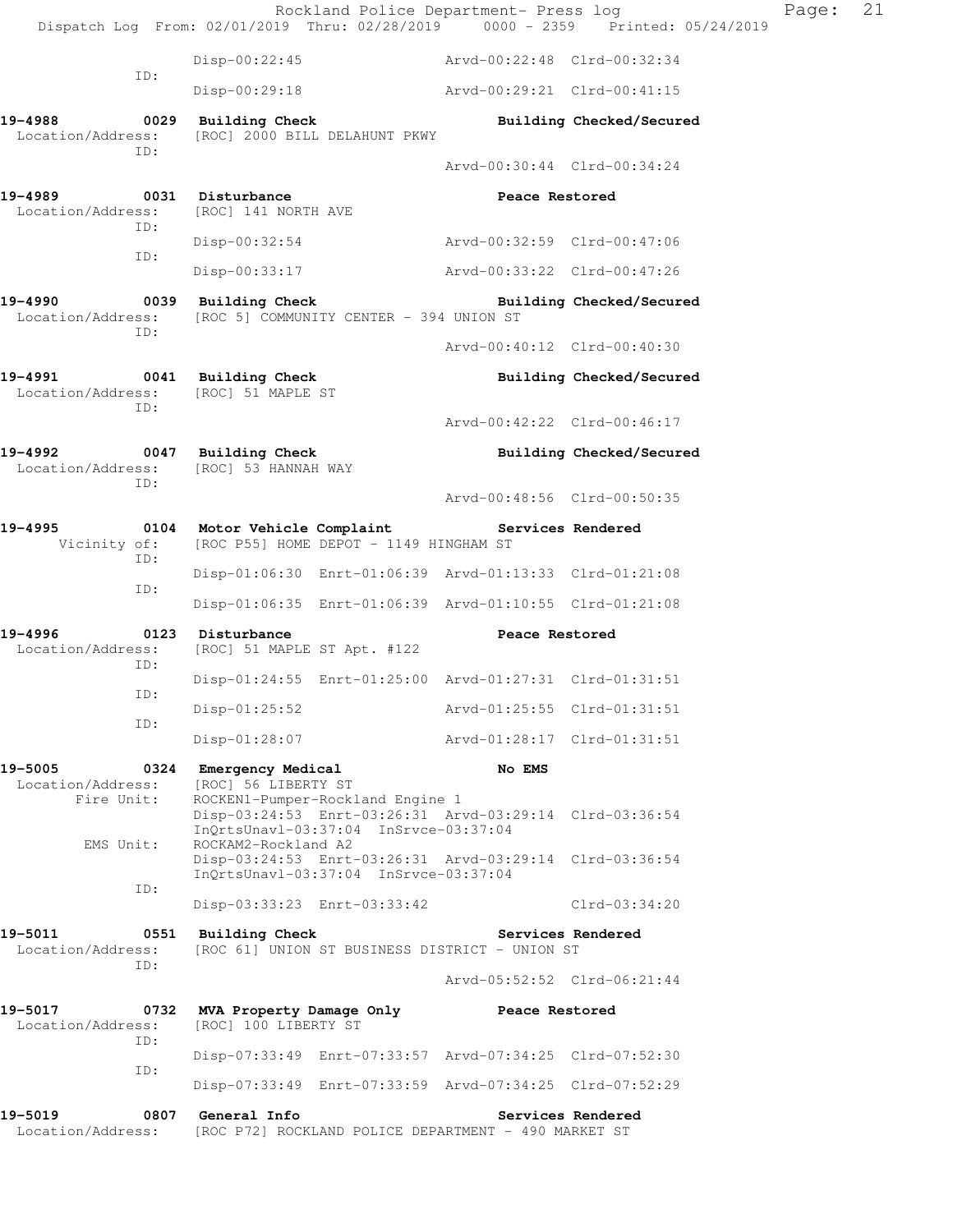| 19-5020<br>0814                                         | 911 Hang Up                                                                                  |                             | Services Rendered        |
|---------------------------------------------------------|----------------------------------------------------------------------------------------------|-----------------------------|--------------------------|
| Location/Address:<br>ID:                                | [ROC] 261 UNION ST Apt. #10                                                                  |                             |                          |
| ID:                                                     | Disp-08:15:50 Enrt-08:16:43 Arvd-08:20:44 Clrd-08:32:47                                      |                             |                          |
|                                                         | Disp-08:22:26 Enrt-08:22:28                                                                  |                             | $Clrd-08:23:06$          |
| ID:                                                     | Disp-08:23:02 Enrt-08:23:08 Arvd-08:24:41 Clrd-08:32:48                                      |                             |                          |
| ID:                                                     | Disp-08:24:45                                                                                | Arvd-08:24:48 Clrd-08:35:14 |                          |
| 19-5022<br>0834                                         | Disturbance                                                                                  | Sent On Way                 |                          |
| Location/Address:<br>ID:                                | [ROC] 213 UNION ST                                                                           |                             |                          |
| ID:                                                     | Disp-08:35:02                                                                                | Arvd-08:35:06 Clrd-08:52:41 |                          |
|                                                         | Disp-08:35:10                                                                                | Arvd-08:35:13 Clrd-08:41:41 |                          |
| 19-5024<br>0852<br>Location/Address:<br>ID:             | Breaking & Entering<br>[ROC P83] ROCKLAND GOLF COURSE - 276 PLAIN ST                         | Services Rendered           |                          |
|                                                         |                                                                                              | Arvd-08:52:00 Clrd-09:27:36 |                          |
| 19-5034<br>0951<br>Location/Address:<br>ID:             | <b>Building Check</b><br>[ROC] BILL DELAHUNT PKWY                                            |                             | Building Checked/Secured |
|                                                         |                                                                                              | Arvd-09:52:42 Clrd-09:52:59 |                          |
| 19-5385<br>1030<br>Location/Address:                    | Animal Complaint<br>[ROC] 284 CONCORD ST                                                     |                             | Services Rendered        |
| 19-5038 1034 Building Check<br>Location/Address:<br>ID: | [ROC] HANNAH WAY                                                                             |                             | Building Checked/Secured |
|                                                         |                                                                                              | Arvd-10:35:26 Clrd-10:36:11 |                          |
| 19-5386 1045<br>Location/Address:                       | Animal Complaint<br>[ROC] 495 WEST WATER ST                                                  |                             | Services Rendered        |
| 19-5387<br>1100<br>Location/Address:                    | Animal Complaint<br>[ROC] 55 MYRTLE ST                                                       |                             | Services Rendered        |
| 19-5042<br>1105<br>Location/Address:<br>ID:             | <b>Building Check</b><br>[ROC] EMERSON ST                                                    |                             | Building Checked/Secured |
|                                                         |                                                                                              | Arvd-11:05:52 Clrd-11:06:12 |                          |
| 19-5388<br>Location/Address:                            | 1115 Animal Complaint<br>[ROC] 224 WEST WATER ST                                             |                             | Services Rendered        |
| 19-5043 1119 Building Check<br>Location/Address:        | [ROC] UNION ST                                                                               |                             | Building Checked/Secured |
| ID:                                                     |                                                                                              | Arvd-11:20:05 Clrd-11:20:58 |                          |
| 19-5044                                                 | 1129 Assist Public<br>Location/Address: [ROC P72] ROCKLAND POLICE DEPARTMENT - 490 MARKET ST |                             | Services Rendered        |
| 19-5389<br>Location/Address:                            | 1130 Animal Complaint<br>[ROC] 641 LIBERTY ST                                                |                             | Services Rendered        |
| 19-5393 1145 Animal Complaint<br>Location/Address:      | [ROC] 32 ELEANOR LN                                                                          |                             | Services Rendered        |
| 19-5395<br>1200<br>Location/Address:                    | Animal Complaint<br>[ROC] 379 HINGHAM ST                                                     |                             | Services Rendered        |
| 19-5396 1215<br>Location/Address:                       | Animal Complaint<br>[ROC] 5 NELSON RD                                                        |                             | Services Rendered        |
| 19–5397<br>1245                                         | Animal Complaint                                                                             |                             | Services Rendered        |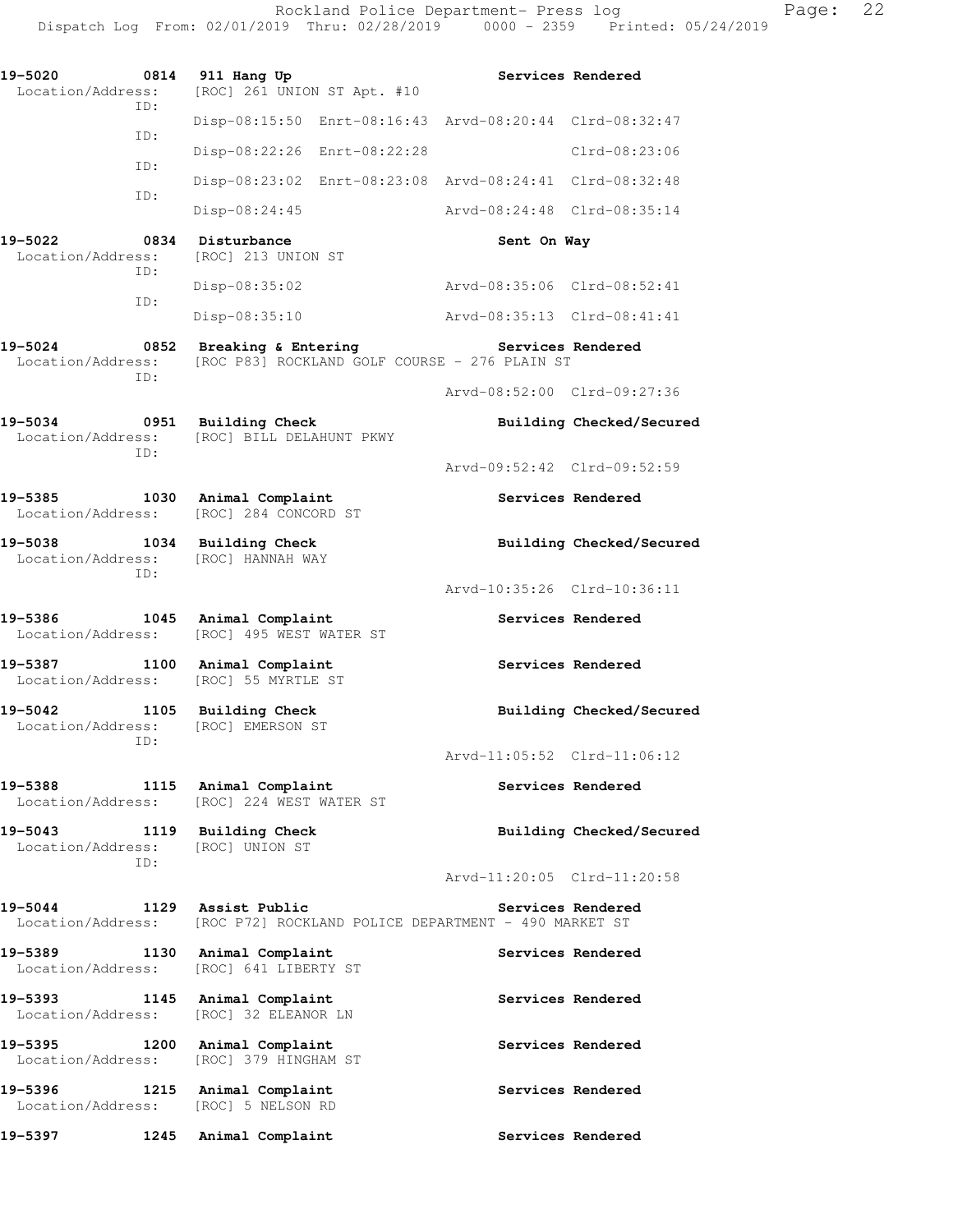Rockland Police Department- Press log Fage: 23 Dispatch Log From: 02/01/2019 Thru: 02/28/2019 0000 - 2359 Printed: 05/24/2019 Location/Address: [ROC] 495 UNION ST **19-5054 1256 Follow-Up Investigation No Service**  Location/Address: [ROC] 113 MARKET ST ID: Disp-12:57:39 Arvd-12:57:42 Clrd-13:00:08 19-5399 1300 Animal Complaint **19-5399** Services Rendered Location/Address: [ROC] 40 WILLOW POND DR **19-5056 1301 911 Accidental Unfounded**  Location/Address: [ROC] 1 TECHNOLOGY PL ID: Disp-13:03:14 Enrt-13:04:09 Clrd-13:15:23 ID: Disp-13:19:35 Arvd-13:19:38 Clrd-13:23:58 19-5400 1315 Animal Complaint **120 Services Rendered**  Location/Address: [ROC] 592 LIBERTY ST **19-5401 1330 Animal Complaint Services Rendered**  Location/Address: [ROC] 315 REED ST 19-5402 1345 Animal Complaint **120 Services Rendered** Location/Address: [ROC] 107 SPRING ST **19-5403 1400 Animal Complaint Services Rendered**  Location/Address: [ROC] 521 SUMMER ST 19-5404 1430 Animal Complaint **19-5404** Services Rendered Location/Address: [ROC] 53 MORNINGSIDE DR **19-5407 1445 Animal Complaint Services Rendered**  Location/Address: [ROC] 11 DELPRETE AVE 19-5408 1500 Animal Complaint **19-5408** Services Rendered Location/Address: [ROC] 199 HOWARD ST 19-5382 1530 Animal Complaint **19-5382** Services Rendered Location/Address: [ROC] 244 NORTH AVE 19-5410 1530 Animal Complaint **19-5410** Services Rendered Location/Address: [ROC] 186 CRESCENT ST 19-5411 1530 Animal Complaint **19-5411** Services Rendered Location/Address: [ROC] 136 NORTH AVE **19-5070 1542 Motor Vehicle Collision W/PI Transported to Hospital**  Location/Address: [ROC] WEST WATER ST @ UNION ST<br>Fire Unit: ROCKEN1-Pumper-Rockland Engine ROCKEN1-Pumper-Rockland Engine 1 Disp-15:43:39 Enrt-15:44:05 Arvd-15:44:54 Clrd-15:51:36 InQrtsUnavl-15:56:49 InSrvce-15:56:52<br>EMS Unit: ROCKAM2-Rockland A2 ROCKAM2-Rockland A2 Disp-15:43:59 Enrt-15:44:02 Arvd-15:44:52 Clrd-15:51:33 Hosp-16:02:41 ClrHosp-16:33:40 InQrtsUnavl-16:39:25 InSrvce-16:39:27 ID: Disp-15:44:30 Enrt-15:44:33 Arvd-15:45:08 Clrd-15:56:39 ID: Disp-15:44:36 Enrt-15:44:38 Arvd-15:45:06 Clrd-15:56:26 ID: Disp-15:56:17 Arvd-15:56:29 Clrd-16:03:40 ID: Disp-16:11:23 Arvd-16:11:26 Clrd-16:18:38 **19-5072 1605 Traffic Enforcement Citation/Warning Issued**  Location: [ROC] TOWN WIDE TRAFFIC ENFORCEMENT ID: Disp-16:08:04 Arvd-16:08:09 Clrd-19:52:02 **19-5073 1609 General Info Services Rendered**  Location/Address: [ROC P72] ROCKLAND POLICE DEPARTMENT - 490 MARKET ST ID: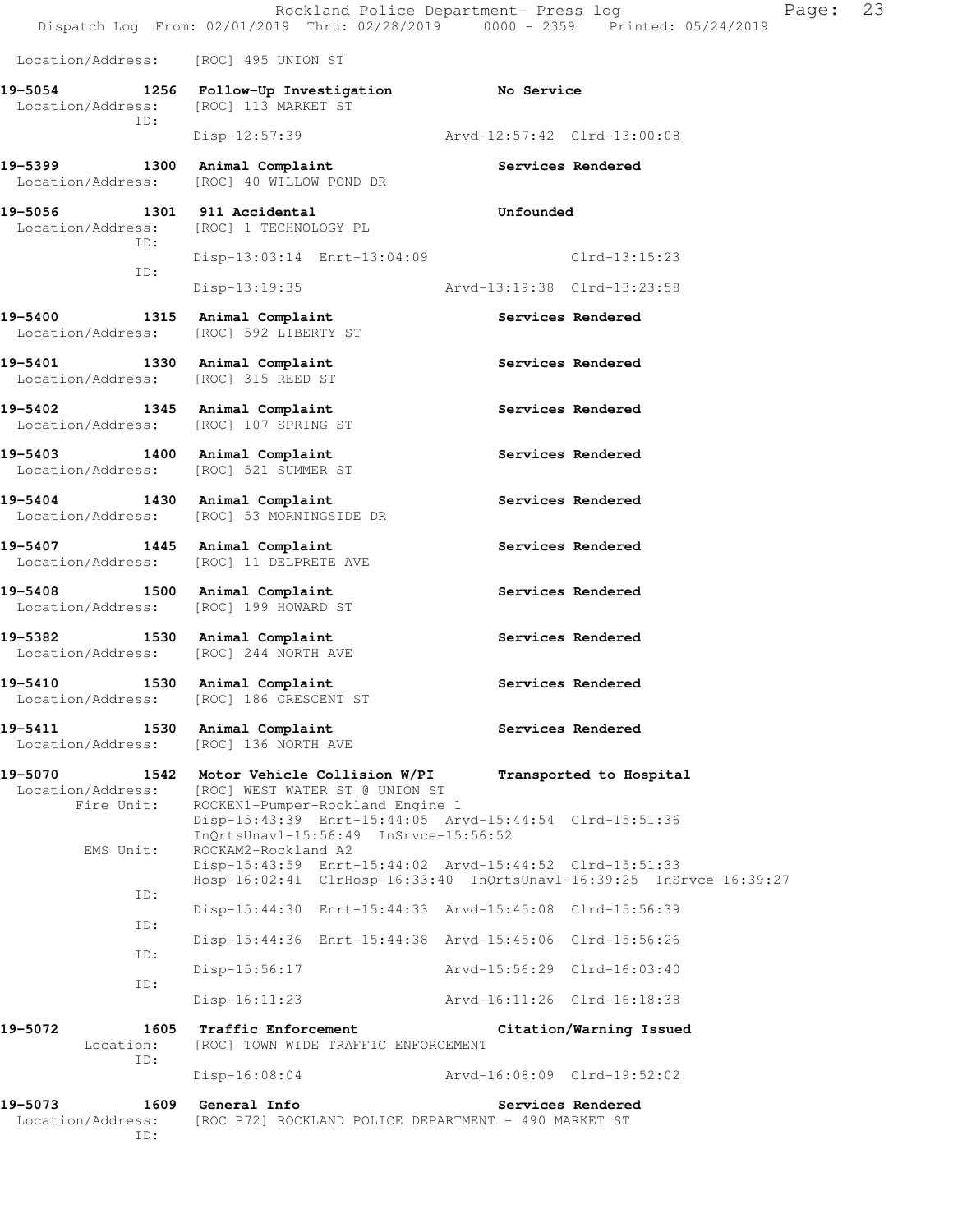Arvd-16:09:00 Clrd-16:15:38

Arvd-20:19:00 Clrd-20:45:38

| 19-5079 |     | 1706 Building Check<br>Location/Address: [ROC 5] COMMUNITY CENTER - 394 UNION ST |                             | Services Rendered |
|---------|-----|----------------------------------------------------------------------------------|-----------------------------|-------------------|
|         | TD: |                                                                                  | Arvd-17:07:26 Clrd-17:09:02 |                   |

- **19-5082 1814 911 Accidental Services Rendered**  Location/Address: [ROC] 94 RESERVOIR PARK DR ID: Disp-18:17:01 Enrt-18:17:05 Arvd-18:23:56 Clrd-18:26:15
- **19-5092 1933 Burglar Alarm Investigated**  Location/Address: [ROC] 6 TANGLEWOOD LN ID:
	- Disp-19:34:51 Enrt-19:34:54 Arvd-19:40:29 Clrd-19:41:42 **19-5095 2000 Traffic Enforcement Citation/Warning Issued**  Location: [ROC] TOWN WIDE ID: Arvd-20:00:00 Clrd-23:42:11 ID: Disp-22:11:20 Arvd-22:11:24 Clrd-22:14:49
- **19-5101 2019 Assist Public Services Rendered**  Vicinity of: [ROC] 733 SUMMER ST ID:
- **19-5103 2033 Suspicious Activity Building Checked/Secured**  Location/Address: [ROC] 200 HOWARD ST ID: Arvd-20:33:00 Clrd-20:43:39 ID: Disp-20:38:02 Arvd-20:38:05 Clrd-20:43:35
- **19-5104 2040 Burglar Alarm Building Checked/Secured**  Location/Address: [ROC] 153 MARKET ST ID: Disp-20:43:58 Enrt-20:44:08 Arvd-20:44:11 Clrd-20:51:22
- **19-5105 2052 Motor Vehicle Stop Verbal Warning**  Location/Address: [ROC] 408 UNION ST @ 11 NORTH AVE ID:
- Arvd-20:52:00 Clrd-20:53:48 **19-5107 2105 Motor Vehicle Stop Summons To Court**  Location/Address: [ROC] 577 MARKET ST @ 29 OLD MARKET ST
- ID: Arvd-21:05:00 Clrd-21:32:18 ID: Disp-21:32:56 Arvd-21:33:04 Clrd-21:40:41
- **19-5115 2354 Burglar Alarm Investigated**  Location/Address: [ROC P45] COMFORT INN - 850 HINGHAM ST ID: Disp-00:06:24 Clrd-02/09/2019 @ 00:06:30
- **19-5116 2356 Burglar Alarm Appears Secure**  Location/Address: [ROC] 100 WEYMOUTH ST ID: Disp-00:05:01 Enrt-00:05:05 Arvd-00:06:01 Clrd-02/09/2019 @ 00:06:10
- 19-5117 **2356** Burglar Alarm **Building Checked/Secured** Location/Address: [ROC 28] 18 ROCKVIEW WAY - 18 ROCKVIEW WAY ID: Disp-23:57:05 Enrt-00:02:58 Clrd-02/09/2019 @ 00:06:12 ID: Disp-00:04:43 Enrt-00:04:48 Arvd-00:05:47 Clrd-02/09/2019 @ 00:09:22 ID: Disp-00:08:58 Enrt-00:09:03 Clrd-02/09/2019 @ 00:09:19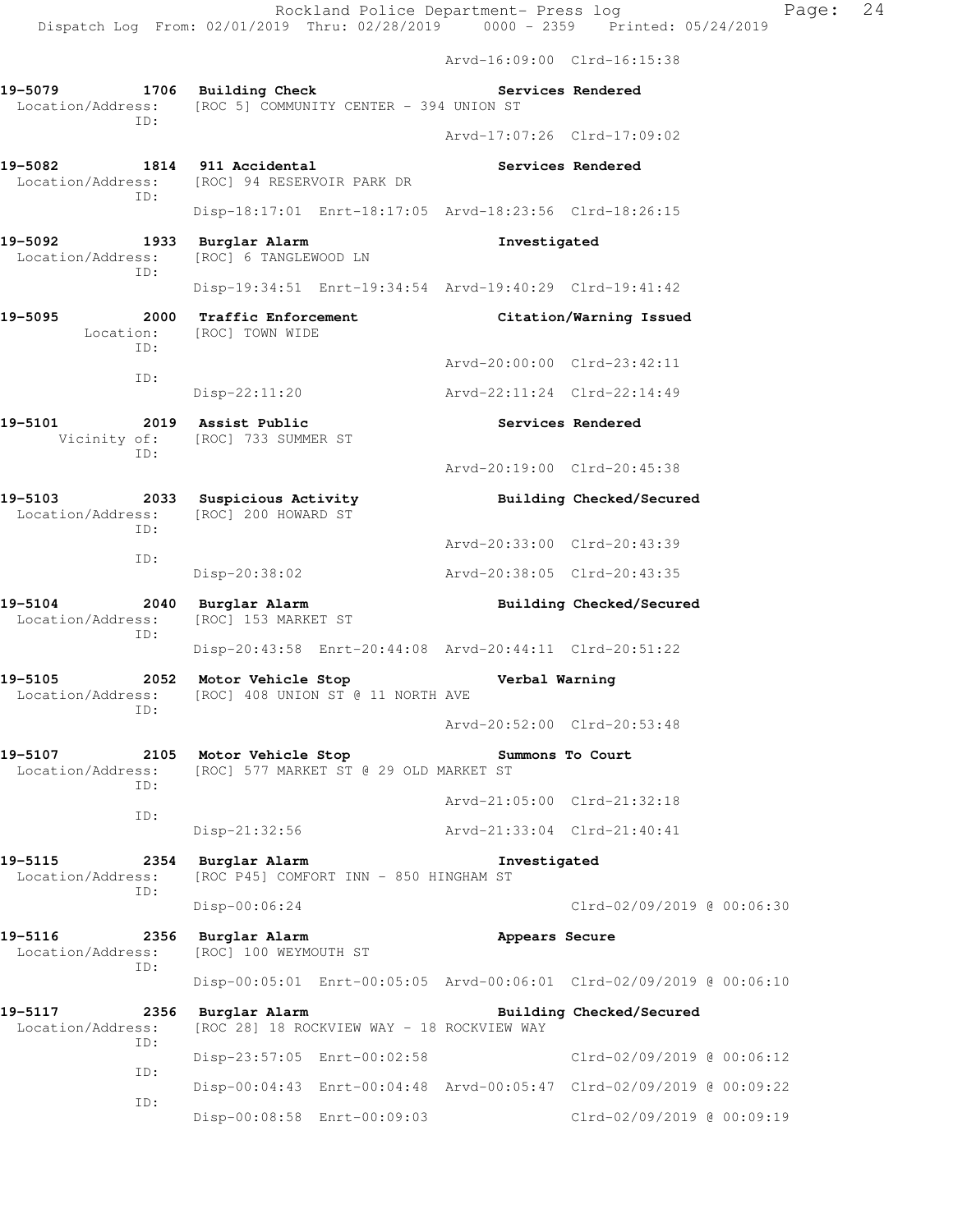**For Date: 02/09/2019 - Saturday**

| 19-5119<br>Location/Address:     | 0015        | Motor Vehicle Complaint<br>[ROC] WEBSTER ST                                           |  | Investigated                                            |                          |  |
|----------------------------------|-------------|---------------------------------------------------------------------------------------|--|---------------------------------------------------------|--------------------------|--|
|                                  | ID:         | Disp-00:17:54                                                                         |  |                                                         | $Clrd-00:19:46$          |  |
|                                  | ID:         |                                                                                       |  | Disp-00:19:37 Enrt-00:19:51 Arvd-00:21:57 Clrd-00:21:59 |                          |  |
|                                  | ID:         |                                                                                       |  | Disp-00:19:42 Enrt-00:20:00 Arvd-00:21:55 Clrd-00:22:04 |                          |  |
| 19-5122<br>Location/Address:     | 0024        | <b>Building Check</b><br>[ROC] 100 WEYMOUTH ST                                        |  |                                                         | Building Checked/Secured |  |
|                                  | ID:         |                                                                                       |  | Disp-00:25:52 Enrt-00:26:51 Arvd-00:29:57 Clrd-00:41:30 |                          |  |
|                                  | ID:         |                                                                                       |  | Disp-00:26:45 Enrt-00:26:49 Arvd-00:34:02 Clrd-00:41:27 |                          |  |
| 19-5123<br>Location/Address:     | 0034<br>ID: | <b>Building Check</b><br>[ROC] 51 MAPLE ST                                            |  | No Service                                              |                          |  |
|                                  |             |                                                                                       |  | Arvd-00:36:20 Clrd-00:37:04                             |                          |  |
| 19-5128<br>Location/Address:     | 0110<br>ID: | Suspicious Activity<br>[ROC P47] BEST WESTERN - 909 HINGHAM ST                        |  | Gone on arrival                                         |                          |  |
|                                  | ID:         |                                                                                       |  | Disp-01:11:43 Enrt-01:11:47 Arvd-01:17:05 Clrd-01:28:07 |                          |  |
|                                  |             |                                                                                       |  | Disp-01:17:01 Enrt-01:17:06 Arvd-01:19:16 Clrd-01:28:04 |                          |  |
| 19-5131<br>Location/Address:     | 0138<br>ID: | Services Rendered<br>Unwanted Party<br>[ROC P51] HOLIDAY INN - 929 HINGHAM ST Apt. #` |  |                                                         |                          |  |
|                                  | ID:         |                                                                                       |  | Disp-01:40:31 Enrt-01:40:33 Arvd-01:45:05 Clrd-01:56:14 |                          |  |
|                                  |             |                                                                                       |  | Disp-01:40:42 Enrt-01:40:49 Arvd-01:45:39 Clrd-01:56:17 |                          |  |
| 19-5134<br>Location/Address:     | 0223        | Building Check                                                                        |  | Investigated                                            |                          |  |
|                                  |             | [ROC] MARTHA DR                                                                       |  |                                                         |                          |  |
|                                  | ID:         |                                                                                       |  | Arvd-02:24:25 Clrd-02:24:34                             |                          |  |
| 19-5135<br>Location/Address:     | 0228<br>ID: | <b>Building Check</b><br>[ROC] UNION ST                                               |  | Investigated                                            |                          |  |
|                                  |             |                                                                                       |  | Arvd-02:29:51 Clrd-02:30:04                             |                          |  |
| 19-5136<br>Location/Address:     | 0232        | Burglar Alarm<br>[ROC P46] DUNKIN DONUTS - 851 HINGHAM ST                             |  |                                                         | Services Rendered        |  |
|                                  | ID:         |                                                                                       |  | Disp-02:33:44 Enrt-02:33:46 Arvd-02:38:41 Clrd-02:57:05 |                          |  |
| 19-5138<br>Location/Address:     | 0235        | Disturbance<br>[ROC] 110 EMERSON ST                                                   |  | Arrest (s) Made                                         |                          |  |
|                                  | ID:         |                                                                                       |  | Disp-02:37:48 Enrt-02:38:36 Arvd-02:39:47 Clrd-02:57:35 |                          |  |
|                                  | ID:         |                                                                                       |  | Disp-02:37:48 Enrt-02:38:37 Arvd-02:39:50 Clrd-02:57:39 |                          |  |
| $19 - 5144$<br>Location/Address: | 0551        | <b>Building Check</b><br>[ROC] UNION ST                                               |  |                                                         | Building Checked/Secured |  |
|                                  | ID:         |                                                                                       |  | Arvd-05:53:10 Clrd-06:16:33                             |                          |  |
| 19-5145<br>Location/Address:     | 0559<br>ID: | <b>Building Check</b><br>[ROC] MARTHA DR                                              |  |                                                         | No Action Required       |  |
|                                  |             |                                                                                       |  | Arvd-06:00:20 Clrd-06:00:44                             |                          |  |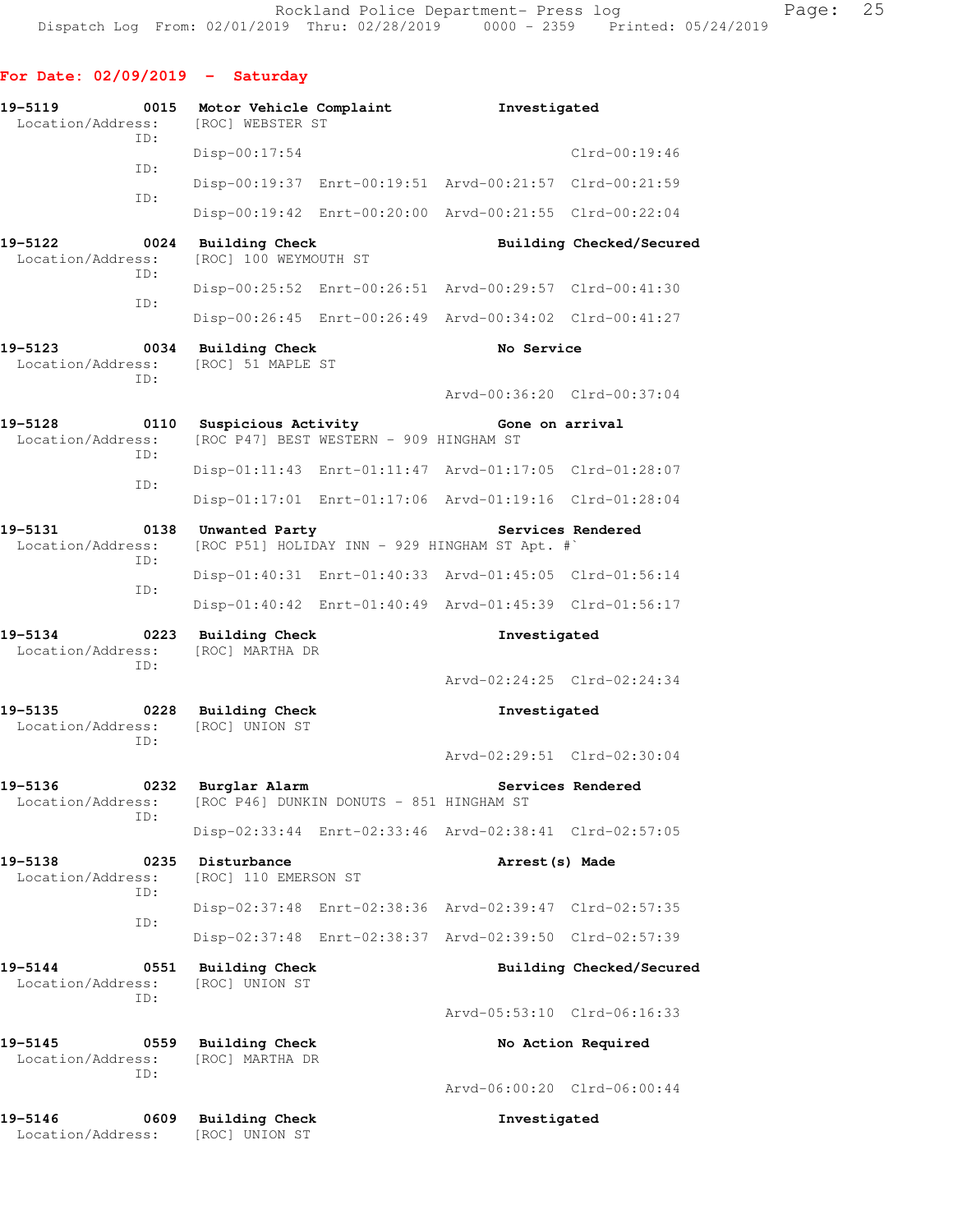ID:

 Arvd-06:10:20 Clrd-06:10:31 **19-5147 0613 Building Check Investigated**  Location/Address: [ROC] MAPLE ST ID: Arvd-06:13:46 Clrd-06:13:58 19-5149 **0650** Assist Public **Communist Constructs Rendered**  Location/Address: [ROC] 458 MARKET ST @ 31 LIBERTY ST ID: Disp-06:51:19 Enrt-06:51:24 Arvd-07:02:25 Clrd-07:02:29 19-5150 **0656** Road Obstruction **Services Rendered**  Location/Address: [ROC] 465 MARKET ST ID: Arvd-06:56:00 Clrd-07:01:44 **19-5154 0844 Breaking & Entering Report Follows**  Location/Address: [ROC] 13 CENTRE AVE ID: Disp-08:45:36 Enrt-08:45:42 Arvd-08:53:15 Clrd-09:57:20 **19-5156 0902 Suspicious Activity Gone on arrival**  Location/Address: [ROC P51] HOLIDAY INN - 929 HINGHAM ST ID: Disp-09:03:53 Enrt-09:04:06 Arvd-09:16:43 Clrd-09:23:26 ID: Disp-09:03:53 Enrt-09:04:08 Arvd-09:17:48 Clrd-09:23:27 **19-5158 0928 Motor Vehicle Stop Citation/Warning Issued**  Location/Address: [ROC P75] UNION POINT - BILL DELAHUNT PKWY ID: Arvd-09:28:00 Clrd-09:43:38 ID: Disp-09:32:35 Arvd-09:32:37 Clrd-09:43:42 **19-5159 0944 Building Check Building Checked/Secured**  Location/Address: [ROC] BILL DELAHUNT PKWY ID: Arvd-09:49:12 Clrd-09:50:17 **19-5161 1012 911 Accidental Gone on arrival**  Location/Address: [ROC] 168 CONCORD ST ID: Disp-10:13:12 Enrt-10:15:31 Arvd-10:20:59 Clrd-10:25:41 **19-5166 1106 Emergency Medical False Alarm**  Location/Address: [ROC] 21 STUDLEY CT Fire Unit: ROCKEN1-Pumper-Rockland Engine 1 Disp-11:07:48 Enrt-11:08:28 Arvd-11:11:08 Clrd-11:14:50 InQrtsUnavl-11:18:25 InSrvce-11:18:29<br>EMS Unit: ROCKAM1-Rockland A1 ROCKAM1-Rockland A1 Disp-11:07:55 Enrt-11:08:23 Arvd-11:11:05 Clrd-11:14:47 InQrtsUnavl-11:18:08 InSrvce-11:18:21 ID: Disp-11:09:18 Enrt-11:09:24 Clrd-11:13:58 ID: Disp-11:09:48 Arvd-11:09:51 Clrd-11:13:52 **19-5167 1115 Building Check Building Checked/Secured**  Location/Address: [ROC] UNION ST ID: Arvd-11:16:16 Clrd-11:17:21 **19-5171 1128 Building Check Building Checked/Secured**  Location/Address: [ROC] 51 MAPLE ST ID: Arvd-11:29:02 Clrd-11:29:31 **19-5172 1131 Building Check Building Checked/Secured**  Location/Address: [ROC 5] COMMUNITY CENTER - 394 UNION ST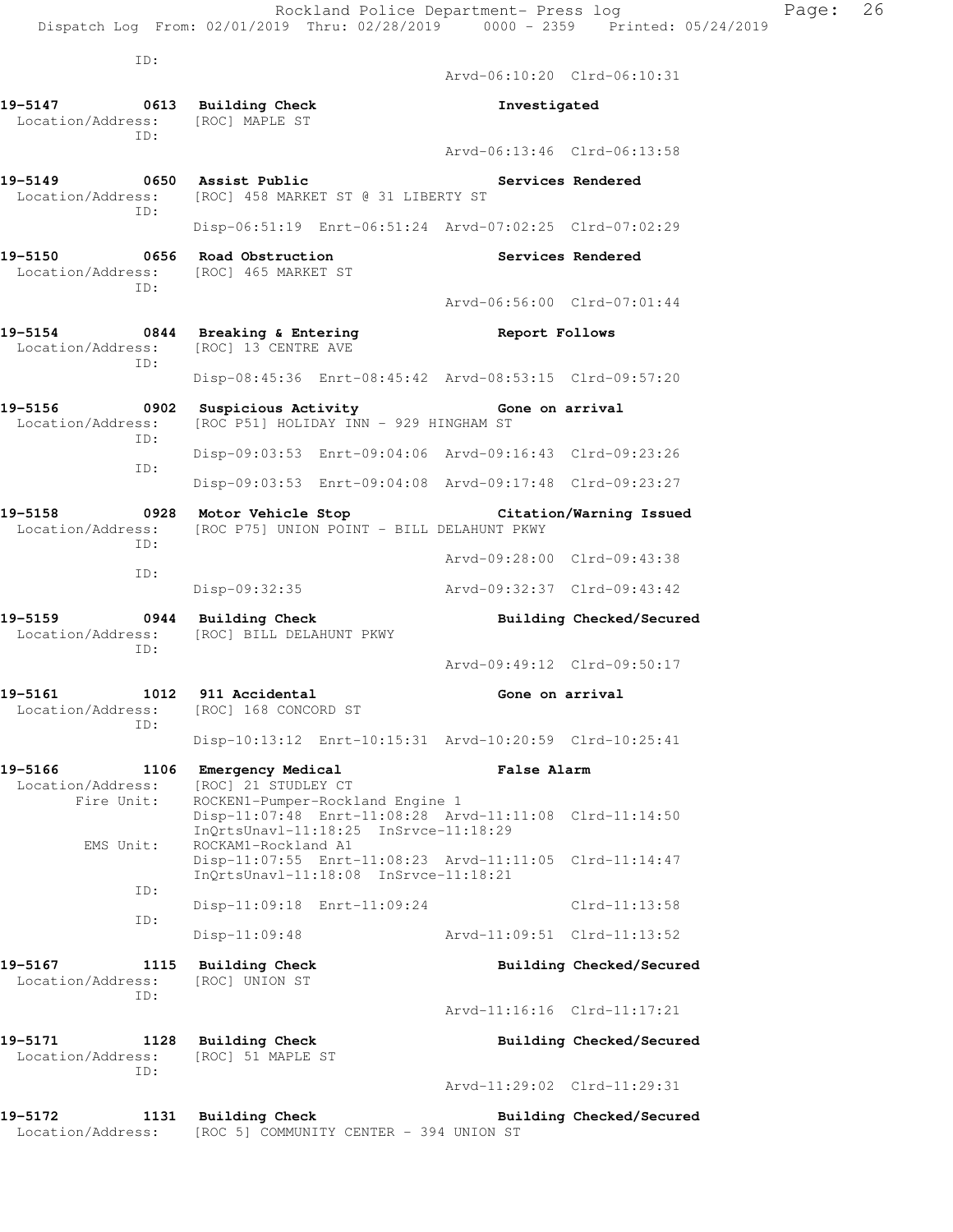ID: Arvd-11:33:28 Clrd-11:34:02 **19-5174 1147 Health & Welfare Check No EMS**  Location/Address: [ROC] 17 ARTHUR ST Fire Unit: ROCKEN1-Pumper-Rockland Engine 1 Disp-11:49:39 Enrt-11:51:05 Arvd-11:54:03 Clrd-12:12:06 InQrtsUnavl-12:16:32 InSrvce-12:16:32 EMS Unit: ROCKAM2-Rockland A2 Disp-11:49:39 Enrt-11:51:06 Arvd-11:53:09 Clrd-12:12:09 InQrtsUnavl-12:16:43 InSrvce-12:16:43 ID: Disp-11:49:50 Enrt-11:49:51 Arvd-11:52:06 Clrd-12:11:53 19-5177 1214 Building Check **Building Checked/Secured**  Location/Address: [ROC] 51 MAPLE ST ID: Arvd-12:15:18 Clrd-12:15:35 19-5178 1226 Disturbance **19-5178** Peace Restored Location/Address: [ROC] 91 UNION ST Apt. #B ID: Disp-12:27:52 Enrt-12:29:31 Arvd-12:32:20 Clrd-12:46:05 **19-5186 1328 Health & Welfare Check Investigated**  Location/Address: [ROC] 164 MARTHA DR Apt. #A ID: Disp-13:37:14 Enrt-13:37:20 Arvd-13:48:57 Clrd-14:02:59 ID: Disp-13:37:18 Enrt-13:37:24 Arvd-13:48:56 Clrd-14:03:00 EMS Unit: ROCKAM2-Rockland A2 Disp-13:55:55 Arvd-13:56:05 Clrd-14:03:03 InQrtsUnavl-14:07:31 InSrvce-14:07:31 Fire Unit: ROCKEN1-Pumper-Rockland Engine 1 Disp-13:56:01 Enrt-13:56:09 Arvd-13:56:12 Clrd-14:03:06 InQrtsUnavl-14:07:34 InSrvce-14:07:34 19-5189 1403 Building Check **Building Checked/Secured**  Location/Address: [ROC] 100 MARTHA DR ID: Arvd-14:03:32 Clrd-14:03:44 **19-5193 1420 Health & Welfare Check Services Rendered**  Location/Address: [ROC] 153 DAMON RD ID: Disp-14:24:03 Enrt-14:24:05 Arvd-14:34:18 Clrd-14:37:49 ID: Disp-14:24:10 Clrd-14:37:53 **19-5194 1427 Assist Public Sent On Way**  Location/Address: [ROC] 312 UNION ST ID: Disp-14:30:29 Enrt-14:30:31 Arvd-14:32:23 Clrd-14:42:43 **19-5202 1606 SHIFT ASSIGNMENTS Services Rendered**  Location/Address: [ROC P72] ROCKLAND POLICE DEPARTMENT - 490 MARKET ST **19-5416 1615 Animal Complaint Services Rendered**  Location/Address: [ROC P72] ROCKLAND POLICE DEPARTMENT - 490 MARKET ST **19-5226 2031 Motor Vehicle Stop Citation/Warning Issued**  Vicinity of: [ROC] W WATER ST ID: Arvd-20:31:00 Clrd-20:39:05 **19-5227 2041 Motor Vehicle Stop Verbal Warning**  Vicinity of: [ROC] 31 LIBERTY ST @ 458 MARKET ST ID: Arvd-20:41:00 Clrd-20:43:29 **19-5231 2114 Suspicious Activity Sent On Way**  Vicinity of: [ROC 66] REEDS POND PARK - 80 MARKET ST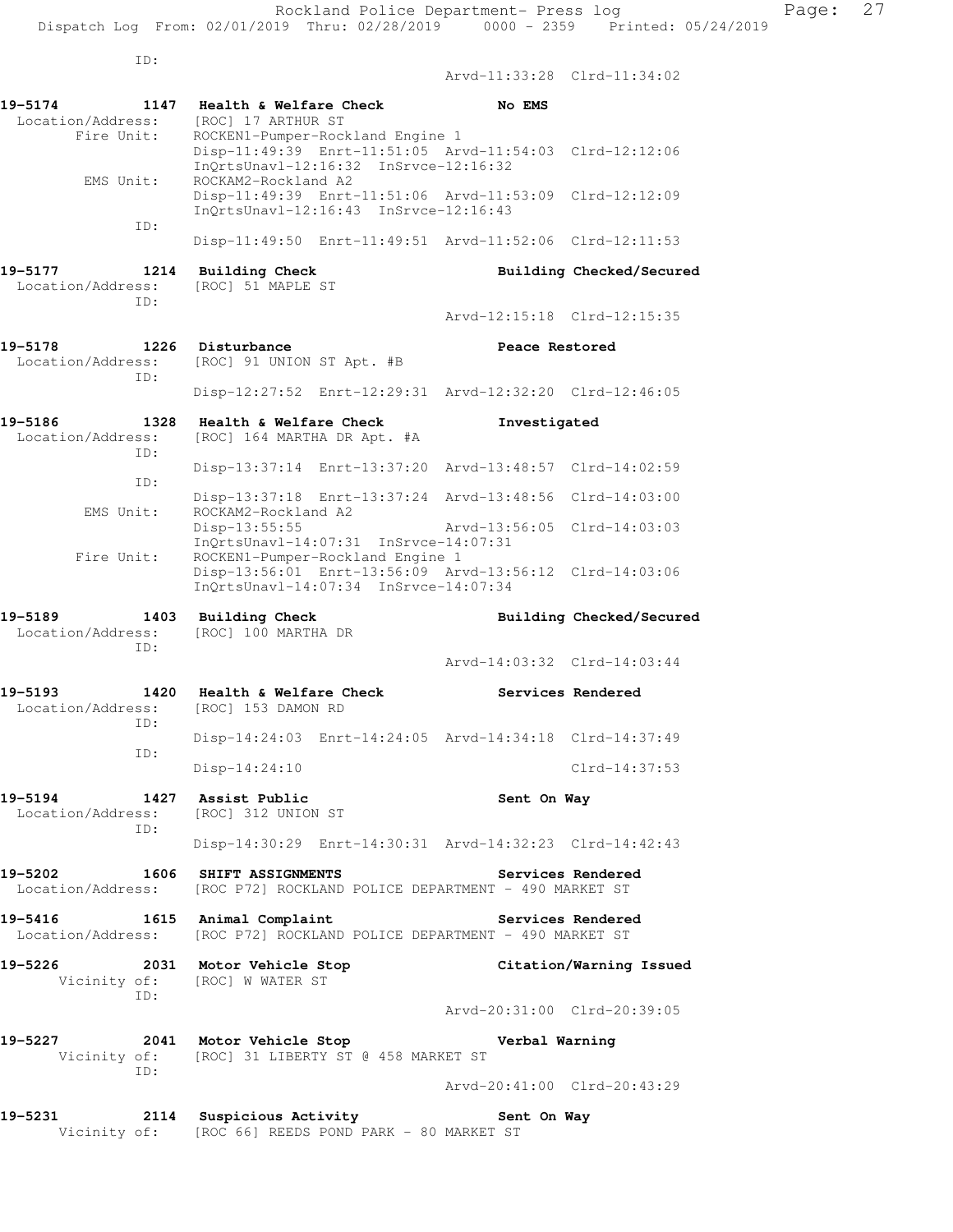|                                            |             | Dispatch Log From: 02/01/2019 Thru: 02/28/2019 0000 - 2359 Printed: 05/24/2019                                                  | Rockland Police Department- Press log |                             | Page: | 28 |
|--------------------------------------------|-------------|---------------------------------------------------------------------------------------------------------------------------------|---------------------------------------|-----------------------------|-------|----|
|                                            | ID:         |                                                                                                                                 |                                       |                             |       |    |
|                                            | ID:         |                                                                                                                                 | Arvd-21:14:00 Clrd-21:21:38           |                             |       |    |
|                                            |             | Disp-21:16:17 Enrt-21:16:31                                                                                                     |                                       | Clrd-21:21:33               |       |    |
| 19-5232<br>Vicinity of:                    | ID:         | 2121 Motor Vehicle Stop Natrest(s) Made<br>[ROC] 80 MARKET ST                                                                   |                                       |                             |       |    |
|                                            | ID:         | Disp-21:22:38 Arvd-21:22:45 Clrd-21:33:21                                                                                       |                                       |                             |       |    |
|                                            |             | Disp-21:22:38 Arvd-21:22:48 Clrd-21:33:17                                                                                       |                                       |                             |       |    |
|                                            | ID:         | Location/Address: [ROC] 251 CONCORD ST @ 11 HERITAGE DR                                                                         |                                       |                             |       |    |
|                                            |             |                                                                                                                                 | Arvd-21:25:00 Clrd-21:31:13           |                             |       |    |
|                                            | ID:         | 19-5238 			 2236 Building Check 			 Services Rendered<br>Location/Address: [ROC 60] SPRING GATE APARTMENTS - 52 HANNAH WAY      |                                       |                             |       |    |
|                                            |             |                                                                                                                                 | Arvd-22:38:09 Clrd-22:41:00           |                             |       |    |
|                                            | ID:         | 19-5240 2326 911 Accidental<br>Location/Address: [ROC] 98 MYRTLE ST                                                             | Investigated                          |                             |       |    |
|                                            |             | Disp-23:26:47 Enrt-23:27:43 Arvd-23:32:52 Clrd-23:37:51                                                                         |                                       |                             |       |    |
| Location/Address:                          | ID:         | 19-5241 2329 Motor Vehicle Stop Citation/Warning Issued<br>[ROC] 136 PLAIN ST @ 152 W WATER ST                                  |                                       |                             |       |    |
|                                            |             | Disp-23:29:53                                                                                                                   | Arvd-23:29:59 Clrd-23:54:39           |                             |       |    |
| For Date: $02/10/2019$ - Sunday<br>19-5246 | ID:         | 0023 Building Check<br>Location/Address: [ROC 5] COMMUNITY CENTER - 394 UNION ST                                                |                                       | Services Rendered           |       |    |
|                                            |             |                                                                                                                                 |                                       | Arvd-00:26:06 Clrd-00:27:25 |       |    |
| 19-5247                                    | ID:         | 0028 Building Check<br>Location/Address: [ROC] SHOE LOFT APARTMENTS - 51 MAPLE ST                                               |                                       | Services Rendered           |       |    |
|                                            |             |                                                                                                                                 |                                       | Arvd-00:29:24 Clrd-00:32:33 |       |    |
| 19-5249<br>Location/Address:<br>Fire Unit: |             | 0053 Emergency Medical<br>[ROC P45] COMFORT INN - 850 HINGHAM ST Apt. #208<br>ROCKEN1-Pumper-Rockland Engine 1                  |                                       | Transported to Hospital     |       |    |
| EMS Unit:                                  |             | Disp-00:54:18 Enrt-00:56:58 Arvd-01:01:31 Clrd-01:09:11<br>InOrtsUnavl-01:15:09 InSrvce-01:15:13<br>ROCKAM2-Rockland A2         |                                       |                             |       |    |
|                                            | ID:         | Disp-00:54:22 Enrt-00:56:56 Arvd-01:00:35 Clrd-01:08:51<br>Hosp-01:26:20 ClrHosp-01:53:17 InQrtsUnavl-01:59:37 InSrvce-01:59:40 |                                       |                             |       |    |
|                                            |             | Disp-00:55:47 Enrt-00:56:09 Arvd-00:56:53 Clrd-01:07:22                                                                         |                                       |                             |       |    |
|                                            | ID:         | Disp-00:55:52 Enrt-00:56:09 Arvd-00:56:57 Clrd-01:07:26                                                                         |                                       |                             |       |    |
|                                            | ID:         | Disp-00:56:23 Enrt-00:56:27                                                                                                     |                                       | $Clrd-00:59:44$             |       |    |
| 19-5250<br>Location/Address:               | 0057        | Unwanted Party<br>[ROC P93] THE BANNER - 167 UNION ST                                                                           | Gone on arrival                       |                             |       |    |
|                                            | ID:         | Disp-01:07:31 Enrt-01:07:36 Arvd-01:07:39 Clrd-01:07:44                                                                         |                                       |                             |       |    |
| 19–5252<br>Location/Address:               | 0211<br>ID: | Abandoned MV<br>[ROC] 133 CRESCENT ST @ 78 HOWARD ST                                                                            | Report Follows                        |                             |       |    |
|                                            |             | Disp-02:15:10 Enrt-02:15:16 Arvd-02:15:20 Clrd-02:36:52                                                                         |                                       |                             |       |    |
| 19-5254                                    | 0222        | <b>Building Check</b>                                                                                                           | Investigated                          |                             |       |    |

Location/Address: [ROC] UNION ST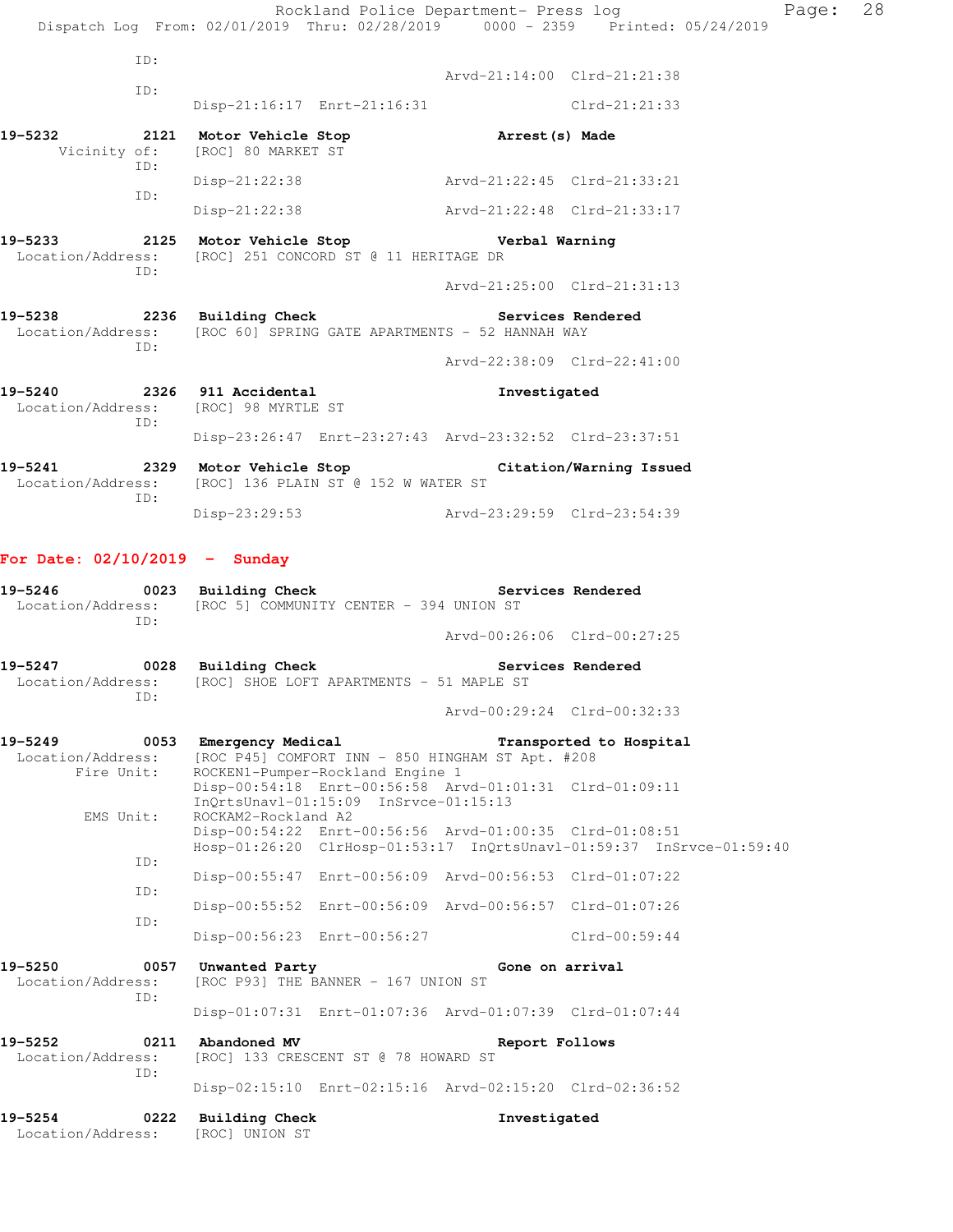|                                               | ID:         |                                                                                                           |                             |                          |
|-----------------------------------------------|-------------|-----------------------------------------------------------------------------------------------------------|-----------------------------|--------------------------|
|                                               |             |                                                                                                           | Arvd-02:23:06 Clrd-02:23:18 |                          |
| 19-5256                                       |             | 0231 General Incident<br>Location/Address: [ROC P72] ROCKLAND POLICE DEPARTMENT - 490 MARKET ST           |                             | Services Rendered        |
| Location/Address: [ROC] MAPLE ST              | ID:         | 19-5255 0233 Building Check                                                                               | Investigated                |                          |
|                                               |             |                                                                                                           | Arvd-02:34:32 Clrd-02:34:45 |                          |
|                                               | ID:         | 19-5257 0251 Building Check<br>Location/Address: [ROC] MARTHA DR                                          | Investigated                |                          |
|                                               |             |                                                                                                           | Arvd-02:52:09 Clrd-02:52:50 |                          |
| 19-5260 0311 911 Hang Up<br>Location/Address: | ID:         | [ROC] 510 WEBSTER ST                                                                                      |                             | Building Checked/Secured |
|                                               | ID:         | Disp-03:12:42 Enrt-03:13:14 Arvd-03:20:10 Clrd-03:26:11                                                   |                             |                          |
|                                               |             | Disp-03:15:27 Enrt-03:15:31 Arvd-03:20:13 Clrd-03:26:15                                                   |                             |                          |
|                                               | ID:         | 19-5261 0608 Building Check<br>Location/Address: [ROC] UNION ST                                           |                             | Building Checked/Secured |
|                                               |             |                                                                                                           | Arvd-06:10:06 Clrd-06:24:53 |                          |
|                                               | ID:         | 19-5262 0705 Building Check<br>Location/Address: [ROC] MARTHA DR                                          | Investigated                |                          |
|                                               |             | Arvd-07:06:20 Clrd-07:06:32                                                                               |                             |                          |
|                                               | ID:         | 19-5263 0712 Building Check<br>Location/Address: [ROC] MAPLE ST                                           | Investigated                |                          |
|                                               |             |                                                                                                           | Arvd-07:13:22 Clrd-07:13:33 |                          |
|                                               | ID:         | 19-5279 1045 911 Accidental<br>Location/Address: [ROC] 41 GARDNER ST                                      | Investigated                |                          |
|                                               |             | Disp-10:46:28 Enrt-10:46:29 Arvd-10:52:20 Clrd-10:53:41                                                   |                             |                          |
| 19-5284                                       |             | 1141 911 Wireless call (Transfered) 911 Wireless call (Transfered)                                        |                             |                          |
| Location: [ROC]                               |             |                                                                                                           |                             |                          |
| 19-5288<br>Location/Address:                  | 1312<br>TD: | Emergency Medical<br>[ROC] 35 WINTER CIR                                                                  | Patient Refusal             |                          |
| Fire Unit:                                    |             | Disp-13:13:26 Enrt-13:13:29 Arvd-13:16:35 Clrd-13:21:20<br>ROCKEN1-Pumper-Rockland Engine 1               |                             |                          |
| EMS Unit:                                     |             | Disp-13:13:33 Enrt-13:16:45 Arvd-13:18:48<br>InQrtsUnavl-13:30:59 InSrvce-13:30:59<br>ROCKAM1-Rockland A1 |                             | $Clrd-13:26:00$          |
|                                               |             | Disp-13:13:33 Enrt-13:16:45 Arvd-13:18:41 Clrd-13:33:16<br>InQrtsUnavl-13:39:41 InSrvce-13:39:41          |                             |                          |
| 19-5289<br>Location/Address:                  | 1316<br>ID: | Disturbance<br>[ROC] 119 GROVE ST                                                                         | Investigated                |                          |
|                                               | ID:         | Disp-13:17:13 Enrt-13:17:15 Arvd-13:18:38 Clrd-14:17:16                                                   |                             |                          |
|                                               | ID:         | Disp-13:17:18 Enrt-13:17:20 Arvd-13:18:42 Clrd-13:41:41                                                   |                             |                          |
|                                               |             | Disp-13:19:58 Enrt-13:20:00 Arvd-13:20:01 Clrd-13:41:39                                                   |                             |                          |
| 19-5291                                       | 1339        | <b>Building Check</b>                                                                                     |                             | Building Checked/Secured |

Dispatch Log From: 02/01/2019 Thru: 02/28/2019 0000 - 2359 Printed: 05/24/2019

 Location/Address: [ROC] 51 MAPLE ST ID:

Arvd-13:40:16 Clrd-13:40:26

Rockland Police Department- Press log entitled Page: 29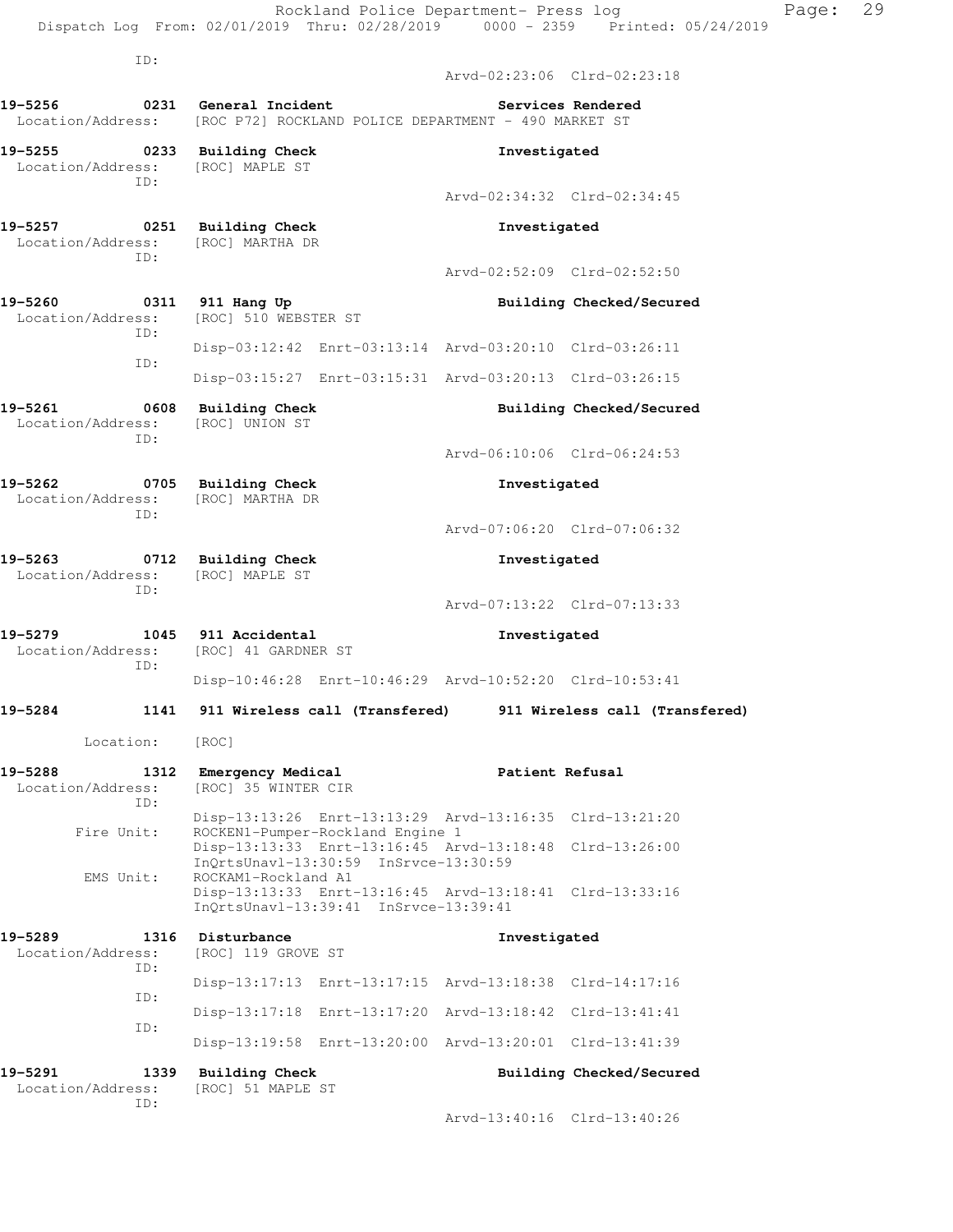Rockland Police Department- Press log Page: 30 Dispatch Log From: 02/01/2019 Thru: 02/28/2019 0000 - 2359 Printed: 05/24/2019 **19-5292 1359 MVA Property Damage Only Services Rendered**  Location/Address: [ROC] 122 REED ST ID: Disp-14:00:15 Enrt-14:00:20 Arvd-14:06:48 Clrd-14:15:24 **19-5302 1537 911 Accidental Investigated**  Location/Address: [ROC 69] SOUTH SHORE REHAB & NURSING - 115 NORTH AVE ID: Disp-15:38:59 Enrt-15:39:04 Arvd-15:43:10 Clrd-15:46:26 19-5306 1610 General Info **1999 Services Not Required**  Location/Address: [ROC P72] ROCKLAND POLICE DEPARTMENT - 490 MARKET ST ID: Arvd-16:10:00 Clrd-16:12:53 **19-5307 1628 Building Check Investigated**  Location/Address: [ROC] MARTHA DR ID: Arvd-16:28:39 Clrd-16:28:49 **19-5308 1630 Building Check Investigated**  Location/Address: [ROC] MAPLE ST ID: Arvd-16:31:09 Clrd-16:31:22 **19-5309 1638 Building Check Investigated**  Location/Address: [ROC] UNION ST ID: Arvd-16:39:01 Clrd-16:39:13 **19-5315 1829 Missing Person Could Not Locate**  Location/Address: [ROC P72] ROCKLAND POLICE DEPARTMENT - 490 MARKET ST ID: Arvd-18:29:00 Clrd-18:35:00 **19-5325 2039 Building Check Investigated**  Location/Address: [ROC] MARTHA DR ID: Arvd-20:39:55 Clrd-20:40:06 **19-5326 2043 Building Check Investigated**  Location/Address: [ROC] UNION ST ID: Arvd-20:44:15 Clrd-20:44:26 **19-5328 2048 Building Check Investigated**  Location/Address: [ROC] MAPLE ST ID: Arvd-20:49:27 Clrd-20:50:12 **19-5329 2114 Health & Welfare Check Services Rendered**  Location/Address: [ROC] 34 HANNAH WAY Apt. #B ID: Disp-21:17:44 Enrt-21:17:48 Arvd-21:17:51 Clrd-21:15:00 19-5330 2115 Assist Public **19-5330** Services Rendered Location/Address: [ROC] 34 HANNAH WAY Apt. #B ID: Arvd-21:15:00 Clrd-21:18:14 ID: Disp-16:20:51 Clrd-02/14/2019 @ 16:21:12 **19-5333 2255 Building Check Investigated**  Location/Address: [ROC] MARTHA DR ID: Arvd-22:55:30 Clrd-22:55:42 **19-5334 2259 Building Check Investigated**  Location/Address: [ROC] UNION ST ID: Arvd-23:00:22 Clrd-23:00:33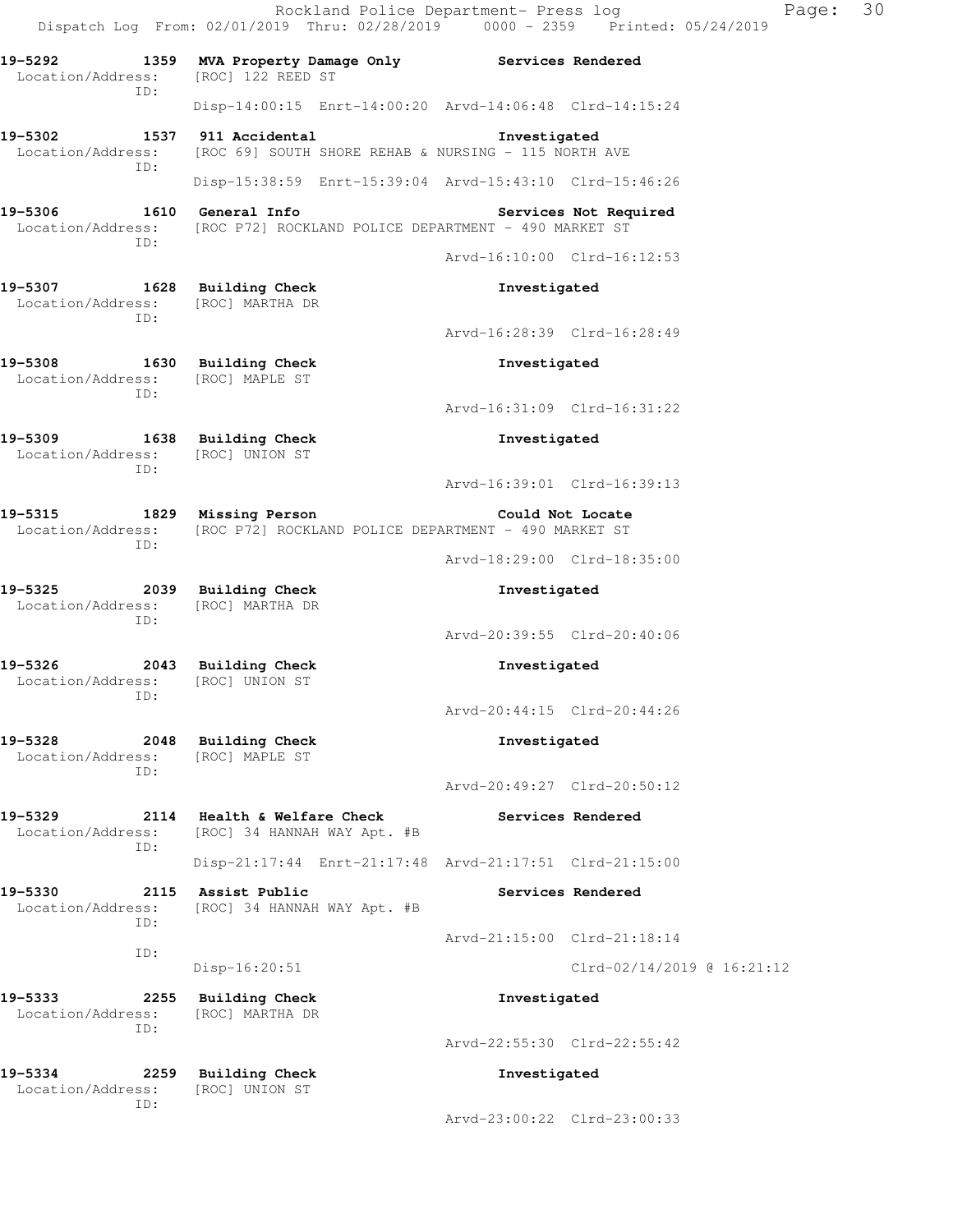Rockland Police Department- Press log Rage: 31 Dispatch Log From: 02/01/2019 Thru: 02/28/2019 0000 - 2359 Printed: 05/24/2019

| 19–5336 | 2321 | Extra Watch<br>Location/Address: [ROC] 20 LINDEN ST |                                                         | Services Rendered |
|---------|------|-----------------------------------------------------|---------------------------------------------------------|-------------------|
|         | TD:  |                                                     | Disp-23:27:57 Enrt-23:38:01 Arvd-23:38:04 Clrd-23:38:07 |                   |
| 19-5335 | 2324 | Building Check                                      | Investigated                                            |                   |

 Location/Address: [ROC] MAPLE ST ID:

Arvd-23:24:56 Clrd-23:25:08

#### **For Date: 02/11/2019 - Monday**

**19-5339 0001 SHIFT ASSINGMENTS No Service**  Location/Address: [ROC P72] ROCKLAND POLICE DEPARTMENT - 490 MARKET ST **19-5340 0014 Health & Welfare Check No Service**  Location/Address: [ROC] 381 PLAIN ST ID: Disp-00:16:23 Enrt-00:16:38 Arvd-00:25:28 Clrd-00:27:34 ID: Disp-00:16:23 Enrt-00:16:34 Arvd-00:25:35 Clrd-00:27:48 ID: Disp-00:22:45 Enrt-00:22:50 Arvd-00:25:39 Clrd-00:27:27 **19-5342 0022 Emergency Medical Transported to Hospital**  Location/Address: [ROC] 51 MAPLE ST Apt. #132 Fire Unit: ROCKEN2-Pumper-Rockland Engine 2 Disp-00:23:03 Enrt-00:24:28 Arvd-00:29:47 Clrd-00:34:48 InQrtsUnavl-00:37:49 InSrvce-00:37:52 ID: Disp-00:23:10 Enrt-00:23:21 Clrd-00:30:56 EMS Unit: HANAMB1-Hanson Ambulance 1 Disp-00:23:40 Enrt-00:26:28 Clrd-00:29:36 InQrtsUnavl-00:44:30 InSrvce-00:44:30<br>Fire Unit: ROCKEN1-Pumper-Rockland Engine 1 ROCKEN1-Pumper-Rockland Engine 1 Disp-00:27:32 Enrt-00:27:36 Arvd-00:29:44 Clrd-00:42:41 InQrtsUnavl-00:42:42 InSrvce-00:42:42 EMS Unit: ROCKAM2-Rockland A2 Disp-00:27:41 Enrt-00:27:45 Arvd-00:29:51 Clrd-00:42:59 Hosp-00:50:56 ClrHosp-01:20:57 InQrtsUnavl-01:22:08 InSrvce-01:22:08 ID: Disp-00:27:58 Enrt-00:28:50 Arvd-00:30:45 Clrd-00:33:27 ID: Disp-00:28:06 Clrd-00:28:55 ID: Disp-00:29:02 Enrt-00:29:06 Arvd-00:30:48 Clrd-00:33:15 **19-5346 0039 Suspicious Activity Sent On Way**  Location/Address: [ROC P65] 7-ELEVEN CONVENIENCE STORE - 92 MARKET ST ID: Disp-00:40:33 Enrt-00:40:38 Arvd-00:50:22 Clrd-01:02:29 ID: Disp-00:40:51 Enrt-00:40:56 Clrd-00:43:03 **19-5353 0119 Motor Vehicle Stop Citation/Warning Issued**  Location/Address: [ROC] @ ABINGTON LINE - WEST WATER ST ID: Disp-01:22:51 Enrt-01:23:30 Arvd-01:23:34 Clrd-01:26:24 ID: Disp-01:23:19 Enrt-01:23:23 Arvd-01:23:27 Clrd-01:26:20 19-5354 0131 Animal Complaint **19-5354** Services Rendered Location/Address: [ROC] 134 CENTRE AVE @ 1 WILLOW POND DR ID: Disp-01:33:09 Enrt-01:33:16 Arvd-01:33:22 Clrd-01:42:09 **19-5356 0140 Emergency Medical Transported to Hospital**  Location/Address: [ROC P45] COMFORT INN - 850 HINGHAM ST Apt. #208 ID: Disp-01:42:51 Enrt-01:44:20 Arvd-01:45:44 Clrd-01:59:33 ID: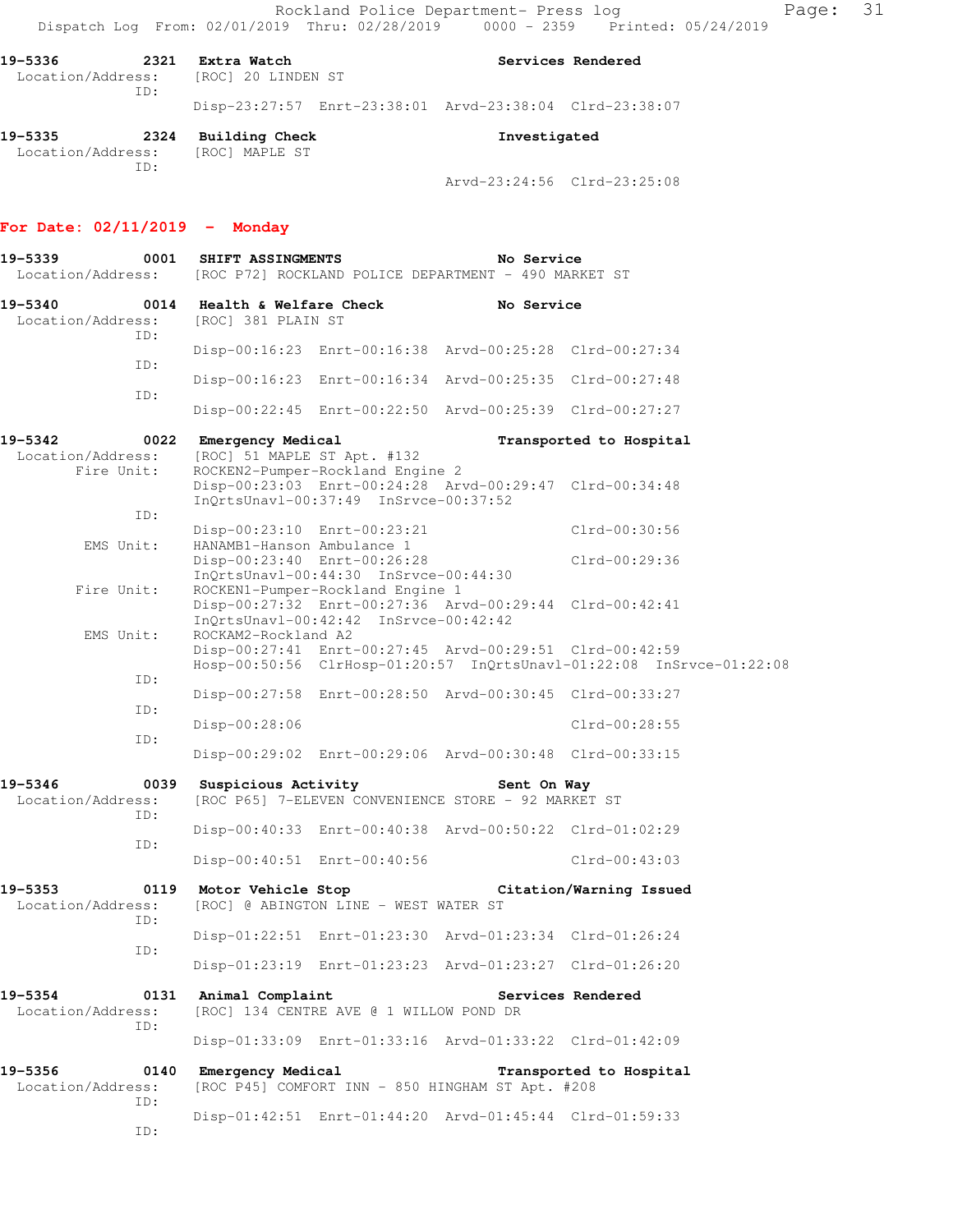| Dispatch Log From: 02/01/2019 Thru: 02/28/2019 0000 - 2359 Printed: 05/24/2019 |                                                                  |                                                                           | Rockland Police Department- Press log                                                                                           |                          | Page: | 32 |  |
|--------------------------------------------------------------------------------|------------------------------------------------------------------|---------------------------------------------------------------------------|---------------------------------------------------------------------------------------------------------------------------------|--------------------------|-------|----|--|
|                                                                                |                                                                  |                                                                           |                                                                                                                                 |                          |       |    |  |
| ID:                                                                            |                                                                  | Disp-01:43:14 Enrt-01:44:10                                               |                                                                                                                                 | $Clrd-01:44:48$          |       |    |  |
| Fire Unit:                                                                     |                                                                  | ROCKEN1-Pumper-Rockland Engine 1                                          | Disp-01:44:44 Enrt-01:44:52 Arvd-01:45:14 Clrd-02:07:01                                                                         |                          |       |    |  |
|                                                                                |                                                                  | InQrtsUnavl-02:05:38 InSrvce-02:05:50                                     | Disp-01:45:06 Enrt-01:45:53 Arvd-01:49:52 Clrd-02:00:00                                                                         |                          |       |    |  |
| EMS Unit:                                                                      | ROCKAM1-Rockland A1                                              |                                                                           | Disp-01:45:17 Enrt-01:45:50 Arvd-01:49:49 Clrd-01:59:52<br>Hosp-02:05:52 ClrHosp-02:39:22 InQrtsUnavl-02:42:18 InSrvce-02:42:20 |                          |       |    |  |
| ID:                                                                            |                                                                  |                                                                           | Disp-01:50:43 Enrt-01:50:47 Arvd-01:50:52 Clrd-01:59:25                                                                         |                          |       |    |  |
|                                                                                |                                                                  |                                                                           |                                                                                                                                 |                          |       |    |  |
| 19-5360<br>Location/Address:<br>ID:                                            | 0251 Breaking & Entering<br>[ROC] 65 HOWARD ST                   |                                                                           | Services Rendered                                                                                                               |                          |       |    |  |
| ID:                                                                            |                                                                  |                                                                           | Disp-02:52:34 Enrt-02:52:48 Arvd-02:55:02 Clrd-03:05:48                                                                         |                          |       |    |  |
| ID:                                                                            |                                                                  |                                                                           | Disp-02:52:34 Enrt-02:52:50 Arvd-02:55:17 Clrd-03:02:17                                                                         |                          |       |    |  |
| ID:                                                                            |                                                                  |                                                                           | Disp-02:53:00 Enrt-02:53:03 Arvd-02:55:29 Clrd-03:05:39                                                                         |                          |       |    |  |
|                                                                                | $Disp-02:54:29$                                                  |                                                                           | Arvd-02:54:48 Clrd-03:05:42                                                                                                     |                          |       |    |  |
| 19-5366<br>Location/Address:                                                   | 0557 Building Check<br>[ROC] UNION ST                            |                                                                           |                                                                                                                                 | Building Checked/Secured |       |    |  |
| ID:                                                                            |                                                                  |                                                                           | Arvd-06:00:08 Clrd-06:26:28                                                                                                     |                          |       |    |  |
| 19-5369<br>Location/Address:                                                   | 0631 Motor Vehicle Stop<br>[ROC] EAST WATER ST                   |                                                                           |                                                                                                                                 | Citation/Warning Issued  |       |    |  |
| ID:                                                                            |                                                                  |                                                                           | Disp-06:32:54 Enrt-06:33:00 Arvd-06:33:05 Clrd-06:37:53                                                                         |                          |       |    |  |
| 19-5372                                                                        | 0657 Motor Vehicle Stop                                          |                                                                           |                                                                                                                                 |                          |       |    |  |
| Location/Address:<br>ID:                                                       | Citation/Warning Issued<br>[ROC] 354 LIBERTY ST @ 200 WEBSTER ST |                                                                           |                                                                                                                                 |                          |       |    |  |
| ID:                                                                            |                                                                  |                                                                           | Disp-07:00:08 Enrt-07:00:13 Arvd-07:00:49 Clrd-07:10:01                                                                         |                          |       |    |  |
|                                                                                |                                                                  |                                                                           | Disp-07:00:24 Enrt-07:00:35 Arvd-07:00:40 Clrd-07:13:28                                                                         |                          |       |    |  |
| 19–5373<br>Location/Address:                                                   | 0708 Burglar Alarm                                               | [ROC P53] TK O'SHEA'S - 934 HINGHAM ST                                    | Appears Secure                                                                                                                  |                          |       |    |  |
| ID:                                                                            |                                                                  |                                                                           | Disp-07:09:11 Enrt-07:09:20 Arvd-07:17:07 Clrd-07:17:10                                                                         |                          |       |    |  |
| 0813<br>19-5378<br>Location/Address:                                           | Health & Welfare Check<br>[ROC] 74 STUDLEY CT                    |                                                                           | Appears Secure                                                                                                                  |                          |       |    |  |
| ID:                                                                            | Disp-08:15:17                                                    |                                                                           |                                                                                                                                 | Clrd-08:16:25            |       |    |  |
| ID:                                                                            |                                                                  |                                                                           | Disp-08:16:18 Enrt-08:16:28 Arvd-08:19:40 Clrd-08:28:42                                                                         |                          |       |    |  |
| ID:                                                                            |                                                                  | Disp-08:19:19 Enrt-08:19:23                                               |                                                                                                                                 | $Clrd-08:28:45$          |       |    |  |
| 19-5379<br>0814                                                                | SHIFT ASSIGNMENTS                                                |                                                                           | No Service                                                                                                                      |                          |       |    |  |
| Location/Address:                                                              |                                                                  |                                                                           | [ROC P72] ROCKLAND POLICE DEPARTMENT - 490 MARKET ST                                                                            |                          |       |    |  |
| 19-5380<br>Location/Address:                                                   | 0819 Emergency Medical<br>[ROC] 292 MARKET ST Apt. #33           |                                                                           |                                                                                                                                 | Transported to Hospital  |       |    |  |
| Fire Unit:<br>EMS Unit:                                                        | ROCKAM2-Rockland A2                                              | ROCKEN1-Pumper-Rockland Engine 1<br>InQrtsUnavl-08:28:50 InSrvce-08:28:50 | Disp-08:20:30 Enrt-08:20:38 Arvd-08:23:02 Clrd-08:28:50                                                                         |                          |       |    |  |
|                                                                                |                                                                  |                                                                           | Disp-08:20:30 Enrt-08:21:17 Arvd-08:23:03 Clrd-08:28:49<br>Hosp-08:39:44 ClrHosp-09:14:29 InQrtsUnavl-09:23:21 InSrvce-09:23:21 |                          |       |    |  |
| ID:                                                                            |                                                                  |                                                                           | Disp-08:22:10 Enrt-08:22:16 Arvd-08:22:59 Clrd-08:32:36                                                                         |                          |       |    |  |
| 19-5415<br>0916<br>Location/Address:<br>ID:                                    | Motor Vehicle Stop<br>[ROC] 685 SUMMER ST                        |                                                                           |                                                                                                                                 | Citation/Warning Issued  |       |    |  |

Arvd-09:16:00 Clrd-09:27:35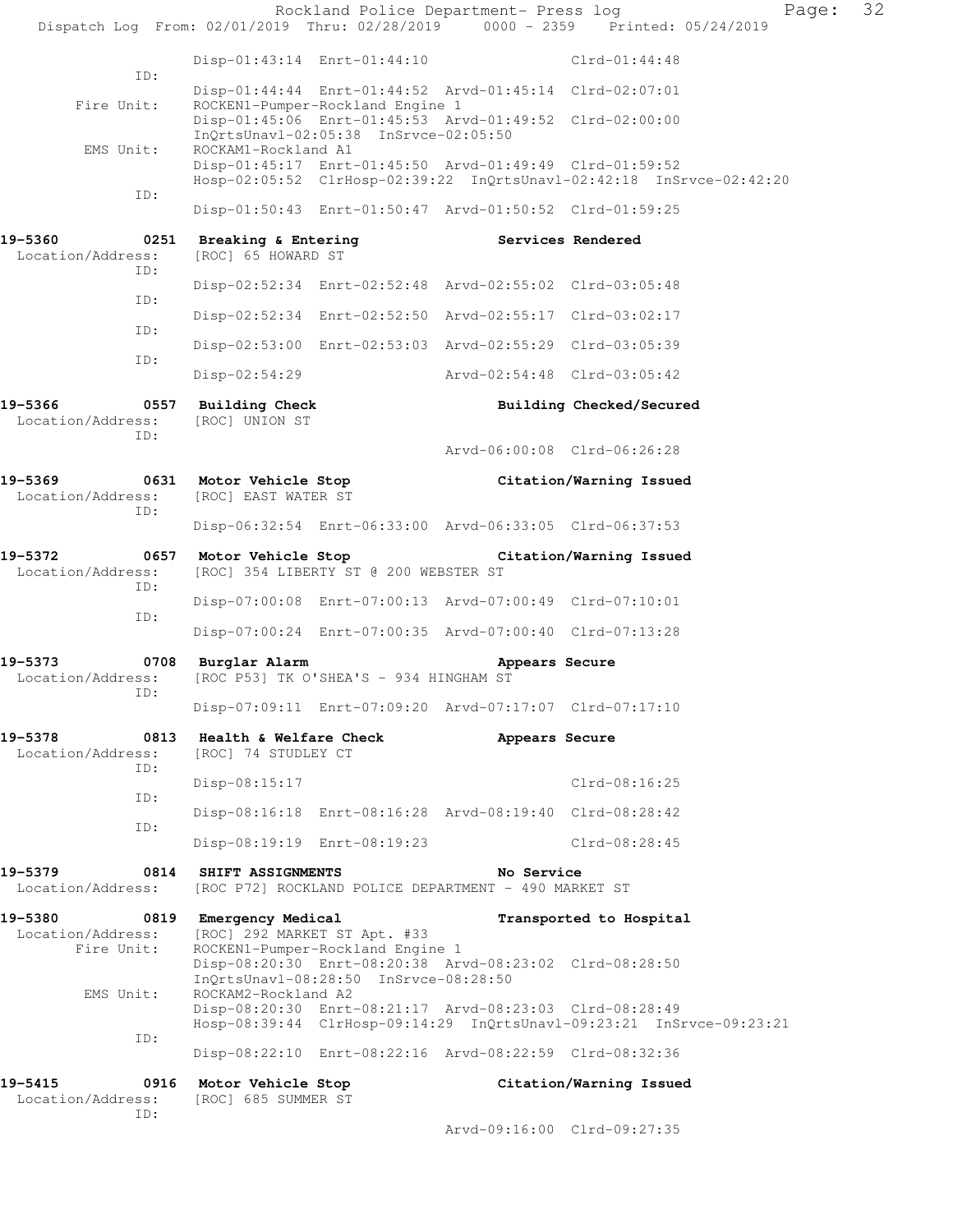Dispatch Log From: 02/01/2019 Thru: 02/28/2019 0000 - 2359 Printed: 05/24/2019 19-5418 0951 Disturbance **Assist Police Assist Police**  Location/Address: [ROC P47] BEST WESTERN - 909 HINGHAM ST ID: Disp-09:53:09 Enrt-09:53:21 Arvd-09:55:18 Clrd-10:33:10 ID: Disp-09:53:17 Enrt-09:53:21 Arvd-09:58:39 Clrd-10:15:47 ID: Disp-09:58:58 Enrt-09:59:02 Arvd-09:59:05 Clrd-10:09:57 **19-5422 1017 Building Check Building Checked/Secured**  Location/Address: [ROC] BILL DELAHUNT PKWY ID: Arvd-10:18:02 Clrd-10:18:20 **19-5592 1050 Animal Complaint Services Rendered**  Location/Address: [ROC] 108 BELMONT ST 19-5546 1100 Animal Complaint **1100 Services Rendered** Location/Address: [ROC] 27 CUSTER ST 19-5593 1100 Animal Complaint **19-5593** Services Rendered Location/Address: [ROC] 95 MANZELLA CT **19-5594 1100 Animal Complaint Services Rendered**  Location/Address: [ROC] 132 UNION ST 19-5547 1110 Animal Complaint **19-5547** Services Rendered Location/Address: [ROC] 135 LIBERTY ST **19-5596 1115 Animal Complaint Services Rendered**  Location/Address: [ROC] 400 SALEM ST 19-5597 1130 Animal Complaint **Services Rendered**  Location/Address: [ROC] 11 BIRCH BOTTOM CIR **19-5586 1140 Animal Complaint Services Rendered**  Location/Address: [ROC] 22 BAY PATH LN 19-5599 1145 Animal Complaint **Services Rendered**  Location/Address: [ROC] 49 BAY PATH LN 19-5431 1152 Disturbance **Services Rendered**  Location/Address: [ROC] 70 SHAW RD ID: Disp-11:53:22 Enrt-11:53:36 Arvd-11:56:31 Clrd-12:07:57 ID: Disp-11:53:28 Enrt-11:53:36 Arvd-11:55:26 Clrd-12:07:54 ID: Disp-11:53:33 Enrt-11:53:36 Arvd-11:56:28 Clrd-12:06:17 **19-5434 1205 Sex offender or dissemination Services Rendered**  Location/Address: [ROC] 167 BEECH ST 19-5600 1215 Animal Complaint **19-5600** Services Rendered Location/Address: [ROC] 51 CHURCH ST 19-5435 1225 General Incident **1286 1226 Services Rendered**  Location/Address: [ROC] 110 EMERSON ST 19-5601 1245 Animal Complaint **Services Rendered**  Location/Address: [ROC] 343 UNION ST 19-5602 1300 Animal Complaint **19-5602** Services Rendered Location/Address: [ROC] 57 EXCHANGE ST 19-5605 1310 Animal Complaint **19-5605** Services Rendered Location/Address: [ROC] 154 REED ST **19-5439 1336 Building Check Building Checked/Secured**  Location/Address: [ROC] HANNAH WAY

ID:

Rockland Police Department- Press log Fage: 33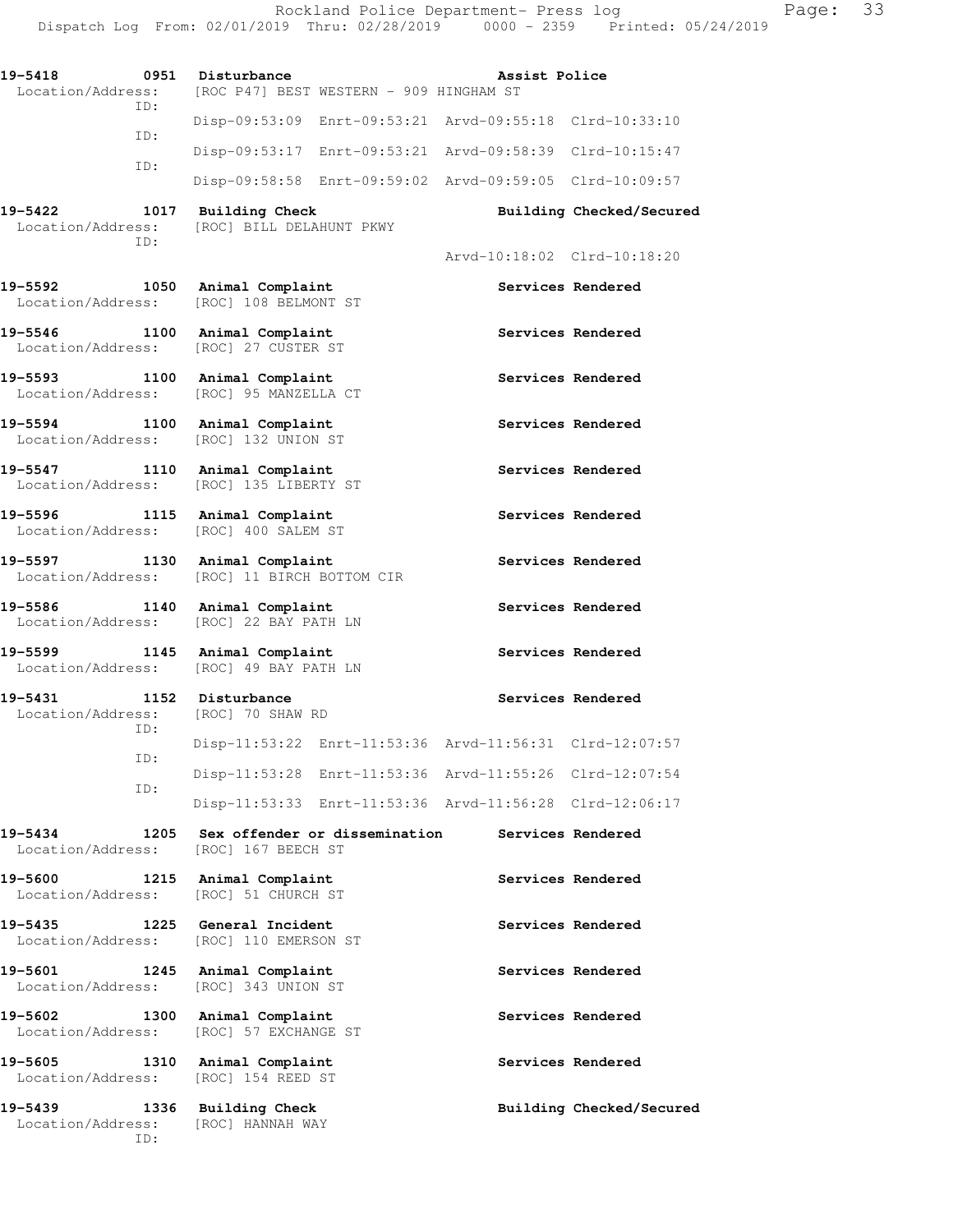Arvd-13:37:22 Clrd-13:37:40

| 19-5606<br>1339<br>Location/Address:        | Animal Complaint<br>[ROC] 2 JACOB LOVELL LN                                                                                                            |                             | Services Rendered        |
|---------------------------------------------|--------------------------------------------------------------------------------------------------------------------------------------------------------|-----------------------------|--------------------------|
| 19-5441<br>1343<br>Location/Address:<br>TD: | <b>Building Check</b><br>[ROC] MAPLE ST                                                                                                                |                             | Building Checked/Secured |
|                                             |                                                                                                                                                        | Arvd-13:43:47 Clrd-13:44:06 |                          |
| 19-5442<br>1348<br>Location/Address:<br>TD: | <b>Building Check</b><br>[ROC] UNION ST                                                                                                                |                             | Building Checked/Secured |
|                                             |                                                                                                                                                        | Arvd-13:49:34 Clrd-13:50:00 |                          |
| 19-5607<br>1350<br>Location/Address:        | Animal Complaint<br>[ROC] 80 PACIFIC ST                                                                                                                |                             | Services Rendered        |
| 19-5443<br>Vicinity of:<br>TD:              | 1355 Motor Vehicle Stop<br>[ROC] SUMMER ST                                                                                                             | Verbal Warning              |                          |
|                                             |                                                                                                                                                        | Arvd-13:55:00 Clrd-13:59:04 |                          |
| 19-5444<br>1400<br>Location/Address:<br>ID: | Animal Complaint<br>[ROC] 120 HOWARD ST @ 138 VERNON ST                                                                                                |                             | Services Rendered        |
| ID:                                         | Disp-14:01:12 Enrt-14:01:15 Arvd-14:06:11 Clrd-14:08:23                                                                                                |                             |                          |
|                                             | Disp-14:06:19 Enrt-14:06:23 Arvd-14:06:26 Clrd-14:08:20                                                                                                |                             |                          |
| 19-5451<br>1439<br>Location/Address:<br>ID: | Emergency Medical<br>[ROC] 36 BELMONT ST                                                                                                               |                             | Transported to Hospital  |
| Fire Unit:                                  | Disp-14:39:50 Enrt-14:39:53 Arvd-14:41:21 Clrd-14:50:50<br>ROCKEN1-Pumper-Rockland Engine 1<br>Disp-14:39:58 Enrt-14:40:17 Arvd-14:40:26 Clrd-14:53:11 |                             |                          |
| EMS Unit:                                   | InQrtsUnavl-14:53:12 InSrvce-14:53:12<br>ROCKAM2-Rockland A2<br>$Disp-14:40:11$                                                                        | Arvd-14:40:15 Clrd-14:49:58 |                          |
| ID:                                         | Hosp-15:02:17 ClrHosp-16:00:23 InQrtsUnavl-16:12:10 InSrvce-16:12:10<br>$Disp-14:40:21$                                                                | Arvd-14:40:27 Clrd-14:50:53 |                          |
| 19-5609<br>1500<br>Location/Address:        | Animal Complaint<br>[ROC] 31 TURNER RD                                                                                                                 |                             | Services Rendered        |
| 19-5610<br>1530<br>Location/Address:        | Animal Complaint<br>[ROC] 556 LIBERTY ST                                                                                                               |                             | Services Rendered        |
| 19-5612<br>1545<br>Location/Address:        | Animal Complaint<br>[ROC] 2 MILLBROOK DR                                                                                                               |                             | Services Rendered        |
| 19-5501<br>1600<br>Location/Address:<br>ID: | General Info<br>[ROC P72] ROCKLAND POLICE DEPARTMENT - 490 MARKET ST                                                                                   |                             | Services Not Required    |
|                                             | Disp-23:33:38                                                                                                                                          |                             | $Clrd-23:33:46$          |
| 19-5458<br>1608<br>Location/Address:<br>ID: | Suspicious Activity<br>[ROC] WILMINGTON FURNITURE - PLAIN ST                                                                                           | Gone on arrival             |                          |
| ID:                                         | Disp-16:10:13 Enrt-16:10:27 Arvd-16:12:06 Clrd-16:15:29                                                                                                |                             |                          |
|                                             | Disp-16:10:23 Enrt-16:10:27 Arvd-16:12:31 Clrd-16:15:25                                                                                                |                             |                          |
| 19-5463<br>1638<br>Location/Address:<br>ID: | 911 Accidental<br>[ROC P65] 7-ELEVEN CONVENIENCE STORE - 92 MARKET ST                                                                                  |                             | Services Rendered        |
|                                             | Disp-16:40:42 Enrt-16:40:52 Arvd-16:44:45 Clrd-16:47:03                                                                                                |                             |                          |
| 19-5464<br>1638<br>Location/Address:<br>ID: | Unwanted Party<br>[ROC] 110 EMERSON ST                                                                                                                 | Investigated                |                          |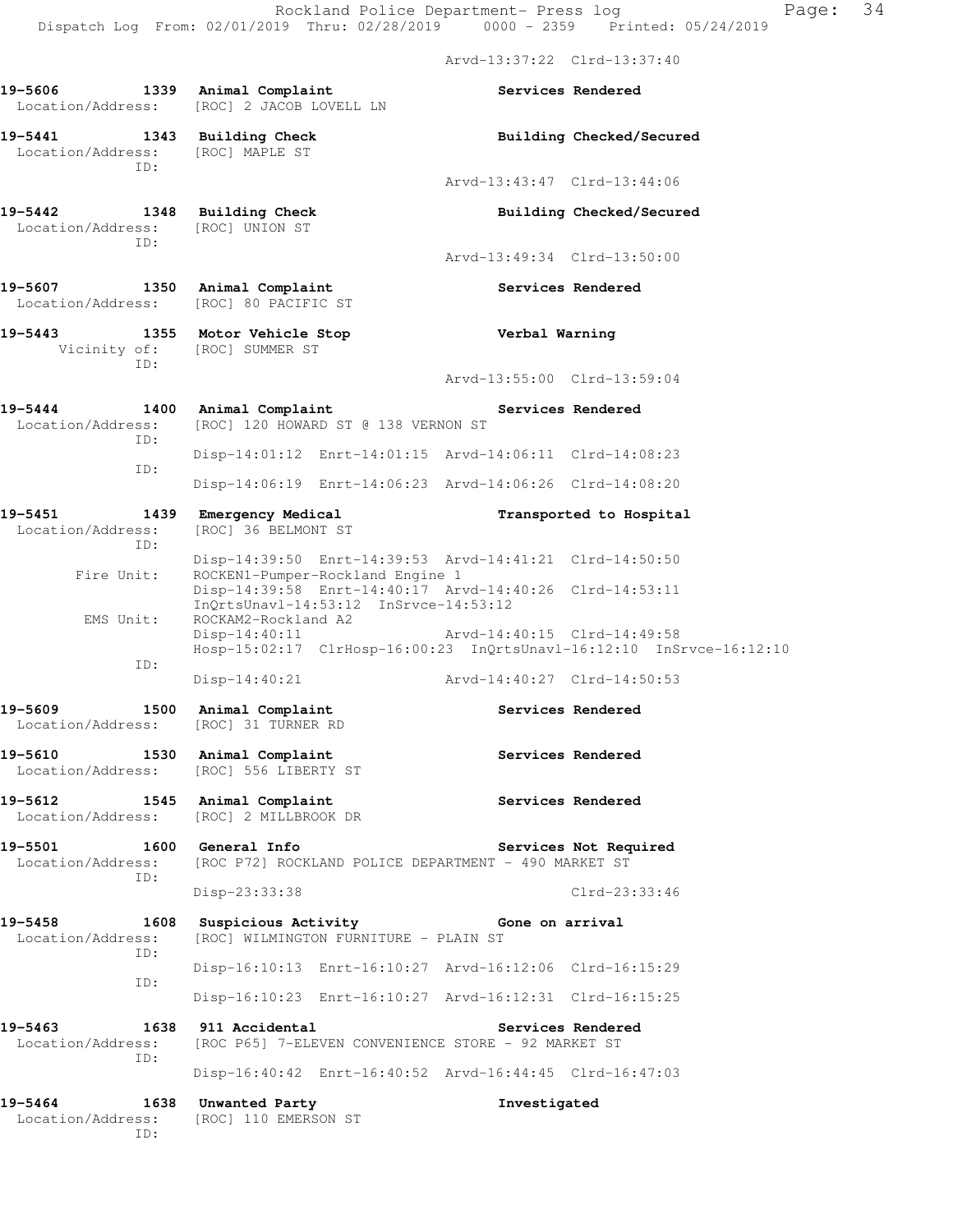|                              |             |                                                      |                                     | Rockland Police Department- Press log                                                         |                                                                                | Page: | 35 |
|------------------------------|-------------|------------------------------------------------------|-------------------------------------|-----------------------------------------------------------------------------------------------|--------------------------------------------------------------------------------|-------|----|
|                              |             |                                                      |                                     |                                                                                               | Dispatch Log From: 02/01/2019 Thru: 02/28/2019 0000 - 2359 Printed: 05/24/2019 |       |    |
|                              |             |                                                      |                                     | Disp-16:40:48 Enrt-16:40:58 Arvd-16:44:56 Clrd-17:14:31                                       |                                                                                |       |    |
| 19-5465<br>Location/Address: | 1653<br>TD: |                                                      |                                     | MVA Property Damage Only Services Rendered<br>[ROC 65] ROGERS MIDDLE SCHOOL - 100 TAUNTON AVE |                                                                                |       |    |
|                              |             |                                                      |                                     | Arvd-16:53:00 Clrd-16:58:46                                                                   |                                                                                |       |    |
| 19-5473<br>Location/Address: | TD:         | 1802 Follow-Up Investigation<br>[ROC] 110 EMERSON ST |                                     | No Action Required                                                                            |                                                                                |       |    |
|                              |             |                                                      |                                     | Disp-18:03:48 Enrt-18:03:56 Arvd-18:04:17 Clrd-18:30:11                                       |                                                                                |       |    |
| 19-5476<br>Vicinity of:      | ID:         |                                                      | [ROC] 136 PLAIN ST @ 152 W WATER ST | 1826 Lost/Found Property The Services Rendered                                                |                                                                                |       |    |
|                              | TD:         |                                                      |                                     | Disp-18:27:39 Enrt-18:27:45 Arvd-18:31:16 Clrd-18:41:30                                       |                                                                                |       |    |
|                              |             | Disp-18:31:49                                        |                                     | Arvd-18:31:53 Clrd-18:41:30                                                                   |                                                                                |       |    |
| 19-5479<br>Vicinity of:      | TD:         | 1849 Disturbance<br>[ROC] 66 SPRING ST               |                                     | Peace Restored                                                                                |                                                                                |       |    |
|                              | ID:         |                                                      |                                     | Disp-18:50:00 Enrt-18:50:08 Arvd-18:53:30 Clrd-19:09:49                                       |                                                                                |       |    |
|                              |             |                                                      |                                     | Disp-18:51:15 Enrt-18:51:19 Arvd-18:53:34 Clrd-18:55:28                                       |                                                                                |       |    |
| 19-5484<br>Location/Address: | TD:         | 2038 Building Check<br>[ROC] MARTHA DR               |                                     |                                                                                               | Building Checked/Secured                                                       |       |    |
|                              |             |                                                      |                                     | Arvd-20:39:34 Clrd-20:40:32                                                                   |                                                                                |       |    |
| 19-5485<br>Location/Address: | ID:         | 2041 Building Check<br>[ROC] UNION ST                |                                     |                                                                                               | Building Checked/Secured                                                       |       |    |
|                              |             |                                                      |                                     | Arvd-20:41:45 Clrd-20:45:43                                                                   |                                                                                |       |    |
| 19-5490<br>Vicinity of:      | ID:         | 2116 Disturbance<br>[ROC] BEAL ST                    |                                     |                                                                                               | Transported to Hospital                                                        |       |    |
|                              | ID:         |                                                      | Disp-21:17:35 Enrt-21:18:07         |                                                                                               | Clrd-21:32:58                                                                  |       |    |
|                              |             |                                                      | Disp-21:17:57 Enrt-21:18:01         |                                                                                               | $Clrd-21:32:52$                                                                |       |    |
| 19-5493<br>Location/Address: | TD:         | 2207 Follow-Up Investigation<br>[ROC] 22 STUDLEY CT  |                                     | Services Rendered                                                                             |                                                                                |       |    |

## Arvd-22:07:00 Clrd-22:15:35

## **For Date: 02/12/2019 - Tuesday**

| 19-5508        | 0310<br>Emergency Medical                               | Transported to Hospital                                              |
|----------------|---------------------------------------------------------|----------------------------------------------------------------------|
|                | Location/Address: [ROC] 305 NORTH AVE                   |                                                                      |
| Fire Unit:     | ROCKEN1-Pumper-Rockland Engine 1                        |                                                                      |
|                | InOrtsUnavl-03:24:21 InSrvce-03:24:21                   | Disp-03:12:49 Enrt-03:14:58 Arvd-03:16:54 Clrd-03:21:45              |
| EMS Unit:      | ROCKAM2-Rockland A2                                     |                                                                      |
|                |                                                         | Disp-03:12:49 Enrt-03:15:00 Arvd-03:16:52 Clrd-03:22:23              |
|                |                                                         | Hosp-03:32:45 ClrHosp-04:09:55 InQrtsUnavl-04:10:04 InSrvce-04:10:04 |
| ID:            |                                                         |                                                                      |
|                |                                                         | Disp-03:13:13 Enrt-03:17:07 Arvd-03:17:09 Clrd-03:21:41              |
| ID:            |                                                         |                                                                      |
|                |                                                         | Disp-03:17:31 Enrt-03:17:33 Arvd-03:17:34 Clrd-03:18:47              |
| 19-5511<br>ID: | 0539 Building Check<br>Location/Address: [ROC] UNION ST | Building Checked/Secured                                             |
|                |                                                         | Arvd-05:40:17 Clrd-06:11:26                                          |
|                | 19-5517 0634 Motor Vehicle Stop                         | Citation/Warning Issued                                              |
| ID:            | Location/Address: [ROC P69] MCDONALD'S - 117 MARKET ST  |                                                                      |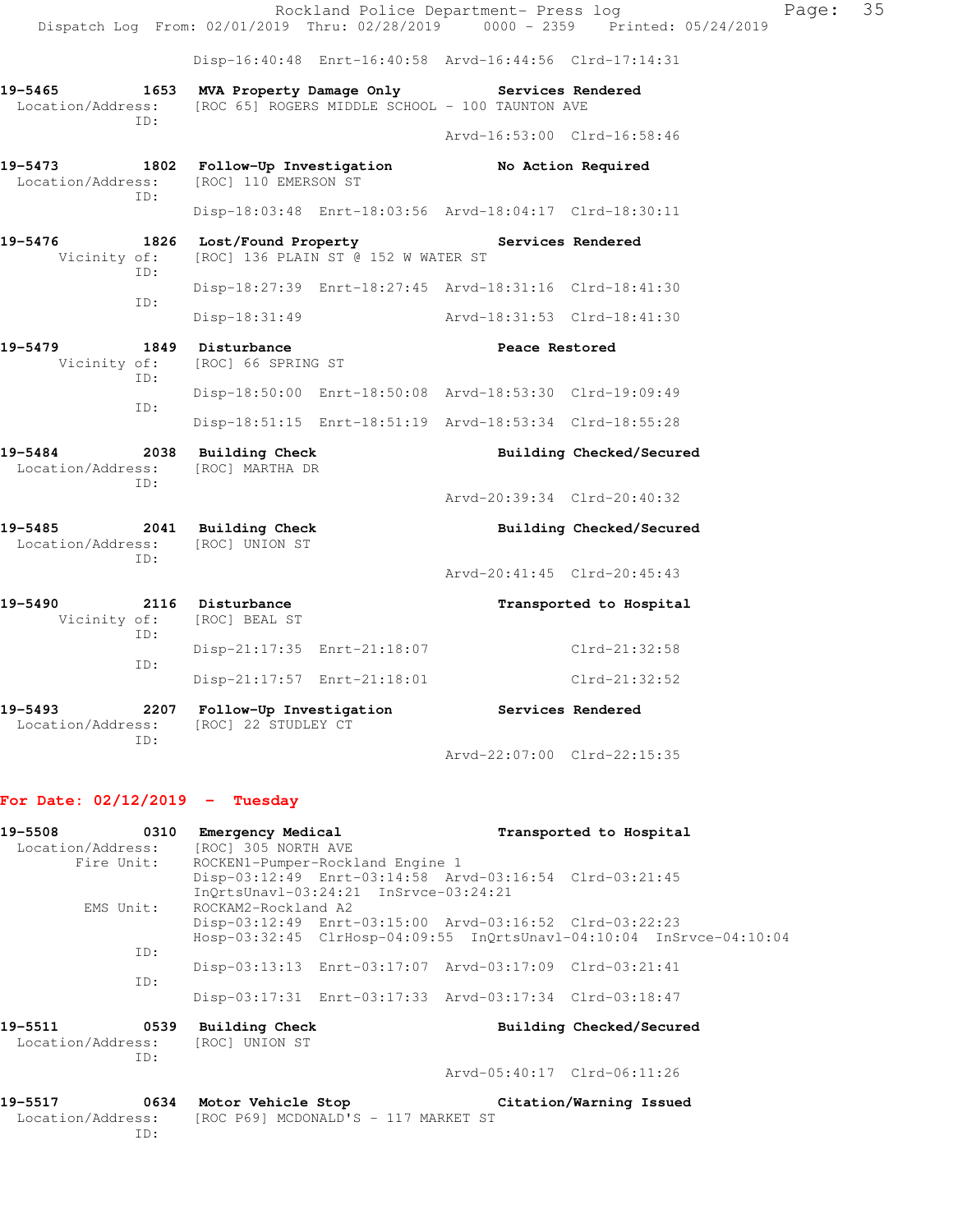Arvd-06:34:00 Clrd-06:39:49

|                              |             | 0800 General Info<br>Location/Address: [ROC P72] ROCKLAND POLICE DEPARTMENT - 490 MARKET ST                             |            | Services Rendered                                                    |
|------------------------------|-------------|-------------------------------------------------------------------------------------------------------------------------|------------|----------------------------------------------------------------------|
|                              |             | 19-5532 0830 Animal Complaint<br>Location/Address: [ROC] 17 DIVISION ST                                                 |            | Services Rendered                                                    |
| 19-5530 0842 Warrant         |             | No Service<br>Location/Address: [ROC] 164 MARTHA DR Apt. #F                                                             |            |                                                                      |
|                              | ID:<br>ID:  | Disp-08:43:24 Enrt-08:49:09 Arvd-08:52:10 Clrd-08:52:27                                                                 |            |                                                                      |
|                              |             | Disp-08:43:30 Enrt-08:49:06 Arvd-08:52:07 Clrd-08:52:25                                                                 |            |                                                                      |
| 19-5550                      | ID:         | 1033 Motor Vehicle Stop Citation/Warning Issued<br>Location/Address: [ROC] STANDPIPE DR @ BEECHWOOD LN                  |            |                                                                      |
|                              |             |                                                                                                                         |            | Arvd-10:33:00 Clrd-10:40:29                                          |
|                              | ID:         | 19-5551 1043 Larceny / Forgery/ Fraud Report Follows<br>Location/Address: [ROC] 21 NORTH AVE                            |            |                                                                      |
|                              |             | Disp-10:44:50 Enrt-10:45:48 Arvd-10:52:16 Clrd-11:03:19                                                                 |            |                                                                      |
| Location/Address:            |             | 19-5613 1045 Animal Complaint<br>[ROC] 3 PLEASANT ST                                                                    |            | Services Rendered                                                    |
| 19-5553                      | Fire Unit:  | 1054 Emergency Medical<br>Location/Address: [ROC] 51 MAPLE ST Apt. #122<br>ROCKEN2-Pumper-Rockland Engine 2             |            | Transported to Hospital                                              |
| EMS Unit:                    |             | Disp-10:55:44 Enrt-10:59:19 Arvd-11:01:34 Clrd-11:16:13<br>InQrtsUnavl-11:26:03 InSrvce-11:26:06<br>ROCKAM2-Rockland A2 |            |                                                                      |
|                              |             | Disp-10:56:34 Enrt-10:59:17 Arvd-11:00:50 Clrd-11:15:03                                                                 |            | Hosp-11:24:22 ClrHosp-12:14:25 InQrtsUnavl-12:51:38 InSrvce-12:51:41 |
|                              | ID:         | Disp-10:57:57 Enrt-10:58:13 Arvd-10:59:16 Clrd-11:14:48                                                                 |            |                                                                      |
|                              | ID:         | Disp-10:58:04 Enrt-10:58:09 Arvd-10:59:19 Clrd-11:14:42                                                                 |            |                                                                      |
|                              |             | 19-5584 1100 Animal Complaint<br>Location/Address: [ROC] 82 BROOKSIDE RD                                                |            | Services Rendered                                                    |
| 19-5556                      |             | 1123 General Incident<br>Services Rendered<br>Location/Address: [ROC P72] ROCKLAND POLICE DEPARTMENT - 490 MARKET ST    |            |                                                                      |
| 19-5615                      |             | 1130 Animal Complaint<br>Location/Address: [ROC] 234 POND ST                                                            |            | Services Rendered                                                    |
| 19-5570                      | ID:         | 1249 Motor Vehicle Stop<br>Location/Address: [ROC] 776 UNION ST                                                         |            | Citation/Warning Issued                                              |
|                              |             |                                                                                                                         |            | Arvd-12:49:00 Clrd-12:56:01                                          |
| 19–5572                      | ID:         | 1302 Assault Offenses<br>Location/Address: [ROC 65] ROGERS MIDDLE SCHOOL - 100 TAUNTON AVE                              |            | Report Follows                                                       |
|                              |             |                                                                                                                         |            | Arvd-13:02:00 Clrd-15:05:25                                          |
| 19-5575<br>ID:               |             | 1335 Warrant<br>Location/Address: [ROC] 45 SAW MILL LN                                                                  | No Service |                                                                      |
|                              | ID:         |                                                                                                                         |            | Arvd-13:35:00 Clrd-13:47:20                                          |
|                              |             |                                                                                                                         |            | Arvd-13:36:31 Clrd-13:47:05                                          |
| 19-5578<br>Location/Address: | 1348<br>ID: | General Incident<br>Services Rendered<br>[ROC 69] SOUTH SHORE REHAB & NURSING - 115 NORTH AVE                           |            |                                                                      |
|                              | ID:         | Disp-14:00:00 Enrt-14:00:08                                                                                             |            | $Clrd-14:06:19$                                                      |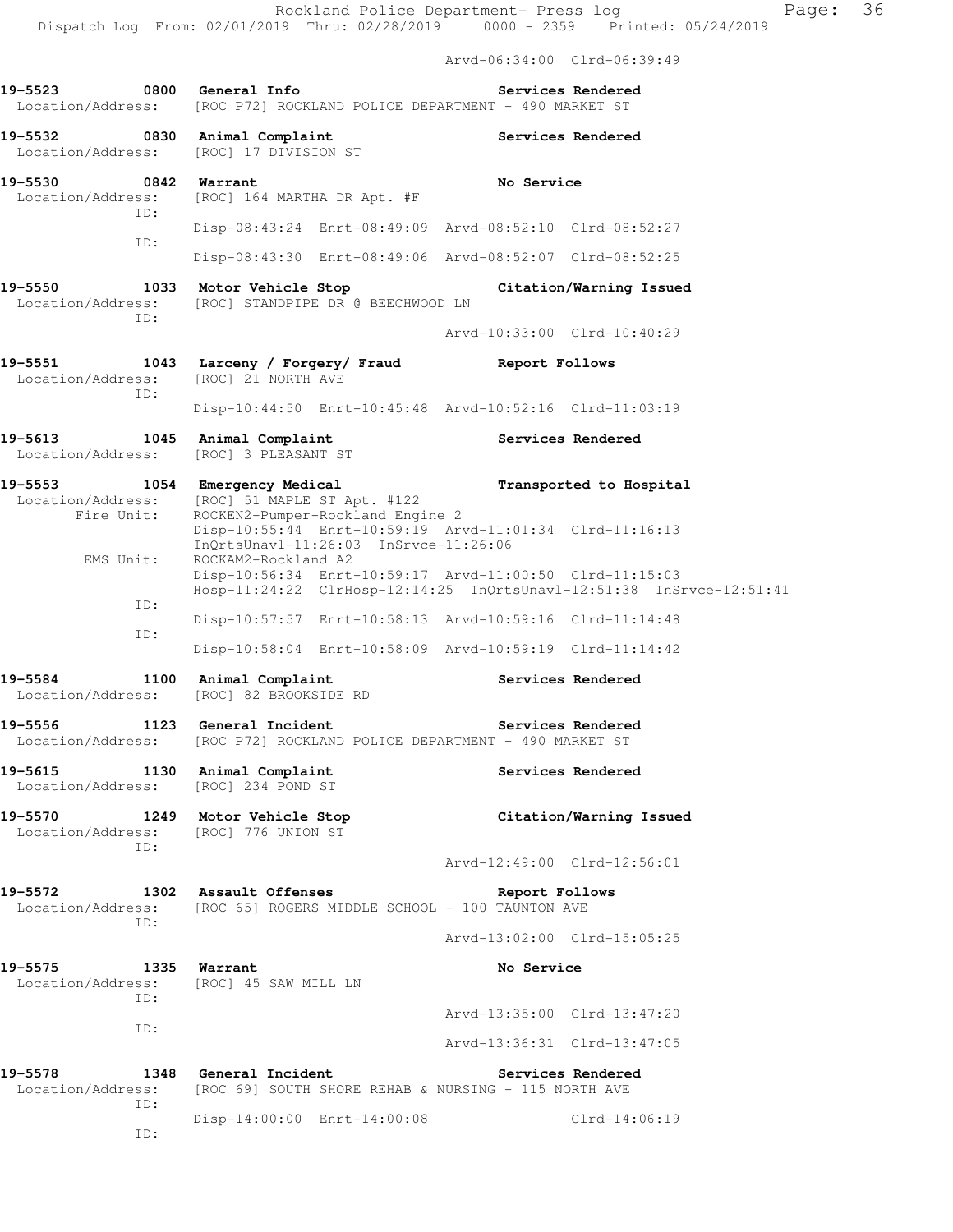Rockland Police Department- Press log Fage: 37 Dispatch Log From: 02/01/2019 Thru: 02/28/2019 0000 - 2359 Printed: 05/24/2019 Disp-14:06:16 Enrt-14:06:22 Arvd-14:08:23 Clrd-14:36:13 ID: Arvd-14:14:05 Clrd-14:33:26 **19-5579 1351 Motor Vehicle Stop Verbal Warning**  Location/Address: [ROC] EAST WATER ST @ LIBERTY ST ID: Arvd-13:51:00 Clrd-13:53:36 **19-5580 1358 Motor Vehicle Stop Verbal Warning**  Location/Address: [ROC] 641 LIBERTY ST ID: Arvd-13:58:00 Clrd-14:06:01 **19-5604 1512 Motor Vehicle Collision W/PI Report Follows**  Location/Address: [ROC P62] CHINA PLAZA - 35 MARKET ST ID: Disp-15:13:12 Enrt-15:13:17 Arvd-15:16:47 Clrd-15:51:47 ID: Disp-15:14:00 Enrt-15:14:04 Arvd-15:14:28 Clrd-15:51:50 ID: Disp-15:16:21 Enrt-15:16:26 Arvd-15:20:07 Clrd-15:36:25 **19-5619 1535 MVA Property Damage Only Paper Exchange**  Location/Address: [ROC] 31 SCHOOL ST ID: Disp-15:36:34 Enrt-15:36:38 Arvd-15:41:51 Clrd-15:54:42 ID: Disp-15:41:04 Enrt-15:41:10 Arvd-15:41:15 Clrd-15:52:07 **19-5675 1601 SHIFT ASSINGMENTS No Service**  Location/Address: [ROC P72] ROCKLAND POLICE DEPARTMENT - 490 MARKET ST **19-5626 1609 Assist Fire Department No EMS**  Location/Address: [ROC] 11 PACIFIC ST ID: Disp-16:12:22 Enrt-16:12:25 Arvd-16:14:38 Clrd-16:15:02 **19-5635 1623 Motor Vehicle Collision W/PI Services Rendered**  Location/Address: [ROC] BEECH ST ID: Disp-16:24:21 Enrt-16:25:13 Arvd-16:29:20 Clrd-16:33:02 ID: Disp-16:25:58 Enrt-16:26:02 Arvd-16:29:23 Clrd-16:32:59 **19-5639 1657 911 Accidental Services Rendered**  Location/Address: [ROC] 572 UNION ST ID: Disp-16:59:27 Enrt-16:59:33 Arvd-17:03:59 Clrd-17:04:25 ID: Disp-16:59:44 Enrt-16:59:50 Arvd-17:04:03 Clrd-17:04:35 **19-5642 1732 Health & Welfare Check Report Follows**<br>
Location/Address: [ROC] 55 MYRTLE ST Location/Address: ID: Disp-17:33:38 Arvd-17:41:49 Clrd-18:40:08 **19-5643 1741 Burglar Alarm Cancelled Enroute**  Location/Address: [ROC] 34 SUMMIT ST ID: Disp-17:43:02 Clrd-17:43:22 ID: Disp-17:43:15 Enrt-17:43:18 Clrd-17:45:01 **19-5645 1748 MVA Property Damage Only Paper Exchange**  Location/Address: [ROC] 239 POND ST @ 15 OLD COUNTRY WAY ID: Disp-17:50:56 Enrt-17:50:59 Arvd-18:01:40 Clrd-18:09:54 **19-5664 2142 Burglar Alarm Appears Secure**  Location/Address: [ROC 58] NORTH RIVER COLLABORATIVE SCHOOL - 525 BEECH ST ID: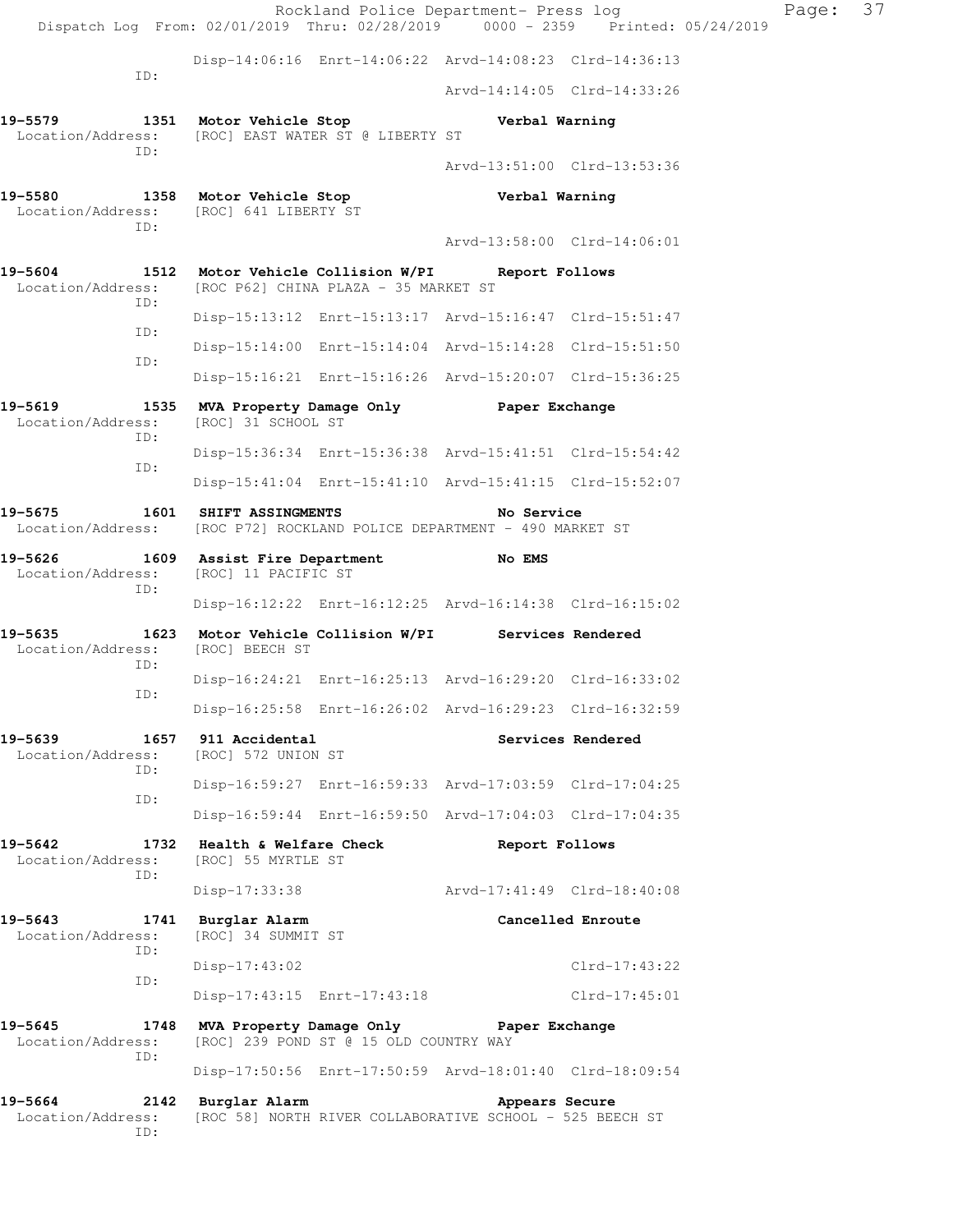Disp-21:44:20 Enrt-21:44:27 Arvd-21:52:09 Clrd-22:12:45

# **For Date: 02/13/2019 - Wednesday**

| 0010<br>19-5677<br>Location/Address:         | <b>SHIFT ASSINGMENTS</b>                              | No Service<br>[ROC P72] ROCKLAND POLICE DEPARTMENT - 490 MARKET ST                                                              |                                                                      |
|----------------------------------------------|-------------------------------------------------------|---------------------------------------------------------------------------------------------------------------------------------|----------------------------------------------------------------------|
| 19-5676<br>Location/Address:<br>ID:          | 0014 Emergency Medical                                | [ROC] ROCKLAND BAR & GRILL - 323 UNION ST                                                                                       | Transported to Hospital                                              |
| ID:                                          |                                                       | Disp-00:16:05 Enrt-00:16:07 Arvd-00:20:53 Clrd-00:25:20                                                                         |                                                                      |
| Fire Unit:                                   | ROCKEN1-Pumper-Rockland Engine 1                      | Disp-00:16:49 Enrt-00:16:50 Arvd-00:20:53 Clrd-00:25:20                                                                         |                                                                      |
|                                              | InQrtsUnavl-00:38:50 InSrvce-00:38:50                 | Disp-00:17:16 Enrt-00:18:57 Arvd-00:19:01 Clrd-00:36:57                                                                         |                                                                      |
| EMS Unit:                                    | ROCKAM2-Rockland A2                                   | Disp-00:17:23 Enrt-00:18:56 Arvd-00:18:59 Clrd-00:36:59                                                                         | Hosp-00:46:59 ClrHosp-01:30:49 InQrtsUnavl-01:30:51 InSrvce-01:30:52 |
| ID:                                          |                                                       | Disp-00:18:13 Enrt-00:18:15 Arvd-00:20:53 Clrd-00:25:20                                                                         |                                                                      |
| $\sim$ 0405<br>19-5694<br>Location/Address:  | [ROC] 19 GLEN ST                                      | Suspicious Activity <b>Services</b> Rendered                                                                                    |                                                                      |
| ID:                                          |                                                       | Disp-04:05:59 Enrt-04:06:49 Arvd-04:08:03 Clrd-04:17:39                                                                         |                                                                      |
| ID:<br>ID:                                   |                                                       | Disp-04:06:40 Enrt-04:06:49 Arvd-04:11:41 Clrd-04:17:39                                                                         |                                                                      |
| ID:                                          |                                                       | Disp-04:06:43 Enrt-04:06:49 Arvd-04:07:23 Clrd-04:17:39                                                                         |                                                                      |
|                                              |                                                       | Disp-04:06:46 Enrt-04:06:49 Arvd-04:09:35 Clrd-04:17:39                                                                         |                                                                      |
| 19-5699<br>Location/Address: [ROC] UNION ST  | 0542 Building Check                                   |                                                                                                                                 | Building Checked/Secured                                             |
| ID:                                          |                                                       |                                                                                                                                 | Arvd-05:44:11 Clrd-06:02:14                                          |
| Location/Address:                            | [ROC] 136 SALEM ST @ 96 LEISUREWOODS DR               | 19-5701 0624 Motor Vehicle Stop Citation/Warning Issued                                                                         |                                                                      |
| ID:                                          | $Disp-06:27:26$                                       | Arvd-06:27:33 Clrd-06:33:21                                                                                                     |                                                                      |
| Location/Address:                            | [ROC] 54 BEAL ST @ 408 E WATER ST                     | 19-5703 		 0639 Motor Vehicle Stop 		 Citation/Warning Issued                                                                   |                                                                      |
| ID:                                          |                                                       |                                                                                                                                 | Arvd-06:39:00 Clrd-06:42:53                                          |
| 19-5711<br>Location/Address:                 | 0800 General Info                                     | [ROC P72] ROCKLAND POLICE DEPARTMENT - 490 MARKET ST                                                                            | Services Rendered                                                    |
| 19-5716<br>0853 Warrant<br>Location/Address: |                                                       | Report Follows<br>[ROC 69] SOUTH SHORE REHAB & NURSING - 115 NORTH AVE                                                          |                                                                      |
| ID:                                          |                                                       | Disp-08:55:08 Enrt-08:55:18 Arvd-08:59:10 Clrd-09:43:17                                                                         |                                                                      |
| ID:                                          |                                                       | Disp-08:55:08 Enrt-08:55:16 Arvd-08:59:14 Clrd-09:18:11                                                                         |                                                                      |
| 19-5720<br>$\sim$ 0949<br>Location/Address:  | Prisioner Transport                                   | [ROC P72] ROCKLAND POLICE DEPARTMENT - 490 MARKET ST                                                                            | <b>Services Rendered</b>                                             |
| 19-5721<br>Location/Address:<br>ID:          | 0956 Motor Vehicle Stop<br>[ROC] UNION ST @ WRIGHT ST | Verbal Warning                                                                                                                  |                                                                      |
|                                              |                                                       |                                                                                                                                 | Arvd-09:56:00 Clrd-10:00:11                                          |
|                                              |                                                       | 19-5722 		 0958 Prisioner Transport 		 Services Rendered<br>Location/Address: [HIN 1] HINGHAM COURT - 28 GEORGE WASHINGTON BLVD |                                                                      |
| ID:                                          |                                                       |                                                                                                                                 | Arvd-09:58:00 Clrd-10:36:45                                          |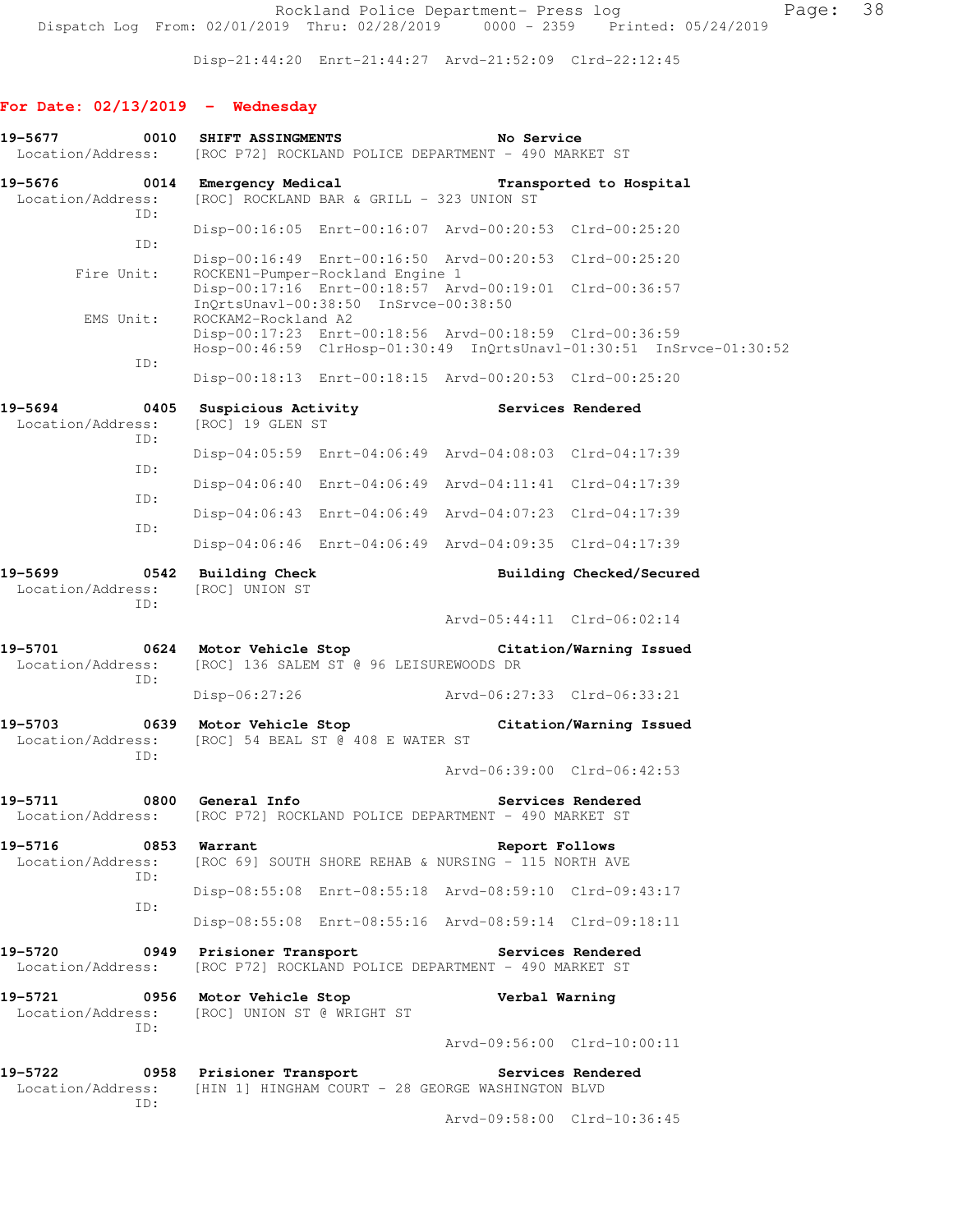Rockland Police Department- Press log Page: 39 Dispatch Log From: 02/01/2019 Thru: 02/28/2019 0000 - 2359 Printed: 05/24/2019 **19-5725 1020 Assist Public Services Rendered**  Location/Address: [ROC 75] 312 STANDPIPE DR ID: Disp-10:25:11 Enrt-10:25:14 Arvd-10:30:55 Clrd-10:37:02 **19-5737 1209 MVA Property Damage Only Report Follows**  Location/Address: [ROC] 825 HINGHAM ST ID: Disp-12:10:39 Enrt-12:10:54 Arvd-12:14:25 Clrd-12:37:30 ID: Arvd-12:15:38 Clrd-12:37:27 **19-5740 1300 Motor Vehicle Complaint Gone on arrival**  Location/Address: [ROC] DUBLIN ROW ID: Disp-13:01:26 Enrt-13:02:36 Arvd-13:03:23 Clrd-13:07:29 **19-5747 1323 Motor Vehicle Stop Citation/Warning Issued**  Location/Address: [ROC] 715 BEECH ST ID: Arvd-13:23:00 Clrd-13:29:12 **19-5748 1337 Motor Vehicle Stop Citation/Warning Issued**  Location/Address: [ROC] ESTEN SCHOOL - 733 SUMMER ST ID: Arvd-13:37:00 Clrd-13:43:27 **19-5752 1356 Motor Vehicle Stop Citation/Warning Issued**  Location/Address: [ROC] 59 SALEM ST ID: Arvd-13:56:00 Clrd-14:03:17 **19-5877 1445 Lost/Found Property Services Rendered**  Location/Address: [ROC P72] ROCKLAND POLICE DEPARTMENT - 490 MARKET ST **19-5759 1446 Motor Vehicle Stop Citation/Warning Issued**  Location/Address: [ROC 73] ROCKLAND TOWN HALL - 242 UNION ST ID: Arvd-14:46:00 Clrd-14:56:09 19-5760 1449 911 Hang Up **Services Rendered** Location/Address: [ROC] MARYLOUS - 200 WEBSTER ST ID: Disp-14:50:50 Enrt-14:50:53 Arvd-14:52:58 Clrd-14:53:24 **19-5762 1458 Motor Vehicle Stop Citation/Warning Issued**  Location/Address: [ROC] 5 UNION ST @ 158 MARKET ST ID: Arvd-14:58:00 Clrd-15:07:06 **19-5766 1512 Assault Offenses Gone on arrival**  Location/Address: [ROC P72] ROCKLAND POLICE DEPARTMENT - 490 MARKET ST ID: Disp-15:13:00 Arvd-15:20:01 Clrd-15:36:37 **19-5768 1600 Motor Vehicle Collision W/PI Vehicle Towed**  Location/Address: [ROC P115] ROCKLAND ICE RINK - 599 SUMMER ST Fire Unit: ROCKEN1-Pumper-Rockland Engine 1 Disp-16:02:56 Enrt-16:04:23 Arvd-16:06:25 Clrd-16:09:03 InQrtsUnavl-16:15:36 InSrvce-16:15:38 ID: Disp-16:03:30 Enrt-16:03:40 Arvd-16:07:09 Clrd-16:50:42 EMS Unit: ROCKAM2-Rockland A2 Disp-16:03:57 Enrt-16:04:20 Arvd-16:07:19 Clrd-16:08:15 InQrtsUnavl-16:20:35 InSrvce-16:20:38 ID: Disp-16:26:52 Arvd-16:27:06 Clrd-16:51:53 **19-5769 1602 Emergency Medical Transported to Hospital**  Location/Address: [ROC] 37 LINDEN ST<br>Fire Unit: ROCKEN2-Pumper-Roc ROCKEN2-Pumper-Rockland Engine 2

Disp-16:03:11 Enrt-16:05:05 Arvd-16:06:41 Clrd-16:13:00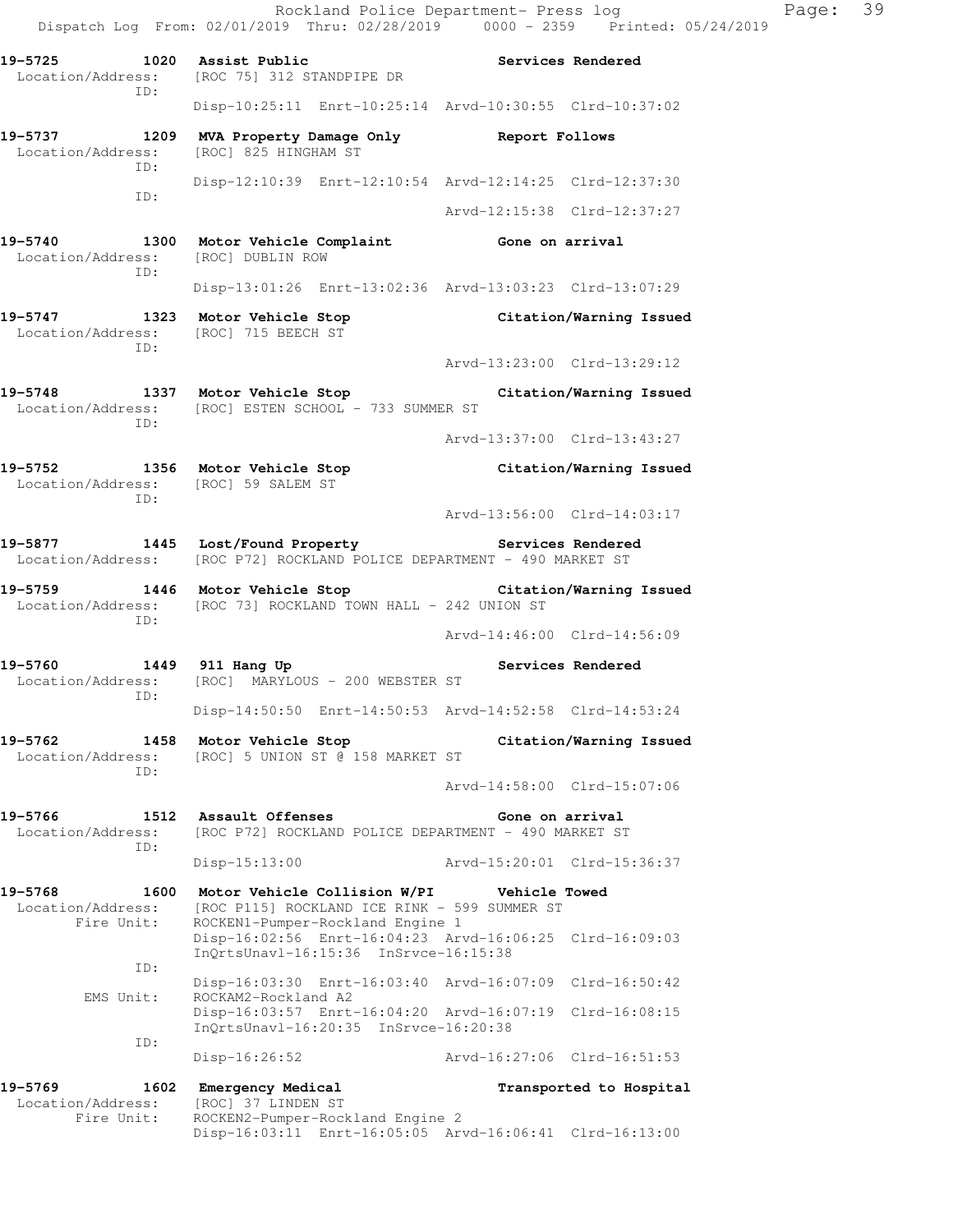|                                     | Rockland Police Department- Press log<br>Dispatch Log From: 02/01/2019 Thru: 02/28/2019 0000 - 2359 Printed: 05/24/2019                                                                             |                             | Page:                       | 40 |
|-------------------------------------|-----------------------------------------------------------------------------------------------------------------------------------------------------------------------------------------------------|-----------------------------|-----------------------------|----|
| EMS Unit:<br>ID:                    | $InQrtsUnav1-16:14:28$ $InSrvce-16:14:32$<br>ROCKAM1-Rockland A1<br>Disp-16:04:16 Enrt-16:04:20 Arvd-16:08:12 Clrd-16:12:09<br>Hosp-16:21:41 ClrHosp-16:46:21 InQrtsUnavl-17:01:03 InSrvce-17:01:06 |                             |                             |    |
|                                     | Disp-16:07:02 Enrt-16:07:06 Arvd-16:12:18 Clrd-16:17:56                                                                                                                                             |                             |                             |    |
| 19-5770<br>Location/Address:<br>TD: | 1603 General Info<br>[ROC P72] ROCKLAND POLICE DEPARTMENT - 490 MARKET ST                                                                                                                           |                             | Services Rendered           |    |
|                                     |                                                                                                                                                                                                     |                             | Arvd-16:03:00 Clrd-16:10:24 |    |
| 19-5776<br>TD:                      | 1650 Building Check<br>Location/Address: [ROC] BILL DELAHUNT PKWY                                                                                                                                   |                             | Building Checked/Secured    |    |
|                                     |                                                                                                                                                                                                     |                             | Arvd-16:51:18 Clrd-16:51:46 |    |
| 19-5785<br>Location/Address:<br>ID: | 1839 Assault Offenses<br>[ROC] 62 MARTHA DR Apt. #B                                                                                                                                                 |                             | Could Not Locate            |    |
| ID:                                 | Disp-18:40:46 Enrt-18:40:52 Arvd-18:43:27 Clrd-18:51:37                                                                                                                                             |                             |                             |    |
|                                     | Disp-18:43:21                                                                                                                                                                                       | Arvd-18:43:25 Clrd-18:51:31 |                             |    |
| 19-5788<br>Location/Address:<br>TD: | 1934 Disturbance<br>[ROC] 19 PACIFIC ST                                                                                                                                                             | Gone on arrival             |                             |    |
| ID:                                 | Disp-19:37:08 Enrt-19:37:13 Arvd-19:39:12 Clrd-19:58:23                                                                                                                                             |                             |                             |    |
| ID:                                 | $Disp-19:39:22$                                                                                                                                                                                     | Arvd-19:39:26 Clrd-20:00:02 |                             |    |
|                                     | Disp-19:40:09                                                                                                                                                                                       | Arvd-19:40:12 Clrd-20:00:05 |                             |    |
| 19-5795<br>Location/Address:<br>ID: | 2002 General Incident<br>[ROC 8] 28 WEBSTER ST Apt. #5                                                                                                                                              |                             | No Action Required          |    |
|                                     | Disp-20:05:43 Enrt-20:05:51 Arvd-20:08:04 Clrd-20:17:05                                                                                                                                             |                             |                             |    |
| 19-5797<br>Location/Address:<br>TD: | 2011 Health & Welfare Check<br>[ROC] 381 PLAIN ST                                                                                                                                                   | Could Not Locate            |                             |    |
|                                     | Disp-20:15:50                                                                                                                                                                                       | Arvd-20:16:27 Clrd-20:38:08 |                             |    |
| ID:                                 | Disp-20:15:58                                                                                                                                                                                       | Arvd-20:16:30 Clrd-20:38:11 |                             |    |
| 19-5801<br>Location/Address:<br>TD: | 2109 Motor Vehicle Stop<br>[ROC] 67 HINGHAM ST @ 1 WHITE RD                                                                                                                                         | Verbal Warning              |                             |    |
|                                     |                                                                                                                                                                                                     |                             | Arvd-21:09:00 Clrd-21:11:34 |    |

# **For Date: 02/14/2019 - Thursday**

| 19-5809<br>Location/Address: | 0003        | SHIFT ASSINGMENTS<br>[ROC P72] ROCKLAND POLICE DEPARTMENT - 490 MARKET ST |                                                         |                                                            | No Service              |  |
|------------------------------|-------------|---------------------------------------------------------------------------|---------------------------------------------------------|------------------------------------------------------------|-------------------------|--|
| 19-5811<br>Vicinity of:      | 0013<br>ID: | Suspicious Activity<br>[ROC] BEECH ST                                     |                                                         | Gone on arrival                                            |                         |  |
|                              |             |                                                                           | Disp-00:15:27 Enrt-00:16:12 Arvd-00:17:43 Clrd-00:23:11 |                                                            |                         |  |
| 19-5813<br>Vicinity of:      | 0045<br>ID: | Emergency Medical<br>[ROC] 15 SPRING ST @ 0 CENTRE AVE                    |                                                         |                                                            | Transported to Hospital |  |
|                              | ID:         | Disp-00:47:19                                                             |                                                         | Arvd-00:45:00 Clrd-01:04:04<br>Arvd-00:47:23 Clrd-00:57:54 |                         |  |
|                              | ID:<br>ID:  | Disp-00:47:58 Enrt-00:48:06                                               |                                                         |                                                            | $Clrd-00:58:00$         |  |
| Fire Unit:                   |             | $Disp-00:48:13$                                                           | ROCKEN1-Pumper-Rockland Engine 1                        | Arvd-00:48:17 Clrd-01:04:04                                |                         |  |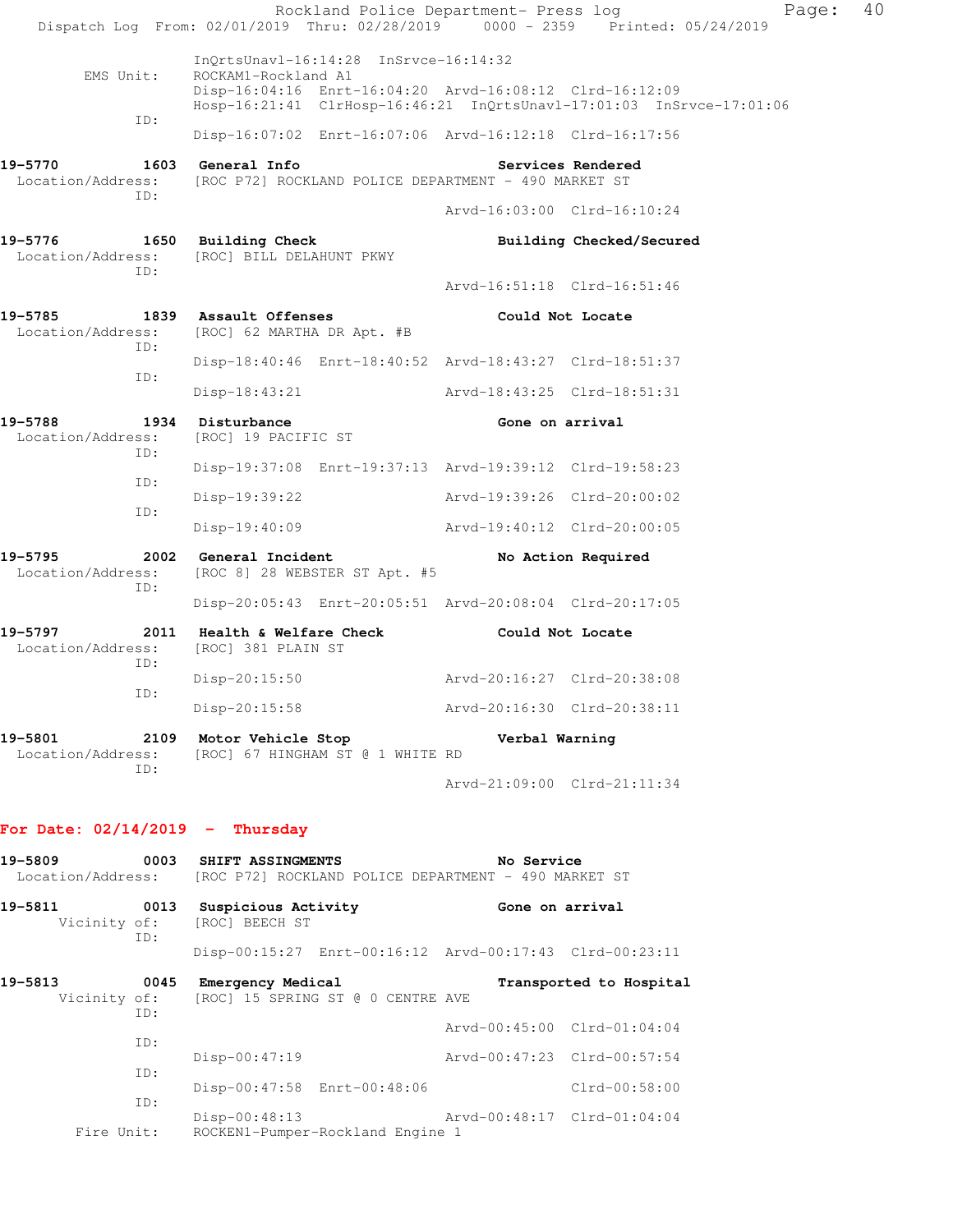|                                                  | Rockland Police Department- Press log<br>Dispatch Log From: 02/01/2019 Thru: 02/28/2019 0000 - 2359 Printed: 05/24/2019           |                             | Page:                    | 41 |
|--------------------------------------------------|-----------------------------------------------------------------------------------------------------------------------------------|-----------------------------|--------------------------|----|
| EMS Unit:                                        | Disp-00:51:40 Enrt-00:51:47 Arvd-00:52:14 Clrd-00:55:57<br>InQrtsUnavl-00:58:40 InSrvce-00:58:40<br>ROCKAM2-Rockland A2           |                             |                          |    |
|                                                  | Disp-00:51:45 Enrt-00:51:47 Arvd-00:52:14 Clrd-00:55:47<br>Hosp-01:08:18 ClrHosp-01:38:57 InQrtsUnavl-01:45:25 InSrvce-01:45:26   |                             |                          |    |
| 19-5825 0551 Building Check<br>Location/Address: | [ROC] UNION ST                                                                                                                    |                             | Building Checked/Secured |    |
| ID:                                              |                                                                                                                                   | Arvd-05:52:34 Clrd-06:13:26 |                          |    |
| 19-5827<br>ID:                                   | 0613 Motor Vehicle Stop<br>Vicinity of: [ROC] BEECH ST @ SPRING ST                                                                |                             | Citation/Warning Issued  |    |
| ID:                                              |                                                                                                                                   | Arvd-06:13:00 Clrd-06:17:19 |                          |    |
| ID:                                              | Disp-06:16:29                                                                                                                     | Arvd-06:16:34 Clrd-06:23:19 |                          |    |
|                                                  | $Disp-06:17:26$                                                                                                                   | Arvd-06:17:30 Clrd-06:19:39 |                          |    |
| 19-5829<br>Vicinity of:<br>ID:                   | 0646 Disabled Motor Vehicle                     Gone on arrival<br>[ROC] 800 HINGHAM ST                                           |                             |                          |    |
|                                                  | Disp-06:49:43 Enrt-06:49:47 Arvd-06:51:31 Clrd-06:53:59                                                                           |                             |                          |    |
| 19-5830<br>Vicinity of:<br>ID:                   | 0705 Motor Vehicle Stop Citation/Warning Issued<br>[ROC] SUNNY GAS - EAST WATER ST                                                |                             |                          |    |
| ID:                                              | Disp-07:06:10                                                                                                                     | Arvd-07:06:16 Clrd-07:09:52 |                          |    |
|                                                  | Disp-07:06:54                                                                                                                     | Arvd-07:06:58 Clrd-07:07:03 |                          |    |
|                                                  | Location/Address: [ROC P72] ROCKLAND POLICE DEPARTMENT - 490 MARKET ST                                                            |                             | Services Rendered        |    |
| 19-5842<br>Location/Address:<br>ID:              | 0825 Disabled Motor Vehicle<br>[ROC P56] BURGER KING - 1133 HINGHAM ST                                                            |                             | Services Rendered        |    |
|                                                  | Disp-08:26:17 Enrt-08:26:22 Arvd-08:33:08 Clrd-08:50:54                                                                           |                             |                          |    |
| 19-5845<br>Location/Address:<br>ID:              | 0855 Building Check<br>[ROC P75] UNION POINT - BILL DELAHUNT PKWY                                                                 |                             | Building Checked/Secured |    |
|                                                  |                                                                                                                                   | Arvd-08:56:23 Clrd-08:57:54 |                          |    |
| ID:                                              | 19-5847 0859 Building Check<br>Location/Address: [ROC 5] COMMUNITY CENTER - 394 UNION ST                                          |                             | Building Checked/Secured |    |
|                                                  |                                                                                                                                   | Arvd-09:00:31 Clrd-09:00:51 |                          |    |
| ID:                                              | 19-5851 0929 Motor Vehicle Stop<br>Vicinity of: [ROC] 76 SPRING ST                                                                |                             | Citation/Warning Issued  |    |
|                                                  |                                                                                                                                   | Arvd-09:29:00 Clrd-09:36:30 |                          |    |
| ID:                                              | 19-5854 		 0935 Emergency Medical 		 Transported to Hospital<br>Location/Address: [ROC 65] ROGERS MIDDLE SCHOOL - 100 TAUNTON AVE |                             |                          |    |
|                                                  |                                                                                                                                   | Arvd-09:35:00 Clrd-09:58:37 |                          |    |
| ID:                                              | 19-5859 1015 Motor Vehicle Stop Citation/Warning Issued<br>Location/Address: [ROC] 329 SUMMER ST @ 40 BEECH ST                    |                             |                          |    |
|                                                  |                                                                                                                                   | Arvd-10:15:00 Clrd-10:19:32 |                          |    |
|                                                  | 19-5860 1021 911 Accidental 2008 Services Rendered<br>Location/Address: [ROC 44] NOBLE SUPPLY & LOGISTICS - 302 WEYMOUTH ST       |                             |                          |    |
| ID:                                              | Disp-10:22:23 Enrt-10:22:27 Arvd-10:34:49 Clrd-10:38:54                                                                           |                             |                          |    |
| Location/Address: [ROC] 5 DYER ST                | 19-5864 1044 Building Check                                                                                                       |                             | Building Checked/Secured |    |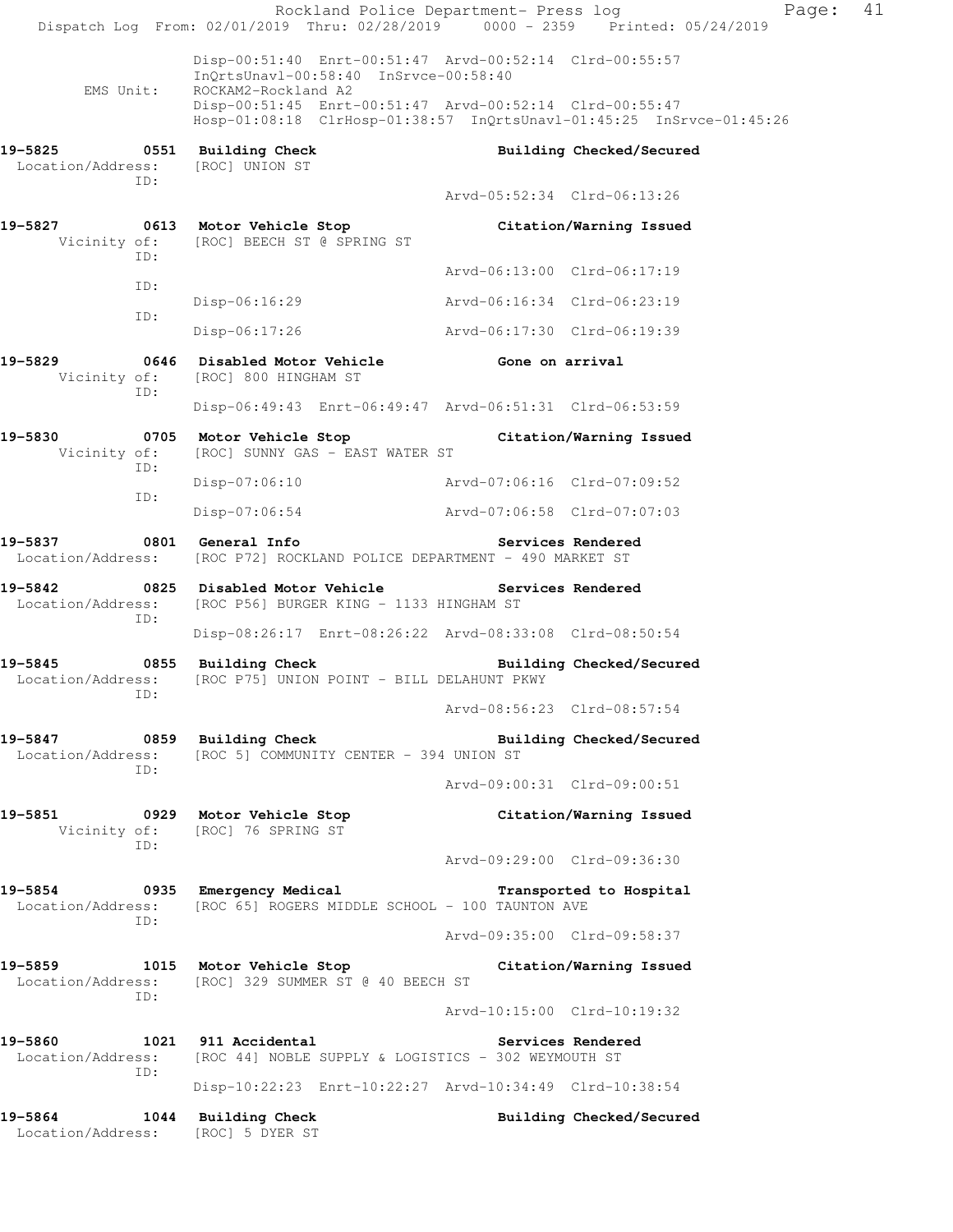Rockland Police Department- Press log Fage: 42 Dispatch Log From: 02/01/2019 Thru: 02/28/2019 0000 - 2359 Printed: 05/24/2019 ID: Disp-10:46:15 Enrt-10:46:21 Arvd-10:48:27 Clrd-11:04:10 ID: Disp-10:46:15 Enrt-10:46:21 Arvd-10:49:37 Clrd-11:04:07 **19-5866 1049 Disabled Motor Vehicle Services Rendered**  Location/Address: [ROC P55] HOME DEPOT - 1149 HINGHAM ST ID: Disp-10:52:23 Enrt-10:52:28 Arvd-10:58:02 Clrd-11:18:57 19-5870 1102 Emergency Medical **Example 19-5870** Transported to Hospital Location/Address: [ROC] 11 PACIFIC ST Apt. #4 ID: Disp-11:06:38 Arvd-11:07:05 Clrd-11:15:09 **19-5868 1103 Emergency Medical Transported to Hospital**  Location/Address: [ROC] 11 PACIFIC ST Apt. #4 Fire Unit: ROCKEN1-Pumper-Rockland Engine 1 Disp-11:05:01 Enrt-11:06:09 Arvd-11:06:15 Clrd-11:14:51 InQrtsUnavl-11:37:01 InSrvce-11:37:01 EMS Unit: ROCKAM2-Rockland A2 Disp-11:05:01 Enrt-11:06:11 Arvd-11:06:13 Clrd-11:14:49 Hosp-11:26:15 ClrHosp-11:58:41 InQrtsUnavl-12:05:33 InSrvce-12:05:33 ID: Disp-11:06:58 Arvd-11:07:02 Clrd-11:15:54 **19-5872 1114 Building Check Building Checked/Secured**  Location: [ROC] EMERSON SHOE LOFT ID: Arvd-11:17:07 Clrd-11:17:20 **19-5875 1156 Building Check Building Checked/Secured**  Location/Address: [ROC 60] SPRING GATE APARTMENTS - 52 HANNAH WAY ID: Arvd-11:57:07 Clrd-11:57:22 **19-5876 1158 Motor Vehicle Stop Citation/Warning Issued**  Vicinity of: [ROC] 279 WEBSTER ST ID: Arvd-11:58:00 Clrd-12:08:37 **19-5985 1245 Animal Complaint Services Rendered**  Location/Address: [ROC] 47 WARDSON CIR 19-5886 1249 General Incident **19-5886** Services Rendered Location/Address: [ROC] 490 MARKET ST 19-5981 1300 Animal Complaint **19-5981** Services Rendered Location/Address: [ROC] 51 SUNNYBANK AVE **19-5888 1314 Warrant Unfounded**  Location/Address: [ROC] 45 SAW MILL LN ID: Disp-13:15:55 Arvd-13:16:02 Clrd-13:42:11 ID: Disp-13:15:55 Arvd-13:16:02 Clrd-13:35:28 ID: Disp-13:15:55 Arvd-13:16:02 Clrd-13:35:31 **19-6447 1315 Animal Complaint Investigated**  Location/Address: [ROC] 45 SAW MILL LN 19-5982 1345 Animal Complaint **120 Services Rendered**  Location/Address: [ROC] 143 SPRING ST **19-5890 1346 Assist Public Services Rendered**  Location/Address: [ROC 69] SOUTH SHORE REHAB & NURSING - 115 NORTH AVE ID: Arvd-13:46:00 Clrd-14:14:32 ID: Disp-14:05:54 Arvd-14:05:59 Clrd-14:14:32 ID: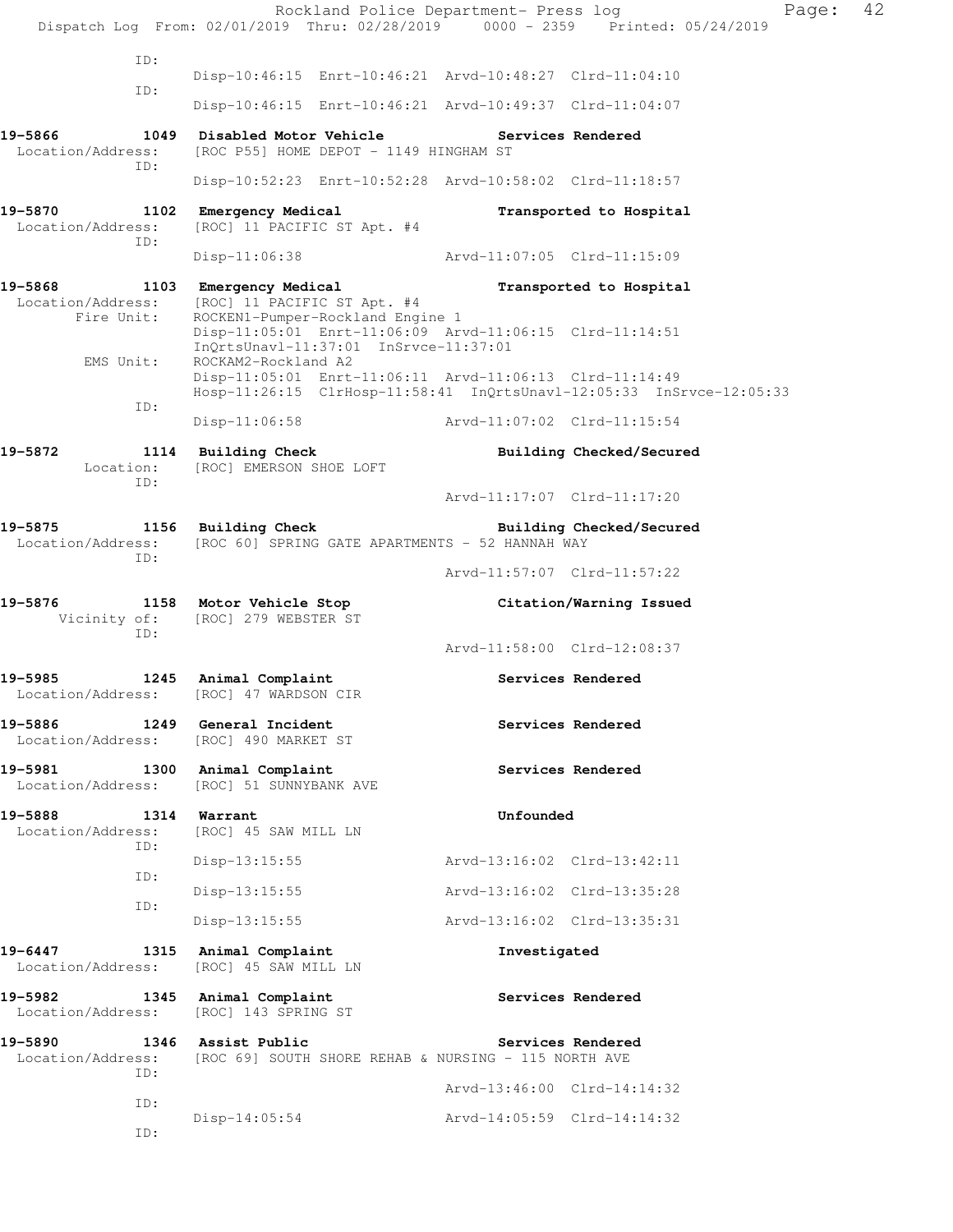Rockland Police Department- Press log Fage: 43 Dispatch Log From: 02/01/2019 Thru: 02/28/2019 0000 - 2359 Printed: 05/24/2019 Disp-14:06:16 Arvd-14:06:20 Clrd-14:14:32 **19-5891 1415 Motor Vehicle Stop Citation/Warning Issued**  Location/Address: [ROC] 162 NORTH AVE @ 16 DIVISION ST ID: Arvd-14:15:00 Clrd-14:20:31 ID: Disp-14:16:42 Arvd-14:16:44 Clrd-14:20:35 19-5983 1415 Animal Complaint **Services Rendered**  Location/Address: [ROC] 43 GLEN ST 19-5984 1500 Animal Complaint **1500 Services Rendered**  Location/Address: [ROC] 197 UNION ST **19-5896 1506 Motor Vehicle Complaint Sent On Way**  Location/Address: [ROC 58] NORTH RIVER COLLABORATIVE SCHOOL - 525 BEECH ST ID: Arvd-15:07:12 Clrd-15:19:17 ID: Arvd-15:07:22 Clrd-15:19:12 **19-5897 1527 Motor Vehicle Stop Citation/Warning Issued**  Location/Address: [ROC] 71 UNION ST @ 15 CRESCENT ST ID: Arvd-15:27:00 Clrd-15:40:01 **19-5898 1540 Motor Vehicle Stop Citation/Warning Issued**  Location/Address: [ROC] SALEM ST ID: Arvd-15:40:00 Clrd-15:47:16 **19-5903 1605 General Info Services Rendered**  Location/Address: [ROC P72] ROCKLAND POLICE DEPARTMENT - 490 MARKET ST ID: Arvd-16:05:00 Clrd-16:09:44 **19-5906 1610 Health & Welfare Check Services Rendered**  Location/Address: [ROC] 34 HANNAH WAY Apt. #B ID: Disp-16:20:38 Enrt-16:20:40 Arvd-16:31:15 Clrd-16:34:08 **19-5913 1741 Motor Vehicle Collision W/PI Report Follows**  Location/Address: [ROC P84] PLAYERS SPORTS BAR - 86 VFW DR Fire Unit: ROCKEN2-Pumper-Rockland Engine 2 Disp-17:43:07 Enrt-17:44:07 Arvd-17:46:32 Clrd-18:03:12 InQrtsUnavl-18:08:15 InSrvce-18:08:15 ID: Disp-17:43:22 Enrt-17:43:35 Arvd-17:44:03 Clrd-18:31:30 ID: Disp-17:43:53 Enrt-17:44:00 Arvd-17:44:01 Clrd-18:31:39 EMS Unit: ABIA4-Abington Ambulance 4 Disp-17:44:21 Enrt-17:44:39 Arvd-17:51:54 Clrd-18:02:37 InQrtsUnavl-18:13:22 InSrvce-18:13:22 Fire Unit: ROCKEN1-Pumper-Rockland Engine 1 Disp-17:47:13 Enrt-17:47:16 Arvd-17:58:10 Clrd-18:31:09 InQrtsUnavl-18:34:06 InSrvce-18:34:06 ID: Disp-17:56:16 Enrt-17:56:18 Arvd-17:56:20 Clrd-18:31:32 ID: Disp-17:59:42 Arvd-17:59:44 Clrd-18:31:34 **19-5919 1838 Motor Vehicle Stop Verbal Warning**  Location/Address: [ROC P36] STEVE'S AUTO - 246 EAST WATER ST ID: Arvd-18:38:00 Clrd-18:41:25 19-5921 1922 Suspicious Activity **19-5921** Services Rendered Location/Address: [ROC] LANDFILL ENTRANCE - BEECH ST ID:

Disp-19:23:25 Enrt-19:23:29 Arvd-19:29:20 Clrd-19:35:37

ID: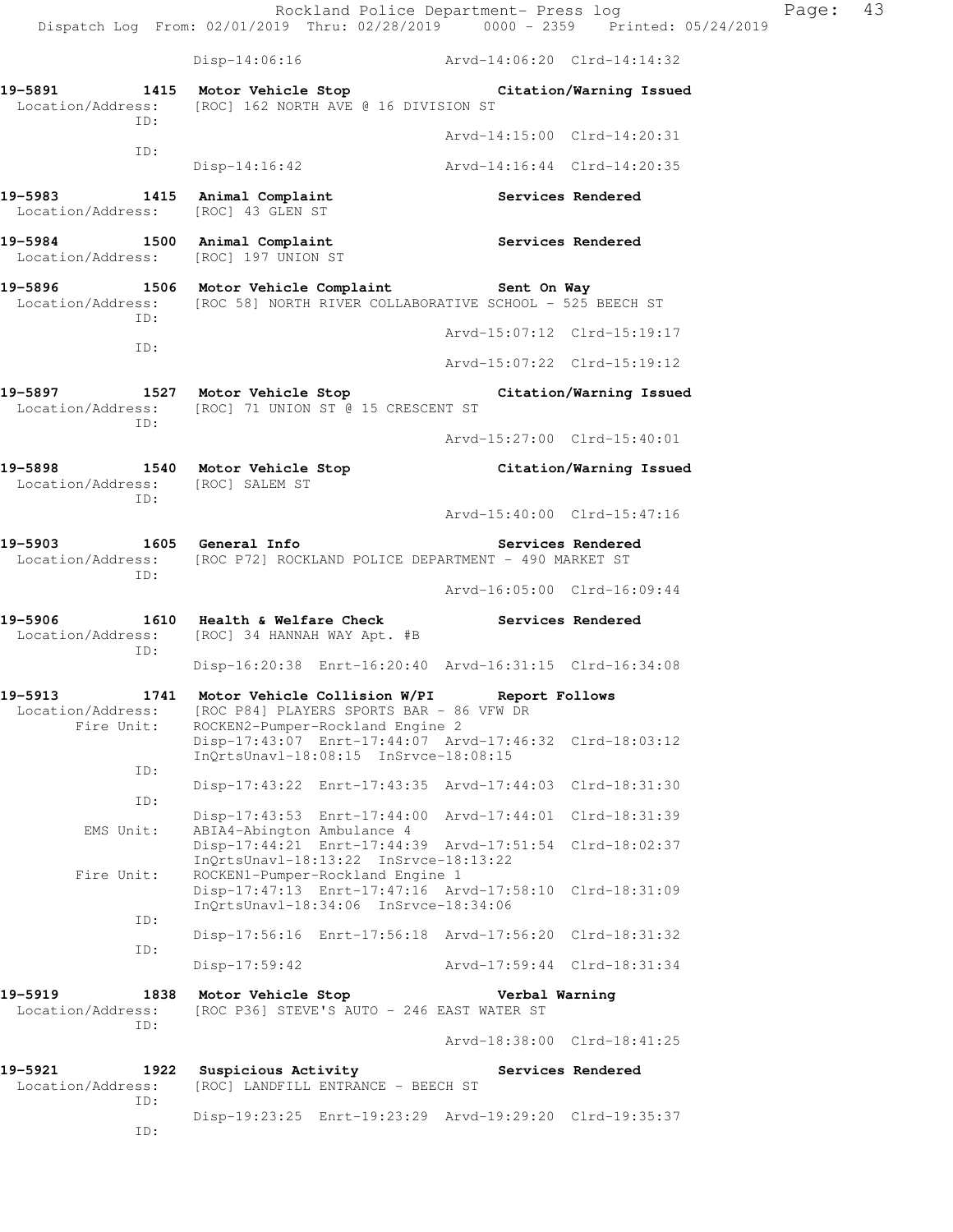Rockland Police Department- Press log Page: 44 Dispatch Log From: 02/01/2019 Thru: 02/28/2019 0000 - 2359 Printed: 05/24/2019

Disp-19:23:25 Enrt-19:23:30 Arvd-19:29:22 Clrd-19:35:39

| 19-5923<br>1940<br>TD:                      | Disabled Motor Vehicle<br>Location/Address: [ROC] 254 BEECH ST                                |                                                     | Services Rendered           |                          |  |  |
|---------------------------------------------|-----------------------------------------------------------------------------------------------|-----------------------------------------------------|-----------------------------|--------------------------|--|--|
| TD:                                         |                                                                                               |                                                     | Arvd-19:40:00 Clrd-19:54:25 |                          |  |  |
|                                             |                                                                                               |                                                     | Arvd-19:49:52 Clrd-19:54:37 |                          |  |  |
| ID:                                         | Disp-19:54:34                                                                                 |                                                     | Arvd-19:54:36 Clrd-20:16:45 |                          |  |  |
| 19-5924<br>1958<br>Location/Address:<br>TD: | Larceny / Forgery/ Fraud<br>[ROC] 111 MARKET ST Apt. #16                                      |                                                     | Services Rendered           |                          |  |  |
|                                             | Disp-19:59:37                                                                                 |                                                     | Arvd-19:59:42 Clrd-20:48:04 |                          |  |  |
| 2006<br>19-5925<br>Location/Address:<br>TD: | Suspicious Activity<br>[ROC P45] COMFORT INN - 850 HINGHAM ST                                 |                                                     | Gone on arrival             |                          |  |  |
| TD:                                         | Disp-20:07:52 Enrt-20:08:08 Arvd-20:10:32 Clrd-20:34:42                                       |                                                     |                             |                          |  |  |
| ID:                                         | Disp-20:07:52 Enrt-20:08:05 Arvd-20:08:07 Clrd-20:08:54                                       |                                                     |                             |                          |  |  |
|                                             | Disp-20:08:59                                                                                 |                                                     | Aryd-20:09:10 Clrd-20:34:41 |                          |  |  |
| 19-5937<br>Location/Address:<br>ID:         | 2118 Animal Complaint                                                                         | Services Rendered<br>[ROC 16] 39 WEBSTER ST Apt. #T |                             |                          |  |  |
| TD:                                         | Disp-21:19:58                                                                                 |                                                     |                             | $Clrd-21:20:12$          |  |  |
| TD:                                         | Disp-21:20:09 Enrt-21:20:10 Arvd-21:21:12 Clrd-21:38:00                                       |                                                     |                             |                          |  |  |
|                                             | $Disp-21:21:09$                                                                               |                                                     | Arvd-21:21:11 Clrd-21:38:01 |                          |  |  |
| 19-5938<br>Location/Address:<br>ID:         | 2125 Burglar Alarm<br>[ROC] SOUTH SHORE LAUNDRY - 153 MARKET ST                               |                                                     |                             | Building Checked/Secured |  |  |
|                                             | Disp-21:26:08                                                                                 |                                                     |                             | $Clrd-21:26:25$          |  |  |
| ID:                                         | Disp-21:26:20 Enrt-21:26:23 Arvd-21:31:31 Clrd-21:32:19                                       |                                                     |                             |                          |  |  |
| 19-5944<br>2254<br>Location/Address:<br>TD: | Motor Vehicle Collision W/PI Services Rendered<br>[ROC] HIGH SCHOOL PARKING LOT - TAUNTON AVE |                                                     |                             |                          |  |  |

Arvd-22:54:00 Clrd-23:11:59

## **For Date: 02/15/2019 - Friday**

| 19–5953<br>Location/Address: | 0057<br>TD: | Motor Vehicle Stop<br>[ROC] 279 UNION ST @ 12 CHURCH ST | Citation/Warning Issued     |
|------------------------------|-------------|---------------------------------------------------------|-----------------------------|
|                              |             |                                                         | Arvd-00:57:00 Clrd-01:02:39 |
| 19–5964<br>Location/Address: | 0558<br>ID: | <b>Building Check</b><br>[ROC] MARTHA DR                | Building Checked/Secured    |
|                              |             |                                                         | Arvd-05:59:23 Clrd-06:00:20 |
| 19–5966                      | 0605<br>TD: | Building Check<br>Location/Address: [ROC] MAPLE ST      | Building Checked/Secured    |
|                              |             |                                                         | Arvd-06:06:04 Clrd-06:07:05 |
| 19–5968<br>Location/Address: | 0610<br>TD: | Building Check<br>[ROC] UNION ST                        | Building Checked/Secured    |
|                              |             |                                                         | Arvd-06:10:42 Clrd-06:11:30 |
| 19–5969                      | 0618        | Larceny / Forgery/ Fraud                                | Report Follows              |

ID: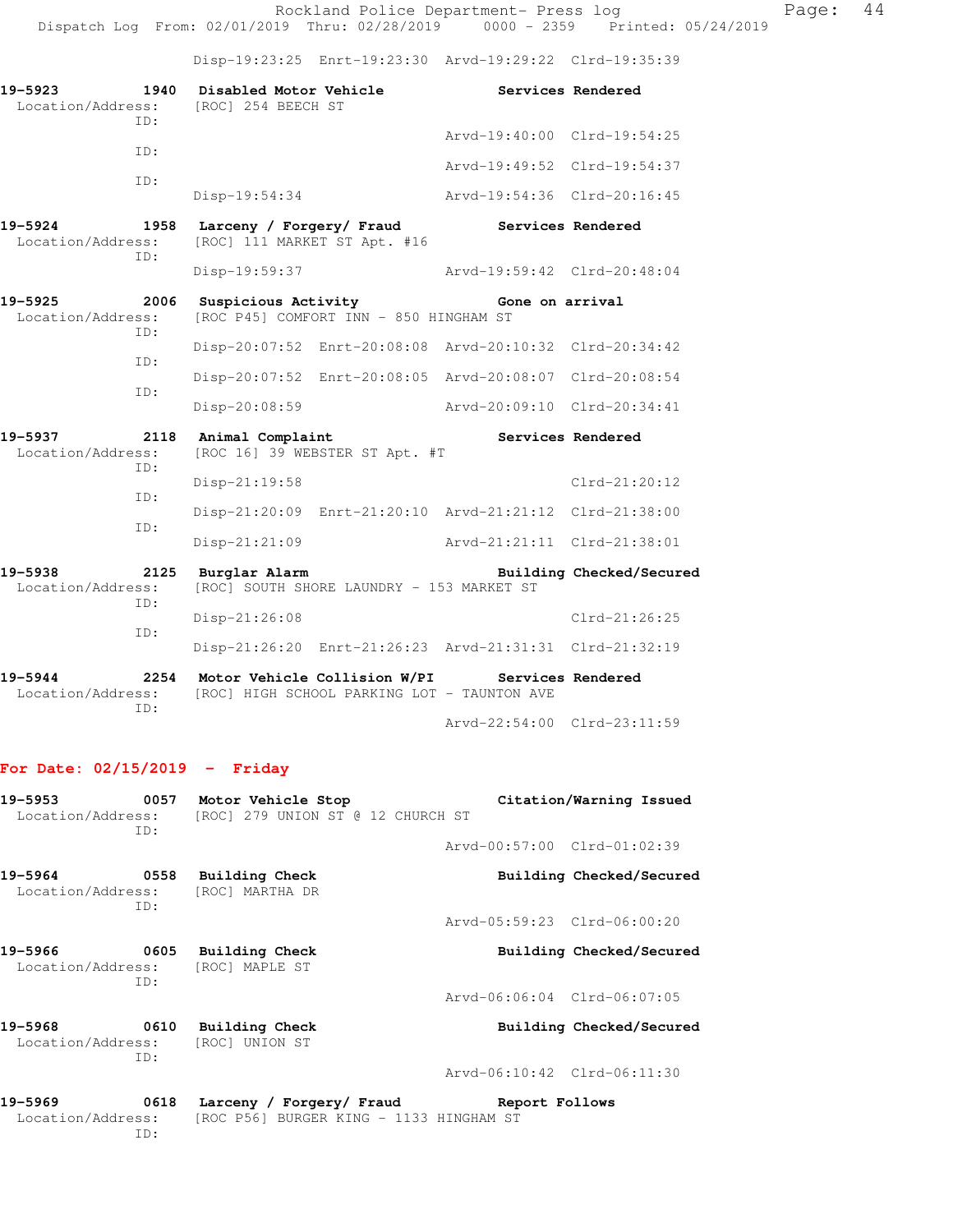Rockland Police Department- Press log Fage: 45 Dispatch Log From: 02/01/2019 Thru: 02/28/2019 0000 - 2359 Printed: 05/24/2019 Disp-06:20:02 Enrt-06:26:25 Arvd-06:33:03 Clrd-07:26:52 **19-5975 0758 Health & Welfare Check No EMS**  Location/Address: [ROC] 92 MARTHA DR Apt. #A ID: Disp-08:01:19 Enrt-08:01:34 Clrd-08:01:50 Fire Unit: ROCKEN1-Pumper-Rockland Engine 1 Disp-08:02:12 Enrt-08:02:28 Arvd-08:05:10 Clrd-08:09:47 InQrtsUnavl-08:14:36 InSrvce-08:14:36 EMS Unit: ROCKAM2-Rockland A2 Disp-08:02:17 Enrt-08:02:25 Arvd-08:04:57 Clrd-08:09:49 InQrtsUnavl-08:14:33 InSrvce-08:14:33 19-5979 **19-5979** 0815 Animal Complaint **Services Rendered**  Location/Address: [ROC] 56 DEXTER RD **19-5977 0859 Building Check Building Checked/Secured**  Location/Address: [ROC] HANNAH WAY ID: Arvd-09:00:30 Clrd-09:00:59 **19-5978 0901 Building Check Building Checked/Secured**  Location/Address: [ROC] EMERSON ST ID: Arvd-09:03:27 Clrd-09:03:40 **19-5980 0908 Building Check Building Checked/Secured**  Location/Address: [ROC] UNION ST ID: Arvd-09:10:55 Clrd-09:12:17 **19-5991 1051 Lost/Found Property Services Rendered**  Location/Address: [ROC P51] HOLIDAY INN - 929 HINGHAM ST ID: Disp-10:53:24 Enrt-10:53:31 Arvd-11:01:48 Clrd-11:47:24 ID: Disp-10:53:24 Enrt-10:53:32 Clrd-11:01:51 **19-5992 1058 Building Check Building Checked/Secured**  Location/Address: [ROC] 100 MARTHA DR ID: Arvd-11:00:39 Clrd-11:03:11 19-5994 1107 Building Check **Building Checked/Secured**  Location/Address: [ROC] 51 MAPLE ST ID: Arvd-11:08:20 Clrd-11:09:01 **19-5996 1109 Building Check Building Checked/Secured**  Location/Address: [ROC 5] COMMUNITY CENTER - 394 UNION ST ID: Arvd-11:10:42 Clrd-11:11:24 19-6001 1208 911 Accidental **19-6001** Services Rendered Location/Address: [ROC] 119 GROVE ST Apt. #223 ID: Disp-12:08:58 Enrt-12:09:00 Arvd-12:12:12 Clrd-12:16:53 **19-6002 1221 Larceny / Forgery/ Fraud Investigated**  Location/Address: [ROC 80] AAA ROCKLAND BRANCH - 900 HINGHAM ST ID: Disp-12:23:10 Enrt-12:23:15 Clrd-13:52:57 **19-6004 1237 Prisioner Transport Taken/Referred to Other Agency**  Location/Address: [HIN 1] HINGHAM COURT - 28 GEORGE WASHINGTON BLVD ID: Disp-12:38:01 Enrt-12:38:04 Arvd-13:39:13 Clrd-13:39:17 **19-6005 1250 Lockout Provided Assistance**  Location/Address: [ROC] AUTO ZONE - 359 MARKET ST ID: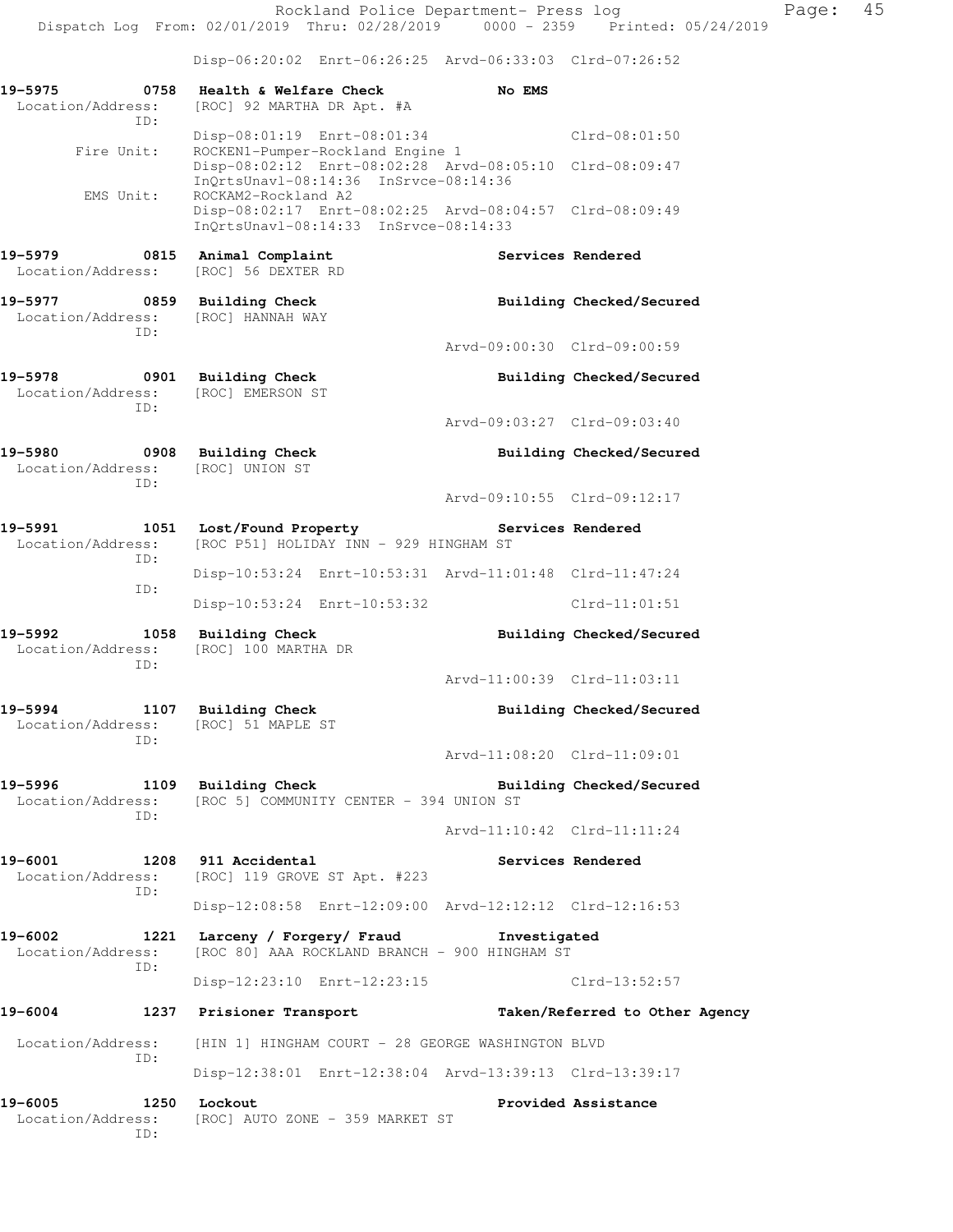Rockland Police Department- Press log Page: 46 Dispatch Log From: 02/01/2019 Thru: 02/28/2019 0000 - 2359 Printed: 05/24/2019 Disp-12:53:10 Enrt-12:53:13 Arvd-12:55:47 Clrd-13:11:17 **19-6011 1340 Motor Vehicle Stop Citation/Warning Issued**  Location/Address: [ROC] EAST WATER ST ID: Arvd-13:40:00 Clrd-13:48:06 **19-6012 1356 Building Check Building Checked/Secured**  Location/Address: [ROC] 92 MARTHA DR ID: Arvd-13:56:42 Clrd-13:56:49 **19-6013 1358 Building Check Building Checked/Secured**  Location/Address: [ROC] 51 MAPLE ST ID: Arvd-13:59:12 Clrd-14:00:04 **19-6014 1401 Building Check Building Checked/Secured**  Location/Address: [ROC 5] COMMUNITY CENTER - 394 UNION ST ID: Arvd-14:02:40 Clrd-14:04:17 **19-6015 1404 Building Check Building Checked/Secured**  Location/Address: [ROC] BILL DELAHUNT PKWY ID: Arvd-14:05:25 Clrd-14:14:40 **19-6021 1435 Motor Vehicle Stop Citation/Warning Issued**  Location/Address: [ROC] HINGHAM ST ID: Arvd-14:35:00 Clrd-14:41:25 **19-6025 1607 General Info Services Rendered**  Location/Address: [ROC P72] ROCKLAND POLICE DEPARTMENT - 490 MARKET ST ID: Arvd-16:07:00 Clrd-16:12:37 **19-6026 1614 Traffic Enforcement Citation/Warning Issued**  Location/Address: [ROC] MARKET ST ID: Disp-16:16:37 Arvd-16:16:44 Clrd-19:25:54 **19-6031 1643 911 Accidental Investigated**  Location/Address: [ROC] 1 TECHNOLOGY PL ID: Disp-16:43:48 Enrt-16:43:52 Arvd-16:52:08 Clrd-16:52:10 **19-6034 1701 Disabled Motor Vehicle Services Rendered**  Location/Address: [ROC] 100 LIBERTY ST ID: Arvd-17:01:00 Clrd-17:03:44 **19-6035 1704 Building Check Building Checked/Secured**  Location/Address: [ROC] MARTHA DR ID: Arvd-17:04:50 Clrd-17:05:27 **19-6039 1728 Building Check Building Checked/Secured**  Location/Address: [ROC] MAPLE ST ID: Arvd-17:28:27 Clrd-17:29:02 **19-6041 1733 Building Check Building Checked/Secured**  Location/Address: [ROC] UNION ST ID: Arvd-17:34:06 Clrd-17:34:39 **19-6051 1943 Assist Other Agency Could Not Locate**  Location/Address: [ROC] 329 HOWARD ST ID: Arvd-19:43:00 Clrd-19:45:51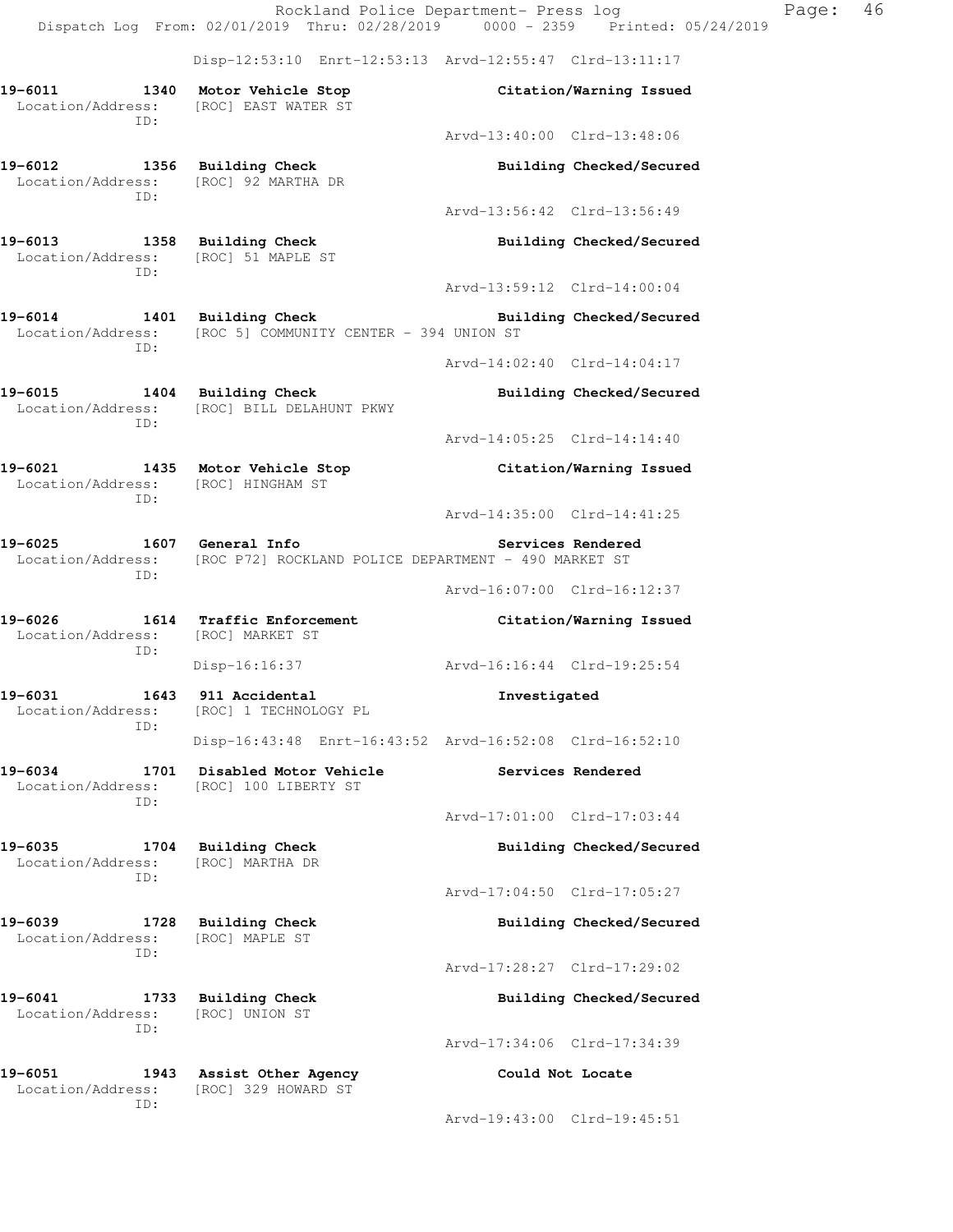Rockland Police Department- Press log Page: 47 Dispatch Log From: 02/01/2019 Thru: 02/28/2019 0000 - 2359 Printed: 05/24/2019 **19-6053 1957 Traffic Enforcement Citation/Warning Issued**  Location/Address: [ROC] TOWNLINE - EAST WATER ST @ LIBERTY ST ID: Arvd-19:57:00 Clrd-23:23:50 **19-6055 2013 Motor Vehicle Stop Citation/Warning Issued**  Location/Address: [ROC P73] UNION POINT ENTRANCE - RESERVOIR PARK DR ID: Arvd-20:13:00 Clrd-20:31:58 ID: Disp-20:20:00 Arvd-20:20:04 Clrd-20:23:43 **19-6056 2018 Motor Vehicle Stop Verbal Warning**  Vicinity of: [ROC] 68 SALEM ST ID: Arvd-20:18:00 Clrd-20:22:46 ID: Disp-20:20:28 Arvd-20:20:43 Clrd-20:21:55 **19-6057 2026 Motor Vehicle Complaint No Service**  Location/Address: [ROC] GROVE ST ID: Disp-20:29:28 Enrt-20:29:33 Arvd-20:30:59 Clrd-20:34:22 **19-6065 2206 MVA Property Damage Only Services Rendered**  Vicinity of: [ROC] VFW DRIVE - 575 VFW DR @ 74 WEYMOUTH ST ID: Arvd-22:06:00 Clrd-22:09:52 **19-6067 2212 Motor Vehicle Stop Verbal Warning**  Location/Address: [ROC] WEYMOUTH ST ID: Arvd-22:12:00 Clrd-22:15:56 **19-6070 2222 Motor Vehicle Collision W/PI Report Follows**  Location/Address: [ROC] 51 MAPLE ST ID: Arvd-22:22:00 Clrd-23:07:16 ID: Disp-22:28:08 Arvd-22:28:13 Clrd-23:07:18 **19-6072 2251 Motor Vehicle Stop Verbal Warning**  Vicinity of: [ROC] VERNON ST ID: Arvd-22:51:00 Clrd-22:52:34 **19-6073 2319 Motor Vehicle Stop Verbal Warning**  Vicinity of: [ROC] 841 MARKET ST ID: Arvd-23:19:00 Clrd-23:21:59

#### **For Date: 02/16/2019 - Saturday**

| 19-6075<br>0001<br>Location/Address:<br>ID: |             | Breaking & Entering<br>[ROC] 13 NOBSCOT BROOK LN |                                          | Unfounded                                               |  |
|---------------------------------------------|-------------|--------------------------------------------------|------------------------------------------|---------------------------------------------------------|--|
|                                             |             |                                                  |                                          | Disp-00:02:56 Enrt-00:03:05 Arvd-00:07:20 Clrd-00:12:41 |  |
|                                             | ID:<br>TD:  |                                                  |                                          | Disp-00:03:01 Enrt-00:03:05 Arvd-00:07:20 Clrd-00:12:41 |  |
|                                             |             | Disp-00:09:57                                    |                                          | Arvd-00:10:05 Clrd-00:12:41                             |  |
| 19-6081<br>Location/Address:                | 0024<br>ID: |                                                  | [ROC P84] PLAYERS SPORTS BAR - 86 VFW DR | Motor Vehicle Collision W/PI Report Follows             |  |
|                                             |             |                                                  |                                          | Disp-00:25:01 Enrt-00:25:24 Arvd-01:05:13 Clrd-01:05:16 |  |
|                                             | ID:<br>ID:  |                                                  |                                          | Disp-00:25:09 Enrt-00:25:24 Arvd-00:27:40 Clrd-01:40:31 |  |
|                                             | TD:         |                                                  |                                          | Disp-00:25:14 Enrt-00:25:24 Arvd-00:27:27 Clrd-01:40:31 |  |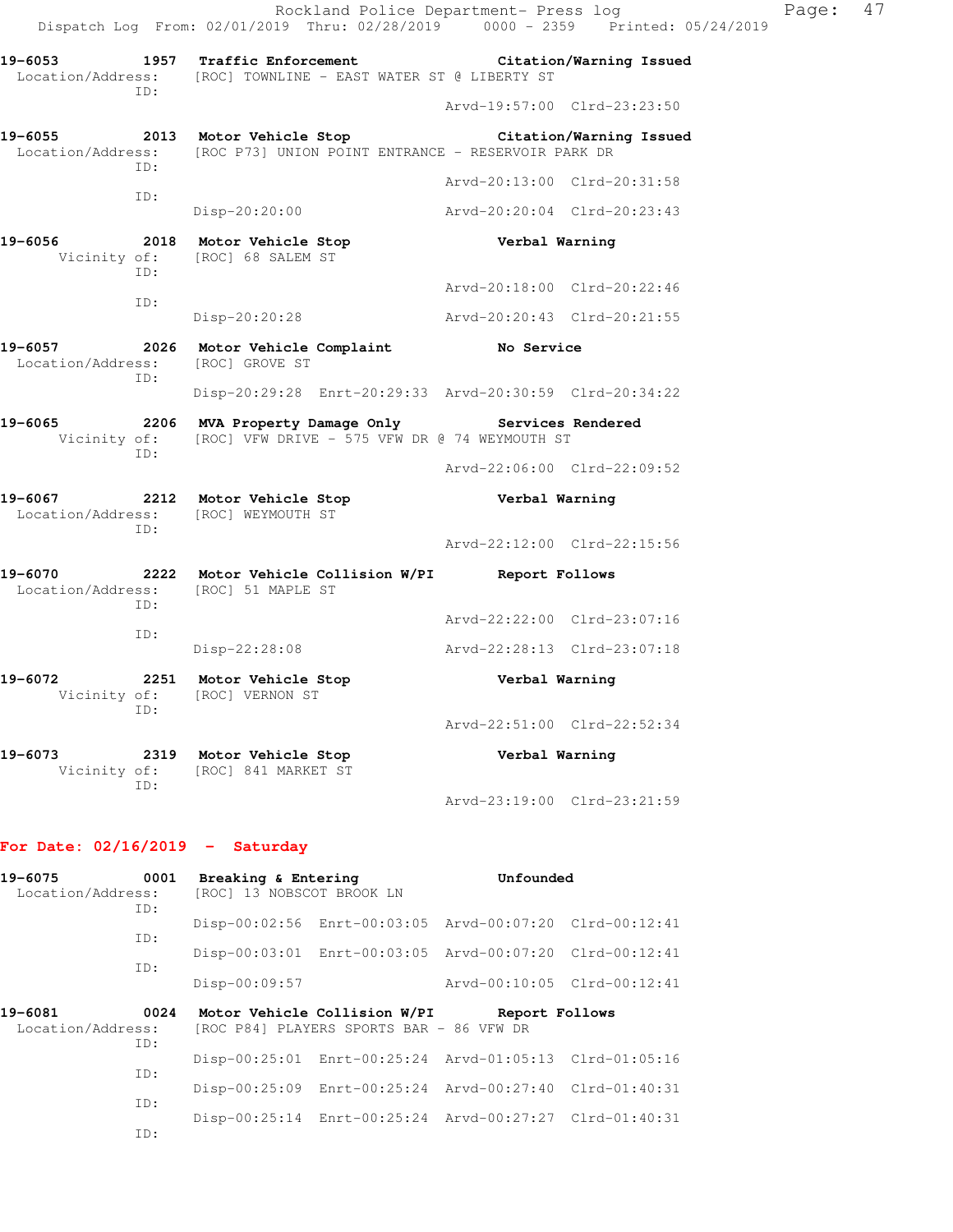Rockland Police Department- Press log Fage: 48 Dispatch Log From: 02/01/2019 Thru: 02/28/2019 0000 - 2359 Printed: 05/24/2019 Disp-00:25:19 Enrt-00:25:24 Arvd-00:28:51 Clrd-01:05:21<br>Fire Unit: ROCKEN2-Pumper-Rockland Engine 2 ROCKEN2-Pumper-Rockland Engine 2 Disp-00:25:20 Enrt-00:27:59 Arvd-00:29:49 Clrd-01:32:17 InQrtsUnavl-01:32:17 InSrvce-01:32:17 EMS Unit: ROCKAM2-Rockland A2 Disp-00:25:29 Enrt-00:28:02 Arvd-00:28:39 Clrd-00:39:42 Hosp-00:45:42 ClrHosp-01:24:23 InQrtsUnavl-01:30:23 InSrvce-01:30:26 ID: Disp-00:27:50 Arvd-00:27:55 Clrd-01:21:36 **19-6085 0141 Motor Vehicle Complaint Citation/Warning Issued**  Location/Address: [WEY 1] SOUTH SHORE HOSPITAL - 55 FOGG RD ID: Arvd-01:41:00 Clrd-01:43:08 ID: Disp-01:43:00 Arvd-01:43:03 Clrd-02:09:00 **19-6086 0217 Building Check Investigated**  Location/Address: [ROC] MARTHA DR ID: Arvd-02:17:55 Clrd-02:18:09 **19-6087 0222 Building Check Investigated**  Location/Address: [ROC] UNION ST ID: Arvd-02:22:50 Clrd-02:23:01 **19-6088 0225 Building Check Investigated**  Location/Address: [ROC] MAPLE ST ID: Arvd-02:26:05 Clrd-02:26:14 **19-6093 0528 Burglar Alarm Building Checked/Secured**  Location/Address: [ROC P112] FAMILY DOLLAR - 366 MARKET ST ID: Disp-05:30:26 Enrt-05:30:40 Arvd-05:31:34 Clrd-05:34:28 **19-6094 0545 Building Check Building Checked/Secured**  Location/Address: [ROC 61] UNION ST BUSINESS DISTRICT - UNION ST ID: Arvd-05:47:27 Clrd-05:58:28 **19-6095 0557 Motor Vehicle Stop Citation/Warning Issued**  Vicinity of: [ROC] 215 MARKET ST @ 13 CONCORD ST ID: Disp-06:00:05 Arvd-06:00:14 Clrd-06:05:29 19-6102 **0805** General Info **Communist Constructs Rendered** Location/Address: [ROC P72] ROCKLAND POLICE DEPARTMENT - 490 MARKET ST 19-6111 **1988** 0953 Burglar Alarm **19-6111** Services Rendered Location/Address: [ROC] 96 RESERVOIR PARK DR ID: Arvd-09:53:00 Clrd-10:06:48 19-6113 1003 Assist Public **19-6113** Services Rendered Location/Address: [ROC] 68 PLAIN ST ID: Arvd-10:03:00 Clrd-10:34:01 **19-6114 1012 Building Check Building Checked/Secured**  Location/Address: [ROC] BILL DELAHUNT PKWY ID: Arvd-10:13:17 Clrd-10:14:09 **19-6122 1124 Emergency Medical Transported to Hospital**  Location/Address: [HOL 2762] 29 W DIVISION ST EMS Unit: HOLA2-Holbrook Ambulance 2 Disp-11:24:58 Enrt-11:26:14 Arvd-11:29:04 Clrd-11:46:46 Hosp-11:55:00 ClrHosp-12:22:41 InQrtsUnavl-12:28:55 InSrvce-12:28:57<br>Fire Unit: HOLENG2-Pumper-Holbrook Engine 2 HOLENG2-Pumper-Holbrook Engine 2 Disp-11:25:07 Enrt-11:26:11 Arvd-11:29:02 Clrd-11:46:38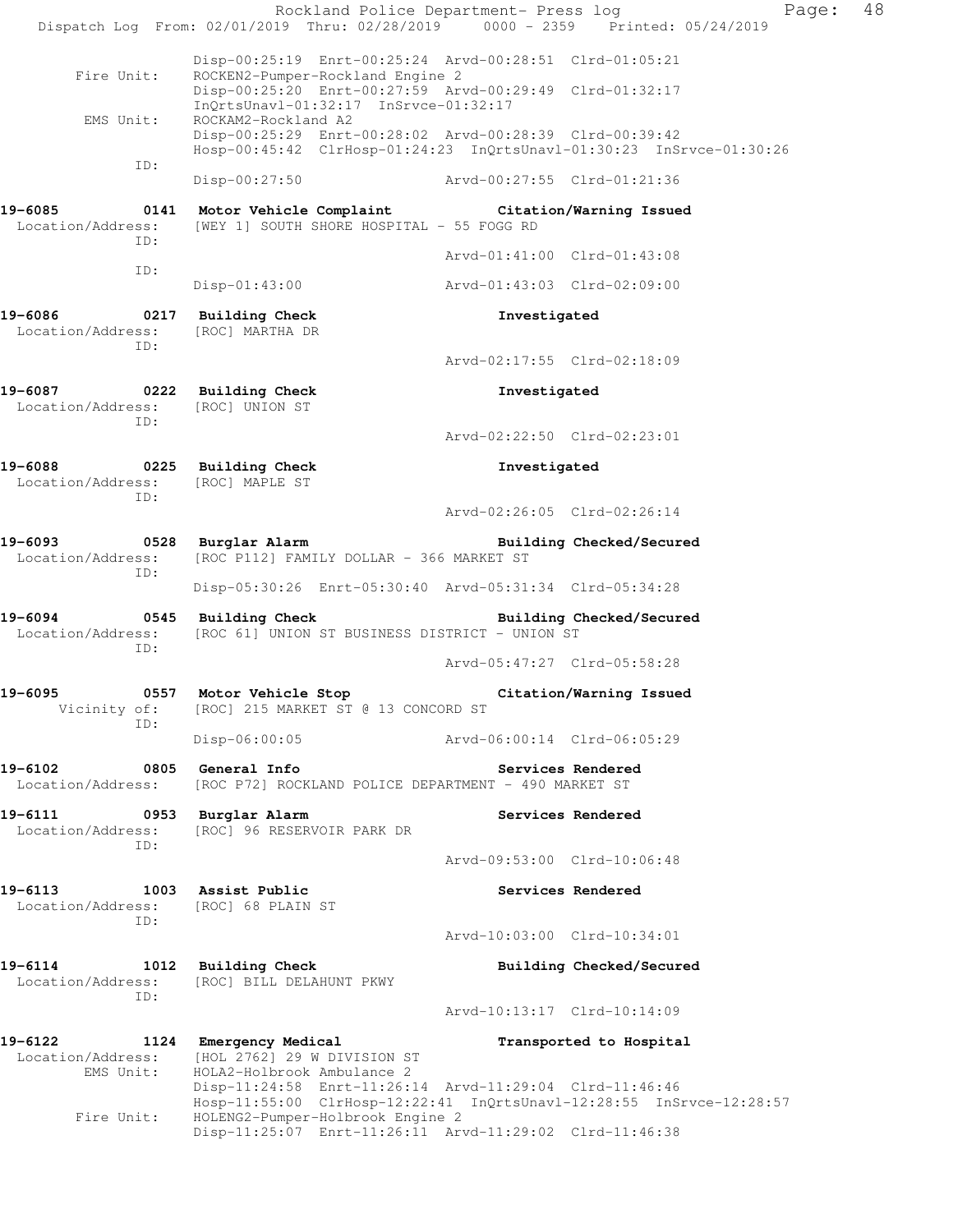| Dispatch Log From: 02/01/2019 Thru: 02/28/2019 0000 - 2359 Printed: 05/24/2019 |                                                                                                                                 | Rockland Police Department- Press log |                          | Page: | 49 |
|--------------------------------------------------------------------------------|---------------------------------------------------------------------------------------------------------------------------------|---------------------------------------|--------------------------|-------|----|
|                                                                                | InOrtsUnavl-11:51:39 InSrvce-11:51:41                                                                                           |                                       |                          |       |    |
| ID:                                                                            | Disp-11:25:59 Enrt-11:26:01                                                                                                     |                                       | $C1rd-11:46:24$          |       |    |
| ID:                                                                            | Disp-11:28:45 Enrt-11:28:47 Arvd-11:33:12 Clrd-11:42:23                                                                         |                                       |                          |       |    |
| ID:                                                                            | Disp-11:34:48 Enrt-11:34:53                                                                                                     |                                       | Clrd-11:46:28            |       |    |
| 19-6124<br>1128<br>Location/Address:<br>ID:                                    | Motor Vehicle Complaint The Report Follows<br>[ROC] MARKET ST                                                                   |                                       |                          |       |    |
| ID:                                                                            | Disp-11:29:09 Enrt-11:29:11 Arvd-11:33:10 Clrd-14:22:58                                                                         |                                       |                          |       |    |
| ID:                                                                            | $Disp-11:33:19$                                                                                                                 | Arvd-11:33:22 Clrd-11:57:55           |                          |       |    |
|                                                                                | Disp-11:42:29                                                                                                                   | Arvd-11:42:33 Clrd-11:57:57           |                          |       |    |
| 19-6129<br>Location/Address:<br>ID:                                            | 1225 Disabled Motor Vehicle<br>[ROC] AREA OF HOME DEPOT - 1149 HINGHAM ST @ 88 POND ST                                          | Gone on arrival                       |                          |       |    |
| ID:                                                                            | $Disp-12:25:52$                                                                                                                 |                                       | $Clrd-12:26:45$          |       |    |
|                                                                                | Disp-12:26:40 Enrt-12:26:42 Arvd-12:35:32 Clrd-12:41:49                                                                         |                                       |                          |       |    |
| 19-6130<br>Location/Address:<br>Fire Unit:                                     | 1230 Emergency Medical<br>[ROC 69] SOUTH SHORE REHAB & NURSING - 115 NORTH AVE Apt. #4A<br>ROCKEN1-Pumper-Rockland Engine 1     |                                       | Transported to Hospital  |       |    |
|                                                                                | Disp-12:32:17 Enrt-12:33:30 Arvd-12:34:43 Clrd-12:50:15<br>InQrtsUnavl-12:52:34 InSrvce-12:52:37                                |                                       |                          |       |    |
| ID:<br>EMS Unit:                                                               | Disp-12:32:54 Enrt-12:32:56 Arvd-12:35:28 Clrd-12:46:40<br>ABIA4-Abington Ambulance 4                                           |                                       |                          |       |    |
|                                                                                | Disp-12:33:06 Enrt-12:34:25 Arvd-12:40:10 Clrd-12:50:08<br>Hosp-13:01:04 ClrHosp-13:21:17 InQrtsUnavl-13:39:33 InSrvce-13:39:35 |                                       |                          |       |    |
| 19-6143                                                                        | 1503 911 Hang Up                                                                                                                | Investigated                          |                          |       |    |
| Location/Address:                                                              | [ROC] 908 HINGHAM ST                                                                                                            |                                       |                          |       |    |
| ID:                                                                            | Disp-15:04:34 Enrt-15:04:38 Arvd-15:06:11 Clrd-15:14:34                                                                         |                                       |                          |       |    |
| 19-6152<br>Location/Address:                                                   | 1541 Assist Public<br>[ROC P72] ROCKLAND POLICE DEPARTMENT - 490 MARKET ST                                                      |                                       | Services Rendered        |       |    |
| 19-6156<br>Location/Address:                                                   | 1600 General Info<br>[ROC P72] ROCKLAND POLICE DEPARTMENT - 490 MARKET ST                                                       |                                       | Services Not Required    |       |    |
| ID:                                                                            |                                                                                                                                 | Arvd-16:00:00 Clrd-16:29:26           |                          |       |    |
| 19-6155<br>Location/Address:                                                   | 1618 General Incident<br>[ROC] 74 TURNER RD                                                                                     | Investigated                          |                          |       |    |
| ID:                                                                            |                                                                                                                                 | Arvd-16:18:00 Clrd-16:23:17           |                          |       |    |
| 19-6158<br>Location/Address:                                                   | 1649 Building Check<br>[ROC] MARTHA DR                                                                                          |                                       | Building Checked/Secured |       |    |
| ID:                                                                            |                                                                                                                                 | Arvd-16:49:55 Clrd-16:50:38           |                          |       |    |
| 19-6159<br>Location/Address:<br>ID:                                            | 1655 Building Check<br>[ROC] UNION ST                                                                                           |                                       | Building Checked/Secured |       |    |
|                                                                                |                                                                                                                                 | Arvd-16:55:34 Clrd-16:56:13           |                          |       |    |
| 19-6160<br>1700<br>Location/Address:<br>ID:                                    | <b>Building Check</b><br>[ROC] MAPLE ST                                                                                         |                                       | Building Checked/Secured |       |    |
|                                                                                |                                                                                                                                 | Arvd-17:01:48 Clrd-17:02:39           |                          |       |    |
| 19-6168<br>Location/Address:<br>ID:                                            | 1829 Motor Vehicle Complaint<br>[ROC] HINGHAM ST                                                                                | Gone on arrival                       |                          |       |    |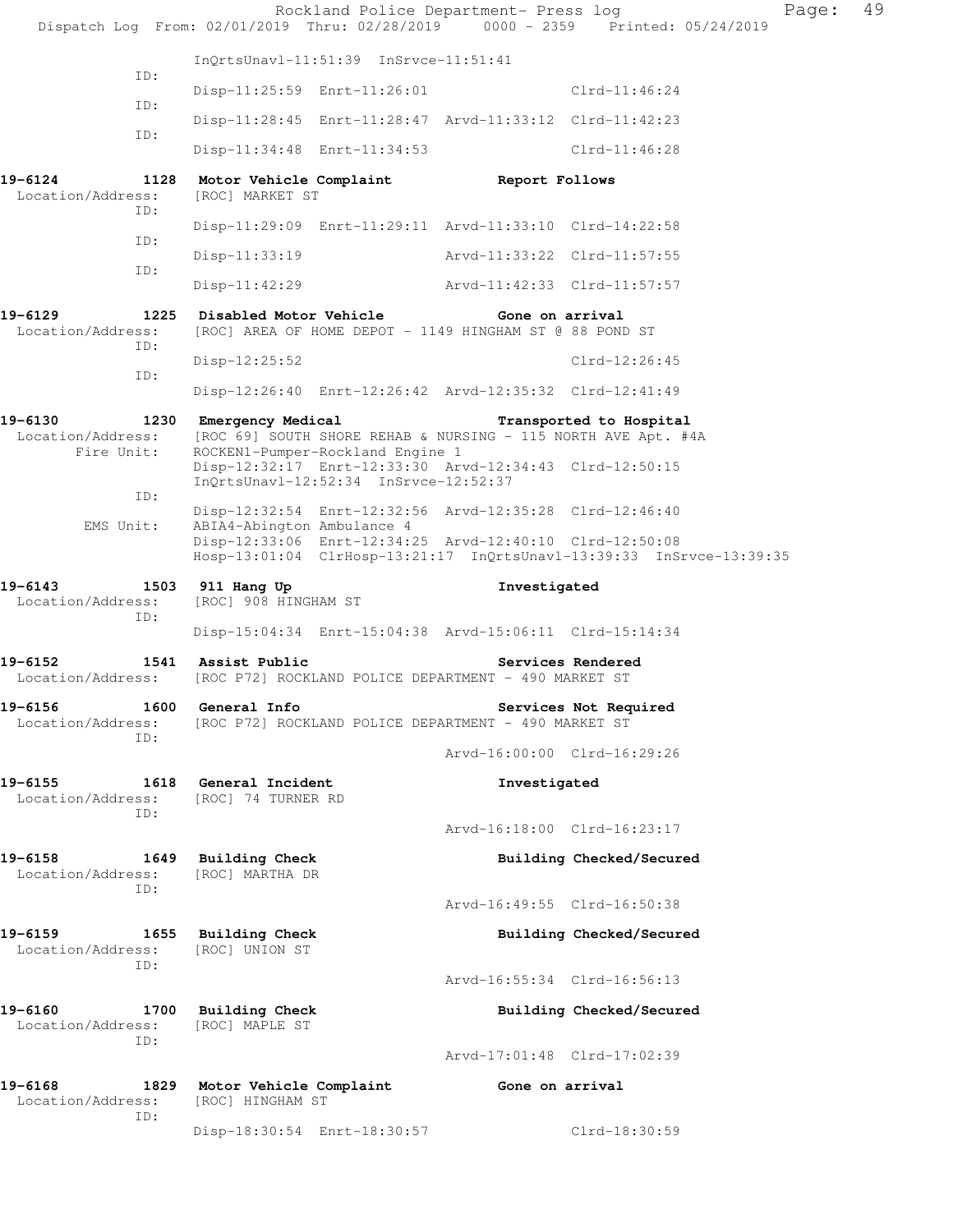Rockland Police Department- Press log Page: 50 Dispatch Log From: 02/01/2019 Thru: 02/28/2019 0000 - 2359 Printed: 05/24/2019 19-6172 1857 Building Check **Appears Secure**  Location/Address: [ROC P75] UNION POINT - BILL DELAHUNT PKWY ID: Arvd-19:02:21 Clrd-19:08:19 **19-6175 1908 Building Check Appears Secure**  Location/Address: [ROC 5] COMMUNITY CENTER - 394 UNION ST ID: Arvd-19:15:46 Clrd-19:16:02 **19-6176 1917 Building Check Building Checked/Secured**  Location/Address: [ROC] 51 MAPLE ST ID: Arvd-19:21:27 Clrd-19:22:08 **19-6177 1926 Building Check Appears Secure**  Location/Address: [ROC 60] SPRING GATE APARTMENTS - 52 HANNAH WAY ID: Arvd-19:30:01 Clrd-19:30:32 **19-6180 1953 Assist Other Agency Cancelled Enroute**  Location/Address: [HVR] ELMWOOD FARM DR ID: Disp-19:54:56 Enrt-19:55:00 Clrd-19:55:45 **19-6182 2006 Motor Vehicle Stop Citation/Warning Issued**  Location/Address: [ROC] 194 LIBERTY ST @ 73 CUSTER ST ID: Arvd-20:06:00 Clrd-20:14:06 ID: Disp-20:07:45 Arvd-20:07:48 Clrd-20:09:19 19-6192 **2206** Building Check **Appears Secure**  Location/Address: [ROC 60] SPRING GATE APARTMENTS - 52 HANNAH WAY ID: Arvd-22:34:06 Clrd-22:34:24 **19-6188 2211 Missing Person Services Rendered**  Location/Address: [ROC 60] SPRING GATE APARTMENTS - 52 HANNAH WAY ID: Disp-22:11:40 Arvd-22:11:47 Clrd-22:34:06 ID: Disp-22:11:40 Enrt-22:11:49 Arvd-22:15:41 Clrd-22:39:27 ID: Disp-22:34:31 Arvd-22:36:08 Clrd-22:36:37 **19-6189 2217 Motor Vehicle Stop Citation/Warning Issued**  Location/Address: [ROC] 18 BLANCHARD ST @ 34 SCHOOL ST ID: Arvd-22:17:00 Clrd-22:26:57 ID: Disp-22:18:14 Enrt-22:18:20 Arvd-22:18:21 Clrd-22:27:01 ID: Disp-22:18:18 Enrt-22:18:22 Arvd-22:18:23 Clrd-22:20:58 **19-6193 2236 Building Check Community Risk Reduction**  Location/Address: [ROC] 51 MAPLE ST ID: Arvd-22:39:06 Clrd-22:39:36 19-6194 **2241** Building Check **Appears Secure**  Location/Address: [ROC 5] COMMUNITY CENTER - 394 UNION ST ID: Arvd-22:45:23 Clrd-22:45:40 **19-6195 2250 Motor Vehicle Stop Verbal Warning**  Location/Address: [ROC P84] PLAYERS SPORTS BAR - 86 VFW DR ID: Arvd-22:50:00 Clrd-22:52:51

**19-6199 2326 Missing Person Services Rendered**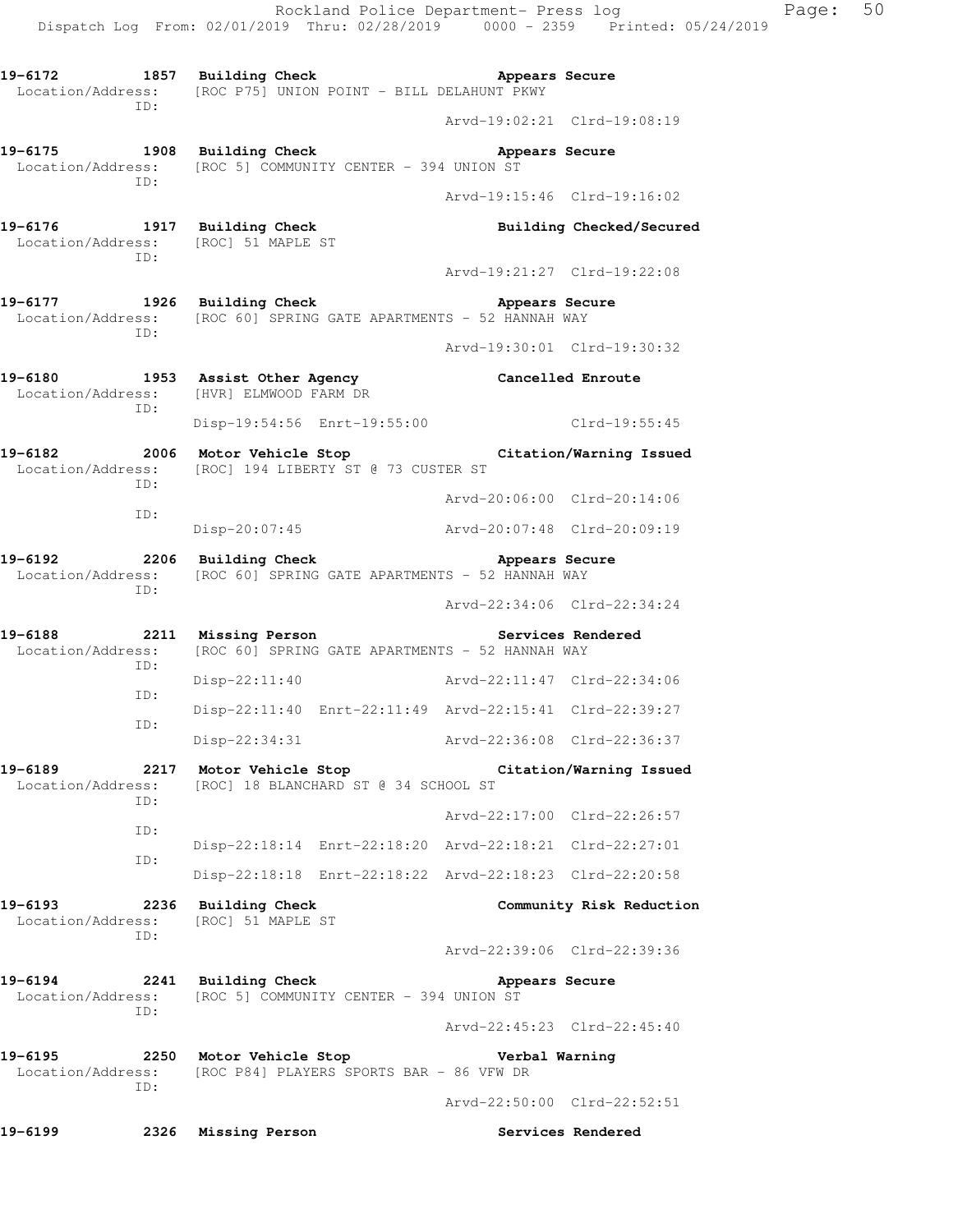Rockland Police Department- Press log Fage: 51 Dispatch Log From: 02/01/2019 Thru: 02/28/2019 0000 - 2359 Printed: 05/24/2019 Location/Address: [ROC] 19 PACIFIC ST ID:

Arvd-23:26:00 Clrd-02/17/2019 @ 00:47:32

## **For Date: 02/17/2019 - Sunday**

| 19-6201<br>Location/Address: | 0001        | SHIFT ASSINGMENTS                       |                                                        | No Service<br>[ROC P72] ROCKLAND POLICE DEPARTMENT - 490 MARKET ST           |                             |
|------------------------------|-------------|-----------------------------------------|--------------------------------------------------------|------------------------------------------------------------------------------|-----------------------------|
| 19-6202                      |             | 0017 Disturbance                        |                                                        | Investigated<br>Vicinity of: [ROC 60] SPRING GATE APARTMENTS - 52 HANNAH WAY |                             |
|                              | ID:         |                                         |                                                        | Disp-00:18:22 Enrt-00:18:40 Arvd-00:21:37 Clrd-00:28:41                      |                             |
|                              | ID:         |                                         |                                                        | Disp-00:18:47 Enrt-00:18:49 Arvd-00:21:38 Clrd-00:28:38                      |                             |
|                              | ID:         |                                         |                                                        | Disp-00:18:52 Enrt-00:18:54 Arvd-00:20:42 Clrd-00:28:42                      |                             |
| 19-6205<br>Location/Address: | TD:         | 0047 Building Check                     | [ROC 5] COMMUNITY CENTER - 394 UNION ST                | Appears Secure                                                               |                             |
|                              |             |                                         |                                                        |                                                                              | Arvd-00:52:14 Clrd-00:52:31 |
| 19-6208<br>Location/Address: | ID:         | 0115 Motor Vehicle Stop                 | [ROC] 1 MILLBROOK DR @ 414 BEECH ST                    |                                                                              | Citation/Warning Issued     |
|                              |             |                                         |                                                        |                                                                              | Arvd-01:15:00 Clrd-01:22:28 |
| 19-6210<br>Location/Address: | 0131<br>ID: | Noise Complaint                         | [ROC] 103 GROVE ST Apt. #345                           | Investigated                                                                 |                             |
|                              | ID:         |                                         |                                                        | Disp-01:33:44 Enrt-01:33:49 Arvd-01:35:54 Clrd-01:47:38                      |                             |
|                              |             |                                         |                                                        | Disp-01:33:44 Enrt-01:33:50 Arvd-01:33:51 Clrd-01:47:40                      |                             |
| 19-6218<br>Location/Address: | 0304<br>ID: | Burglar Alarm                           |                                                        | Investigated<br>[ROC P85] ROCKLAND FEDERAL CREDIT UNION - 241 UNION ST       |                             |
|                              | ID:         |                                         |                                                        | Disp-03:05:14 Enrt-03:05:21 Arvd-03:06:05 Clrd-03:09:06                      |                             |
|                              | ID:         |                                         |                                                        | Disp-03:05:14 Enrt-03:05:22 Arvd-03:07:14 Clrd-03:09:08                      |                             |
|                              |             |                                         |                                                        | Disp-03:06:51 Enrt-03:06:53 Arvd-03:06:55 Clrd-03:09:09                      |                             |
| 19-6219<br>Location/Address: | 0455<br>ID: | 911 Accidental                          | [ROC P47] BEST WESTERN - 909 HINGHAM ST                | Investigated                                                                 |                             |
|                              |             |                                         |                                                        | Disp-04:56:25 Enrt-04:56:39 Arvd-04:59:48 Clrd-05:03:47                      |                             |
| 19-6221<br>Location/Address: | 0558<br>ID: | <b>Building Check</b><br>[ROC] UNION ST |                                                        |                                                                              | Building Checked/Secured    |
|                              |             |                                         |                                                        |                                                                              | Arvd-06:00:51 Clrd-06:23:20 |
| 19-6227                      | ID:         | 0653 Motor Vehicle Stop                 | Location/Address: [ROC] EAST WATER ST @ CHRISTOPHER DR |                                                                              | Citation/Warning Issued     |
|                              |             |                                         |                                                        |                                                                              | Arvd-06:53:00 Clrd-07:02:51 |
| 19-6228                      | ID:         | 0657 Motor Vehicle Stop                 | Location/Address: [ROC] EAST WATER ST @ CHRISTOPHER DR |                                                                              | Citation/Warning Issued     |
|                              |             |                                         |                                                        |                                                                              | Arvd-06:57:00 Clrd-07:04:08 |
| 19-6229<br>Location/Address: | 0705<br>ID: |                                         | [ROC] 83 SUMMIT ST @ 241 MYRTLE ST                     | Motor Vehicle Complaint The Services Rendered                                |                             |
|                              | ID:         |                                         |                                                        | Disp-07:06:30 Enrt-07:06:35 Arvd-07:08:10 Clrd-07:14:17                      |                             |
|                              |             |                                         |                                                        | Disp-07:06:30 Enrt-07:06:35 Arvd-07:08:08 Clrd-07:15:10                      |                             |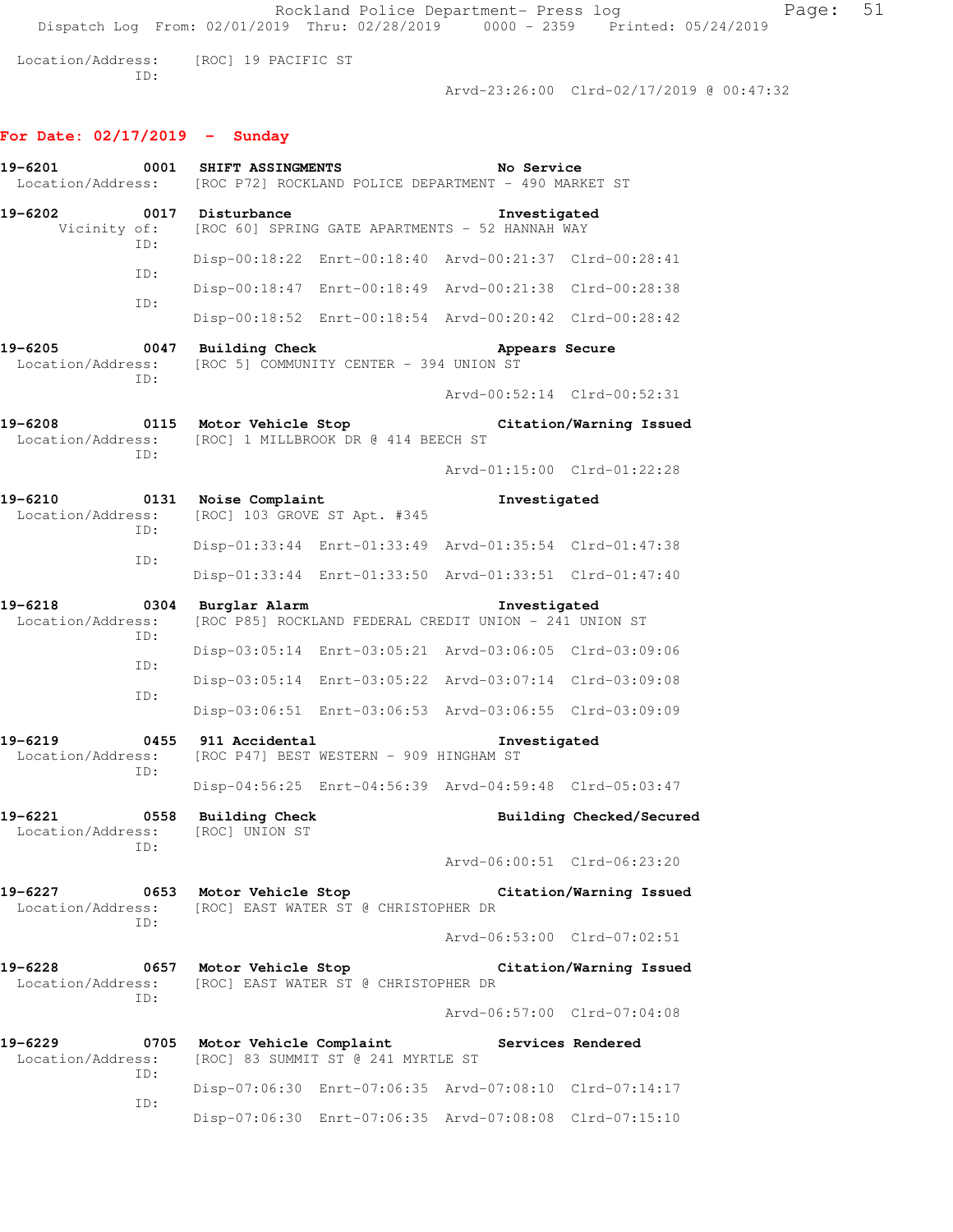Rockland Police Department- Press log Fage: 52 Dispatch Log From: 02/01/2019 Thru: 02/28/2019 0000 - 2359 Printed: 05/24/2019

**19-6231 0738 Emergency Medical Services Rendered**  Location/Address: [ROC] 3 DANIEL TEAGUE DR Fire Unit: ROCKEN1-Pumper-Rockland Engine 1 Disp-07:39:33 Enrt-07:41:19 Arvd-07:43:16 Clrd-08:08:35 InQrtsUnavl-08:10:32 InSrvce-08:10:32<br>EMS Unit: ROCKAM2-Rockland A2 ROCKAM2-Rockland A2 Disp-07:39:33 Enrt-07:41:17 Arvd-07:43:14 Clrd-07:56:29 Hosp-08:07:40 ClrHosp-09:01:42 InQrtsUnavl-09:07:16 InSrvce-09:07:17 ID: Disp-07:40:00 Enrt-07:40:07 Arvd-07:42:18 Clrd-09:21:30 ID: Disp-07:40:03 Enrt-07:40:05 Arvd-07:42:17 Clrd-09:02:42 ID: Disp-07:47:26 Enrt-07:47:34 Clrd-07:48:56 ID: Disp-07:49:08 Enrt-07:49:10 Arvd-07:50:01 Clrd-09:21:26 EMS Unit: ROCKAM1-Rockland A1 Disp-07:49:31 Enrt-07:49:34 Arvd-07:52:03 Clrd-07:58:42 Hosp-08:13:05 ClrHosp-09:14:34 InQrtsUnavl-09:19:28 InSrvce-09:19:28 EMS Unit: HANAMB-Hanson Ambulance Disp-07:54:44 Enrt-07:54:46 Arvd-07:59:29 Clrd-08:08:41 InQrtsUnavl-08:40:30 InSrvce-08:40:30 ID: Disp-07:58:07 Enrt-07:58:09 Arvd-07:58:09 Clrd-08:33:37 ID: Disp-07:58:12 Enrt-07:58:13 Arvd-07:58:14 Clrd-09:21:35 **19-6233 0800 General Info Services Rendered**  Location/Address: [ROC P72] ROCKLAND POLICE DEPARTMENT - 490 MARKET ST **19-6237 0821 MVA Property Damage Only Vehicle Towed**  Location/Address: [ROC] 550 WEBSTER ST ID: Disp-08:22:53 Enrt-08:23:01 Arvd-08:25:46 Clrd-08:54:18 ID: Disp-08:33:48 Enrt-08:33:50 Arvd-08:33:50 Clrd-08:54:20 **19-6240 0851 Escort/Transport Services Rendered**  Location/Address: [ROC P85] ROCKLAND FEDERAL CREDIT UNION - 241 UNION ST ID: Disp-08:51:53 Enrt-08:53:04 Arvd-08:54:33 Clrd-09:00:38 **19-6245 1008 Building Check Building Checked/Secured**  Location/Address: [ROC P75] UNION POINT - BILL DELAHUNT PKWY ID: Arvd-10:09:49 Clrd-10:11:58 **19-6257 1127 911 Accidental Services Rendered**  Location/Address: [ROC] 15 ASH ST Apt. #A ID: Disp-11:30:09 Arvd-11:30:13 Clrd-11:33:45 **19-6277 1529 Lockout Services Rendered**  Location/Address: [ROC] 585 WEST WATER ST ID: Disp-15:31:19 Enrt-15:32:01 Arvd-15:35:30 Clrd-15:38:02 **19-6282 1614 911 Accidental Services Rendered**  Location/Address: [ROC P52] BELLA'S RESTAURANT - 933 HINGHAM ST ID: Disp-16:15:20 Enrt-16:15:58 Arvd-16:27:17 Clrd-16:27:19 **19-6295 1811 911 Accidental Services Rendered**  Location/Address: [ROC 69] SOUTH SHORE REHAB & NURSING - 115 NORTH AVE Apt. #6B ID: Disp-18:12:23 Clrd-18:14:04 ID: Disp-18:13:52 Enrt-18:13:57 Arvd-18:22:56 Clrd-18:23:01 **19-6299 1846 MVA Property Damage Only Vehicle Towed**  Location/Address: [ROC P55] HOME DEPOT - 1149 HINGHAM ST ID: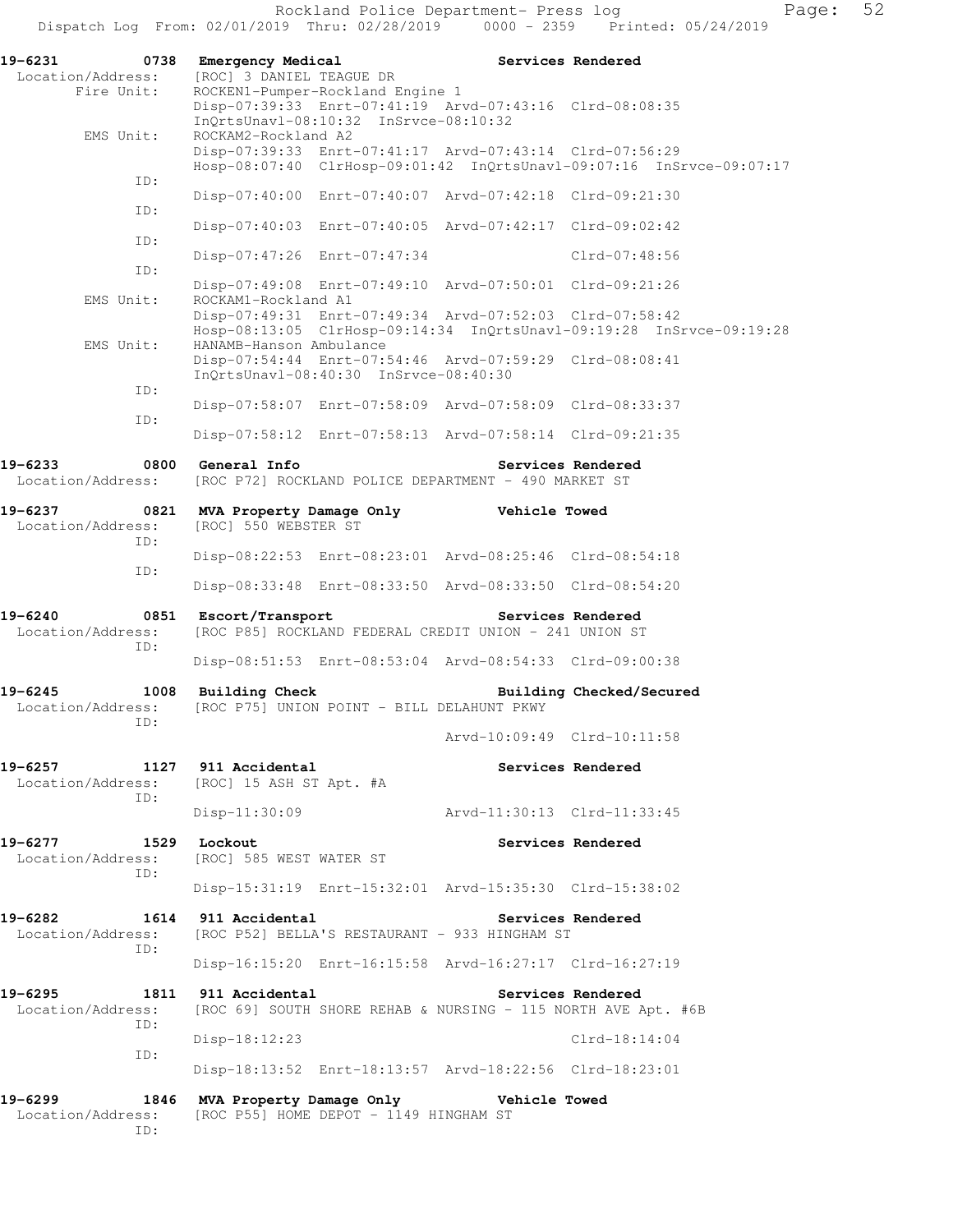|                                                            | Rockland Police Department- Press log<br>Dispatch Log From: 02/01/2019 Thru: 02/28/2019 0000 - 2359 Printed: 05/24/2019         |                             | Page:                    | 53 |
|------------------------------------------------------------|---------------------------------------------------------------------------------------------------------------------------------|-----------------------------|--------------------------|----|
|                                                            | Disp-18:46:58 Enrt-18:47:04 Arvd-18:54:12 Clrd-19:32:24                                                                         |                             |                          |    |
| ID:                                                        | Disp-18:46:58 Enrt-18:47:06 Arvd-18:52:33 Clrd-19:32:27                                                                         |                             |                          |    |
| Location/Address: [ROC] 68 PLAIN ST                        | 19-6302 1912 Neighbor Disturbance Services Rendered                                                                             |                             |                          |    |
| 19-6312 2242 Assist Public<br>ID:                          | Location/Address: [ROC] 11 PACIFIC ST Apt. #4                                                                                   | <b>Services Rendered</b>    |                          |    |
|                                                            | Disp-22:44:33 Enrt-22:46:39 Arvd-22:57:03 Clrd-23:10:11                                                                         |                             |                          |    |
| For Date: 02/18/2019 - Monday                              |                                                                                                                                 |                             |                          |    |
| 19-6321                                                    | 0154 Building Check<br>Location/Address: [ROC 5] COMMUNITY CENTER - 394 UNION ST                                                | No Service                  |                          |    |
| ID:                                                        |                                                                                                                                 | Arvd-01:56:28 Clrd-01:56:55 |                          |    |
| TD:                                                        | 19-6323 0201 Building Check<br>Location/Address: [ROC P75] UNION POINT - BILL DELAHUNT PKWY                                     | No Service                  |                          |    |
|                                                            |                                                                                                                                 | Arvd-02:03:04 Clrd-02:12:09 |                          |    |
| $19 - 6325$<br>Location/Address: [ROC] 640 BEECH ST<br>ID: | 0215 Disabled Motor Vehicle                                                                                                     | Services Rendered           |                          |    |
|                                                            | Disp-02:16:22 Enrt-02:16:26 Arvd-02:23:02 Clrd-02:25:39                                                                         |                             |                          |    |
| 19-6327<br>ID:                                             | 0355 911 Accidental<br>Location/Address: [ROC] 1 WILLOW POND DR                                                                 | Services Rendered           |                          |    |
|                                                            | Disp-03:56:26 Enrt-03:57:01 Arvd-04:04:05 Clrd-04:04:50                                                                         |                             |                          |    |
| 19-6330<br>Location/Address:<br>ID:                        | 0531 Road Obstruction<br>[ROC] 16 LINWOOD TER                                                                                   | Services Rendered           |                          |    |
|                                                            | Disp-05:32:30 Enrt-05:32:38 Arvd-05:32:41 Clrd-05:34:48                                                                         |                             |                          |    |
| 19-6332<br>Location/Address: [ROC] UNION ST<br>ID:         | 0619 Building Check                                                                                                             |                             | Building Checked/Secured |    |
|                                                            |                                                                                                                                 | Arvd-06:20:48 Clrd-06:35:35 |                          |    |
| 19-6337<br>Location/Address:                               | 0807 SHIFT ASSIGNMENTS<br>[ROC P72] ROCKLAND POLICE DEPARTMENT - 490 MARKET ST                                                  |                             | Services Rendered        |    |
| 19-6349<br>0958<br>Location/Address:<br>ID:                | Emergency Medical<br>[ROC P116] PRIME HYUNDIA - 1022 HINGHAM ST                                                                 |                             | Transported to Hospital  |    |
| Fire Unit:                                                 | Disp-09:59:49 Enrt-09:59:52 Arvd-10:04:31 Clrd-10:05:41<br>ROCKEN1-Pumper-Rockland Engine 1                                     |                             |                          |    |
| EMS Unit:                                                  | Disp-10:00:27 Enrt-10:00:40 Arvd-10:04:18 Clrd-10:14:04<br>InOrtsUnavl-10:30:52 InSrvce-10:30:56<br>ROCKAM2-Rockland A2         |                             |                          |    |
|                                                            | Disp-10:00:32 Enrt-10:00:37 Arvd-10:04:06 Clrd-10:14:08<br>Hosp-10:28:38 ClrHosp-11:58:38 InQrtsUnavl-11:59:08 InSrvce-11:59:08 |                             |                          |    |
| 19-6350<br>1002<br>Location/Address:<br>ID:                | <b>Building Check</b><br>[ROC 5] COMMUNITY CENTER - 394 UNION ST                                                                |                             | Services Rendered        |    |
|                                                            |                                                                                                                                 | Arvd-10:03:09 Clrd-10:03:18 |                          |    |
| 19-6356<br>Location/Address:<br>TD:                        | 1103 Building Check<br>[ROC] HANNAH WAY                                                                                         |                             | Services Rendered        |    |
|                                                            |                                                                                                                                 | Arvd-11:04:36 Clrd-11:04:59 |                          |    |
| 19-6357<br>Location/Address:<br>ID:                        | 1108 Building Check<br>[ROC] 51 MAPLE ST                                                                                        |                             | Services Rendered        |    |
|                                                            |                                                                                                                                 |                             |                          |    |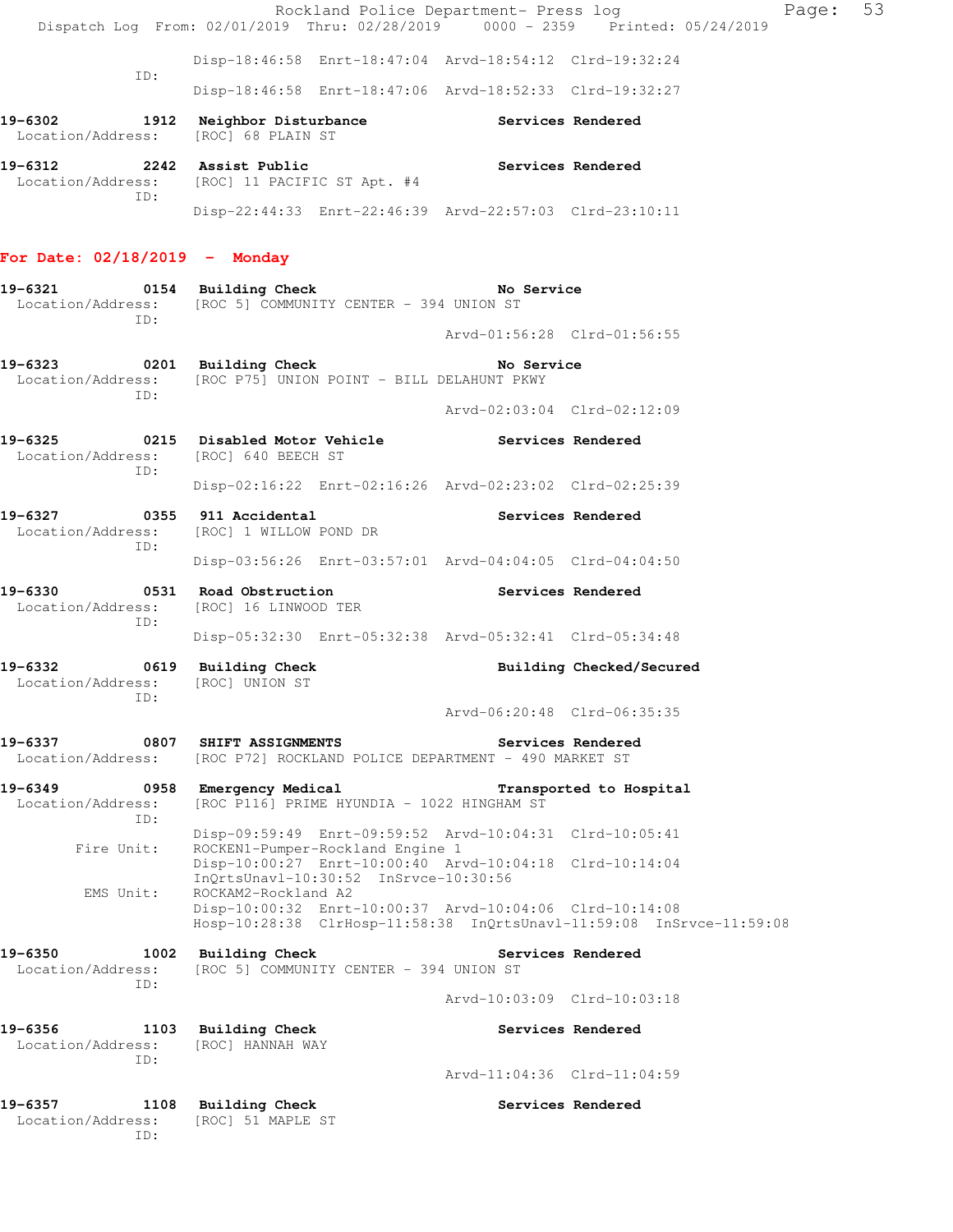Arvd-11:09:16 Clrd-11:09:42

| 19-6359           |     | 1115 Building Check                     |                             | Services Rendered |
|-------------------|-----|-----------------------------------------|-----------------------------|-------------------|
| Location/Address: | TD: | [ROC 5] COMMUNITY CENTER - 394 UNION ST |                             |                   |
|                   |     |                                         | Arvd-11:16:49 Clrd-11:17:08 |                   |

| 19-6369<br>Location/Address:                | 1319 Emergency Medical<br>[ROC 69] SOUTH SHORE REHAB & NURSING - 115 NORTH AVE                | Arrest(s) Made                                          |
|---------------------------------------------|-----------------------------------------------------------------------------------------------|---------------------------------------------------------|
| Fire Unit:                                  | ROCKEN1-Pumper-Rockland Engine 1<br>InQrtsUnavl-13:29:20 InSrvce-13:29:20                     | Disp-13:21:14 Enrt-13:21:28 Arvd-13:22:11 Clrd-13:29:13 |
| EMS Unit:                                   | ROCKAM1-Rockland A1<br>Disp-13:21:22 Enrt-13:21:31<br>InQrtsUnavl-13:22:03 InSrvce-13:22:03   | $Clrd-13:22:03$                                         |
| ID:                                         | Disp-13:21:51                                                                                 | Arvd-13:21:59 Clrd-13:39:17                             |
| EMS Unit:                                   | ROCKAM2-Rockland A2<br>InQrtsUnavl-13:29:27 InSrvce-13:29:27                                  | Disp-13:21:56 Enrt-13:21:59 Arvd-13:22:07 Clrd-13:29:16 |
| ID:                                         | Disp-13:21:56                                                                                 | Arvd-13:21:59 Clrd-13:39:13                             |
| TD:                                         |                                                                                               | Disp-13:24:47 Enrt-13:24:52 Arvd-13:24:56 Clrd-13:39:09 |
| 19-6373                                     | 1424 911 Accidental                                                                           | Investigated                                            |
| Location/Address:<br>ID:                    | [ROC 69] SOUTH SHORE REHAB & NURSING - 115 NORTH AVE                                          |                                                         |
|                                             |                                                                                               | Disp-14:25:35 Enrt-14:25:50 Arvd-14:31:19 Clrd-14:34:55 |
| 19-6380<br>1537<br>Location/Address:<br>ID: | Burglar Alarm<br>[ROC 58] NORTH RIVER COLLABORATIVE SCHOOL - 525 BEECH ST                     | Investigated                                            |
|                                             |                                                                                               | Disp-15:38:37 Enrt-15:38:44 Arvd-15:42:42 Clrd-15:48:00 |
| ID:                                         |                                                                                               | Disp-15:42:47 Enrt-15:42:51 Arvd-15:42:55 Clrd-15:48:03 |
| 19-6383<br>ID:                              | 1602 General Info<br>Location/Address: [ROC P72] ROCKLAND POLICE DEPARTMENT - 490 MARKET ST   | Services Rendered                                       |
|                                             |                                                                                               | Arvd-16:02:00 Clrd-16:06:34                             |
| 19-6385<br>ID:                              | 1639 Harassment<br>Location/Address: [ROC] 50 CONCORD ST Apt. #2L                             | Services Rendered                                       |
|                                             |                                                                                               | Arvd-16:39:00 Clrd-16:43:13                             |
| 19-6389                                     | 1718 Unwanted Party<br>Location/Address: [ROC 69] SOUTH SHORE REHAB & NURSING - 115 NORTH AVE | Services Rendered                                       |
| ID:                                         |                                                                                               | Disp-17:19:27 Enrt-17:19:32 Arvd-17:24:20 Clrd-17:38:51 |
| ID:                                         | Disp-17:24:26                                                                                 | Arvd-17:24:29 Clrd-17:38:48                             |
| 19-6400<br>2044<br>Location/Address:<br>ID: | Burglar Alarm<br>[ROC] SSGA - 22 RESERVOIR PARK DR                                            | Services Rendered                                       |
|                                             | $Disp-20:46:05$                                                                               | Arvd-20:48:50 Clrd-20:50:25                             |
| 19-6402<br>2108<br>Location/Address:        | Motor Vehicle Stop<br>[ROC] 651 UNION ST @ 14 SUMMIT ST                                       | Verbal Warning                                          |
| ID:                                         |                                                                                               | Arvd-21:08:00 Clrd-21:11:33                             |

## **For Date: 02/19/2019 - Tuesday**

| 19-6409<br>Location/Address: | 0001 | <b>SHIFT ASSIGNMENTS</b><br>[ROC P72] ROCKLAND POLICE DEPARTMENT - 490 MARKET ST |  | No Service |                          |  |
|------------------------------|------|----------------------------------------------------------------------------------|--|------------|--------------------------|--|
| 19-6423<br>Location/Address: | 0546 | Building Check<br>[ROC] UNION ST                                                 |  |            | Building Checked/Secured |  |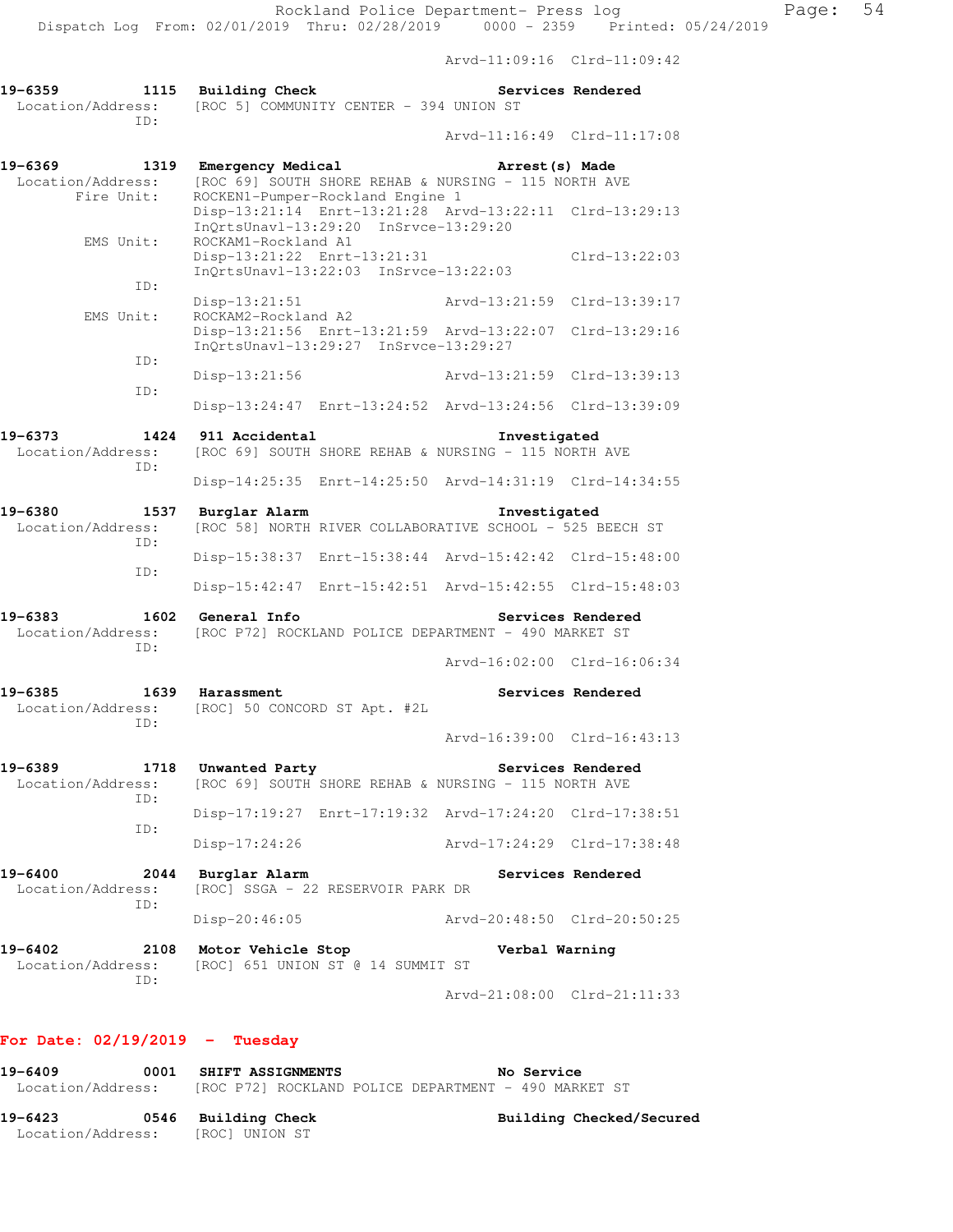Rockland Police Department- Press log Page: 55 Dispatch Log From: 02/01/2019 Thru: 02/28/2019 0000 - 2359 Printed: 05/24/2019 ID: Arvd-05:47:37 Clrd-06:09:06 **19-6427 0616 Motor Vehicle Stop Citation/Warning Issued**  Location/Address: [ROC] SALEM ST - UNION ST ID: Arvd-06:16:00 Clrd-06:21:21 **19-6429 0625 Burglar Alarm Building Checked/Secured**  Location/Address: [ROC] 30 RESERVOIR PARK DR ID: Disp-06:26:50 Enrt-06:27:04 Clrd-06:27:35 ID: Disp-06:27:28 Arvd-06:27:32 Clrd-06:34:15 **19-6431 0639 Motor Vehicle Stop Citation/Warning Issued**  Location/Address: [ROC] 565 HINGHAM ST ID: Arvd-06:39:00 Clrd-06:46:02 19-6432 0640 Disturbance **Services Rendered**  Location/Address: [ROC] 68 PLAIN ST ID: Disp-06:41:31 Enrt-06:42:43 Arvd-06:42:46 Clrd-06:49:15 **19-6435 0716 Motor Vehicle Stop Citation/Warning Issued**  Location/Address: [ROC] 215 MARKET ST @ 13 CONCORD ST ID: Arvd-07:16:00 Clrd-07:23:32 **19-6438 0800 General Info Services Rendered**  Location/Address: [ROC P72] ROCKLAND POLICE DEPARTMENT - 490 MARKET ST **19-6439 0850 Animal Complaint Investigated**  Location/Address: [ROC] 67 HARTSUFF ST ID: Disp-08:57:47 Arvd-08:58:15 Clrd-08:58:28 **19-6444 0858 Animal Complaint Investigated**  Location/Address: [ROC] 494 UNION ST Apt. #1 ID: Disp-08:59:25 Arvd-09:00:24 Clrd-09:01:26 **19-6445 0904 Motor Vehicle Stop Citation/Warning Issued**  Location/Address: [ROC] SHEA MEMORIAL DRIVE - BILL DELAHUNT PKWY ID: Arvd-09:04:00 Clrd-09:09:24 **19-6446 0909 Motor Vehicle Stop Citation/Warning Issued**  Location/Address: [ROC] IAO SHEA MEMORIAL DRIVE - BILL DELAHUNT PKWY ID: Arvd-09:09:00 Clrd-09:19:06 **19-6453 0932 Motor Vehicle Stop Citation/Warning Issued**  Location/Address: [ROC] 10 SPRING ST @ 7 MARKET ST ID: Arvd-09:32:00 Clrd-09:54:17 **19-6455 0944 Animal Complaint Investigated**  Location/Address: [ROC] 45 SAW MILL LN ID: Disp-09:45:28 Arvd-09:45:35 Clrd-09:47:02 **19-6457 1030 Motor Vehicle Stop Citation/Warning Issued**  Location/Address: [ROC] ROCKLAND PLAZA - 137 MARKET ST ID: Arvd-10:30:00 Clrd-10:39:52 **19-6460 1037 Motor Vehicle StopQ Citation/Warning Issued** 

 Location/Address: [ROC] IAO COMFORT INN - HINGHAM ST ID:

Arvd-10:37:00 Clrd-10:47:19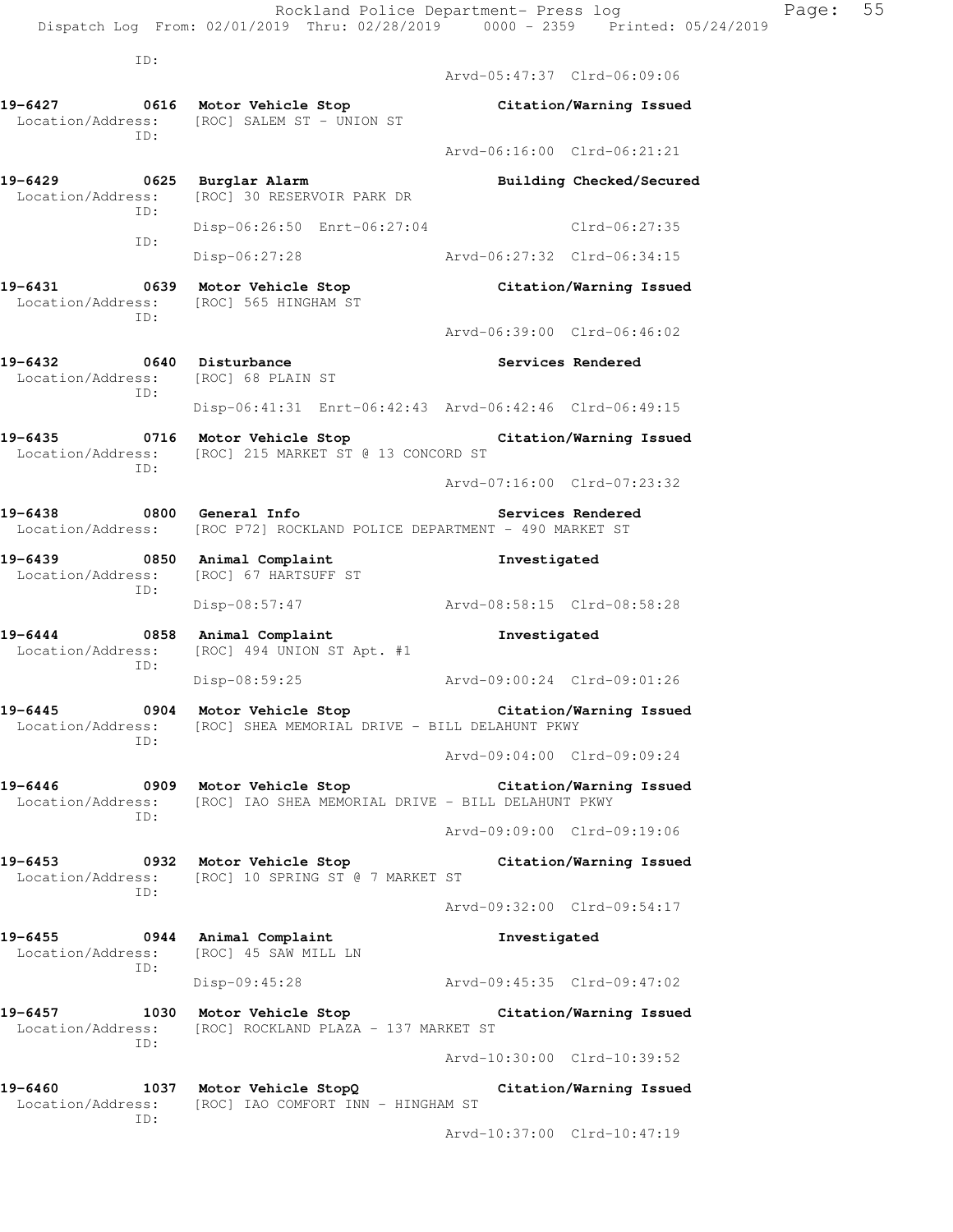Rockland Police Department- Press log Fage: 56 Dispatch Log From: 02/01/2019 Thru: 02/28/2019 0000 - 2359 Printed: 05/24/2019 **19-6468 1100 Larceny / Forgery/ Fraud Services Rendered**  Location/Address: [ROC 7] WEBSTER PARK REHAB CENTER - 56 WEBSTER ST ID: Disp-11:02:47 Enrt-11:02:52 Arvd-11:05:30 Clrd-11:21:44 **19-6470 1119 Motor Vehicle Stop Citation/Warning Issued**  Location/Address: [ROC] 130 SUMMIT ST @ 660 LIBERTY ST ID: Arvd-11:19:00 Clrd-11:24:53 **19-6475 1207 Larceny / Forgery/ Fraud Services Rendered**  Location/Address: [ROC 80] AAA ROCKLAND BRANCH - 900 HINGHAM ST ID: Disp-12:09:40 Enrt-12:09:43 Arvd-12:18:00 Clrd-12:18:03 19-6476 1213 911 Hang Up **Appears Secure**  Location/Address: [ROC] 55 ACCORD PARK DR ID: Disp-12:15:23 Clrd-12:16:02 ID: Disp-12:15:57 Enrt-12:15:59 Arvd-12:23:44 Clrd-12:37:24 **19-7501 1300 Animal Complaint Services Rendered**  Location/Address: [ROC] 874 UNION ST **19-6480 1307 Motor Vehicle Stop Verbal Warning**  Location/Address: [ROC] 35 CONCORD ST ID: Arvd-13:07:00 Clrd-13:09:42 **19-6488 1405 Suspicious Activity Services Rendered**  Location/Address: [ROC P47] BEST WESTERN - 909 HINGHAM ST ID: Disp-14:07:08 Enrt-14:07:12 Arvd-14:19:04 Clrd-14:24:58 ID: Disp-14:25:06 Arvd-14:25:08 Clrd-14:33:56 **19-6502 1545 MVA Property Damage Only Paper Exchange**  Location/Address: [ROC] 449 EAST WATER ST ID: Disp-15:46:35 Enrt-15:47:21 Arvd-15:49:51 Clrd-15:59:23 ID: Disp-15:55:58 Enrt-15:55:59 Arvd-15:56:01 Clrd-15:59:25 **19-6522 1824 Motor Vehicle Collision W/PI Vehicle Towed**  Location/Address: [ROC P56] BURGER KING - 1133 HINGHAM ST ID: Disp-18:25:46 Enrt-18:25:53 Arvd-18:30:29 Clrd-19:07:32 ID: Disp-18:25:46 Enrt-18:25:55 Arvd-18:28:31 Clrd-19:07:29 **19-6526 1848 911 Accidental Services Rendered**  Location/Address: [ROC] 6 DURBECK RD ID: Disp-18:50:59 Enrt-18:51:04 Arvd-18:55:24 Clrd-18:57:06 **19-6534 2110 Emergency Medical Services Rendered** Location/Address: [ROC 68] 204 MONCRIEF RD [ROC 68] 204 MONCRIEF RD Fire Unit: ROCKEN1-Pumper-Rockland Engine 1 Disp-21:11:42 Enrt-21:13:37 Arvd-21:17:12 Clrd-21:20:18 InQrtsUnavl-21:25:56 InSrvce-21:25:56 EMS Unit: ROCKAM2-Rockland A2 Disp-21:11:42 Enrt-21:13:40 Arvd-21:17:16 Clrd-21:20:20 InQrtsUnavl-21:26:01 InSrvce-21:26:01 ID: Disp-21:13:28 Enrt-21:13:33 Arvd-21:16:58 Clrd-21:26:25 **19-6541 2210 Motor Vehicle Stop Verbal Warning**  Location/Address: [ROC] 291 MARKET ST @ 15 ALBION ST ID:

Arvd-22:10:00 Clrd-22:13:20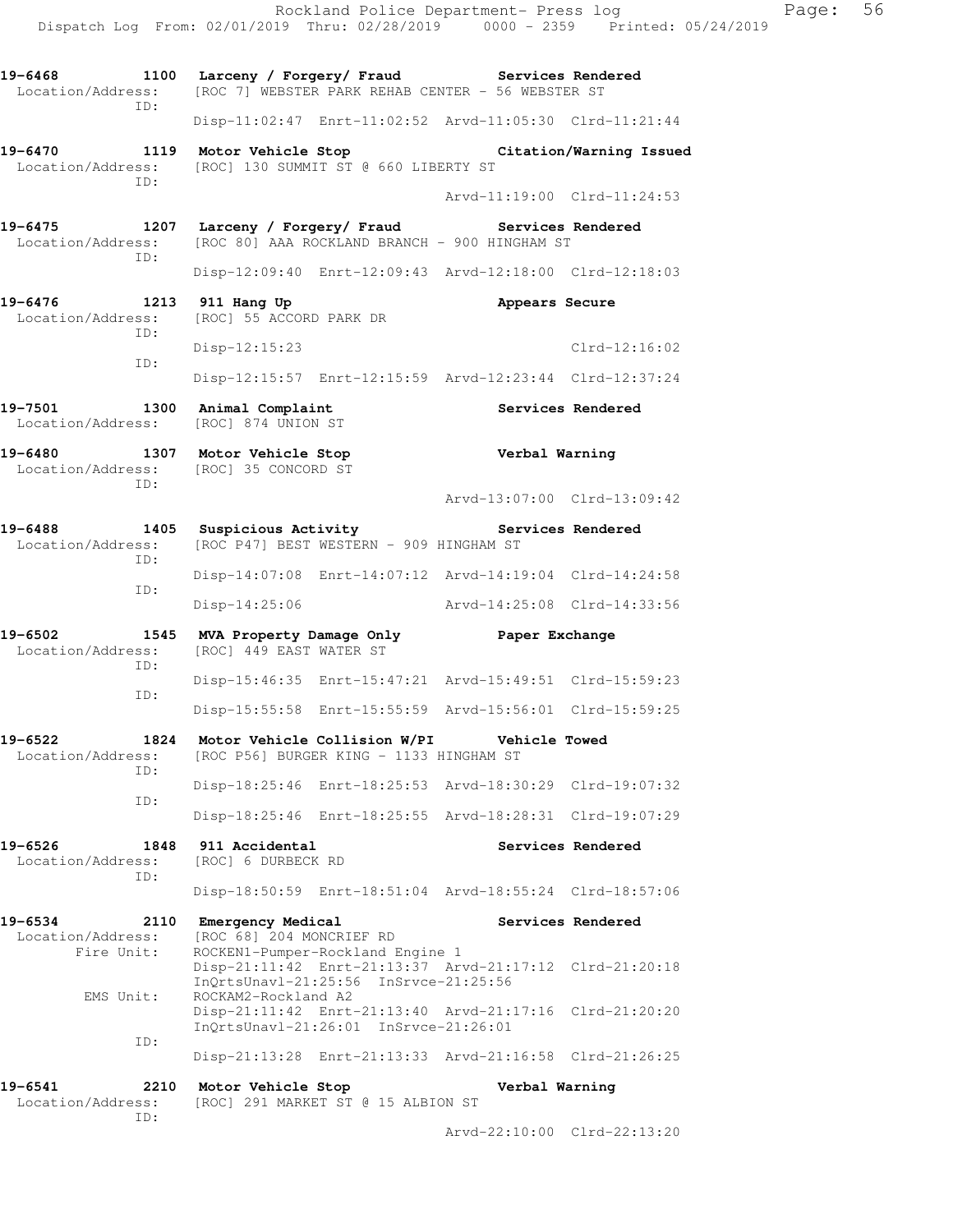**For Date: 02/20/2019 - Wednesday**

| 19-6548                                   |             | 0003 SHIFT ASSIGNMENTS<br>Location/Address: [ROC P72] ROCKLAND POLICE DEPARTMENT - 490 MARKET ST                                                                    | <b>No Service</b>           |                             |
|-------------------------------------------|-------------|---------------------------------------------------------------------------------------------------------------------------------------------------------------------|-----------------------------|-----------------------------|
|                                           | ID:         | 19-6565 0548 Building Check<br>Location/Address: [ROC] UNION ST                                                                                                     |                             | Building Checked/Secured    |
|                                           |             |                                                                                                                                                                     | Arvd-05:50:23 Clrd-06:14:34 |                             |
|                                           | ID:         | 19-6567 0603 Building Check<br>Location/Address: [ROC] 51 MAPLE ST                                                                                                  |                             | Building Checked/Secured    |
|                                           |             |                                                                                                                                                                     | Aryd-06:04:52 Clrd-06:05:07 |                             |
|                                           | ID:         | 19-6569 0620 Motor Vehicle Stop<br>Location/Address: [ROC] IAO ESTEN ELEMENTARY SCHOOL - SUMMER ST                                                                  | Verbal Warning              |                             |
|                                           |             |                                                                                                                                                                     | Arvd-06:20:00 Clrd-06:25:06 |                             |
|                                           | TD:         | 19-6570 0630 Motor Vehicle Stop<br>Location/Address: [ROC] 511 PLAIN ST @ 422 NORTH AVE                                                                             |                             | Citation/Warning Issued     |
|                                           |             |                                                                                                                                                                     | Arvd-06:30:00 Clrd-06:37:50 |                             |
|                                           | ID:         | 19-6571 0644 Motor Vehicle Stop<br>Location/Address: [ROC] 35 SALEM ST                                                                                              |                             | Citation/Warning Issued     |
|                                           |             |                                                                                                                                                                     | Arvd-06:44:00 Clrd-06:55:36 |                             |
|                                           | ID:         | 19-6572 0655 Motor Vehicle Stop Citation/Warning Issued<br>Location/Address: [ROC P22] N & R AUTOMOTIVE - 31 EAST WATER ST                                          |                             |                             |
|                                           |             |                                                                                                                                                                     |                             | Arvd-06:55:00 Clrd-06:59:51 |
|                                           | ID:         | 19-6573 0715 Motor Vehicle Stop<br>Location/Address: [ROC] 334 MARKET ST @ 14 HOWARD ST                                                                             |                             | Citation/Warning Issued     |
|                                           |             |                                                                                                                                                                     | Arvd-07:15:00 Clrd-07:22:07 |                             |
| 19-6578                                   |             | 0758 General Info<br>Location/Address: [ROC P72] ROCKLAND POLICE DEPARTMENT - 490 MARKET ST                                                                         |                             | Services Rendered           |
|                                           | ID:         | 19-6582 0843 Building Check<br>Location/Address: [ROC] HANNAH WAY                                                                                                   |                             | Building Checked/Secured    |
|                                           |             |                                                                                                                                                                     | Arvd-08:44:27 Clrd-08:45:45 |                             |
| 19-6584<br>Location/Address:              | 0846        | Vehicle Maintenance<br>[ROC P72] ROCKLAND POLICE DEPARTMENT - 490 MARKET ST                                                                                         |                             | No Action Required          |
| 19-6585<br>Location/Address:              | ID:         | 0846 Building Check<br>[ROC] EMERSON ST                                                                                                                             |                             | Building Checked/Secured    |
|                                           |             |                                                                                                                                                                     |                             | Arvd-08:48:23 Clrd-08:49:24 |
| 19-6588<br>Location/Address:<br>EMS Unit: |             | 0923 Emergency Medical<br>[ROC 70] WEBSTER PARK NURSING AND REHAB - 56 WEBSTER ST Apt. #213<br>ROCKAM2-Rockland A2                                                  |                             | Transported to Hospital     |
| Fire Unit:                                |             | Disp-09:25:08 Enrt-09:25:28 Arvd-09:25:36 Clrd-09:37:10<br>Hosp-09:45:22 ClrHosp-10:22:10 InQrtsUnavl-10:31:54 InSrvce-10:31:54<br>ROCKEN1-Pumper-Rockland Engine 1 |                             |                             |
|                                           | ID:         | Disp-09:25:12 Enrt-09:25:28 Arvd-09:25:36 Clrd-09:37:08<br>InQrtsUnavl-09:45:25 InSrvce-09:45:25                                                                    |                             |                             |
|                                           |             | Disp-09:25:41 Enrt-09:25:44 Arvd-09:27:43 Clrd-09:30:35                                                                                                             |                             |                             |
| 19-6593<br>Vicinity of:                   | 0952<br>ID: | Motor Vehicle Stop<br>[ROC] HARMON GOLF CLUB - 168 CONCORD ST                                                                                                       |                             | Citation/Warning Issued     |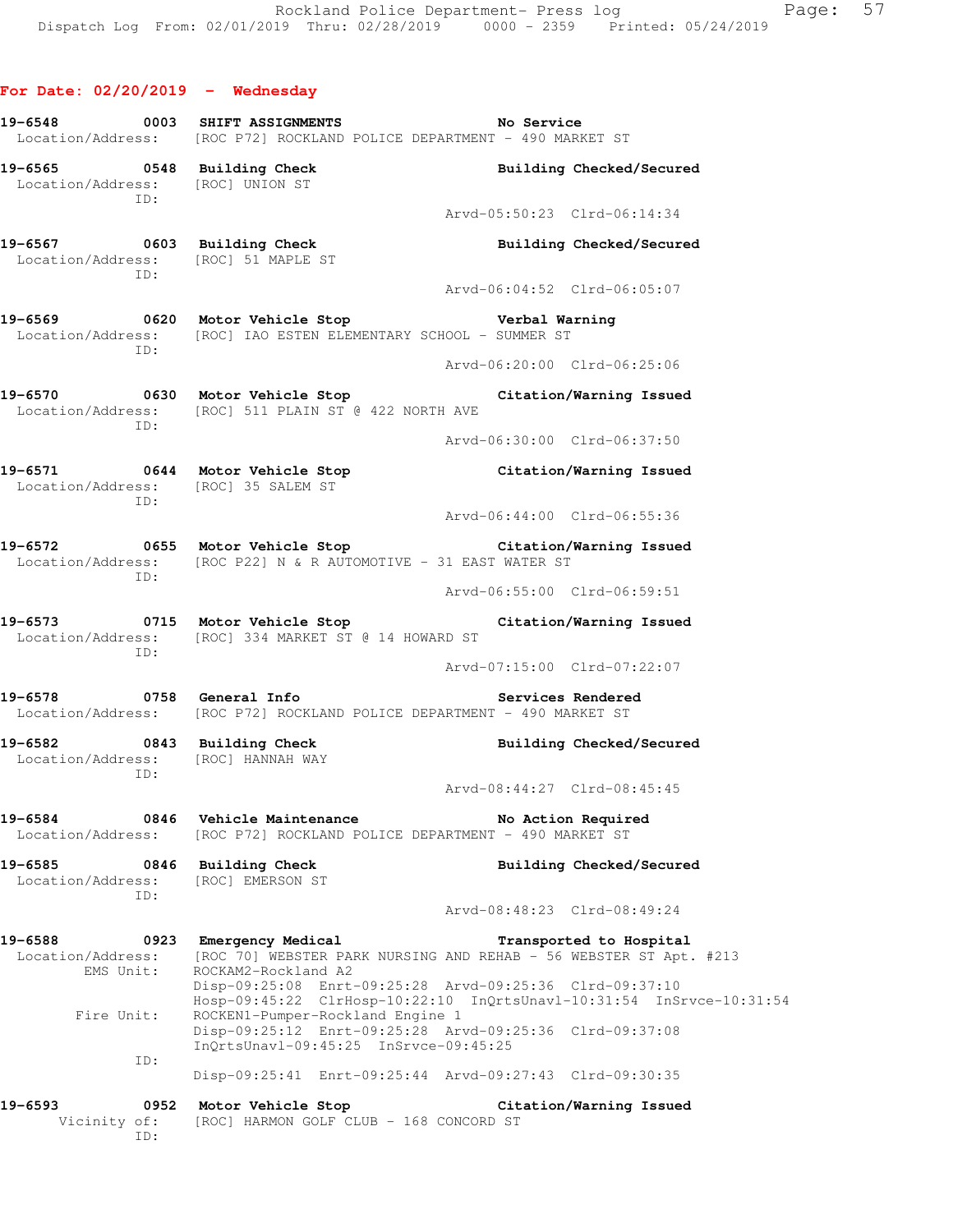Arvd-09:52:00 Clrd-09:59:14

|                                     |                                                                                                      | $AIVQ=09:52:UU$ $CLLQ=09:59:14$                         |
|-------------------------------------|------------------------------------------------------------------------------------------------------|---------------------------------------------------------|
| 19-6594<br>0958<br>ID:              | Motor Vehicle Stop<br>Location/Address: [ROC] EAST WATER ST @ WEBSTER ST                             | Citation/Warning Issued                                 |
| ID:                                 |                                                                                                      | Arvd-09:58:00 Clrd-10:15:51                             |
|                                     |                                                                                                      | Disp-10:06:59 Enrt-10:07:01 Arvd-10:07:02 Clrd-10:14:30 |
| 19-6595<br>Location/Address:<br>ID: | 1004 Motor Vehicle Stop<br>[ROC] 351 WEST WATER ST                                                   | Citation/Warning Issued                                 |
|                                     |                                                                                                      | Arvd-10:04:00 Clrd-10:13:19                             |
| ID:                                 | 19-6597 1029 Suspicious Activity<br>Location/Address: [ROC] INDUSTRIAL WAY                           | Services Rendered                                       |
|                                     |                                                                                                      | Arvd-10:29:00 Clrd-10:38:02                             |
| 19-6598<br>ID:                      | 1050 Animal Complaint<br>Location/Address: [ROC] 494 UNION ST                                        | Services Rendered                                       |
|                                     |                                                                                                      | Arvd-10:50:00 Clrd-10:53:12                             |
| 19-6604<br>ID:                      | 1127 Motor Vehicle Stop<br>Location/Address: [ROC] EAST WATER ST T @ BEAL ST                         | Citation/Warning Issued                                 |
|                                     |                                                                                                      | Arvd-11:27:00 Clrd-11:32:36                             |
| 19-6606<br>Location/Address:<br>ID: | 1138 Burglar Alarm<br>[ROC P106] ROCKLAND MIDDLE SCHOOL - 52 MACKINLAY WAY                           | Services Rendered                                       |
|                                     |                                                                                                      | Disp-11:39:41 Enrt-11:39:44 Arvd-11:41:50 Clrd-11:49:29 |
| 19-6609<br>ID:                      | 1213 Assist Public<br>Location/Address: [ROC] 160 POND ST                                            | Advised to Court                                        |
|                                     |                                                                                                      | Arvd-12:13:00 Clrd-12:23:36                             |
| 19-6610<br>Location/Address:<br>ID: | 1222 Burglar Alarm<br>[ROC] 28 PACIFIC ST                                                            | Building Checked/Secured                                |
|                                     |                                                                                                      | Disp-12:22:58 Enrt-12:23:03 Arvd-12:28:55 Clrd-12:32:13 |
| 19-6615<br>1232<br>ID:              | MVA Property Damage Only<br>Vicinity of: [ROC P77] BURGER KING - 157 MARKET ST                       | Report Follows                                          |
| ID:                                 |                                                                                                      | Disp-12:34:34 Enrt-12:34:43 Arvd-12:36:08 Clrd-12:54:59 |
|                                     |                                                                                                      | Disp-12:35:00 Enrt-12:35:03 Arvd-12:36:03 Clrd-13:03:37 |
| 19-6619<br>1329<br>Vicinity of:     | MVA Property Damage Only<br>[ROC P108] SOUTH SHORE BMW - 1040 HINGHAM ST                             | Report Follows                                          |
| ID:                                 |                                                                                                      | Disp-13:31:12 Enrt-13:31:21 Arvd-13:39:55 Clrd-13:46:32 |
| ID:                                 |                                                                                                      | Disp-13:33:01 Enrt-13:33:03 Arvd-13:39:55 Clrd-13:46:23 |
| 19-6624<br>Location/Address:        | 1403 Suspicious Activity<br>[ROC] 230 MARTHA DR Apt. #E                                              | No Action Required                                      |
| 19-6627<br>ID:                      | 1417 Assist Public<br>Location/Address: [ROC 29] BUSINESS CONDOS - 10 ROCKVIEW WAY - 10 ROCKVIEW WAY | Services Rendered                                       |
|                                     |                                                                                                      | Arvd-14:17:00 Clrd-14:58:10                             |
| 19-6626<br>Location/Address:<br>ID: | 1418 Building Check<br>[ROC] BILL DELAHUNT PKWY                                                      | Building Checked/Secured                                |
|                                     |                                                                                                      | Arvd-14:18:31 Clrd-14:18:40                             |
| 19-6634                             | 1539 Police Information                                                                              | No Action Required                                      |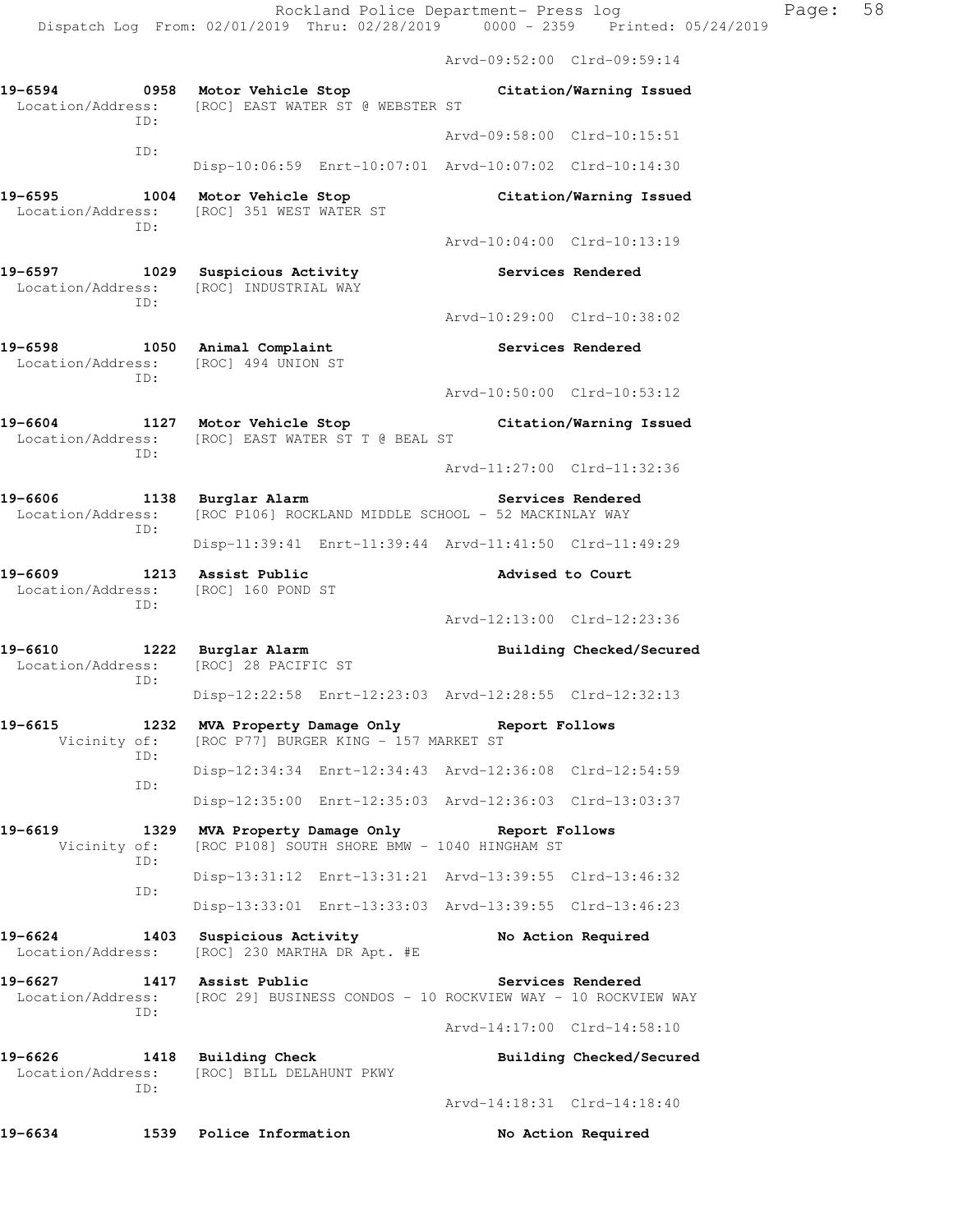Rockland Police Department- Press log Page: 59 Dispatch Log From: 02/01/2019 Thru: 02/28/2019 0000 - 2359 Printed: 05/24/2019 Location/Address: [ROC] 64 JOHNSON TER ID: Disp-15:42:31 Clrd-15:42:38 **19-6635 1543 MVA Property Damage Only Paper Exchange**  Location/Address: [ROC P47] BEST WESTERN - 909 HINGHAM ST ID: Disp-15:44:06 Clrd-15:44:29 ID: Disp-15:44:22 Enrt-15:44:30 Arvd-15:49:31 Clrd-16:15:04 ID: Disp-15:46:02 Enrt-15:46:05 Arvd-15:49:31 Clrd-15:56:53 ID: Disp-15:49:52 Arvd-15:49:56 Clrd-16:15:04 **19-6642 1600 SHIFT ASSIGNMENTS No Service**  Location/Address: [ROC P72] ROCKLAND POLICE DEPARTMENT - 490 MARKET ST **19-6643 1652 911 Accidental Investigated**  Location/Address: [ROC 7] WEBSTER PARK REHAB CENTER - 56 WEBSTER ST Apt. #208 ID: Disp-16:53:25 Enrt-16:53:37 Arvd-17:02:30 Clrd-17:02:45 19-6648 1736 Suspicious Activity **19-6648** Services Rendered Location/Address: [ROC P84] PLAYERS SPORTS BAR - 86 VFW DR ID: Disp-17:36:51 Enrt-17:36:54 Arvd-17:39:28 Clrd-17:51:16 ID: Disp-17:37:00 Enrt-17:37:02 Arvd-17:40:03 Clrd-17:51:20 19-6655 1830 Building Check **Services Rendered**  Location/Address: [ROC] 51 MAPLE ST ID: Arvd-18:30:34 Clrd-18:33:10 **19-6658 1834 Building Check Services Rendered**  Location/Address: [ROC 5] COMMUNITY CENTER - 394 UNION ST ID: Arvd-18:35:03 Clrd-18:36:59 19-6662 1910 Burglar Alarm **Appears Secure** Location/Address: [ROC P80] METRO PCS - 188 UNION ST ID: Disp-19:11:58 Enrt-19:12:13 Arvd-19:13:08 Clrd-19:15:48 ID: Disp-19:12:04 Enrt-19:12:10 Clrd-19:13:55 **19-6668 2029 Building Check Services Rendered**  Location/Address: [ROC 60] SPRING GATE APARTMENTS - 52 HANNAH WAY ID: Arvd-20:29:31 Clrd-20:31:46 **19-6669 2033 Building Check Services Rendered**  Location/Address: [ROC] 51 MAPLE ST ID: Arvd-20:33:56 Clrd-20:36:18 19-6670 2038 Building Check Services Rendered Location/Address: [ROC 5] COMMUNITY CENTER - 394 UNION ST ID: Arvd-20:39:17 Clrd-20:45:27 **19-6672 2047 Motor Vehicle Stop Verbal Warning**  Vicinity of: [ROC] 379 UNION ST @ 17 EXCHANGE ST ID: Arvd-20:47:00 Clrd-20:50:47

### **For Date: 02/21/2019 - Thursday**

| 19-6688           | 0550 Building Check | Building Checked/Secured |
|-------------------|---------------------|--------------------------|
| Location/Address: | [ROC] UNION ST      |                          |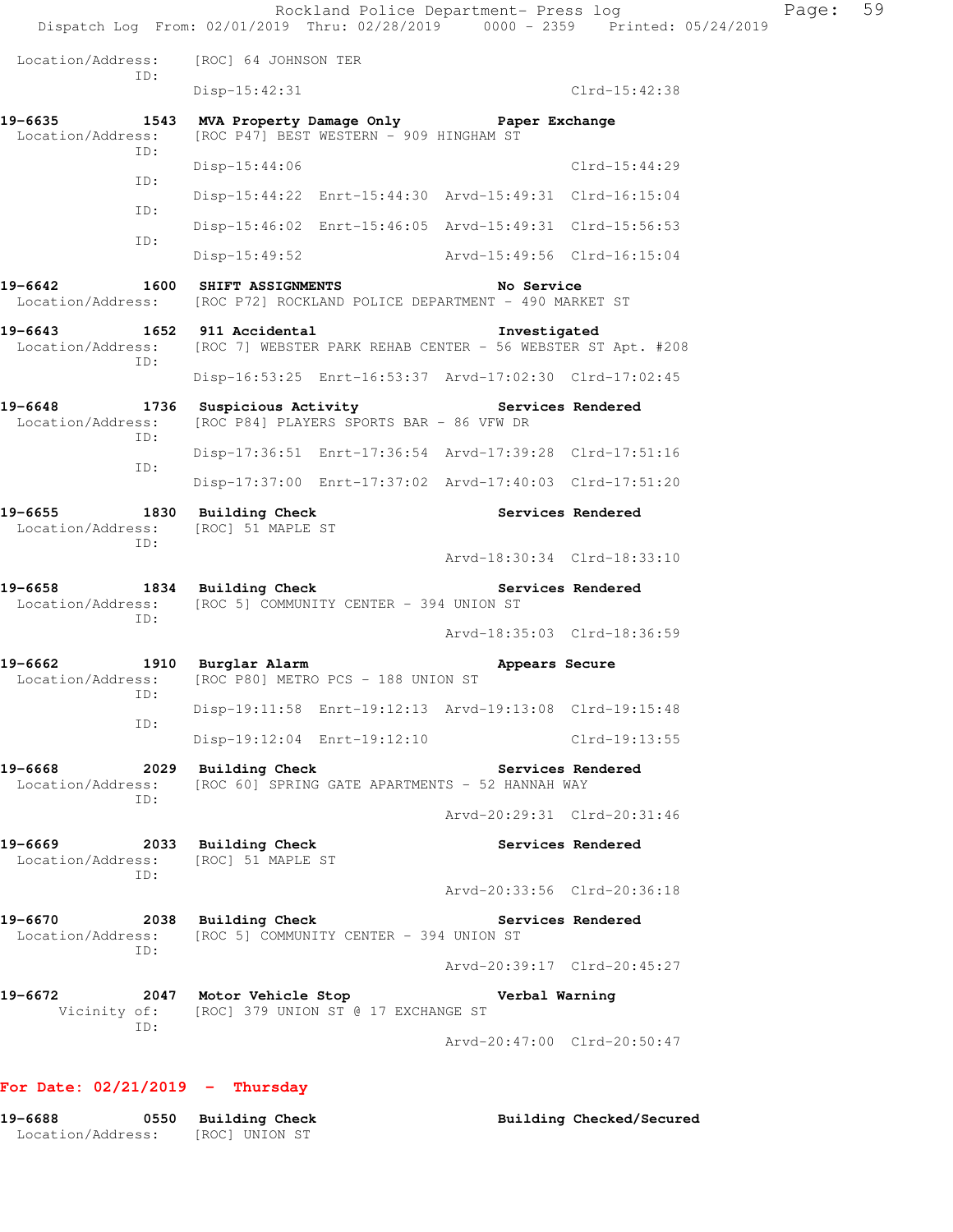|                              |      | Rockland Police Department- Press log<br>Dispatch Log From: 02/01/2019 Thru: 02/28/2019 0000 - 2359 Printed: 05/24/2019 |                             | Page: 60                 |
|------------------------------|------|-------------------------------------------------------------------------------------------------------------------------|-----------------------------|--------------------------|
|                              | ID:  |                                                                                                                         | Arvd-05:51:51 Clrd-06:08:37 |                          |
|                              |      | Location/Address: [ROC] 10 SPRING ST @ 7 MARKET ST                                                                      |                             |                          |
|                              | ID:  |                                                                                                                         | Arvd-07:02:00 Clrd-07:04:58 |                          |
|                              | ID:  | Disp-07:04:48                                                                                                           | Arvd-07:04:52 Clrd-07:05:02 |                          |
|                              |      | 19-6694 0720 Motor Vehicle Stop<br>Vicinity of: [ROC] DPW - MARKET ST                                                   | Citation/Warning Issued     |                          |
|                              | ID:  |                                                                                                                         | Arvd-07:20:00 Clrd-07:28:43 |                          |
| Location/Address:            | ID:  | 19-6703 6818 MVA Property Damage Only Paper Exchange<br>[ROC P107] DUNKIN DONUTS - 165 MARKET ST                        |                             |                          |
|                              |      | Disp-08:25:00 Arvd-08:25:11 Clrd-08:37:12                                                                               |                             |                          |
|                              |      | 19-6705 0906 Building Check<br>Location/Address: [ROC] 100 MARTHA DR                                                    |                             | Building Checked/Secured |
|                              | ID:  |                                                                                                                         | Arvd-09:07:33 Clrd-09:07:48 |                          |
|                              |      | 19-6707 0908 Building Check<br>Location/Address: [ROC 5] COMMUNITY CENTER - 394 UNION ST                                |                             | Building Checked/Secured |
| ID:                          |      | Arvd-09:10:32 Clrd-09:10:59                                                                                             |                             |                          |
|                              |      | 19-6706 0909 Building Check<br>Location/Address: [ROC] 51 MAPLE ST                                                      |                             | Building Checked/Secured |
|                              | ID:  |                                                                                                                         | Arvd-09:10:29 Clrd-09:10:41 |                          |
| 19-6708<br>Location/Address: | ID:  | 0919 Suspicious Activity<br>[ROC] 115 LEVIN RD                                                                          | Sent On Way                 |                          |
|                              |      | Disp-09:20:50 Enrt-09:21:07 Arvd-09:21:25 Clrd-09:26:50                                                                 |                             |                          |
|                              | ID:  | Disp-09:21:01 Enrt-09:21:10 Arvd-09:21:35 Clrd-09:27:14                                                                 |                             |                          |
| 19-6719<br>Location/Address: | 1108 | Assist Public<br>[ROC] 248 SALEM ST                                                                                     |                             | Services Rendered        |
|                              | ID:  | Disp-11:09:17 Enrt-11:09:28 Arvd-11:14:22 Clrd-11:59:11                                                                 |                             |                          |
|                              | ID:  | Disp-11:15:35 Enrt-11:15:50                                                                                             |                             | $Clrd-11:59:22$          |
|                              | ID:  | Disp-11:19:44 Enrt-11:19:48                                                                                             |                             | $Clrd-11:32:17$          |
| 19-6726<br>Location/Address: | ID:  | 1151 Building Check<br>[ROC 5] COMMUNITY CENTER - 394 UNION ST                                                          |                             | Building Checked/Secured |
|                              |      |                                                                                                                         | Arvd-11:51:45 Clrd-11:52:10 |                          |
| 19-6731<br>Location/Address: | ID:  | 1250 Assist Police Department<br>[ROC] 571 LIBERTY ST                                                                   | No Service                  |                          |
|                              |      | Disp-12:54:09 Enrt-12:54:13 Arvd-13:08:35 Clrd-13:11:48                                                                 |                             |                          |
| 19-7188<br>Location/Address: | 1300 | Animal Complaint<br>[ROC] 367 WEST WATER ST                                                                             |                             | Services Rendered        |
| 19-7191<br>Location/Address: |      | 1315 Animal Complaint<br>[ROC] 189 SUMMER ST                                                                            |                             | Services Rendered        |

**19-6735 1319 Building Check Building Checked/Secured**  Location/Address: [ROC] HANNAH WAY ID:

Arvd-13:19:47 Clrd-13:22:12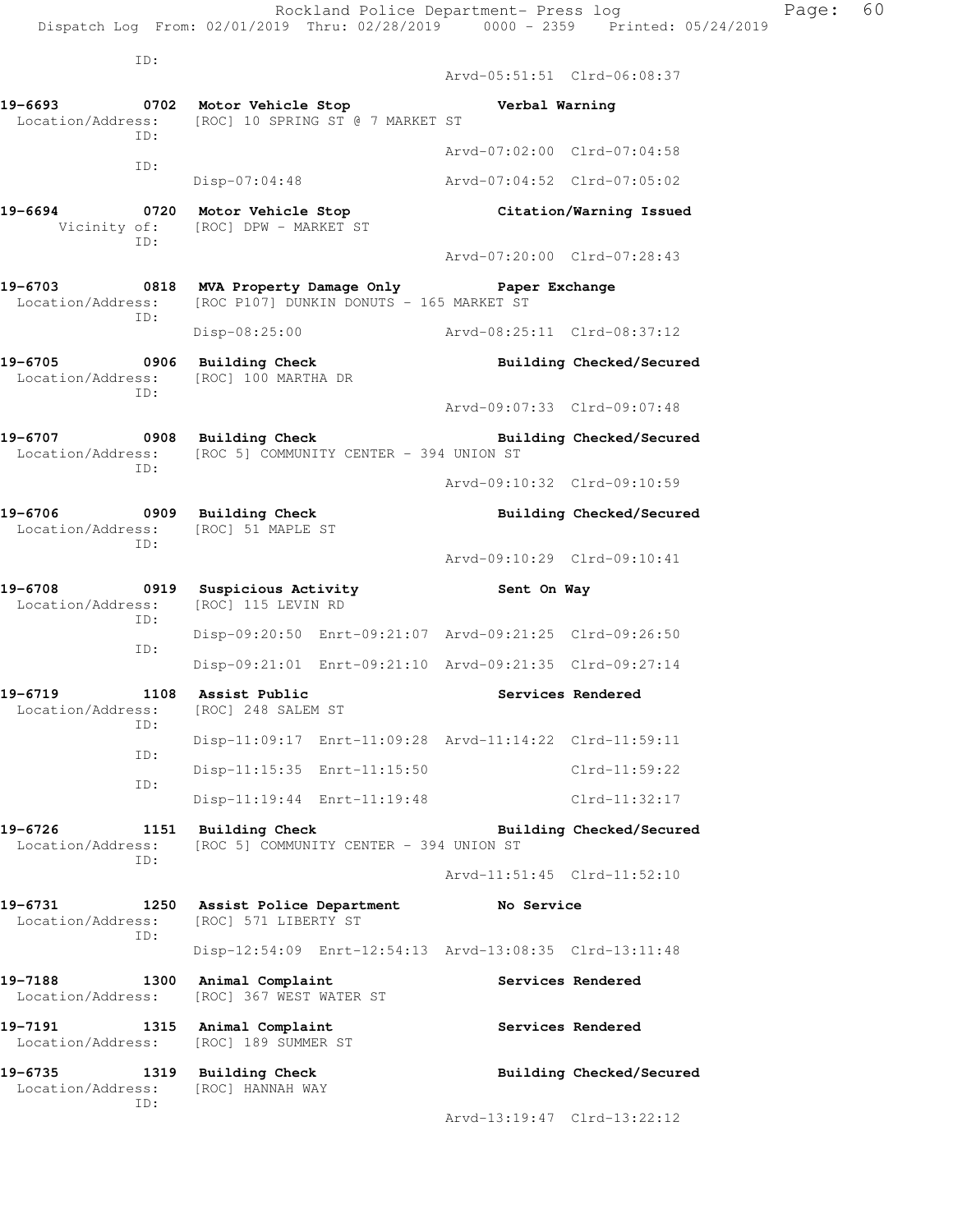**19-6736 1320 Building Check Building Checked/Secured**  Location/Address: [ROC] 51 MAPLE ST ID: Arvd-13:21:53 Clrd-13:22:15 **19-6737 1329 Building Check Building Checked/Secured**  Location/Address: [ROC] BILL DELAHUNT PKWY ID: Arvd-13:31:15 Clrd-13:31:36 **19-7195 1330 Animal Complaint Services Rendered**  Location/Address: [ROC] 137 MYRTLE ST **19-7197 1345 Animal Complaint Services Rendered**  Location/Address: [ROC] 33 EARL ST **19-6741 1349 Motor Vehicle Stop Citation/Warning Issued**  Vicinity of: [ROC] 440 SUMMER ST ID: Arvd-13:49:00 Clrd-13:52:41 19-6744 1406 Building Check **Building Building Checked/Secured**  Location/Address: [ROC 5] COMMUNITY CENTER - 394 UNION ST ID: Arvd-14:08:03 Clrd-14:08:16 **19-7200 1415 Animal Complaint Services Rendered**  Location/Address: [ROC] 199 RICE AVE **19-6747 1423 Building Check Building Checked/Secured**  Location/Address: [ROC] 51 MAPLE ST ID: Arvd-14:24:02 Clrd-14:24:17 **19-6748 1429 Building Check Appears Secure**  Location/Address: [ROC] HANNAH WAY ID: Arvd-14:33:50 Clrd-14:36:58 **19-7202 1430 Animal Complaint Services Rendered**  Location/Address: [ROC] 791 HINGHAM ST 19-7203 1445 Animal Complaint **19-7203** Services Rendered Location/Address: [ROC] 575 SALEM ST **19-6751 1449 Motor Vehicle Stop Citation/Warning Issued**  Vicinity of: [ROC] 386 CONCORD ST ID: Arvd-14:49:00 Clrd-14:55:02 **19-7204 1500 Animal Complaint Services Rendered**  Location/Address: [ROC] 60 ARLINGTON ST 19-7205 1530 Animal Complaint **19-7205** Services Rendered Location/Address: [ROC] 20 WINTER CIR 19-7206 1545 Animal Complaint **19-7206** Services Rendered Location/Address: [ROC] 19 PACIFIC ST 19-7207 1600 Animal Complaint **19-7207** Services Rendered Location/Address: [ROC] 18 BALSAM ST **19-6758 1602 General Info Services Rendered**  Location/Address: [ROC P72] ROCKLAND POLICE DEPARTMENT - 490 MARKET ST ID: Arvd-16:02:00 Clrd-16:11:07 19-6760 1630 Motor Vehicle Complaint **19-6760** Gone on arrival Location/Address: [ROC] FROM RT 53 - POND ST ID:

Disp-16:31:19 Enrt-16:31:24 Clrd-16:44:33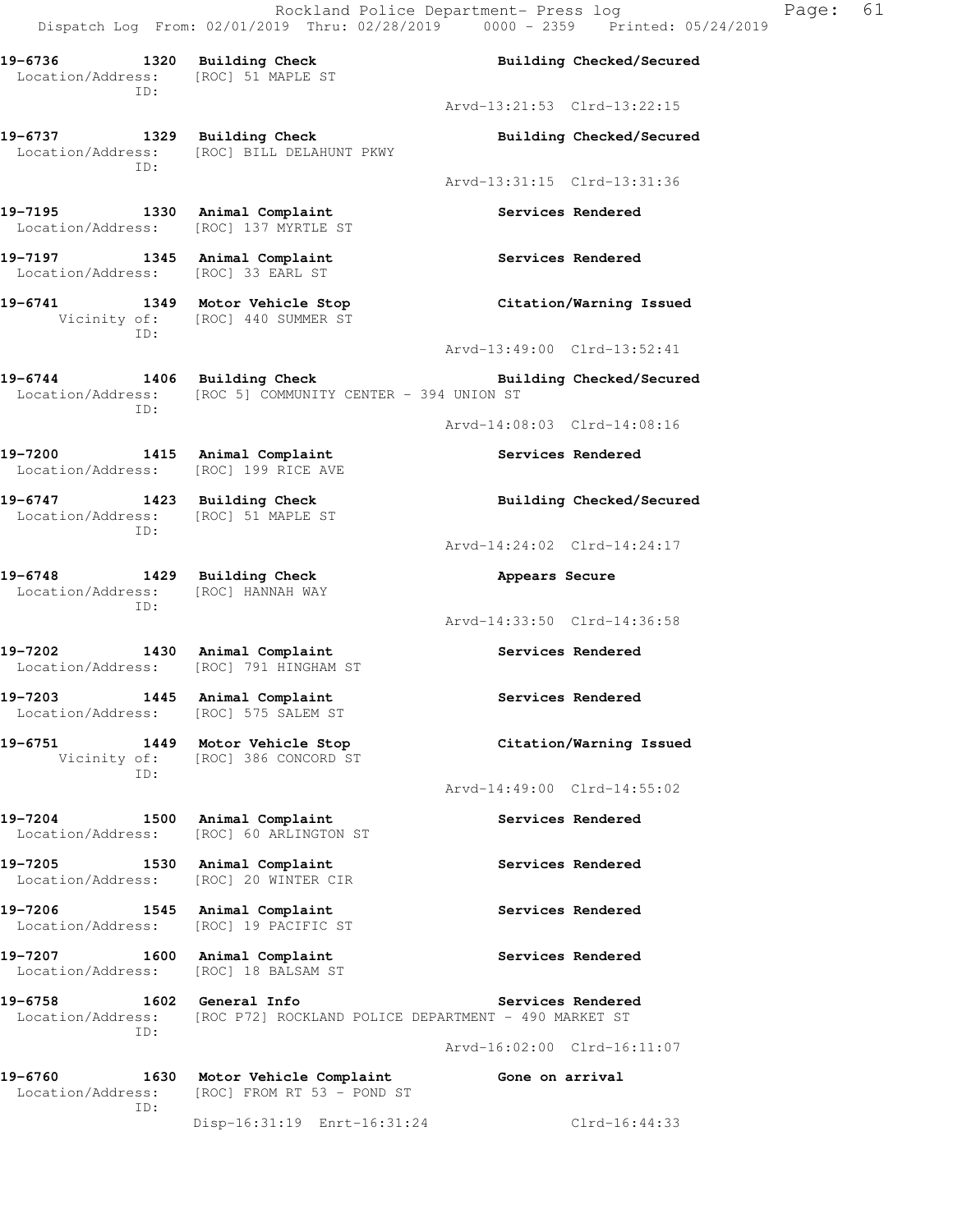|                                                 |                             | Page:                                                                                                                                                                                                                                                                                                                                                                                                                                                                                                                                                                                                                                                                                                                                                                                                 | 62                                                                             |
|-------------------------------------------------|-----------------------------|-------------------------------------------------------------------------------------------------------------------------------------------------------------------------------------------------------------------------------------------------------------------------------------------------------------------------------------------------------------------------------------------------------------------------------------------------------------------------------------------------------------------------------------------------------------------------------------------------------------------------------------------------------------------------------------------------------------------------------------------------------------------------------------------------------|--------------------------------------------------------------------------------|
| [ROC] 35 WEST WATER ST                          |                             |                                                                                                                                                                                                                                                                                                                                                                                                                                                                                                                                                                                                                                                                                                                                                                                                       |                                                                                |
|                                                 |                             |                                                                                                                                                                                                                                                                                                                                                                                                                                                                                                                                                                                                                                                                                                                                                                                                       |                                                                                |
|                                                 |                             |                                                                                                                                                                                                                                                                                                                                                                                                                                                                                                                                                                                                                                                                                                                                                                                                       |                                                                                |
| Location/Address: [ROC] 41 BLANCHARD ST         |                             |                                                                                                                                                                                                                                                                                                                                                                                                                                                                                                                                                                                                                                                                                                                                                                                                       |                                                                                |
|                                                 | Arvd-17:37:16 Clrd-17:37:36 |                                                                                                                                                                                                                                                                                                                                                                                                                                                                                                                                                                                                                                                                                                                                                                                                       |                                                                                |
|                                                 |                             |                                                                                                                                                                                                                                                                                                                                                                                                                                                                                                                                                                                                                                                                                                                                                                                                       |                                                                                |
|                                                 |                             |                                                                                                                                                                                                                                                                                                                                                                                                                                                                                                                                                                                                                                                                                                                                                                                                       |                                                                                |
| Location/Address: [ROC] 84 CHURCH ST            |                             |                                                                                                                                                                                                                                                                                                                                                                                                                                                                                                                                                                                                                                                                                                                                                                                                       |                                                                                |
|                                                 | Arvd-21:13:34 Clrd-21:13:51 |                                                                                                                                                                                                                                                                                                                                                                                                                                                                                                                                                                                                                                                                                                                                                                                                       |                                                                                |
| Location/Address: [ROC] HONEY DEW - MARKET ST   | Arrest(s) Made              |                                                                                                                                                                                                                                                                                                                                                                                                                                                                                                                                                                                                                                                                                                                                                                                                       |                                                                                |
|                                                 |                             |                                                                                                                                                                                                                                                                                                                                                                                                                                                                                                                                                                                                                                                                                                                                                                                                       |                                                                                |
| 19-6797 2119 Assist Public<br>Location/Address: | Services Rendered           |                                                                                                                                                                                                                                                                                                                                                                                                                                                                                                                                                                                                                                                                                                                                                                                                       |                                                                                |
|                                                 |                             |                                                                                                                                                                                                                                                                                                                                                                                                                                                                                                                                                                                                                                                                                                                                                                                                       |                                                                                |
| 19-6800 2209 Lockout<br>[ROC] 51 MAPLE ST       | Services Rendered           |                                                                                                                                                                                                                                                                                                                                                                                                                                                                                                                                                                                                                                                                                                                                                                                                       |                                                                                |
|                                                 |                             |                                                                                                                                                                                                                                                                                                                                                                                                                                                                                                                                                                                                                                                                                                                                                                                                       |                                                                                |
|                                                 |                             | Rockland Police Department- Press log<br>19-6767 1709 Suspicious Activity 19-6767 Services Rendered<br>Disp-17:11:09 Enrt-17:11:14 Arvd-17:11:17 Clrd-17:18:21<br>Disp-17:11:09 Enrt-17:11:19 Arvd-17:11:21 Clrd-17:18:23<br>19-6769 1733 Assist Other Agency 1997 Advised to Court<br>19-6784 1935 Assist Other Agency Narrest (s) Made<br>Location/Address: [ROC] 31 LIBERTY ST @ 458 MARKET ST<br>Disp-19:40:07 Enrt-19:40:15 Arvd-19:40:17 Clrd-19:58:37<br>19-6795 1959 Assist Other Agency 1995 Could Not Locate<br>19-6787 2000 Assist Other Agency<br>Disp-20:02:30 Enrt-20:07:52 Arvd-20:07:55 Clrd-20:14:32<br>[ROC P85] ROCKLAND FEDERAL CREDIT UNION - 241 UNION ST<br>Disp-21:20:36 Enrt-21:21:50 Arvd-21:24:44 Clrd-21:40:20<br>Disp-22:12:55 Enrt-22:13:08 Arvd-22:13:12 Clrd-22:21:14 | Dispatch Log From: 02/01/2019 Thru: 02/28/2019 0000 - 2359 Printed: 05/24/2019 |

# **For Date: 02/22/2019 - Friday**

| 19-6813 0049 Motor Vehicle Stop<br>ID: |     | Location/Address: [ROC] 821 UNION ST @ 1 VFW DR                                                          |                             | Citation/Warning Issued |
|----------------------------------------|-----|----------------------------------------------------------------------------------------------------------|-----------------------------|-------------------------|
|                                        | TD: | Disp-00:50:31 Enrt-00:50:36 Arvd-00:54:12 Clrd-00:59:24                                                  |                             |                         |
|                                        |     | Disp-00:54:00 Enrt-00:54:04 Arvd-00:54:09 Clrd-01:01:13                                                  |                             |                         |
| Location/Address:                      | TD: | 19-6817 0223 Building Check<br>[ROC 5] COMMUNITY CENTER - 394 UNION ST                                   | Building Checked/Secured    |                         |
|                                        |     |                                                                                                          | Arvd-02:24:31 Clrd-02:24:37 |                         |
|                                        | TD: | 19-6826 0642 Motor Vehicle Stop<br>Location/Address: [ROC] AT BALLFIELDS - SPRING ST                     |                             | Citation/Warning Issued |
|                                        |     | Disp-06:42:53 Enrt-06:42:59 Arvd-06:43:03 Clrd-06:49:56                                                  |                             |                         |
|                                        | TD: | 19-6829 0826 Escort/Transport<br>Location/Address: [HIN] HINGHAM DISTRICT COURT - HINGHAM                | Services Rendered           |                         |
|                                        |     |                                                                                                          | Arvd-08:26:00 Clrd-09:14:10 |                         |
|                                        |     | 19-7186 0830 Animal Complaint<br>Location/Address: [ROC] 261 UNION ST                                    |                             | Services Rendered       |
|                                        |     | Location/Address: [ROC] 11 WINTER CIR                                                                    |                             |                         |
| Location/Address:                      | ID: | 19-6845 		 0950 Building Check 		 Building Checked/Secured<br>[ROC P75] UNION POINT - BILL DELAHUNT PKWY |                             |                         |

Arvd-09:51:53 Clrd-09:52:15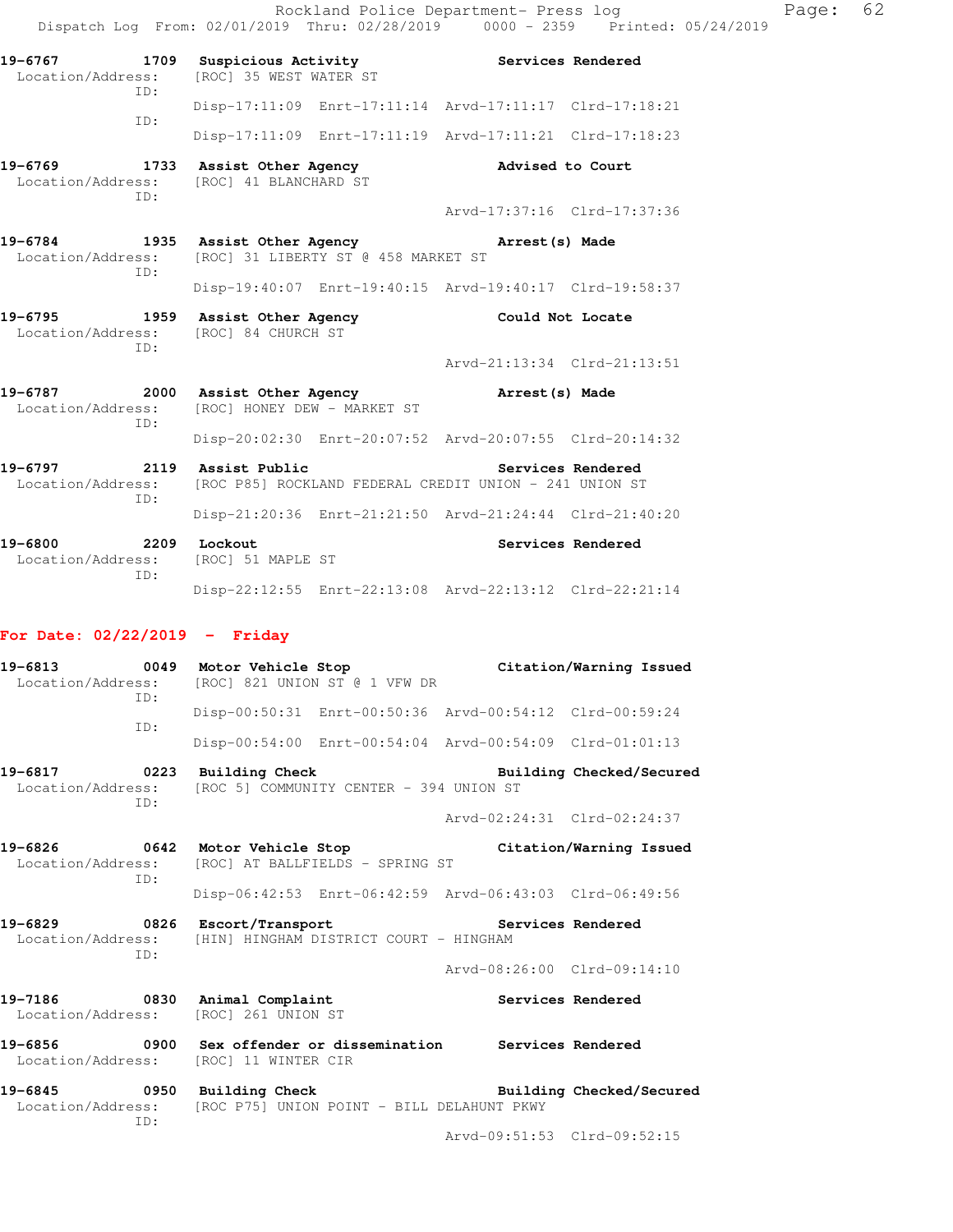|                                                                       | 19-6848 1004 Motor Vehicle Stop<br>Vicinity of: [ROC] 111 WEYMOUTH ST                                                                  |                             | Citation/Warning Issued |
|-----------------------------------------------------------------------|----------------------------------------------------------------------------------------------------------------------------------------|-----------------------------|-------------------------|
| ID:                                                                   |                                                                                                                                        | Arvd-10:04:00 Clrd-10:11:46 |                         |
| ID:                                                                   | 19-6850 1054 Lost/Found Property Services Rendered<br>Location/Address: [ROC P72] ROCKLAND POLICE DEPARTMENT - 490 MARKET ST           |                             |                         |
|                                                                       | Disp-10:56:50 Enrt-10:56:57 Arvd-10:57:03 Clrd-11:42:16                                                                                |                             |                         |
| 19-7184 1100 Animal Complaint<br>Location/Address: [ROC] 199 RICE AVE |                                                                                                                                        |                             | Services Rendered       |
| 19-7500 1100 Animal Complaint<br>Location/Address: [ROC] 174 BEECH ST |                                                                                                                                        | <b>Services Rendered</b>    |                         |
| ID:                                                                   | 19-6857 1137 Motor Vehicle Stop<br>Location/Address: [ROC] BILL DELAHUNT PKWY                                                          |                             | Citation/Warning Issued |
|                                                                       |                                                                                                                                        | Arvd-11:37:00 Clrd-11:44:00 |                         |
| ID:                                                                   | 19-6865 1251 MVA Property Damage Only Report Follows<br>Location/Address: [ROC P45] COMFORT INN - 850 HINGHAM ST                       |                             |                         |
|                                                                       | Disp-12:53:05 Enrt-12:57:23 Arvd-13:00:49 Clrd-13:30:16                                                                                |                             |                         |
| ID:                                                                   | 19-6869 1346 Suspicious Activity 19-6869 Arrest (s) Made<br>Location/Address: [ROC] 70 NEVENS CIR                                      |                             |                         |
| ID:                                                                   | Disp-13:49:29 Enrt-13:49:33 Arvd-13:52:50 Clrd-14:30:31                                                                                |                             |                         |
| ID:                                                                   | Disp-13:50:08                                                                                                                          | Arvd-13:50:14 Clrd-14:30:35 |                         |
| ID:                                                                   | Disp-13:51:12 Enrt-13:51:18 Arvd-13:52:47 Clrd-14:30:28                                                                                |                             |                         |
|                                                                       | $Disp-13:52:40$                                                                                                                        | Arvd-13:52:43 Clrd-15:32:30 |                         |
| 19-6873<br>1436 Summons<br>ID:                                        | Location/Address: [ROC] 329 HOWARD ST                                                                                                  | No Service                  |                         |
|                                                                       | Disp-14:38:37 Enrt-14:38:41 Arvd-14:40:44 Clrd-14:45:09                                                                                |                             |                         |
| ID:                                                                   | 19-6874 1454 Sex offender or dissemination Services Rendered<br>Location/Address: [ROC P72] ROCKLAND POLICE DEPARTMENT - 490 MARKET ST |                             |                         |
|                                                                       |                                                                                                                                        | Arvd-14:54:00 Clrd-14:56:19 |                         |
| 1502<br>19-6875<br>Location/Address:<br>Fire Unit:                    | Emergency Medical<br>[SHA] 8111 AVALON DR<br>SHE94-Pumper-Sharon Engine 94                                                             |                             | Transported to Hospital |
| EMS Unit:                                                             | Disp-15:05:07 Enrt-15:08:54<br>InQrtsUnavl-15:10:59 InSrvce-15:10:59<br>SHA3-Sharon Ambulance 3                                        |                             | $Clrd-15:10:56$         |
| ID:                                                                   | Disp-15:05:07 Enrt-15:08:56 Arvd-15:11:01 Clrd-15:36:52<br>Hosp-15:47:35 ClrHosp-16:08:29 InQrtsUnavl-16:23:30 InSrvce-16:23:30        |                             |                         |
|                                                                       | Disp-15:46:25 Enrt-15:46:28 Arvd-15:46:31 Clrd-15:46:41                                                                                |                             |                         |
| 19-6878<br>1541<br>Location/Address:<br>ID:                           | Threats<br>[ROC] MAGOUN-BIGGINS FUNERAL HOME - 135 UNION ST                                                                            | Investigated                |                         |
| ID:                                                                   | Disp-15:43:04 Enrt-15:44:25 Arvd-15:46:08 Clrd-16:04:29                                                                                |                             |                         |
|                                                                       | $Disp-15:46:47$                                                                                                                        | Arvd-15:46:52 Clrd-16:04:33 |                         |
| 19-6880<br>1552<br>Location:<br>ID:                                   | <b>Traffic Enforcement</b><br>[ROC] TOWN WIDE TRAFFIC                                                                                  |                             | Services Rendered       |
|                                                                       |                                                                                                                                        | Arvd-15:52:00 Clrd-19:18:08 |                         |
| 19-6890<br>1600                                                       | General Incident                                                                                                                       |                             | Services Not Required   |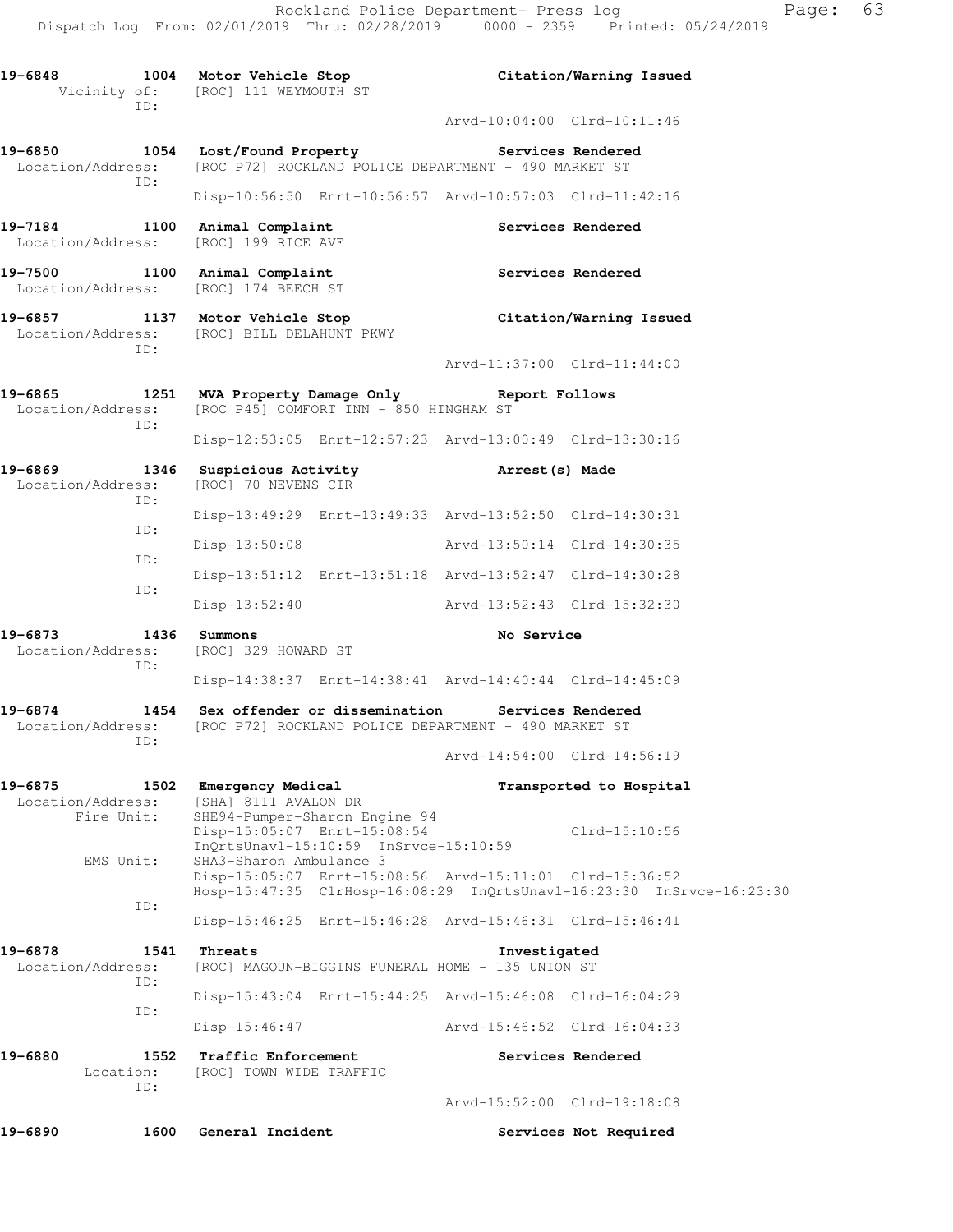|                                                                   | Rockland Police Department- Press log<br>Dispatch Log From: 02/01/2019 Thru: 02/28/2019 0000 - 2359 Printed: 05/24/2019        |                             |                          | Page: 64 |
|-------------------------------------------------------------------|--------------------------------------------------------------------------------------------------------------------------------|-----------------------------|--------------------------|----------|
|                                                                   | Location/Address: [ROC P72] ROCKLAND POLICE DEPARTMENT - 490 MARKET ST                                                         |                             |                          |          |
| ID:                                                               |                                                                                                                                | Arvd-16:00:00 Clrd-16:53:48 |                          |          |
| ID:                                                               | 19-6889 1650 Building Check 2011 Building Checked/Secured<br>Location/Address: [ROC 60] SPRING GATE APARTMENTS - 52 HANNAH WAY |                             |                          |          |
|                                                                   |                                                                                                                                | Arvd-16:50:00 Clrd-16:50:44 |                          |          |
| ID:                                                               | 19-6891 1659 Motor Vehicle Stop Citation/Warning Issued<br>Vicinity of: [ROC] 70 PLAIN ST @ 49 HIGHLAND ST                     |                             |                          |          |
|                                                                   |                                                                                                                                | Arvd-16:59:00 Clrd-17:04:02 |                          |          |
|                                                                   | 19-6902 1750 Motor Vehicle Complaint Services Rendered<br>Location/Address: [ROC P52] BELLA'S RESTAURANT - 933 HINGHAM ST      |                             |                          |          |
| Location/Address: [ROC] 930 UNION ST<br>ID:                       | 19-6905 1819 Motor Vehicle Complaint 10 Investigated                                                                           |                             |                          |          |
|                                                                   | Disp-18:22:03 Enrt-18:22:08 Arvd-18:26:26 Clrd-18:37:10                                                                        |                             |                          |          |
| Location/Address: [ROC] MARTHA DR<br>ID:                          | 19-6911 1919 Building Check Building Checked/Secured                                                                           |                             |                          |          |
|                                                                   |                                                                                                                                | Arvd-19:21:47 Clrd-19:31:59 |                          |          |
| ID:                                                               | 19-6912 1930 Building Check Building Checked/Secured<br>Location/Address: [ROC] EMERSON SHOE LOFTS - 51 MAPLE ST               |                             |                          |          |
|                                                                   |                                                                                                                                | Arvd-19:31:59 Clrd-19:41:15 |                          |          |
| ID:                                                               | 19-6914 1944 Building Check<br>Location/Address: [ROC 5] COMMUNITY CENTER - 394 UNION ST                                       |                             | Building Checked/Secured |          |
|                                                                   |                                                                                                                                | Arvd-19:46:04 Clrd-19:58:35 |                          |          |
| 19-6917<br>ID:                                                    | 2009 Traffic Enforcement<br>Location: [ROC] TOWN WIDE ENFORCEMENT                                                              |                             | Citation/Warning Issued  |          |
| ID:                                                               |                                                                                                                                | Arvd-20:09:00 Clrd-20:32:06 |                          |          |
|                                                                   | Disp-20:32:01 Enrt-20:32:08 Arvd-20:32:10 Clrd-23:49:40                                                                        |                             |                          |          |
| 19-6918<br>Vicinity of:<br>ID:                                    | 2023 Motor Vehicle Stop<br>[ROC P62] CHINA PLAZA - 35 MARKET ST @ 50 J A DUNN MEM DR                                           | Citation/Warning Issued     |                          |          |
|                                                                   |                                                                                                                                | Arvd-20:23:00 Clrd-20:32:56 |                          |          |
| 19-6921<br>Vicinity of:<br>ID:                                    | 2102 Suspicious Activity<br>[ROC] SPRUCE ST                                                                                    | Report Follows              |                          |          |
| ID:                                                               | $Disp-21:03:32$                                                                                                                | Arvd-21:04:26 Clrd-21:54:38 |                          |          |
| ID:                                                               | $Disp-21:03:39$                                                                                                                | Arvd-21:04:26 Clrd-21:54:42 |                          |          |
|                                                                   | $Disp-21:04:55$                                                                                                                | Arvd-21:05:01 Clrd-21:54:31 |                          |          |
| 19-6930<br>Location/Address:<br>ID:                               | 2254 Suspicious Activity <b>Services</b> Rendered<br>[ROC P95] HOLY FAMILY CHURCH - 403 UNION ST                               |                             |                          |          |
|                                                                   |                                                                                                                                | Arvd-22:54:00 Clrd-22:59:11 |                          |          |
| 19-6931 2307 Emergency Medical<br>Location/Address:<br>Fire Unit: | [ROC] 7 BOXBERRY LN<br>ROCKEN1-Pumper-Rockland Engine 1<br>Disp-23:07:47 Enrt-23:10:04 Arvd-23:12:59 Clrd-23:24:59             |                             | Transported to Hospital  |          |
| EMS Unit:                                                         | $InQrtsUnav1-23:24:59$ $InSrvce-23:24:59$<br>ROCKAM1-Rockland A1<br>Disp-23:07:52 Enrt-23:10:01 Arvd-23:12:42 Clrd-23:24:55    |                             |                          |          |
| ID:                                                               | Hosp-23:34:02 ClrHosp-00:19:10 InQrtsUnavl-02/23/2019 @ 00:22:44 InSrvce-00:22:44                                              |                             |                          |          |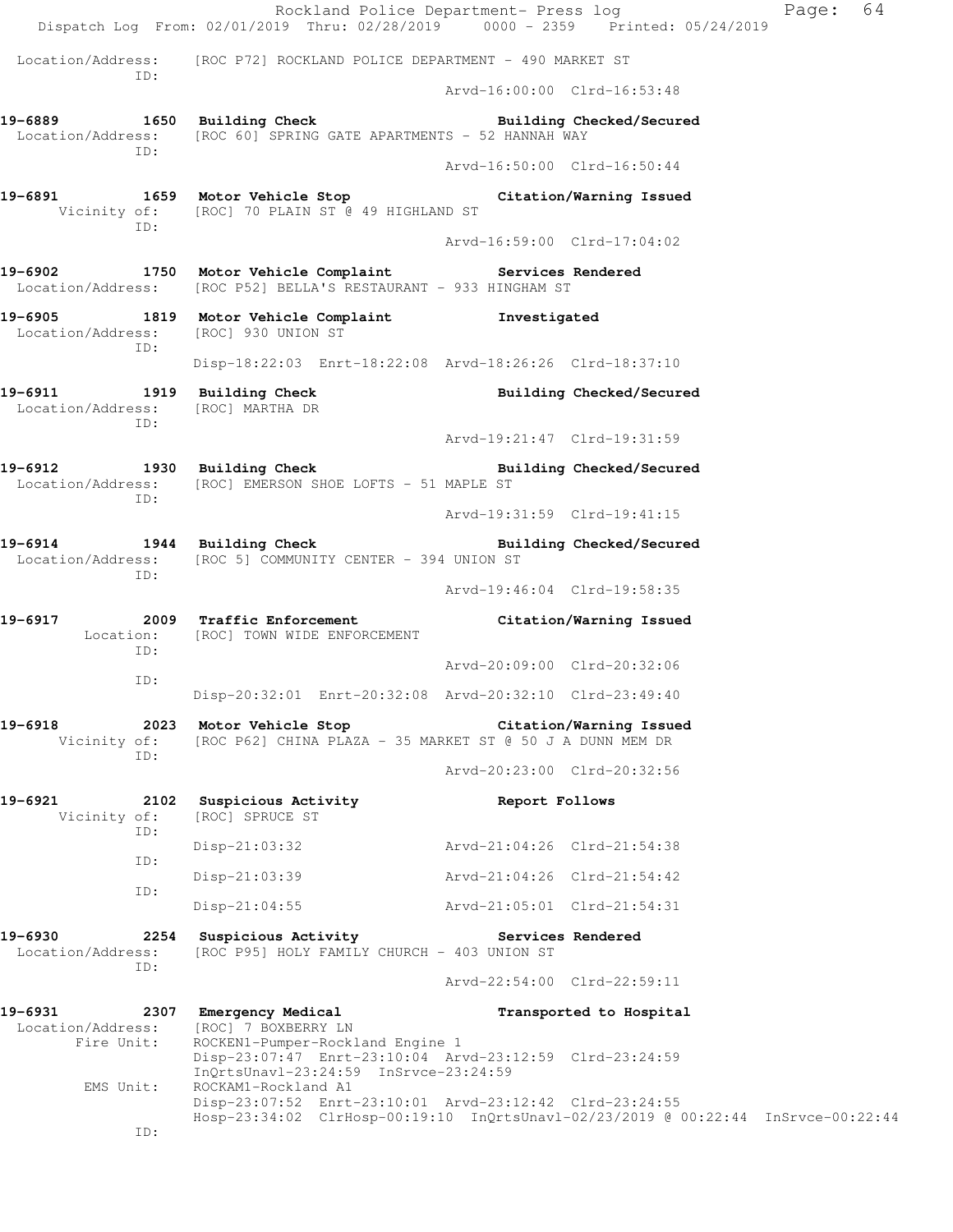Rockland Police Department- Press log Faqe: 65 Dispatch Log From: 02/01/2019 Thru: 02/28/2019 0000 - 2359 Printed: 05/24/2019 Disp-23:08:16 Enrt-23:10:13 Arvd-23:11:15 Clrd-23:20:50 ID: Disp-23:10:21 Enrt-23:10:26 Arvd-23:11:18 Clrd-23:20:54 **For Date: 02/23/2019 - Saturday 19-6936 0000 SHIFT ASSIGNMENTS No Service**  Location/Address: [ROC P72] ROCKLAND POLICE DEPARTMENT - 490 MARKET ST **19-6954 0620 Motor Vehicle Stop Citation/Warning Issued**  Location/Address: [ROC] PLAIN ST @ EVERETT ST ID: Arvd-06:20:00 Clrd-06:27:50 **19-6958 0645 Health & Welfare Check Gone on arrival**  Location/Address: [ROC] 199 WEBSTER ST ID: Disp-06:47:12 Enrt-06:47:18 Arvd-06:50:30 Clrd-06:52:17 ID: Disp-06:47:16 Enrt-06:47:18 Arvd-06:50:30 Clrd-06:52:20 **19-6960 0711 Motor Vehicle Stop Citation/Warning Issued**  Location/Address: [ROC] EAST WATER ST @ CHRISTOPHER DR ID: Arvd-07:11:00 Clrd-07:20:05 19-6962 **0800** General Info **Services Rendered**  Location/Address: [ROC P72] ROCKLAND POLICE DEPARTMENT - 490 MARKET ST **19-6966 0848 General Info No Service**  Location/Address: [ROC] 140 SPRUCE ST **19-6973 1010 Building Check Building Checked/Secured**  Location/Address: [ROC P75] UNION POINT - BILL DELAHUNT PKWY ID: Arvd-10:11:33 Clrd-10:11:48 **19-6974 1023 Motor Vehicle Stop Citation/Warning Issued**  Location/Address: [ROC] BILL DELAHUNT PKWY ID: Arvd-10:23:00 Clrd-10:30:02 **19-6989 1350 Motor Vehicle Stop Citation/Warning Issued**  Location/Address: [ROC] CENTRE AVE ID: Arvd-13:50:00 Clrd-14:02:44 ID: Disp-13:57:57 Arvd-13:58:00 Clrd-14:02:40 **19-6990 1404 Lockout Services Rendered**  Location/Address: [ROC] 25 PACIFIC ST ID: Disp-14:05:21 Enrt-14:05:50 Arvd-14:09:12 Clrd-14:16:38 **19-6993 1420 Building Check Building Checked/Secured**  Location/Address: [ROC] HANNAH WAY ID: Arvd-14:20:53 Clrd-14:21:10 **19-6994 1422 Building Check Building Checked/Secured**  Location/Address: [ROC] MAPLE ST ID: Arvd-14:22:39 Clrd-14:23:43 **19-6995 1424 Building Check Building Checked/Secured**  Location/Address: [ROC] UNION ST

Arvd-14:25:49 Clrd-14:26:11

**19-7005 1600 SHIFT ASSIGNMENTS Services Rendered**  Location/Address: [ROC P72] ROCKLAND POLICE DEPARTMENT - 490 MARKET ST

ID: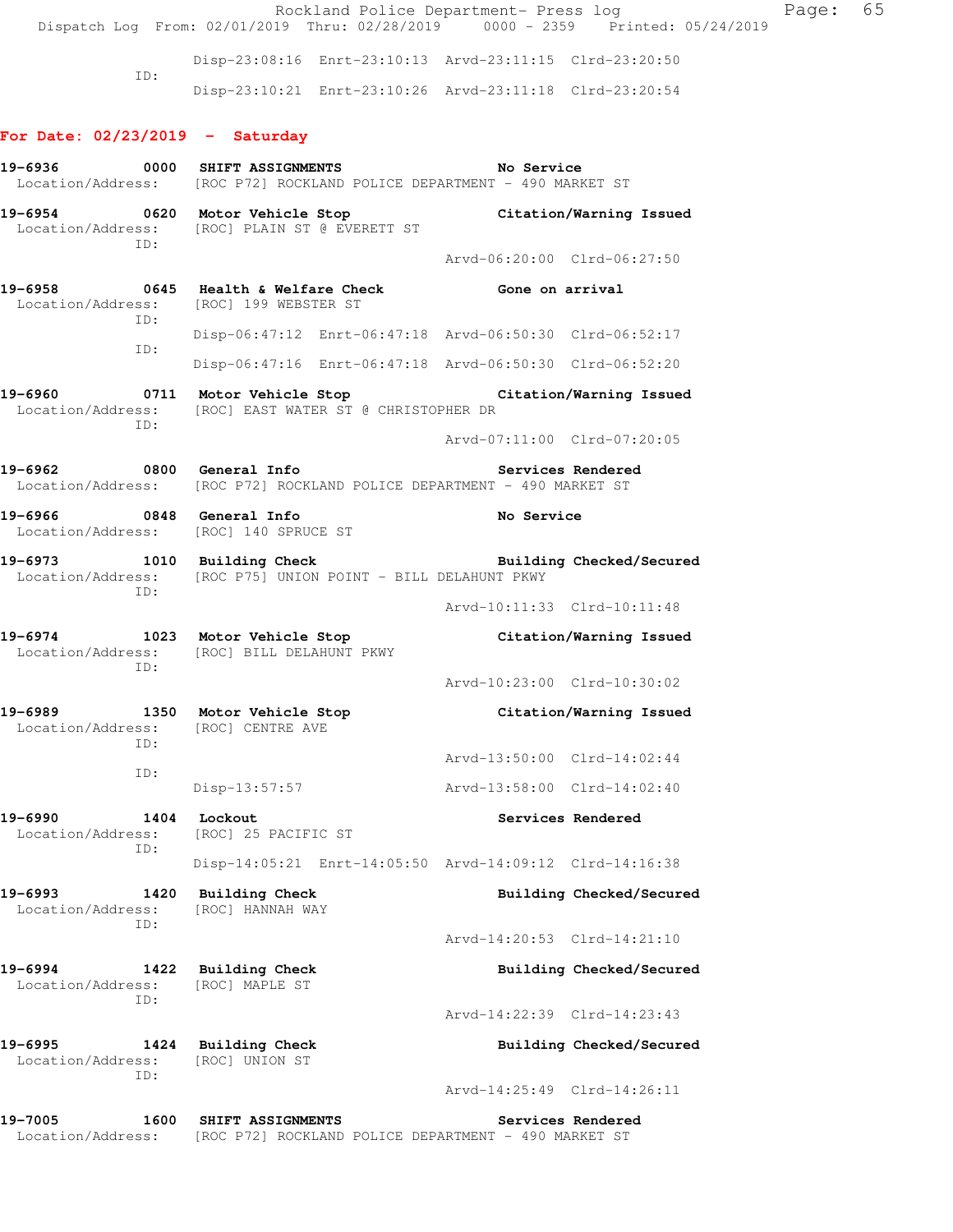ID: Disp-16:03:03 Clrd-16:03:10 **19-7010 1738 Building Check Building Checked/Secured**  Location/Address: [ROC] SPRING GATE - MARTHA DR ID: Arvd-17:39:52 Clrd-17:40:25 19-7011 1741 Building Check **Building Checked/Secured**  Location/Address: [ROC] 51 MAPLE ST ID: Arvd-17:44:49 Clrd-17:45:03 19-7013 1748 Building Check **Building Building Checked/Secured** Location/Address: [ROC 5] COMMUNITY CENTER - 394 UNION ST ID: Arvd-17:49:22 Clrd-17:49:28 **19-7039 2214 911 Accidental Investigated**  Location/Address: [ROC 70] WEBSTER PARK NURSING AND REHAB - 56 WEBSTER ST Apt. #111 ID: Disp-22:18:04 Enrt-22:18:08 Arvd-22:23:18 Clrd-22:37:20 19-7040 **2217** Motor Vehicle Complaint **Services Rendered**  Location/Address: [ROC] PLAIN ST ID: Arvd-22:17:00 Clrd-22:21:58 **19-7042 2237 911 Accidental 911 Wireless call (Transfered)**  Location/Address: [ROC 70] WEBSTER PARK NURSING AND REHAB - 56 WEBSTER ST ID: Arvd-22:46:42 Clrd-22:47:08

### **For Date: 02/24/2019 - Sunday**

| 19-7052<br>Location/Address:<br>TD:                | 0000 | SHIFT ASSIGNMENTS                                          | [ROC P72] ROCKLAND POLICE DEPARTMENT - 490 MARKET ST | Services Rendered           |
|----------------------------------------------------|------|------------------------------------------------------------|------------------------------------------------------|-----------------------------|
|                                                    |      | $Disp-00:04:18$                                            |                                                      | $C1rd-00:04:23$             |
| 19-7056<br>0106<br>Location/Address:<br>TD:        |      | Motor Vehicle Stop<br>[ROC P69] MCDONALD'S - 117 MARKET ST |                                                      | Citation/Warning Issued     |
|                                                    |      |                                                            |                                                      | Arvd-01:06:00 Clrd-01:15:30 |
| TD:                                                |      | Disp-01:08:32                                              | Arvd-01:08:36 Clrd-01:10:04                          |                             |
| 19-7058<br>0136<br>Location/Address:<br>ID:        |      | Motor Vehicle Stop<br>[ROC] 572 UNION ST @ 18 RICE AVE     |                                                      | Citation/Warning Issued     |
|                                                    |      |                                                            |                                                      | Aryd-01:36:00 Clrd-01:49:50 |
| ID:                                                |      | Disp-01:38:15                                              | Arvd-01:38:19 Clrd-01:44:33                          |                             |
| 19-7059<br>$\sim$ 0211<br>Location/Address:<br>TD: |      | Motor Vehicle Stop<br>[ROC] UNION ST                       |                                                      | Citation/Warning Issued     |
|                                                    |      |                                                            | Arvd-02:11:00 Clrd-02:15:58                          |                             |
| TD:                                                |      | Disp-02:15:08                                              | Arvd-02:15:14 Clrd-02:15:54                          |                             |
| 19-7067<br>Location/Address:<br>ID:                | 0355 | Suspicious Activity<br>[ROC] 931 UNION ST                  |                                                      | Protective Custody          |
|                                                    |      | $Disp-03:57:52$                                            | Arvd-03:59:13 Clrd-04:09:47                          |                             |
|                                                    | TD:  | Disp-03:57:52                                              | Arvd-03:59:16 Clrd-04:09:55                          |                             |
| 19-7069<br>0415<br>Location/Address:               |      | 911 Accidental<br>[ROC] 43 SUMMER ST                       | Investigated                                         |                             |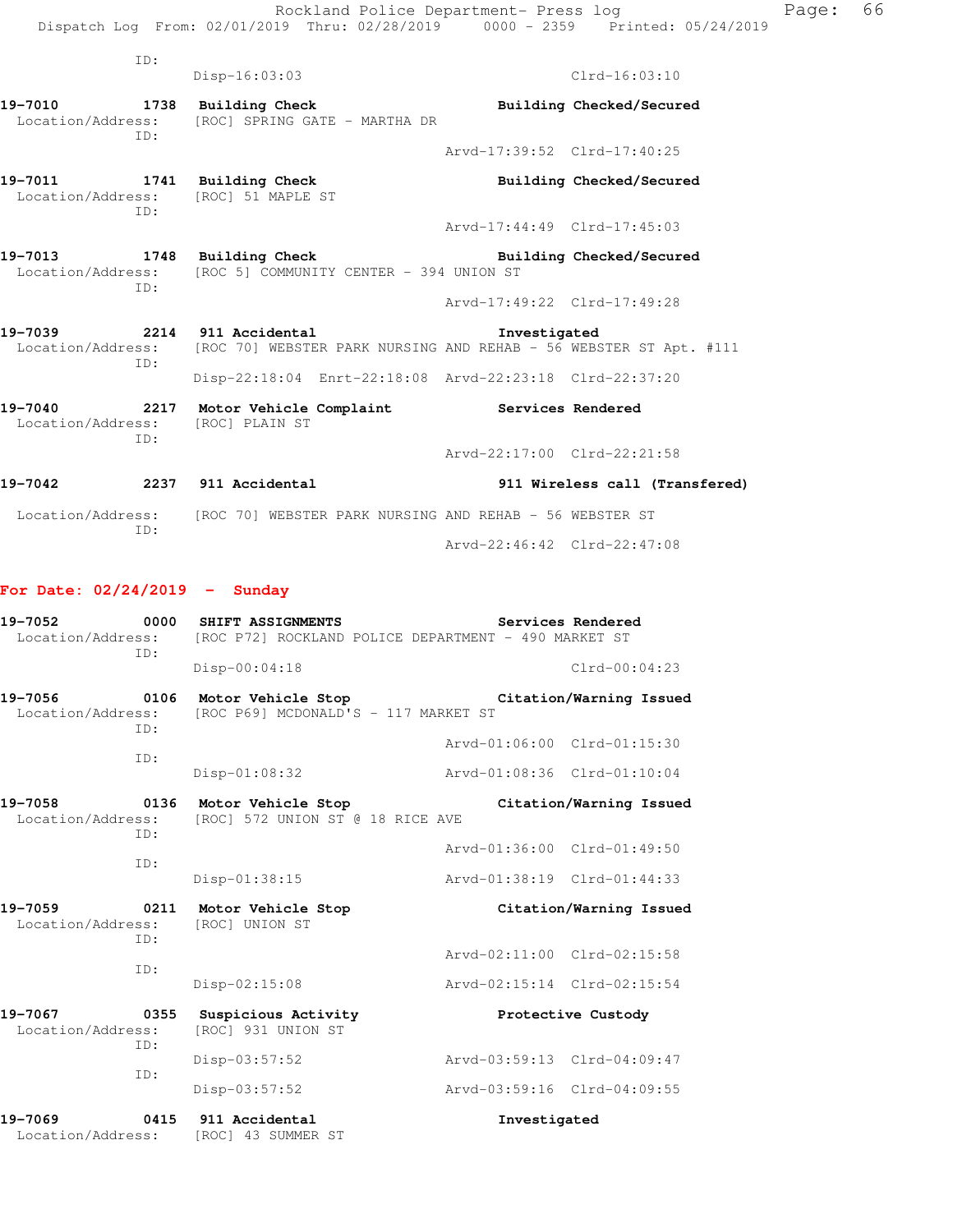|                              |            | Dispatch Log From: 02/01/2019 Thru: 02/28/2019 0000 - 2359 Printed: 05/24/2019                                           | Rockland Police Department- Press log |                          |
|------------------------------|------------|--------------------------------------------------------------------------------------------------------------------------|---------------------------------------|--------------------------|
|                              | ID:        |                                                                                                                          |                                       |                          |
| 19-7073                      | 0600       | Disp-04:18:04 Enrt-04:18:12 Arvd-04:24:40 Clrd-04:29:07<br><b>Building Check</b>                                         |                                       | Building Checked/Secured |
| Location/Address:            | ID:        | [ROC] UNION ST                                                                                                           | Arvd-06:01:34 Clrd-06:17:30           |                          |
|                              |            | 19-7075 0623 Motor Vehicle Stop                                                                                          |                                       | Citation/Warning Issued  |
| Location/Address:            | ID:        | [ROC] 19 MONROE ST @ 117 W WATER ST                                                                                      |                                       |                          |
|                              | ID:        |                                                                                                                          | Arvd-06:23:00 Clrd-06:34:06           |                          |
|                              |            | Disp-06:30:09                                                                                                            | Arvd-06:30:13 Clrd-06:33:12           |                          |
| 19-7078<br>Location/Address: | ID:        | 0641 Motor Vehicle Stop<br>[ROC] 600 HINGHAM ST                                                                          |                                       | Citation/Warning Issued  |
|                              | ID:        |                                                                                                                          | Arvd-06:41:00 Clrd-06:51:17           |                          |
|                              |            | $Disp-06:47:03$                                                                                                          | Arvd-06:47:07 Clrd-06:51:12           |                          |
| 19-7079<br>Location/Address: | ID:        | 0652 Motor Vehicle Stop<br>[ROC] 641 HINGHAM ST                                                                          |                                       | Citation/Warning Issued  |
|                              | ID:        |                                                                                                                          | Arvd-06:52:00 Clrd-07:02:05           |                          |
|                              |            | $Disp-06:53:20$                                                                                                          | Arvd-06:53:23 Clrd-07:02:02           |                          |
| 19-7080<br>Location/Address: | 0815       | <b>SHIFT ASSIGNMENTS</b><br>[ROC P72] ROCKLAND POLICE DEPARTMENT - 490 MARKET ST                                         | No Service                            |                          |
| 19-7089<br>Location/Address: | ID:        | 1026 Motor Vehicle Stop<br>[ROC] 408 UNION ST @ 11 NORTH AVE                                                             | Arrest (s) Made                       |                          |
|                              | ID:        |                                                                                                                          | Arvd-10:26:00 Clrd-10:41:07           |                          |
|                              | ID:        | $Disp-10:27:11$                                                                                                          | Arvd-10:27:13 Clrd-10:36:46           |                          |
|                              | ID:        | Disp-10:27:24                                                                                                            | Arvd-10:27:26 Clrd-10:41:09           |                          |
|                              |            | $Disp-11:44:33$                                                                                                          |                                       | $Clrd-11:47:25$          |
| 19-7115                      | ID:        | 1604 Animal Complaint The Services Rendered<br>Location/Address: [ROC P111] THEMIS PIZZA - 488 MARKET ST                 |                                       |                          |
|                              |            | Disp-16:06:40 Enrt-16:07:29 Arvd-16:12:09 Clrd-16:15:25                                                                  |                                       |                          |
|                              |            | 19-7116 1604 General Incident<br>Location/Address: [ROC P72] ROCKLAND POLICE DEPARTMENT - 490 MARKET ST                  | Services Rendered                     |                          |
| 19-7122                      |            | 1645 Health & Welfare Check<br>Location/Address: [ROC] 292 MARKET ST                                                     | Services Rendered                     |                          |
|                              | ID:<br>ID: | Disp-16:49:15 Enrt-16:49:18 Arvd-16:52:51 Clrd-17:10:37                                                                  |                                       |                          |
|                              |            | Disp-16:50:41 Enrt-16:50:49 Arvd-16:51:26 Clrd-17:10:35                                                                  |                                       |                          |
| Location/Address:            |            | 19-7123 1654 General Incident<br>[ROC P72] ROCKLAND POLICE DEPARTMENT - 490 MARKET ST                                    | Services Rendered                     |                          |
| 19-7124                      | ID:        | 1718 Suspicious Activity<br>Location/Address: [ROC] MARKET ST                                                            | Gone on arrival                       |                          |
|                              |            | Disp-17:22:00 Arvd-17:22:11 Clrd-17:24:03                                                                                |                                       |                          |
|                              | ID:        | 19-7148 2328 Suspicious Activity Correst Services Rendered<br>Location/Address: [ROC] 399 WEBSTER ST @ 485 EAST WATER ST |                                       |                          |
|                              | ID:        |                                                                                                                          | Arvd-23:28:00 Clrd-23:40:33           |                          |
|                              |            | Disp-23:29:42 Enrt-23:29:46 Arvd-23:29:53 Clrd-23:40:37                                                                  |                                       |                          |

Page: 67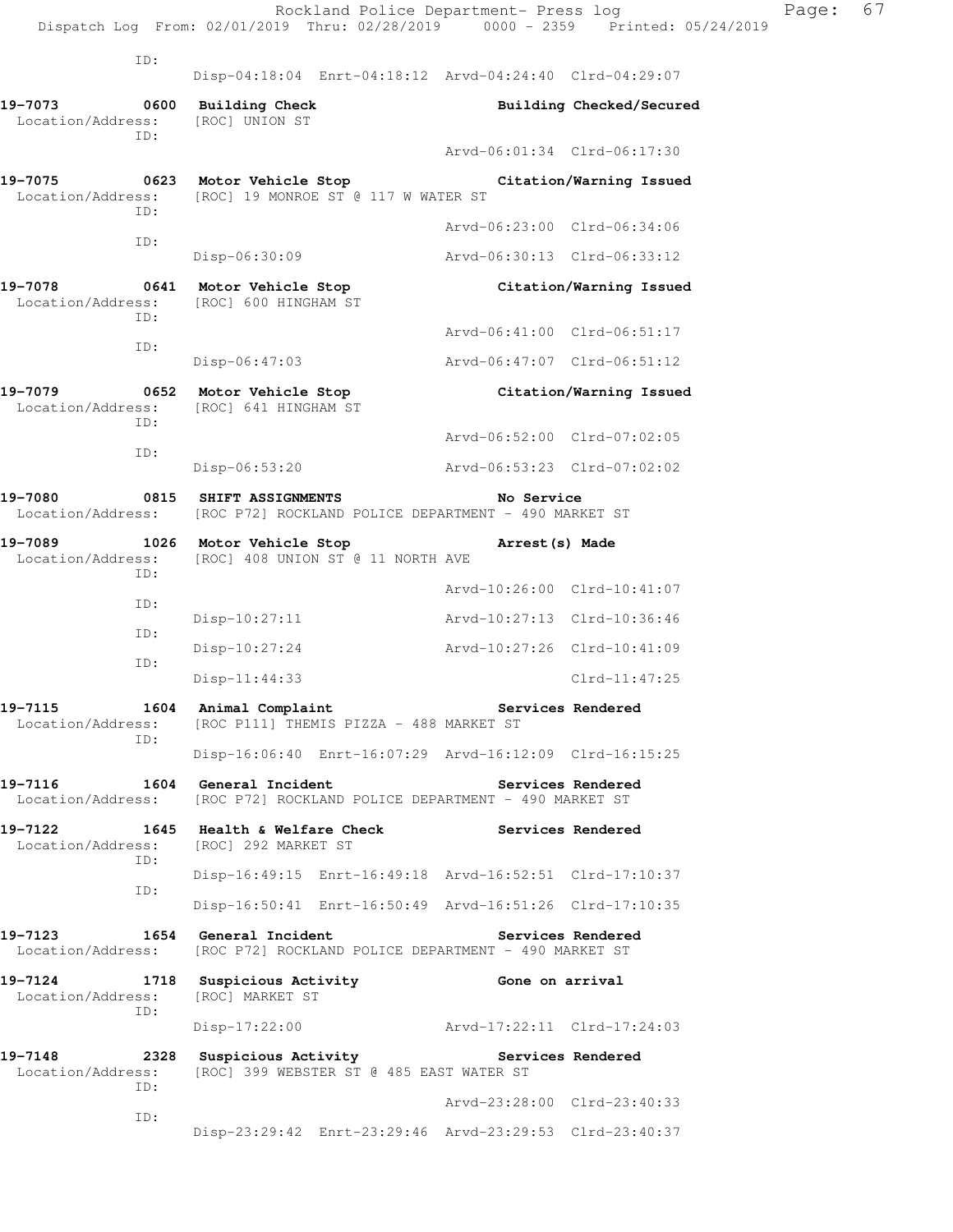**For Date: 02/25/2019 - Monday 19-7149 0001 SHIFT ASSIGNMENTS No Service**  Location/Address: [ROC P72] ROCKLAND POLICE DEPARTMENT - 490 MARKET ST **19-7166 0543 Building Check Building Checked/Secured**  Location/Address: [ROC] UNION ST ID: Arvd-05:44:57 Clrd-06:07:00 **19-7172** 0640 Warrant **Gone on arrival** Location/Address: [ROC] 340 FOREST ST ID: Disp-06:41:54 Enrt-06:43:53 Clrd-06:45:06 ID: Disp-06:42:04 Enrt-06:43:53 Clrd-06:45:09 ID: Disp-06:42:12 Enrt-06:43:53 Clrd-06:45:02 19-7174 0652 Summons **Gone** on arrival Location/Address: [ROC] 157 EAST WATER ST ID: Arvd-06:52:00 Clrd-06:53:41 **19-7177 0708 Motor Vehicle Stop Verbal Warning**  Location/Address: [ROC] MARKET ST ID: Arvd-07:08:00 Clrd-07:12:55 **19-7179 0800 General Info Services Rendered**  Location/Address: [ROC P72] ROCKLAND POLICE DEPARTMENT - 490 MARKET ST 19-7187 **0855 Building Check** Services Rendered Location/Address: [ROC] HANNAH WAY ID: Arvd-08:56:06 Clrd-08:56:35 **19-7196 0930 Motor Vehicle Stop Citation/Warning Issued**  Vicinity of: [ROC] NORTH AVE ID: Arvd-09:30:00 Clrd-09:41:01 **19-7237 0945 Animal Complaint Services Rendered**  Location/Address: [ROC] 44 SALEM ST **19-7211 1027 Warrant No Service**  Location/Address: [ROC] 155 EAST WATER ST ID: Arvd-10:27:00 Clrd-10:30:44 ID: Disp-10:27:39 Enrt-10:27:43 Arvd-10:27:46 Clrd-10:30:48 19-7212 1033 Warrant **No Service**  Location/Address: [ROC] 56 WEST WATER ST ID: Arvd-10:33:00 Clrd-10:36:58 ID: Disp-10:34:19 Arvd-10:34:24 Clrd-10:37:02 **19-7219 1052 Motor Vehicle Stop Citation/Warning Issued**  Vicinity of: [ROC] PLAIN ST ID: Arvd-10:52:00 Clrd-11:01:55 19-7227 1125 Threats **Advised to Court**  Location/Address: [ROC] ACCU-CHEM - 401 VFW DR ID: Disp-11:27:06 Enrt-11:27:10 Arvd-11:40:49 Clrd-11:41:44

19-7496 1200 Animal Complaint **1200 Services Rendered**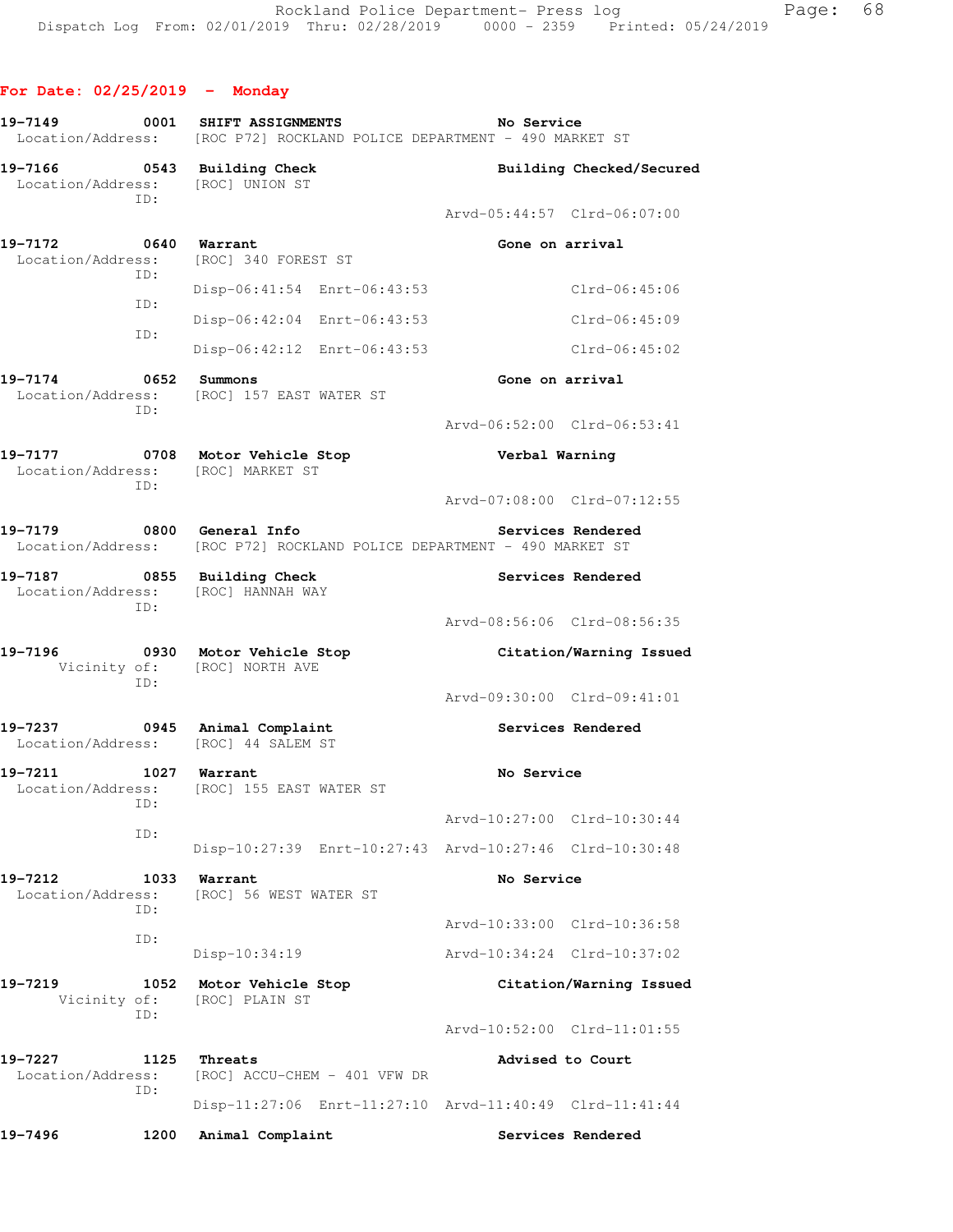Location/Address: [ROC] 179 RICE AVE

| 19-7249 1342 Emergency Medical<br>EMS Unit: | Location/Address: [ROC] 244 NORTH AVE<br>ROCKAM2-Rockland A2<br>Disp-13:42:45                                                        |                             | Transported to Hospital                                              |
|---------------------------------------------|--------------------------------------------------------------------------------------------------------------------------------------|-----------------------------|----------------------------------------------------------------------|
| Fire Unit:                                  | ROCKEN1-Pumper-Rockland Engine 1<br>Disp-13:42:50                                                                                    |                             |                                                                      |
| Fire Unit:                                  | ROCKEN1-Pumper-Rockland Engine 1<br>Disp-13:42:51 Enrt-13:42:59 Arvd-13:43:05 Clrd-13:52:23<br>InQrtsUnavl-14:03:07 InSrvce-14:03:11 |                             |                                                                      |
| EMS Unit:                                   | ROCKAM2-Rockland A2<br>Disp-13:42:50 Enrt-13:43:01 Arvd-13:43:07 Clrd-13:52:01                                                       |                             | Hosp-14:03:52 ClrHosp-14:47:13 InQrtsUnavl-14:54:28 InSrvce-14:54:31 |
| ID:                                         | Disp-13:48:33                                                                                                                        | Arvd-13:48:48 Clrd-13:53:11 |                                                                      |
| ID:                                         |                                                                                                                                      |                             |                                                                      |
|                                             | $Disp-13:48:41$                                                                                                                      | Arvd-13:48:45 Clrd-13:53:07 |                                                                      |
| 19–7252<br>ID:                              | 1404 Motor Vehicle Stop<br>Vicinity of: [ROC] CONCORD ST                                                                             |                             | Citation/Warning Issued                                              |
|                                             |                                                                                                                                      | Arvd-14:04:00 Clrd-14:11:00 |                                                                      |
| Location/Address:<br>ID:                    | 19-7263 1453 MVA Property Damage Only Citation/Warning Issued<br>[ROC] 50 J A DUNN MEM DR @ 35 MARKET ST                             |                             |                                                                      |
|                                             | Disp-14:54:49                                                                                                                        | Arvd-14:54:52 Clrd-15:11:41 |                                                                      |
| ID:                                         | $Disp-15:05:42$                                                                                                                      | Arvd-15:05:46 Clrd-15:11:37 |                                                                      |
| 19-7268                                     | 1513 General Info<br>Location/Address: [ROC P84] PLAYERS SPORTS BAR - 86 VFW DR                                                      | Services Rendered           |                                                                      |
| 19-7280<br>Location/Address:<br>ID:         | 1629 Disturbance<br>[ROC P93] THE BANNER - 167 UNION ST                                                                              |                             | Services Rendered                                                    |
| ID:                                         | Disp-16:29:51 Arvd-16:30:15 Clrd-16:46:25                                                                                            |                             |                                                                      |
|                                             | Disp-16:30:00 Enrt-16:30:08 Arvd-16:30:11 Clrd-16:46:29                                                                              |                             |                                                                      |
| 19-7284<br>Location/Address:<br>ID:         | 1648 911 Accidental<br>[ROC 69] SOUTH SHORE REHAB & NURSING - 115 NORTH AVE Apt. #6B                                                 | Appears Secure              |                                                                      |
|                                             | Disp-16:50:29 Enrt-16:50:34 Arvd-16:51:23 Clrd-16:56:26                                                                              |                             |                                                                      |
| 19-7292<br>Vicinity of:<br>ID:              | 1714 Motor Vehicle Stop<br>[ROC] 291 MARKET ST @ 15 ALBION ST                                                                        |                             | Citation/Warning Issued                                              |
|                                             |                                                                                                                                      | Arvd-17:14:00 Clrd-17:24:22 |                                                                      |
| 19-7296<br>1727<br>Location/Address:<br>ID: | Emergency Medical<br>[ROC] 50 CONCORD ST Apt. #3                                                                                     | Peace Restored              |                                                                      |
|                                             | Disp-17:28:31 Enrt-17:28:35 Arvd-17:29:15 Clrd-18:06:54                                                                              |                             |                                                                      |
| Fire Unit:                                  | ROCKEN1-Pumper-Rockland Engine 1<br>Disp-17:29:59 Enrt-17:30:15 Arvd-17:32:01 Clrd-17:43:43<br>InQrtsUnavl-17:47:29 InSrvce-17:47:29 |                             |                                                                      |
| EMS Unit:                                   | ROCKAM2-Rockland A2<br>Disp-17:30:09 Enrt-17:30:12 Arvd-17:31:45 Clrd-17:43:45<br>InQrtsUnavl-17:47:03 InSrvce-17:47:03              |                             |                                                                      |
| 19-7301<br>1743<br>Location/Address:<br>ID: | Assist Public<br>[ROC] 45 PARK ST                                                                                                    |                             | Services Rendered                                                    |
|                                             | Disp-17:45:19 Enrt-17:45:41 Arvd-18:09:03 Clrd-18:24:37                                                                              |                             |                                                                      |
| 19-7312<br>1901<br>Location/Address:<br>ID: | Motor Vehicle Complaint<br>[ROC] SUNSET ST                                                                                           |                             | Services Rendered                                                    |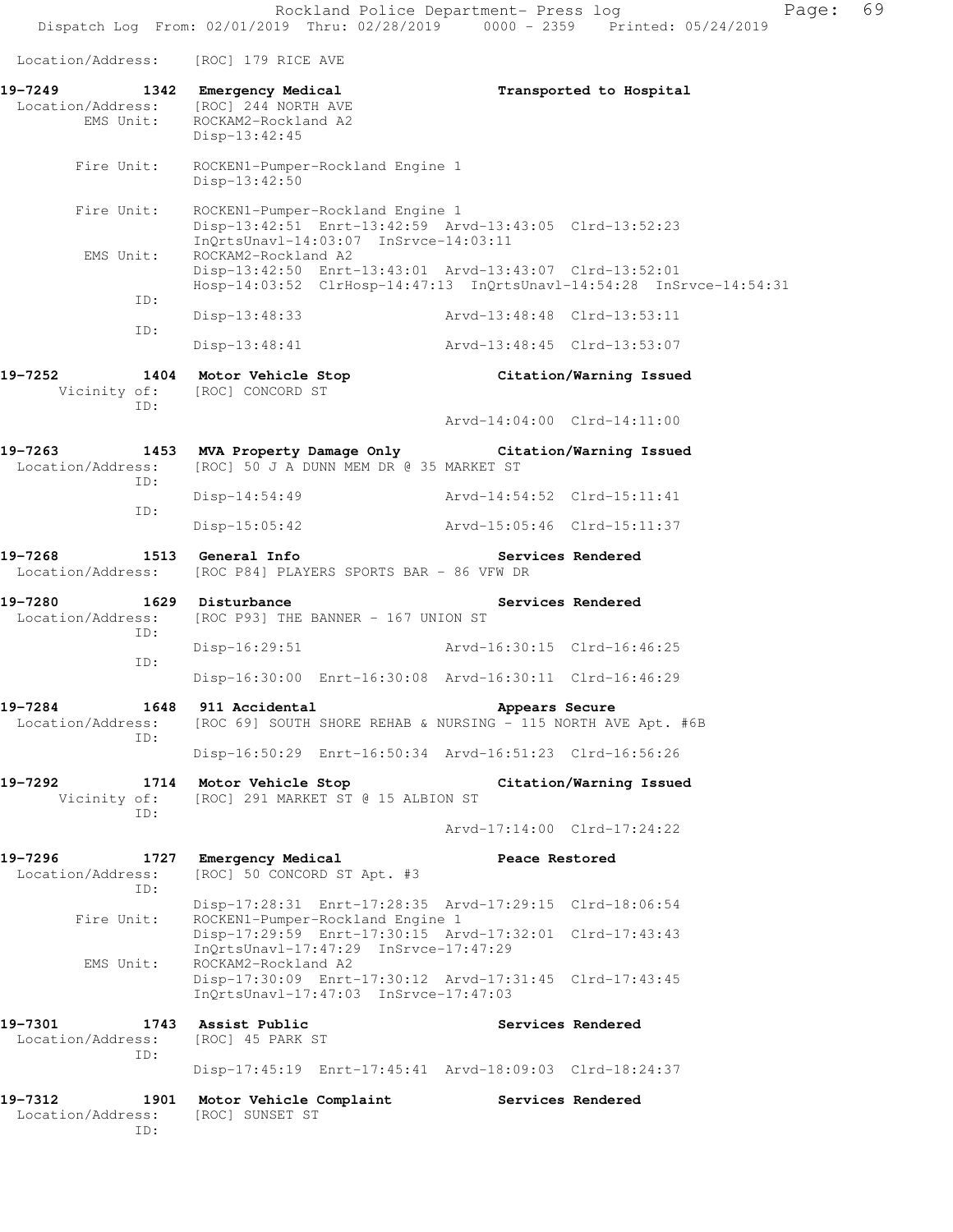Rockland Police Department- Press log Page: 70 Dispatch Log From: 02/01/2019 Thru: 02/28/2019 0000 - 2359 Printed: 05/24/2019

Disp-19:04:23 Enrt-19:04:28 Arvd-19:04:32 Clrd-19:06:25

- **19-7319 2031 Burglar Alarm Appears Secure**  Location/Address: [ROC 51] GEORGE T. WILKINSON, INC - 405 VFW DR ID: Disp-20:32:02 Enrt-20:32:58 Clrd-20:51:00
- **19-7329 2041 Burglar Alarm Appears Secure**  Location/Address: [ROC P45] COMFORT INN - 850 HINGHAM ST ID:
	- Disp-20:42:40 Enrt-20:42:44 Arvd-20:42:47 Clrd-20:42:50
- **19-7340 2154 Motor Vehicle Stop Verbal Warning**  Location/Address: [ROC] 288 UNION ST @ 3 TAUNTON AVE ID:
- Disp-21:56:37 Enrt-21:56:41 Arvd-21:56:44 Clrd-21:56:49 19-7341 2157 Burglar Alarm **19-7341** Appears Secure Location/Address: [ROC] 1 COL BRIAN DUFFY WAY ID: Disp-21:59:07 Enrt-22:00:10 Arvd-22:04:58 Clrd-22:09:02 ID:
- Disp-22:01:24 Enrt-22:01:28 Arvd-22:05:01 Clrd-22:08:58 19-7342 2206 Road Obstruction **Services Rendered**  Vicinity of: [ROC P81] OCEAN STATE JOB LOT - 360 MARKET ST ID:
	- Disp-22:07:19 Enrt-22:07:23 Clrd-22:08:51 ID: Disp-22:09:12 Enrt-22:09:16 Arvd-22:12:44 Clrd-22:13:10

#### **For Date: 02/26/2019 - Tuesday**

| 19-7351<br>ID:                                                         | 0016 SHIFT ASSIGNMENTS<br>Location/Address: [ROC P72] ROCKLAND POLICE DEPARTMENT - 490 MARKET ST    | No Service                                              |  |  |
|------------------------------------------------------------------------|-----------------------------------------------------------------------------------------------------|---------------------------------------------------------|--|--|
|                                                                        | Disp-00:18:38                                                                                       | $Clrd-00:20:14$                                         |  |  |
| 19-7352 0058<br>Location/Address:<br>ID:                               | Burglar Alarm<br>[ROC P84] PLAYERS SPORTS BAR - 86 VFW DR                                           | Building Checked/Secured                                |  |  |
|                                                                        |                                                                                                     | Disp-00:59:32 Enrt-01:00:13 Arvd-01:04:41 Clrd-01:06:14 |  |  |
| Location/Address:<br>TD:                                               | 19-7357 		 0143 Motor Vehicle Stop 		 Verbal Warning<br>[ROC] 5 UNION ST @ 158 MARKET ST            |                                                         |  |  |
|                                                                        |                                                                                                     | Disp-01:45:18 Enrt-01:45:23 Arvd-01:45:27 Clrd-01:47:13 |  |  |
| 19-7362 0357 911 Hang Up<br>Location/Address:<br>TD:                   | [ROC] 138 EXCHANGE ST                                                                               | Services Rendered                                       |  |  |
|                                                                        |                                                                                                     | Disp-03:58:51 Enrt-03:59:26 Arvd-03:59:36 Clrd-04:04:12 |  |  |
| 19-7363 0545 Building Check<br>Location/Address: [ROC] UNION ST<br>ID: |                                                                                                     | Building Checked/Secured                                |  |  |
|                                                                        |                                                                                                     | Arvd-05:47:18 Clrd-06:04:44                             |  |  |
| Location/Address:<br>ID:                                               | 19-7367 		 0608 Motor Vehicle Stop 		 Citation/Warning Issued<br>[ROC] 88 POND ST @ 1149 HINGHAM ST |                                                         |  |  |
|                                                                        |                                                                                                     | Disp-06:10:13 Enrt-06:10:22 Arvd-06:10:26 Clrd-06:13:42 |  |  |
| Location/Address:<br>ID:                                               | 19-7371 0617 Motor Vehicle Stop Citation/Warning Issued<br>[ROC] 187 POND ST @ 285 TURNER RD        |                                                         |  |  |
|                                                                        |                                                                                                     | Disp-06:19:04 Enrt-06:19:11 Arvd-06:19:14 Clrd-06:25:50 |  |  |
| Location/Address:<br>ID:                                               | 19-7372 0635 Motor Vehicle Stop Nerbal Warning<br>[ROC] BY THE GOLF COURSE - CONCORD ST             |                                                         |  |  |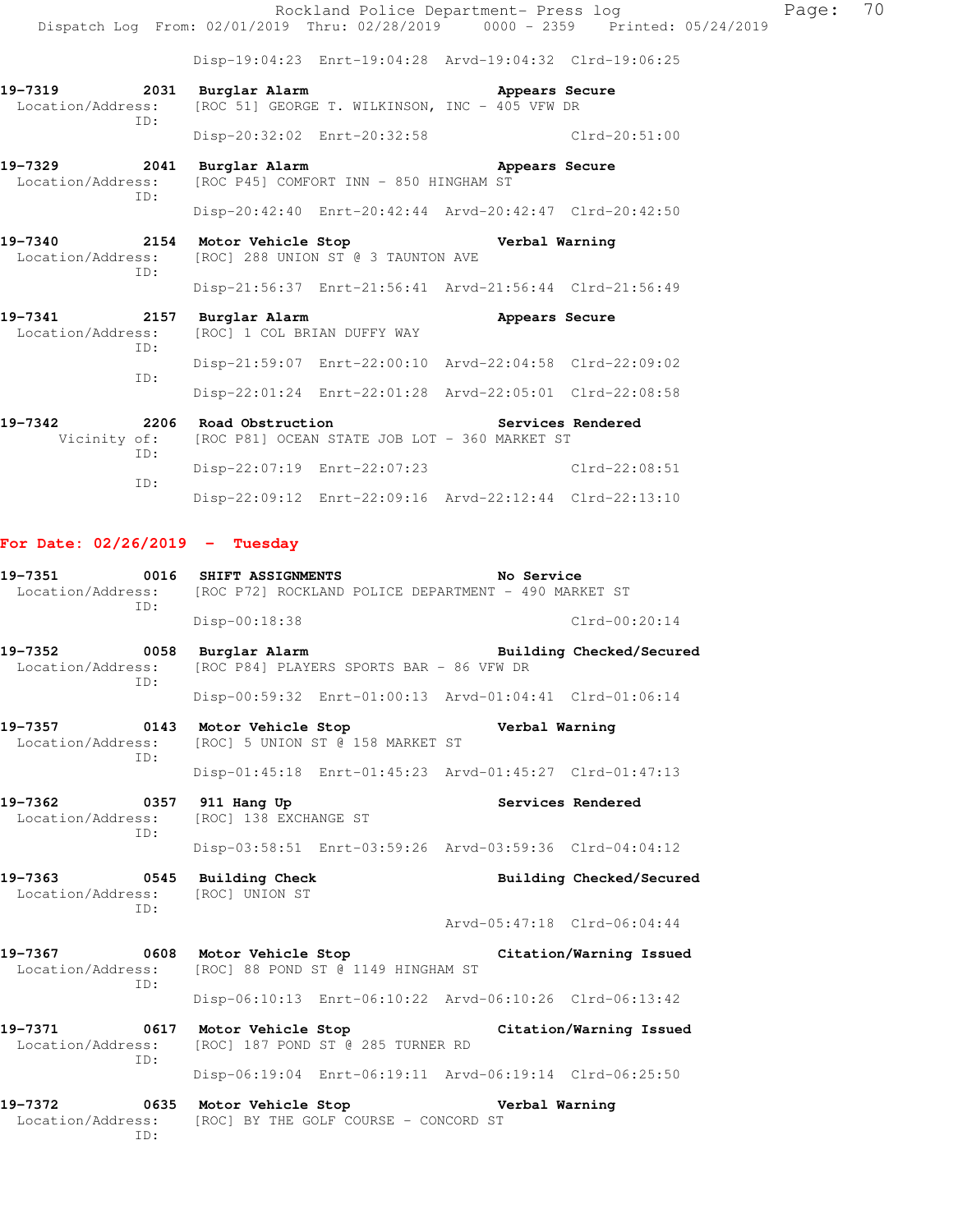|                                                                                |                                                                                                           |  | Rockland Police Department- Press log                   |                         |  |
|--------------------------------------------------------------------------------|-----------------------------------------------------------------------------------------------------------|--|---------------------------------------------------------|-------------------------|--|
| Dispatch Log From: 02/01/2019 Thru: 02/28/2019 0000 - 2359 Printed: 05/24/2019 |                                                                                                           |  |                                                         |                         |  |
|                                                                                | $Disp-06:37:14$                                                                                           |  | Arvd-06:37:19 Clrd-06:37:47                             |                         |  |
| 19-7374<br>Location/Address:<br>ID:                                            | 0645 Motor Vehicle Stop Citation/Warning Issued<br>[ROC] EAST WATER ST @ CHRISTOPHER DR                   |  |                                                         |                         |  |
|                                                                                |                                                                                                           |  | Disp-06:46:32 Enrt-06:46:39 Arvd-06:46:41 Clrd-06:59:32 |                         |  |
| 19–7377<br>Location/Address:<br>ID:                                            | 0709 Motor Vehicle Stop                   Citation/Warning Issued<br>[ROC] 130 SUMMIT ST @ 660 LIBERTY ST |  |                                                         |                         |  |
|                                                                                |                                                                                                           |  | Disp-07:11:46 Enrt-07:11:52 Arvd-07:11:55 Clrd-07:15:13 |                         |  |
| 19-7378<br>Location/Address:<br>ID:                                            | 0711 Motor Vehicle Stop<br>[ROC] 237 SUMMER ST @ 12 LEWIS PARK                                            |  |                                                         | Citation/Warning Issued |  |
|                                                                                |                                                                                                           |  | Arvd-07:11:00 Clrd-07:16:39                             |                         |  |
| 19-7379 0713 Sudden Death<br>Location/Address:<br>Fire Unit:<br>EMS Unit:      | Investigated<br>[ROC] 635 SUMMER ST<br>ROCKEN1-Pumper-Rockland Engine 1                                   |  |                                                         |                         |  |
|                                                                                | InOrtsUnavl-07:36:28 InSrvce-07:36:31<br>ROCKAM2-Rockland A2                                              |  | Disp-07:16:44 Enrt-07:19:59 Arvd-07:23:33 Clrd-07:29:53 |                         |  |
| ID:                                                                            | InQrtsUnavl-07:52:24 InSrvce-07:52:24                                                                     |  | Disp-07:16:44 Enrt-07:20:01 Arvd-07:23:36 Clrd-07:29:51 |                         |  |
|                                                                                |                                                                                                           |  | Disp-07:16:55 Enrt-07:17:03 Arvd-07:21:15 Clrd-08:28:51 |                         |  |
| ID:                                                                            |                                                                                                           |  | Disp-07:17:01 Enrt-07:17:05 Arvd-07:21:11 Clrd-08:04:25 |                         |  |
| ID:                                                                            | Disp-08:28:39                                                                                             |  | Arvd-08:28:43 Clrd-10:12:00                             |                         |  |
| ID:                                                                            | Disp-08:29:11                                                                                             |  | Arvd-08:29:14 Clrd-12:18:42                             |                         |  |
|                                                                                |                                                                                                           |  |                                                         |                         |  |
| 19-7391<br>Location/Address:                                                   | 0835 Health & Welfare Check<br>[ROC] 66 LEISUREWOODS DR                                                   |  | Investigated                                            |                         |  |
| Fire Unit:                                                                     | ROCKEN1-Pumper-Rockland Engine 1<br>InQrtsUnavl-08:44:25 InSrvce-08:44:25                                 |  | Disp-08:37:08 Enrt-08:37:20 Arvd-08:39:53 Clrd-08:44:24 |                         |  |
| EMS Unit:                                                                      | ROCKAM2-Rockland A2<br>InQrtsUnavl-08:44:23 InSrvce-08:44:23                                              |  | Disp-08:37:08 Enrt-08:37:19 Arvd-08:39:54 Clrd-08:44:23 |                         |  |
| ID:                                                                            |                                                                                                           |  | Disp-08:39:17 Enrt-08:42:24 Arvd-08:43:06 Clrd-08:43:56 |                         |  |
| 19-7398<br>Location/Address:                                                   | 0905 Lost/Found Property<br>[ROC] 187 MARTHA DR Apt. #D                                                   |  |                                                         | Services Rendered       |  |
| 19–7397<br>Location/Address:                                                   | 0907 Motor Vehicle Stop<br>[ROC] 543 SUMMER ST @ 43 WINTER CIR                                            |  |                                                         | Citation/Warning Issued |  |
| ID:                                                                            |                                                                                                           |  | Arvd-09:07:00 Clrd-09:11:55                             |                         |  |
| 19-7402<br>Location/Address:                                                   | 1008 Motor Vehicle Stop<br>[ROC] 720 BEECH ST @ 63 MORNINGSIDE DR                                         |  | Verbal Warning                                          |                         |  |
| ID:                                                                            |                                                                                                           |  | Arvd-10:08:00 Clrd-10:12:13                             |                         |  |
| 19-7403<br>Location/Address:                                                   | 1009 Disturbance<br>[ROC P86] MOBIL GAS STATION - 158 MARKET ST                                           |  |                                                         | Services Rendered       |  |
| ID:                                                                            | Disp-10:12:21 Enrt-10:12:26                                                                               |  |                                                         | $Clrd-10:15:31$         |  |
| ID:                                                                            |                                                                                                           |  | Disp-10:13:19 Enrt-10:13:25 Arvd-10:14:56 Clrd-10:23:02 |                         |  |
| 19-7409<br>Location/Address:                                                   | 1105 MVA Property Damage Only Paper Exchange<br>[ROC] 1030 HINGHAM ST                                     |  |                                                         |                         |  |
| ID:<br>ID:                                                                     | Disp-11:07:21 Enrt-11:08:22                                                                               |  |                                                         | $Clrd-11:12:49$         |  |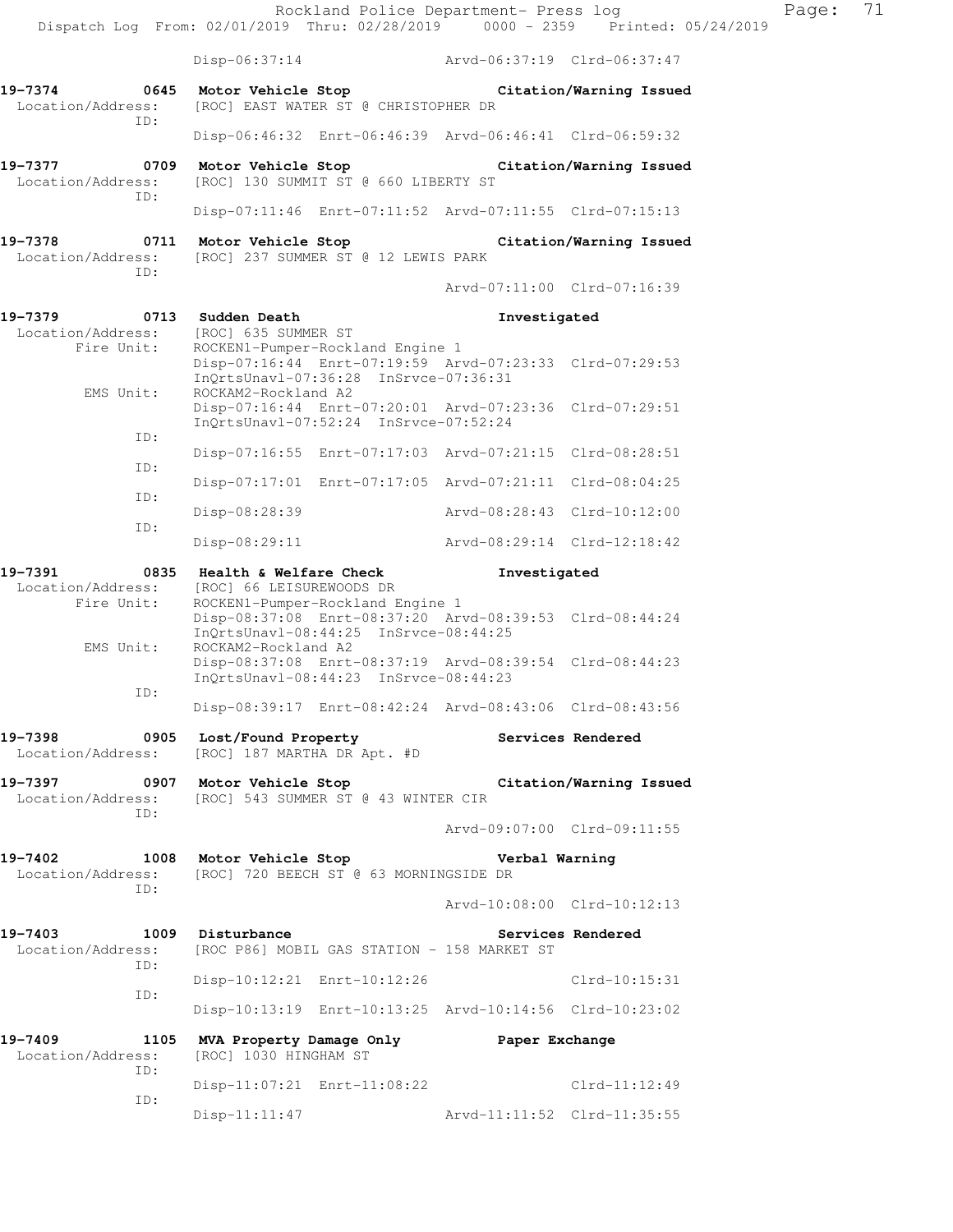|                                                        |                                                                                              | Rockland Police Department- Press log<br>Dispatch Log From: 02/01/2019 Thru: 02/28/2019 0000 - 2359 Printed: 05/24/2019         |  |
|--------------------------------------------------------|----------------------------------------------------------------------------------------------|---------------------------------------------------------------------------------------------------------------------------------|--|
| 19-7418<br>Location/Address: [ROC] 50 SPRING ST<br>ID: | 1245 Assist Public                                                                           | Advised to Court                                                                                                                |  |
|                                                        |                                                                                              | Arvd-12:45:00 Clrd-12:49:46                                                                                                     |  |
| 19-7499<br>Location/Address:                           | 1400 Animal Complaint<br>[ROC] 72 FRENCH RD                                                  | <b>Services Rendered</b>                                                                                                        |  |
| 19-7421                                                | 1414 Emergency Medical                                                                       | Transported to Hospital                                                                                                         |  |
| Location/Address:<br>Fire Unit:                        | [ROC 58] NORTH RIVER COLLABORATIVE SCHOOL - 525 BEECH ST<br>ROCKEN2-Pumper-Rockland Engine 2 | Disp-14:15:51 Enrt-14:17:15 Arvd-14:22:13 Clrd-14:22:35                                                                         |  |
| EMS Unit:                                              | InQrtsUnavl-14:22:35 InSrvce-14:22:35<br>ROCKAM2-Rockland A2                                 |                                                                                                                                 |  |
|                                                        |                                                                                              | Disp-14:15:51 Enrt-14:15:59 Arvd-14:26:27 Clrd-14:32:51<br>Hosp-14:42:07 ClrHosp-15:17:23 InQrtsUnavl-15:41:36 InSrvce-15:41:36 |  |
| ID:                                                    |                                                                                              | Disp-14:17:05 Enrt-14:17:23 Arvd-14:20:50 Clrd-14:31:44                                                                         |  |
| ID:                                                    |                                                                                              | Disp-14:17:15 Enrt-14:17:20 Arvd-14:20:44 Clrd-14:31:40                                                                         |  |
| Fire Unit:                                             | ROCKEN1-Pumper-Rockland Engine 1<br>Disp-14:22:28<br>InQrtsUnavl-14:32:50 InSrvce-14:32:50   | Arvd-14:22:33 Clrd-14:32:50                                                                                                     |  |
| 19-7422<br>Location/Address:<br>ID:                    | 1416 Building Check<br>[ROC] BILL DELAHUNT PKWY                                              | Building Checked/Secured                                                                                                        |  |
|                                                        |                                                                                              | Arvd-14:16:57 Clrd-14:18:06                                                                                                     |  |
| 19-7423                                                | 1427 Assist Public<br>Location/Address: [ROC] 49 JOHNSON TER                                 | Services Rendered                                                                                                               |  |
| 19-7425<br>TD:<br>ID:                                  | 1438 911 Accidental<br>Location/Address: [ROC] 33 TAUNTON AVE                                | Investigated                                                                                                                    |  |
|                                                        | $Disp-14:40:17$                                                                              | Arvd-14:40:29 Clrd-14:48:41                                                                                                     |  |
|                                                        | $Disp-14:40:17$                                                                              | Arvd-14:40:26 Clrd-14:52:08                                                                                                     |  |
| 19-7429<br>Location/Address:<br>ID:                    | 1541 911 Accidental<br>[ROC] 126 ALBION ST                                                   | Investigated                                                                                                                    |  |
|                                                        |                                                                                              | Disp-15:43:28 Enrt-15:43:36 Arvd-15:48:32 Clrd-15:50:05                                                                         |  |
| 19-7431<br>Location/Address:                           | 1605 SHIFT ASSIGNMENTS<br>[ROC P72] ROCKLAND POLICE DEPARTMENT - 490 MARKET ST               | No Service                                                                                                                      |  |
| 19-7436<br>Location/Address:                           | 1643 Assist Public<br>[ROC] 207 UNION ST Apt. #3                                             | Advised to Court                                                                                                                |  |

 ID: Disp-16:48:33 Arvd-16:48:47 Clrd-16:48:59 19-7437 1700 Assault Offenses **No Action Required** 

 Location/Address: [ROC] UNION ST ID:

**19-7438 1719 MVA Property Damage Only Report Follows**  Location/Address: [ROC] 61 BELMONT ST ID: ID:

Disp-17:21:13 Arvd-17:21:21 Clrd-17:31:48

**19-7444 1750 Motor Vehicle Stop Verbal Warning**  Vicinity of: [ROC] WEST WATER ST ID:

**19-7451 1918 Burglar Alarm False Alarm**  Location/Address: [ROC] 449 SALEM ST ID:

Arvd-17:00:00 Clrd-17:02:41

Arvd-17:19:00 Clrd-17:32:01

Arvd-17:50:00 Clrd-17:52:33

Page: 72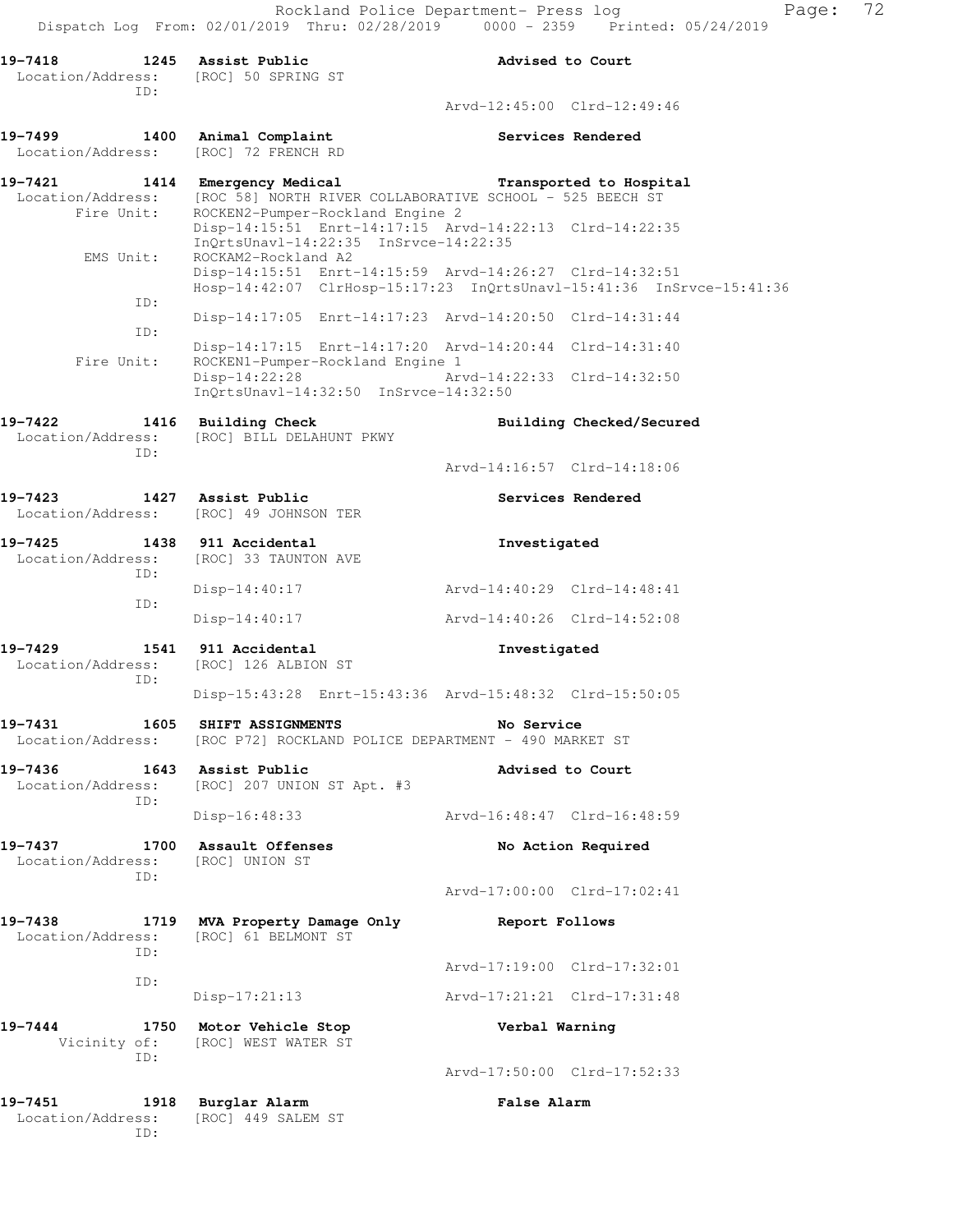Rockland Police Department- Press log Fage: 73 Dispatch Log From: 02/01/2019 Thru: 02/28/2019 0000 - 2359 Printed: 05/24/2019 Disp-19:18:40 Enrt-19:18:48 Arvd-19:25:42 Clrd-19:30:04 **19-7469 2159 Suspicious Activity Protective Custody**  Vicinity of: [ROC P72] ROCKLAND POLICE DEPARTMENT - 490 MARKET ST ID: Disp-22:01:12 Arvd-22:01:18 Clrd-22:10:25 **For Date: 02/27/2019 - Wednesday** 19-7484 **0542** Building Check **Building Checked/Secured**  Location/Address: [ROC] UNION ST ID: Arvd-05:44:27 Clrd-06:03:17 **19-7488 0625 Health & Welfare Check Unfounded**  Location/Address: [ROC] 585 WEST WATER ST ID: Disp-06:26:09 Enrt-06:29:44 Arvd-06:30:34 Clrd-06:34:57 Fire Unit: ROCKEN1-Pumper-Rockland Engine 1 Disp-06:28:21 Clrd-06:29:23 InQrtsUnavl-06:29:23 InSrvce-06:29:23<br>EMS Unit: ROCKAM2-Rockland A2 ROCKAM2-Rockland A2 Disp-06:28:29 Clrd-06:29:20 InQrtsUnavl-06:29:20 InSrvce-06:29:20 ID: Disp-06:29:05 Enrt-06:29:39 Arvd-06:32:36 Clrd-06:34:52 **19-7490 0651 Motor Vehicle Stop Verbal Warning**  Location/Address: [ROC] 469 CONCORD ST @ 590 SUMMER ST ID: Disp-06:52:15 Enrt-06:52:20 Arvd-06:52:27 Clrd-06:54:06 **19-7492 0746 Motor Vehicle Stop No Service**  Location/Address: [ROC 60] SPRING GATE APARTMENTS - 52 HANNAH WAY ID: Arvd-07:46:00 Clrd-07:58:44 ID: Disp-07:48:37 Arvd-07:48:42 Clrd-07:58:47 **19-7494 0800 SHIFT ASSIGNMENTS Services Rendered**  Location/Address: [ROC P72] ROCKLAND POLICE DEPARTMENT - 490 MARKET ST ID: Disp-08:19:20 Clrd-08:19:28 **19-7495 0853 Building Check Appears Secure**  Location/Address: [ROC] HANNAH WAY ID: Arvd-08:53:31 Clrd-08:53:58 **19-7497 0854 Building Check Appears Secure**  Location/Address: [ROC] EMERSON ST ID: Arvd-08:55:02 Clrd-08:55:18 **19-7498 0857 Building Check Building Checked/Secured**  Location/Address: [ROC P75] UNION POINT - BILL DELAHUNT PKWY ID: Arvd-08:58:39 Clrd-08:59:04 **19-7504 0926 Suspicious Activity Investigated**  Location/Address: [ROC] 141 RICE AVE ID: Disp-09:29:55 Enrt-09:30:05 Arvd-09:34:14 Clrd-09:39:53 **19-7507 0949 General Incident Report Follows**  Location/Address: [ROC 69] SOUTH SHORE REHAB & NURSING - 115 NORTH AVE ID: Arvd-09:49:00 Clrd-09:50:26 **19-7509 1000 Motor Vehicle Stop Citation/Warning Issued** 

Location/Address: [ROC] BEECH ST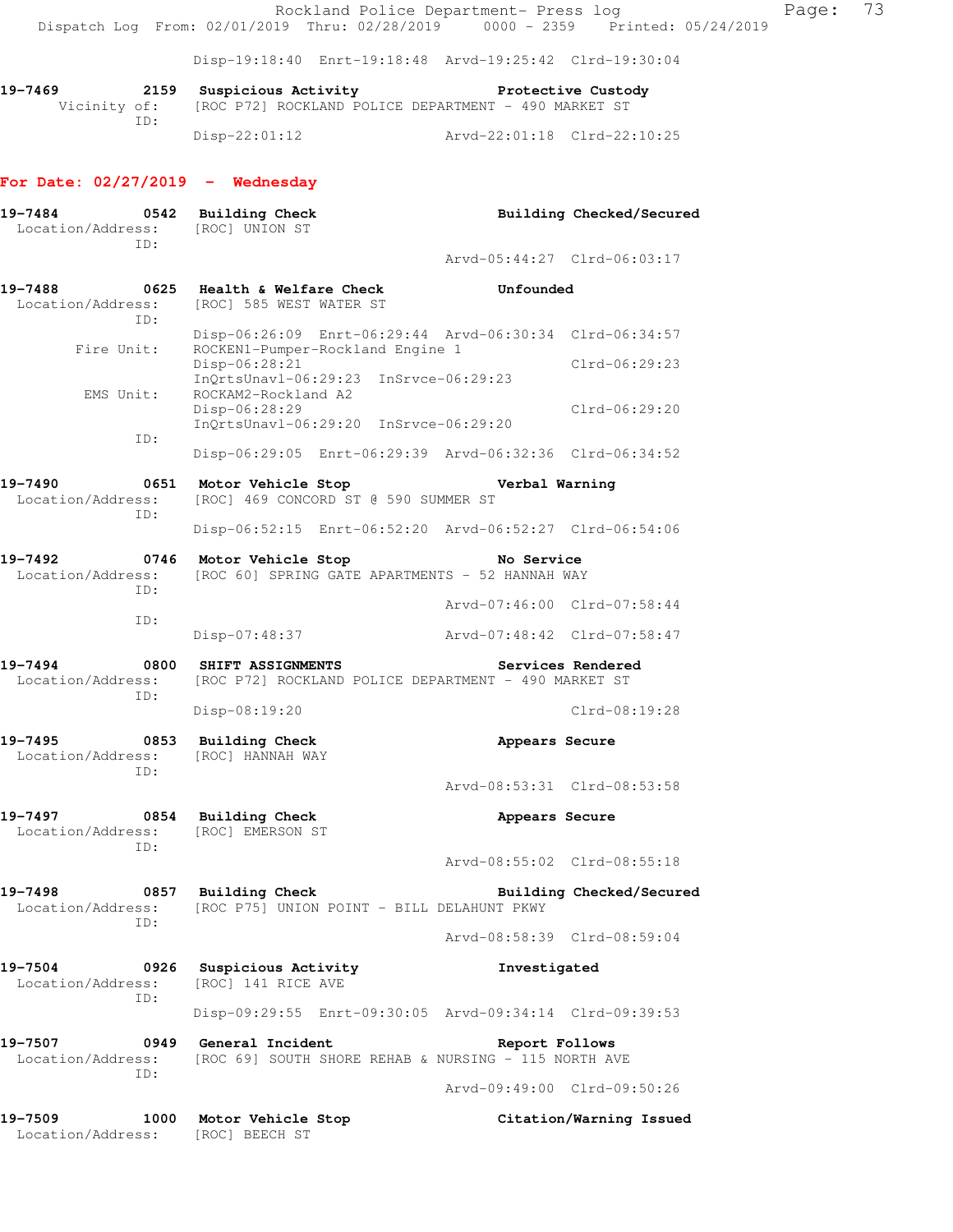ID:

ID:

 Arvd-10:00:00 Clrd-10:06:45 19-7510 1000 Assist Other Agency **No Action Required**  Location/Address: [ROC] 41 BLANCHARD ST ID: Disp-10:02:10 Enrt-10:02:14 Arvd-10:05:49 Clrd-10:18:19 ID: Disp-10:03:46 Enrt-10:03:50 Arvd-10:06:08 Clrd-10:22:48 19-7770 1000 Animal Complaint **19-7770** Services Rendered Location/Address: [ROC] 431 WEST WATER ST **19-7511 1005 Health & Welfare Check Transported to Hospital**  Location/Address: [ROC P45] COMFORT INN - 850 HINGHAM ST Apt. #220 Fire Unit: ROCKEN1-Pumper-Rockland Engine 1 Disp-10:06:42 Enrt-10:06:50 Arvd-10:10:04 Clrd-10:26:31 InQrtsUnavl-10:31:42 InSrvce-10:31:42<br>EMS Unit: ROCKAM1-Rockland A1 ROCKAM1-Rockland A1 Disp-10:06:48 Enrt-10:06:50 Arvd-10:10:04 Clrd-10:26:33 Hosp-10:40:52 ClrHosp-11:19:36 InQrtsUnavl-11:35:22 InSrvce-11:35:22 ID: Disp-10:07:19 Enrt-10:07:30 Arvd-10:11:08 Clrd-10:26:20 ID: Disp-10:07:23 Enrt-10:07:27 Arvd-10:11:01 Clrd-10:26:26 ID: Disp-10:25:42 Arvd-10:25:46 Clrd-10:26:23 **19-7514 1046 Complaint Gone on arrival**  Location/Address: [ROC] POND ST ID: Arvd-10:46:00 Clrd-10:57:09 ID: Disp-10:48:24 Arvd-10:48:30 Clrd-10:57:17 **19-7520 1103 Follow-Up Investigation Investigated**  Location/Address: [ROC] 102 POND ST ID: Arvd-11:03:00 Clrd-11:25:59 ID: Disp-11:05:30 Arvd-11:05:34 Clrd-11:25:56 **19-7529 1247 Building Check Building Checked/Secured**  Location/Address: [ROC] 100 MARTHA DR ID: Arvd-12:49:29 Clrd-12:50:17 19-7530 1250 Suspicious Activity **1250 Services Rendered** Vicinity of: [ROC] 62 CONCORD ST ID: Disp-12:53:32 Arvd-12:55:01 Clrd-12:57:33 ID: Disp-13:16:36 Clrd-13:16:44 **19-7533 1259 Building Check Building Checked/Secured**  Location/Address: [ROC] 51 MAPLE ST ID: Arvd-13:00:34 Clrd-13:01:22 **19-7534 1303 Building Check Building Checked/Secured**  Location/Address: [ROC 5] COMMUNITY CENTER - 394 UNION ST ID: Arvd-13:05:00 Clrd-13:05:43 19-7539 1408 Lockout **19-7539** 1408 Lockout Location/Address: [ROC] LINDEN ST ID: Arvd-14:08:00 Clrd-14:14:44 **19-7540 1420 Motor Vehicle Stop Citation/Warning Issued**  Location/Address: [ROC] WEBSTER ST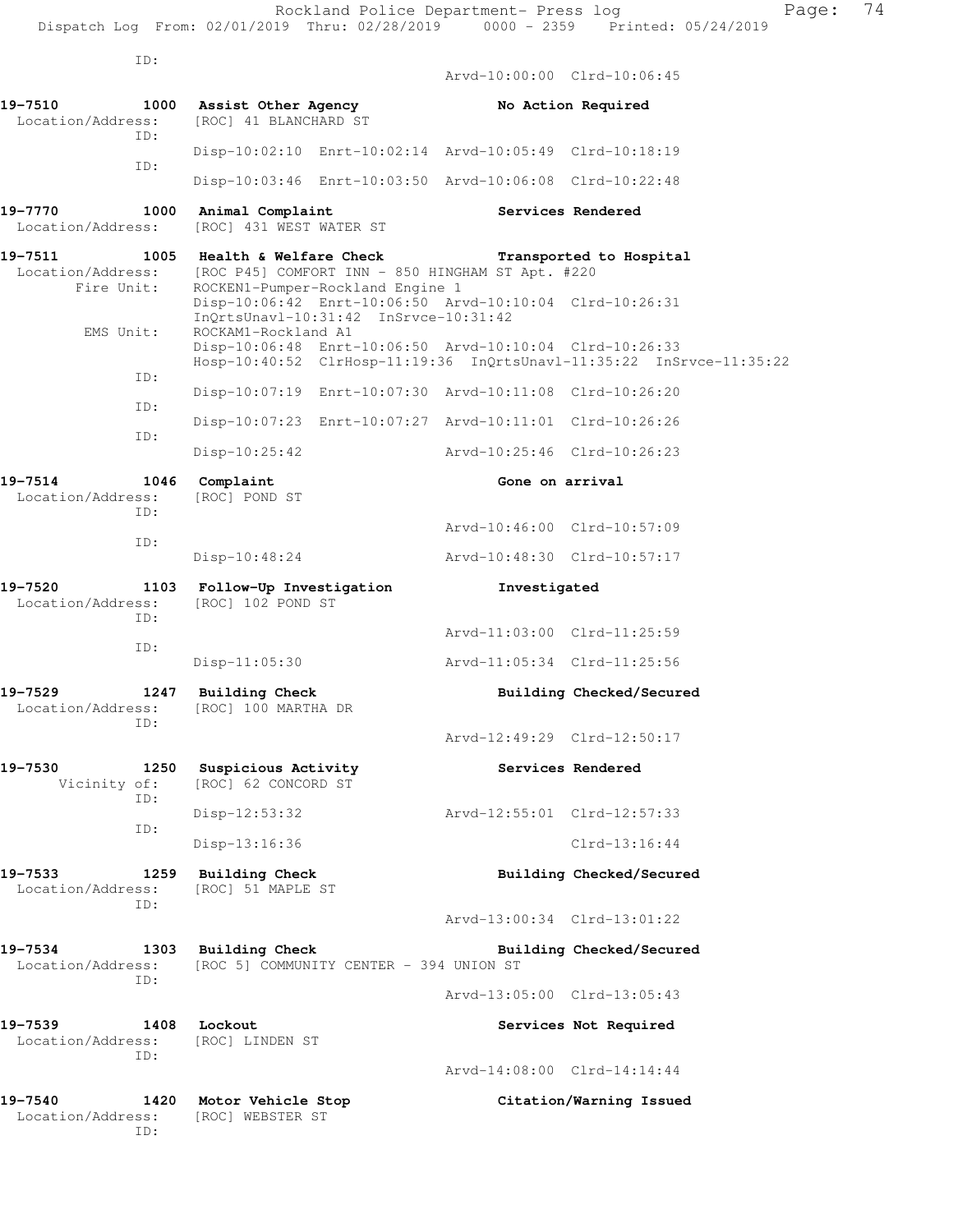| 19-7598<br>Location/Address:                                        |            | 2359 Burglar Alarm                                                          | [ROC P46] DUNKIN DONUTS - 851 HINGHAM ST | Services Rendered                                                                                       |                             |  |  |
|---------------------------------------------------------------------|------------|-----------------------------------------------------------------------------|------------------------------------------|---------------------------------------------------------------------------------------------------------|-----------------------------|--|--|
| 19-7591<br>Location/Address:                                        | ID:        |                                                                             | [ROC] CATHY CORRIGANS - VFW DR           | 2236 Motor Vehicle Complaint Gone on arrival<br>Disp-22:38:11 Enrt-22:38:18 Arvd-22:43:55 Clrd-22:45:11 |                             |  |  |
|                                                                     |            |                                                                             |                                          | Disp-21:11:37 Enrt-21:11:40 Arvd-21:11:44 Clrd-21:23:07                                                 |                             |  |  |
|                                                                     | ID:<br>ID: |                                                                             |                                          | Disp-20:57:22 Enrt-20:57:34 Arvd-20:58:02 Clrd-21:15:15                                                 |                             |  |  |
|                                                                     | ID:        |                                                                             |                                          | Disp-20:57:22 Enrt-20:57:41 Arvd-21:05:28 Clrd-21:33:24                                                 |                             |  |  |
| 19-7586<br>Location/Address:                                        |            | [ROC] 213 SUMMER ST                                                         |                                          | 2054 MVA Property Damage Only Beport Follows                                                            |                             |  |  |
|                                                                     |            |                                                                             |                                          | Disp-20:41:49 Enrt-20:41:57 Arvd-20:42:46 Clrd-20:46:00                                                 |                             |  |  |
|                                                                     | ID:        |                                                                             |                                          | Location/Address: [ROC 69] SOUTH SHORE REHAB & NURSING - 115 NORTH AVE                                  |                             |  |  |
|                                                                     |            |                                                                             |                                          | Disp-17:11:45 Enrt-17:11:52 Arvd-17:14:31 Clrd-17:20:06<br>19-7583 2039 Assist Other Agency No Service  |                             |  |  |
| Location/Address: [ROC P20] DUNKIN DONUTS - 21 EAST WATER ST<br>ID: |            |                                                                             |                                          |                                                                                                         |                             |  |  |
| 19-7560                                                             |            |                                                                             |                                          | 1710 Suspicious Activity 10 No Action Required                                                          |                             |  |  |
|                                                                     | ID:        | Disp-16:15:44                                                               |                                          | Arvd-16:32:58 Clrd-16:33:04                                                                             |                             |  |  |
|                                                                     | ID:        |                                                                             |                                          | Disp-16:14:50 Arvd-16:32:55 Clrd-16:33:00                                                               |                             |  |  |
| 19-7553<br>Location/Address:                                        | ID:        |                                                                             | [ROC] PARK AND RIDE - HINGHAM ST         | 1605 Suspicious Activity 1605 Sent On Way                                                               |                             |  |  |
|                                                                     |            |                                                                             |                                          | $Disp-15:11:26$ $Arvd-15:11:34$ $Clrd-15:42:02$                                                         |                             |  |  |
|                                                                     |            | 19-7546 1459 Q5 STATEMENTS<br>Location/Address: [ROC] 51 MAPLE ST Apt. #236 |                                          | Report Follows                                                                                          |                             |  |  |
| Location/Address:                                                   |            | 19-9034 1445 Animal Complaint<br>[ROC] 251 BEECH ST                         |                                          |                                                                                                         | Services Rendered           |  |  |
|                                                                     |            | Disp-14:23:50                                                               |                                          | Arvd-14:23:54 Clrd-14:29:13                                                                             |                             |  |  |
| ID:                                                                 |            |                                                                             |                                          |                                                                                                         | Arvd-14:20:00 Clrd-14:29:17 |  |  |

| Location/Address:<br>ID:                    |                                     | [ROC P72] ROCKLAND POLICE DEPARTMENT - 490 MARKET ST                  |  |  |
|---------------------------------------------|-------------------------------------|-----------------------------------------------------------------------|--|--|
|                                             |                                     | Arvd-00:59:00 Clrd-06:13:19                                           |  |  |
| 0100<br>19–7603<br>Location/Address:<br>TD: | General Incident<br>[ROC] CHURCH ST | Vehicle Towed                                                         |  |  |
|                                             |                                     | Arvd-01:00:00 Clrd-02:16:26                                           |  |  |
| 0105<br>19–7604<br>Location/Address:<br>TD: | General Incident<br>[ROC] CHURCH ST | Vehicle Towed                                                         |  |  |
|                                             |                                     | Arvd-01:05:00 Clrd-02:21:07                                           |  |  |
| 0221<br>19-7605<br>Location/Address:<br>TD: | General Info                        | Vehicle Towed<br>(ROC P1041 ROCKLAND MEMORIAL LIBRARY - 20 BELMONT ST |  |  |

Arvd-02:21:00 Clrd-02:27:32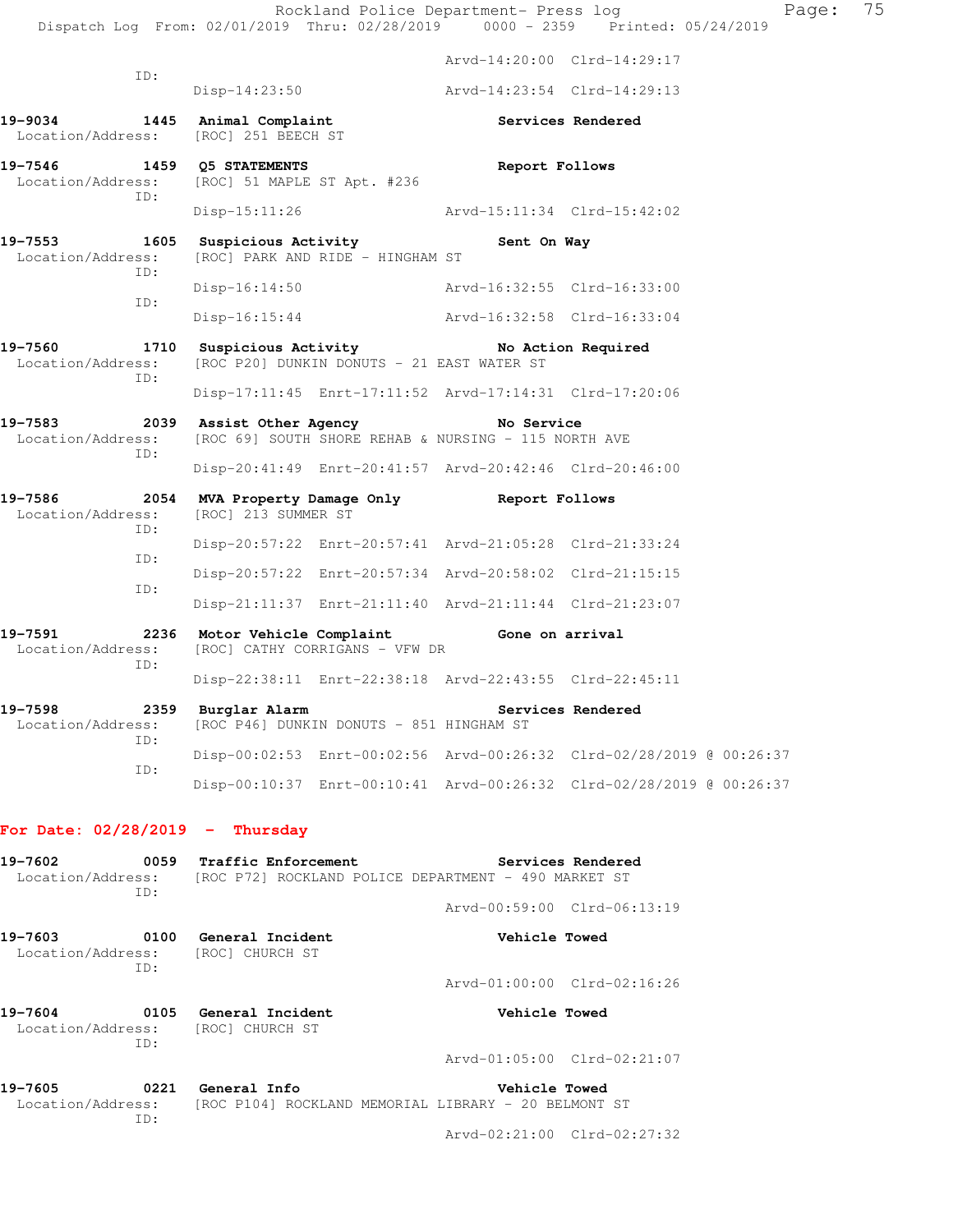Rockland Police Department- Press log Page: 76 Dispatch Log From: 02/01/2019 Thru: 02/28/2019 0000 - 2359 Printed: 05/24/2019 19-7606 **0305** Disabled Motor Vehicle **Services Rendered**  Location/Address: [ROC] 0 HINGHAM ST @ 1 MILLENNIUM WAY ID: Disp-03:07:19 Enrt-03:07:57 Arvd-03:11:47 Clrd-03:36:30 **19-7618 0722 911 Wireless call (Transfered) 911 Wireless call (Transfered)**  Location: [ROC] **19-7620 0800 General Info Services Rendered**  Location/Address: [ROC P72] ROCKLAND POLICE DEPARTMENT - 490 MARKET ST **19-7625 0839 Animal Complaint No Action Required**  Location/Address: [ROC] 17 EXCHANGE ST @ 379 UNION ST ID: Arvd-08:39:00 Clrd-08:44:20 **19-7631 0919 Building Check Building Checked/Secured**  Location/Address: [ROC P75] UNION POINT - BILL DELAHUNT PKWY ID: Arvd-09:21:07 Clrd-09:21:53 **19-7633 0924 Motor Vehicle Stop Citation/Warning Issued**  Location/Address: [ROC] HINGHAM ST ID: Arvd-09:24:00 Clrd-09:32:15 19-7637 **0941** Traffic Enforcement **Services Rendered** Location/Address: [ROC] ESTEN SCHOOL - 733 SUMMER ST ID: Arvd-09:41:00 Clrd-10:01:54 **19-7640 0956 Complaint Report Follows**  Location/Address: [ROC P72] ROCKLAND POLICE DEPARTMENT - 490 MARKET ST ID: Disp-10:02:15 Arvd-10:12:38 Clrd-15:04:39 ID: Disp-10:29:42 Arvd-10:29:47 Clrd-12:13:49 **19-7641 1033 Police Information No Action Required**  Location/Address: [NWD] POLICE DEPT - 137 NAHATAN ID: Arvd-10:33:00 Clrd-12:28:52 19-7646 1101 Emergency Medical **No Action Required** Location/Address: [ROC 65] ROGERS MIDDLE SCHOOL - 100 TAUNTON AVE **19-7655 1212 Motor Vehicle Collision W/PI Services Rendered**  Location/Address: [ROC P46] DUNKIN DONUTS - 851 HINGHAM ST EMS Unit: ROCKAM2-Rockland A2 Disp-12:13:42 Enrt-12:13:47 Arvd-12:13:50 Clrd-12:18:40 InQrtsUnavl-12:18:40 InSrvce-12:18:40 ID: Arvd-12:14:00 Clrd-12:19:41 ID: Disp-12:20:18 Arvd-12:20:23 Clrd-12:21:57 **19-7656 1217 Health & Welfare Check Transported to Hospital**  Location/Address: [ROC] 21 SCHOOL ST Apt. #2 ID: Disp-12:18:57 Arvd-12:19:02 Clrd-12:20:09 ID: Disp-12:20:29 Arvd-12:20:33 Clrd-12:28:17 ID: Disp-12:23:50 Enrt-12:23:57 Arvd-12:24:01 Clrd-12:28:12 **19-7658 1224 MVA Property Damage Only Paper Exchange**  Location/Address: [ROC P46] DUNKIN DONUTS - 851 HINGHAM ST ID: Disp-12:26:18 Arvd-12:26:23 Clrd-12:39:06 ID: